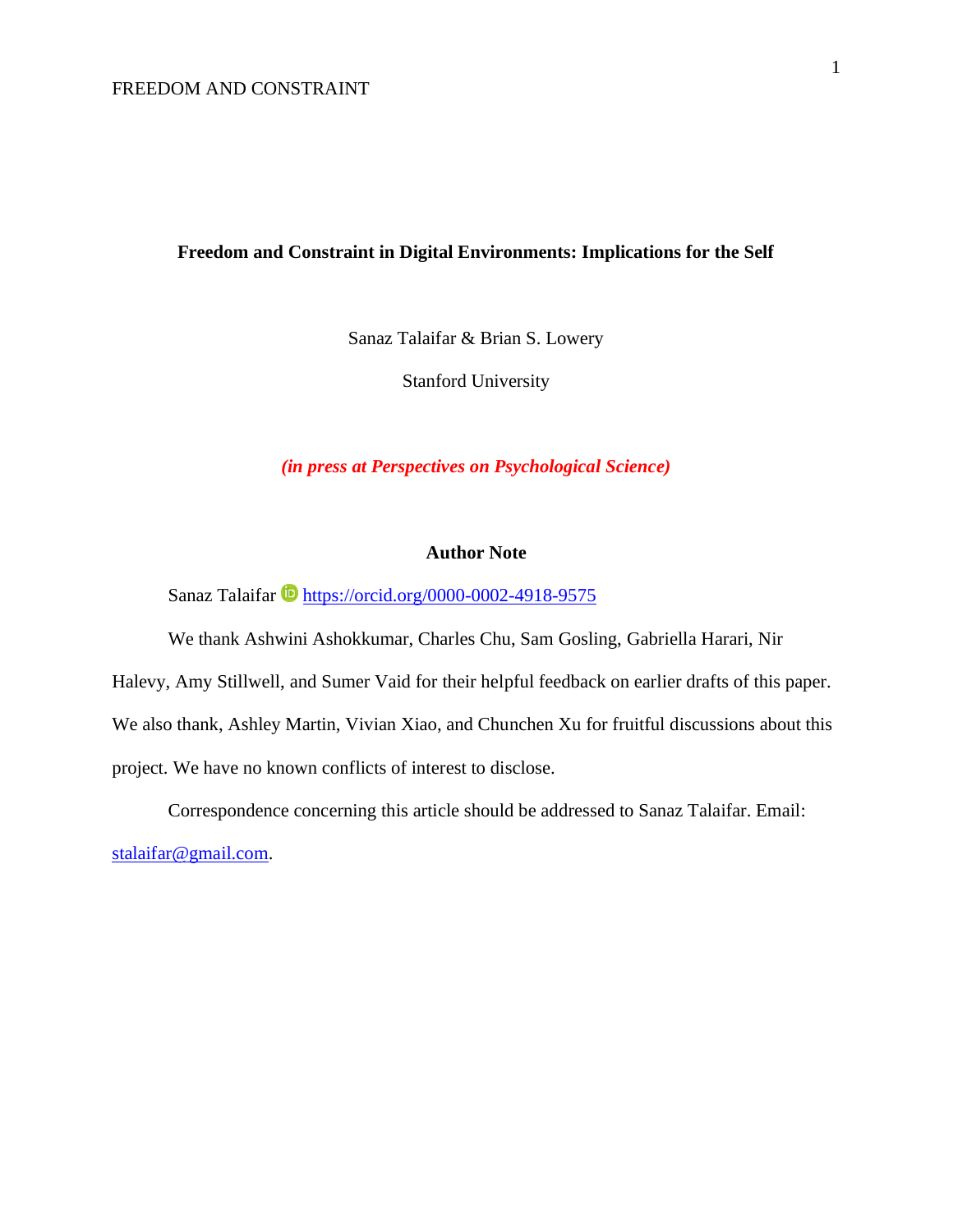### **Abstract**

We evaluate how features of the digital environment free or constrain the self. Our review of the empirical evidence suggests that modern technological features, like predictive algorithms and tracking tools, pose four potential obstacles to the freedom of the self: 1) lack of privacy and anonymity, 2) (dis)embodiment and entrenchment of social hierarchy, 3) changes to memory and cognition, 4) behavioral reinforcement coupled with reduced randomness. Comparing these constraints on the self to the freedom promised by earlier digital environments suggests that digital reality can be designed in more freeing ways. We describe how people reassert personal agency in the face of the digital environment's constraints, and provide avenues for future research regarding technology's influence on the self.

*Keywords*: digital technology, affordances, self, behavioral reinforcement, memory, cognition, autonomy, algorithmic bias, privacy, anonymity, echo chambers, prediction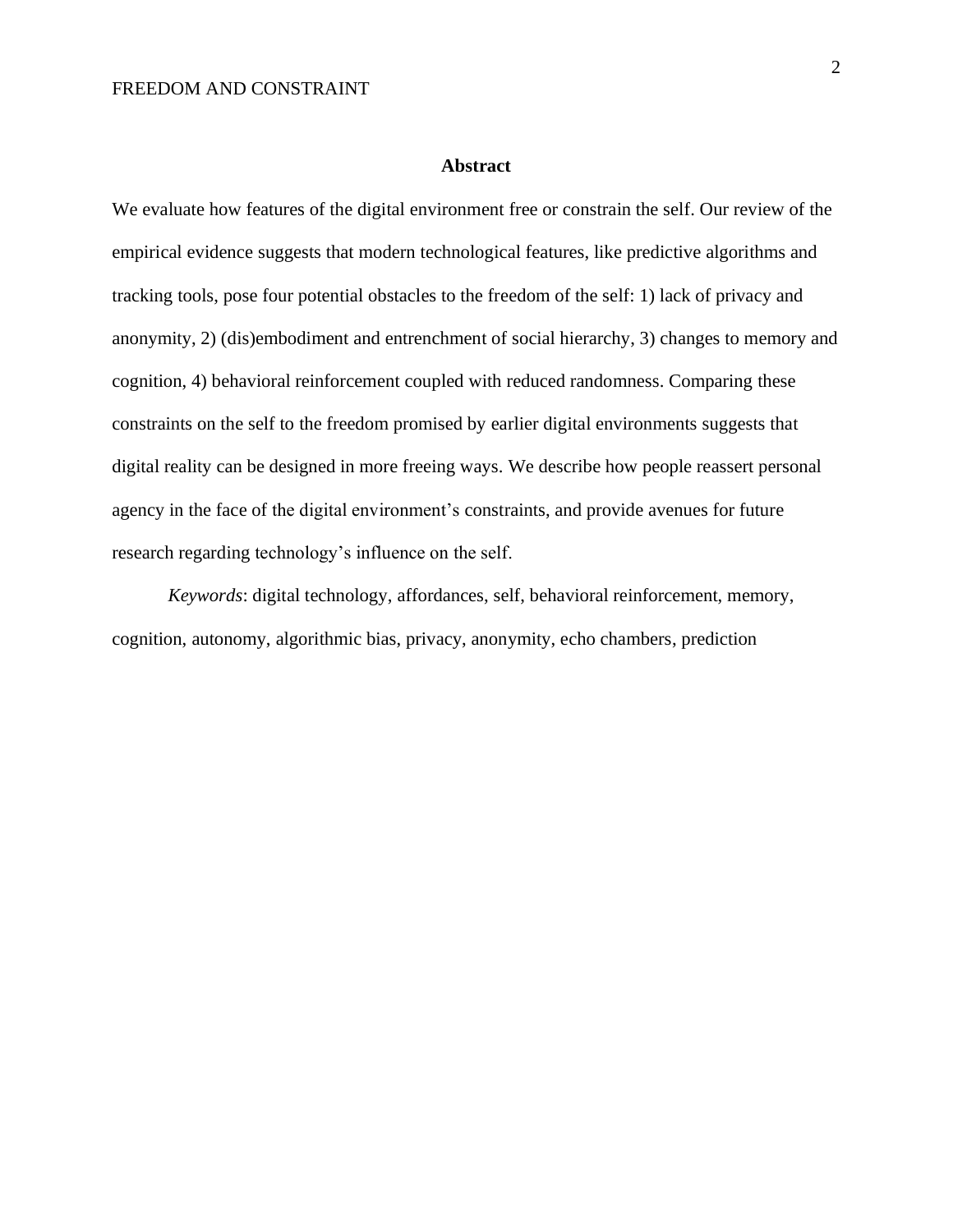The internet promised to expand our horizons, connecting us with diverse worlds we would have never encountered otherwise (McKenna & Bargh, 2000). In the process, we were freed to become anyone we might wish, to explore new ways of being that would upend traditional hierarchies. Somehow, this vision does not seem to have materialized. Today, going online can feel less like diving into a pool of unknown possibilities and more like entering an enclosed carnival house of mirrors. The elusiveness of freedom in the modern digital world is reflected in popular media headlines that ask "If AI Is Predicting Your Future, Are You Still Free?" or those that more definitively pronounce that "We Have Abandoned Every Principle of the Free and Open Internet" (Brandom, 2017; Véliz, 2021).

This paper considers the empirical evidence behind such claims. Specifically, we evaluate how features of the current digital environment free or constrain the selves that people can express, explore, escape, construct, destruct, and change. We do so by reviewing evidence related to four potential obstacles to freedom that the digital environment poses for the self: 1) lack of privacy and anonymity, 2) (dis)embodiment and entrenchment of social hierarchy, 3) changes to memory and cognition, and 4) behavioral reinforcement and reduced randomness. Drawing on research from across the social and computer sciences, our review highlights that the digital environment offers the self opportunities for both freedom and constraint. However, our thesis is that the digital environment is placing underappreciated constraints on the self and that better attending to these constraints opens new avenues for research. We compare the constraining forces of the current digital world to the freeing forces promised by the early internet to show that constraint is not inevitable and that digital reality can be designed in more freeing ways.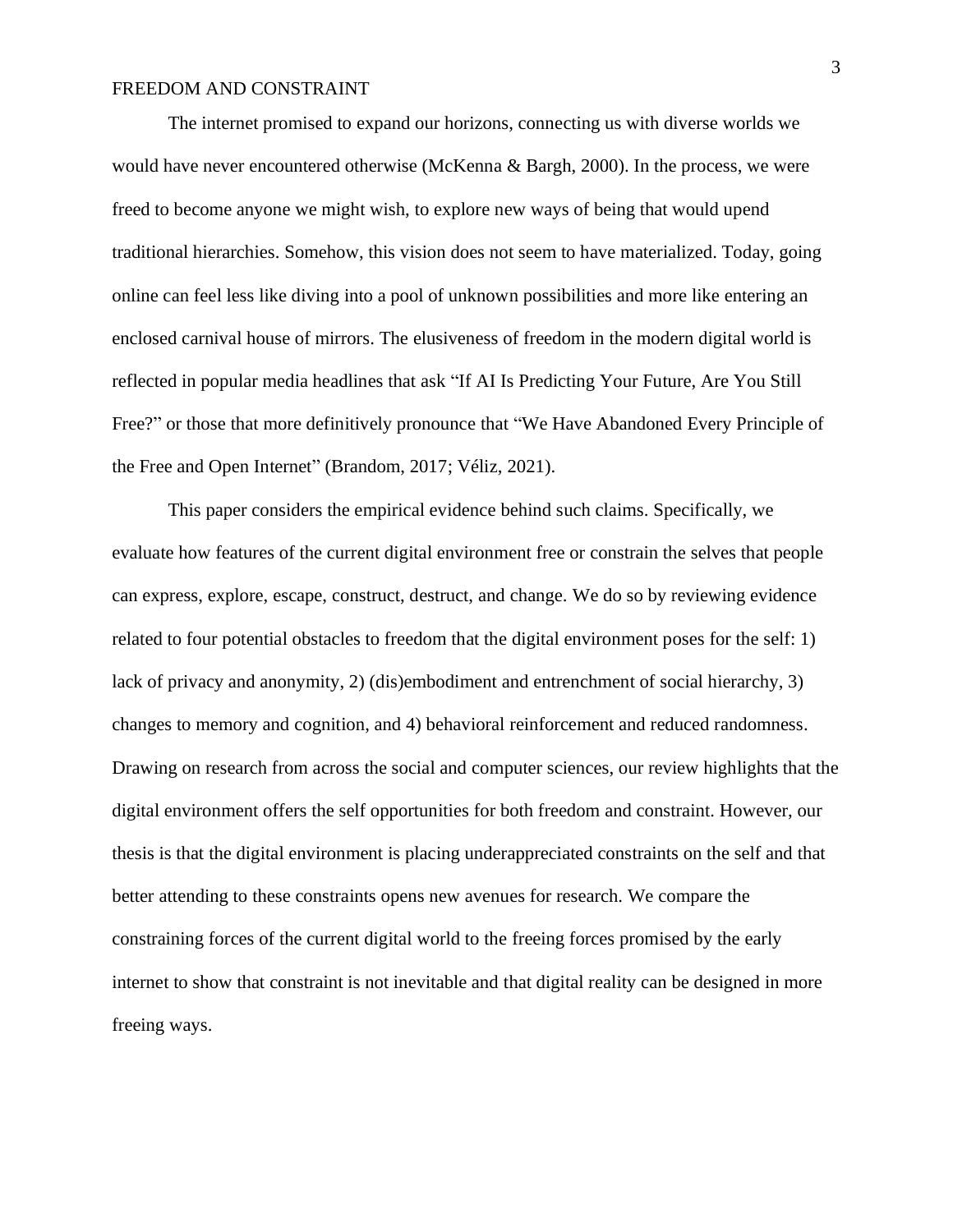The strongest version of the claim that the modern digital environment is exerting a constraining force on the self can be described as follows. The uninhibited exploration promised by the anonymity of the early internet has given way to an erosion of privacy that "chills" riskier forms of self-expression and self-exploration. An internet that promised to free people from their marginalized identities through disembodiment reinforces existing status hierarchies through biased algorithms. Habit-forming devices that bombard people with notifications prevent the kind of reflection needed for self-insight and narrative identity development. The recording of every digitally mediated behavior is robbing people of the freedom to forget and be forgotten. And predictive algorithms that feed people content based on their past behaviors serve as reinforcement machines that impede people's ability to change. Although the existing evidence cannot yet support such strong claims, the evidence does invite legitimate doubts about whether the digital environment in fact offers the kinds of freedom people may want or expect it to.

What is clear is that the digital environment provides a new arena for an age-old psychological battle: a self striving for freedom and an environment imposing constraint. Indeed, research shows that in the face of the aforementioned threats to their freedom, people are developing strategies to reassert their agency online, but these effortful strategies often fall short in the face of the digital environment's constraining defaults. Our aim is to galvanize psychologists to pay greater attention to this unfolding battle, its new rules of engagement, and the ways in which freedom might be on the losing side. In articulating this perspective, we are responding to calls for greater theory development regarding digital technology's effects on individuals and society (Valkenburg, Peter, & Walther, 2016; Orben 2020; Wagner et al., 2021).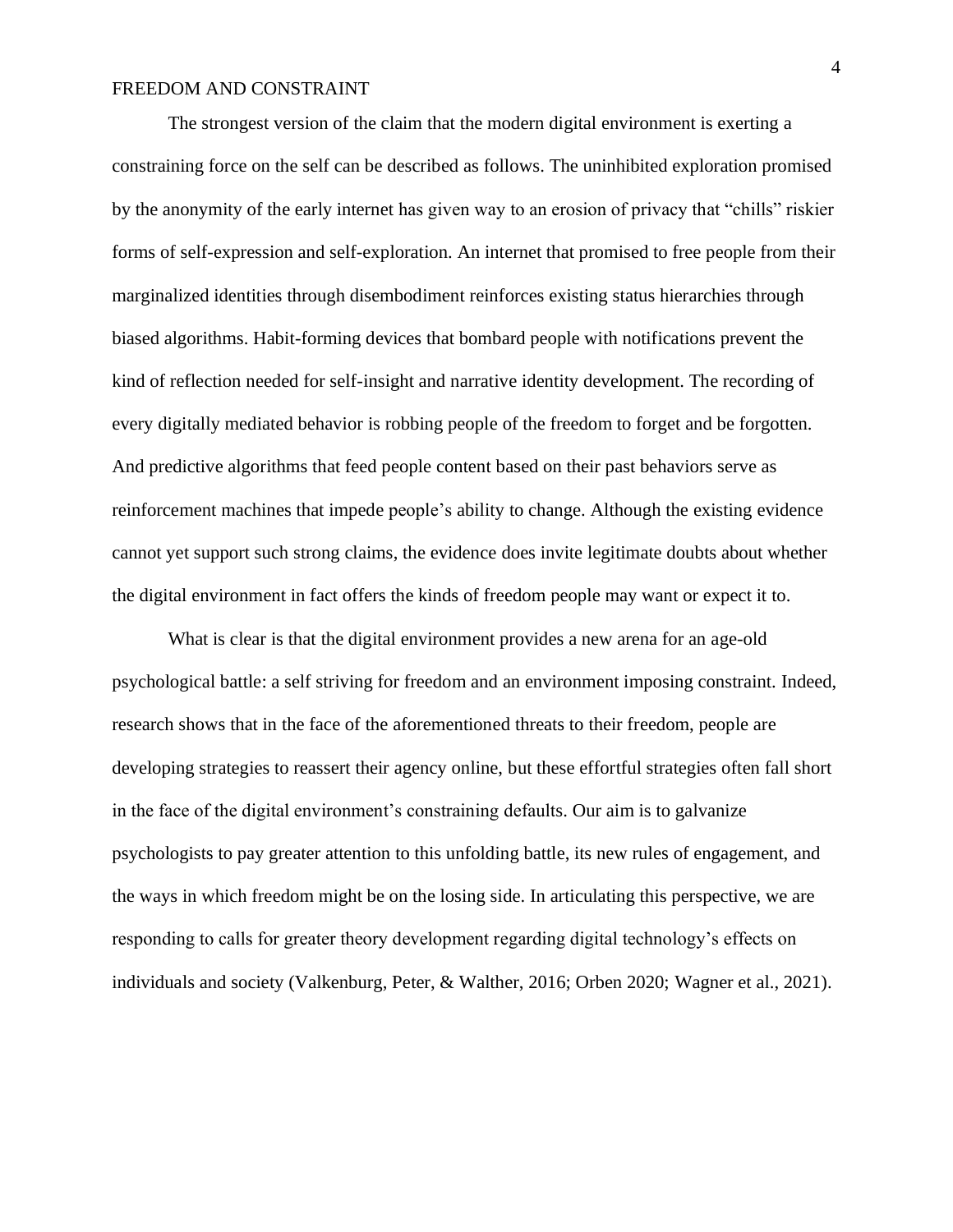#### **Theoretical Framework**

Before reviewing the empirical evidence pertaining to how the digital environment may free or constrain the self, we will explain what we mean by self, freedom, and constraint. We will also describe the concept of "affordance," which offers a potential mechanism through which digital environments free or constrain the self. This background provides a theoretical framework for understanding the perspective we present in subsequent sections of the paper.

The self is a dynamic and multi-faceted mental representation of 'me'— "the entire set of beliefs, evaluations, perceptions, and thoughts that people have about themselves" (Swann & Bosson, 2010, p. 591). The self is multi-faceted in that different facets of the self are revealed in different environments. The self is dynamic in that it changes over time. The origins of the self are both intrapersonal and interpersonal. For instance, people can seek knowledge about the self *intrapersonally* through introspection or *interpersonally* through appraisals from others. Attending to interpersonal origins of the self shows how the self is socially constructed. People make sense of who they are in distinctly social environments—in the context of social norms, social roles, social hierarchies, and social relationships…"

At the same time, the self can select, alter, and defy its environment (Swann & Jetten, 2017). In exerting influence on its environment, digital or otherwise, the self can explore and construct new selves, and it can forget and destruct old selves. This agentic process allows the self to experience freedom. Philosophers define freedom as the ability to act without external interference and with enough power and resources to achieve one's goals (Christman, 2020). The ability to act without interference is considered *negative freedom* or "freedom from" (Berlin, 1969; Fromm, 1941). Environments and social structures (e.g., racism, sexism) constrain negative freedom to the extent that they interfere with a subset of selves' ability to act (e.g., to

5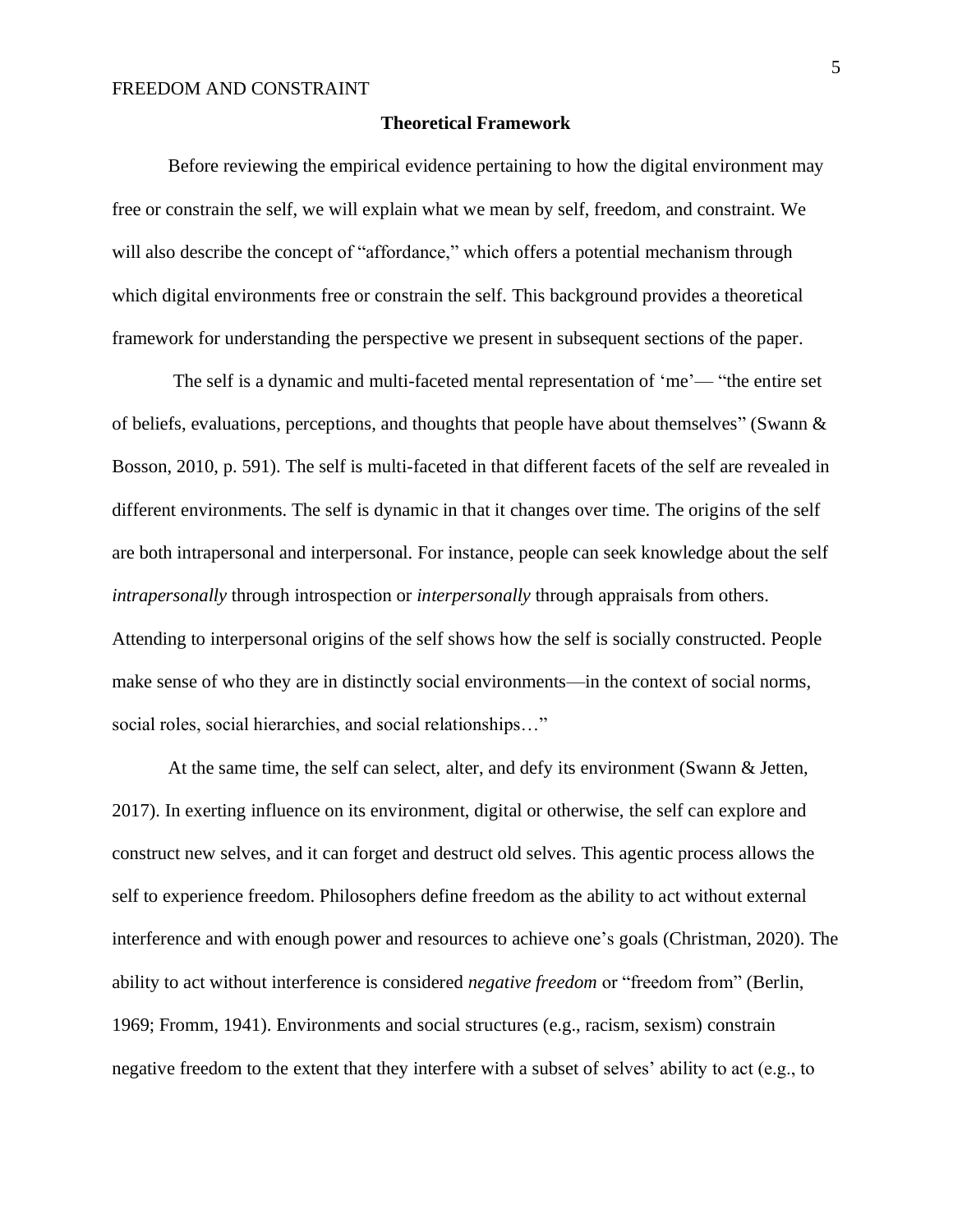vote, to open a bank account) The ability to achieve one's goals is considered *positive freedom* or "freedom to." Environments constrain positive freedom to the extent that they interfere with agency and autonomy to achieve desired ends like self-expression, self-mastery, and selfactualization. In our review, we consider how digital environments can constrain both negative and positive freedom. For instance, if the digital environment perpetuates social inequities that prevent some selves from acting, then it constrains these selves' negative freedom. If the digital environment prevents people from exploring or constructing a desired identity, then it constrains the self's positive freedom.

No environment provides complete freedom, but digital environments can offer more or less freedom depending on how their technological features enable or inhibit "possibilities for action." Such possibilities for action are called *affordances* and are an important mechanism through which technological features influence individuals (Gibson, 1979; Evans, Pearce, Vitak, & Treem, 2017). For example, technological features like text messaging and notifications afford the possibility of immediate availability, which may influence people's communication behavior (Karapanos, Teixeira, Gouveia, 2016). There are many features in the digital environment, and they create many affordances. We chose to analyze a few affordances thoroughly rather than many affordances superficially. Two criteria guided our selection of affordances. First, we focused on affordances that seem relatively pervasive across modern digital environments. Second, we focused on affordances that appeared most likely to influence the self's freedom the ability to act without interference in expressing, exploring, escaping, constructing, destructing, and changing the self. Table 1 provides a summary of the affordances included in the paper, including their implications for the self and the technological features on which they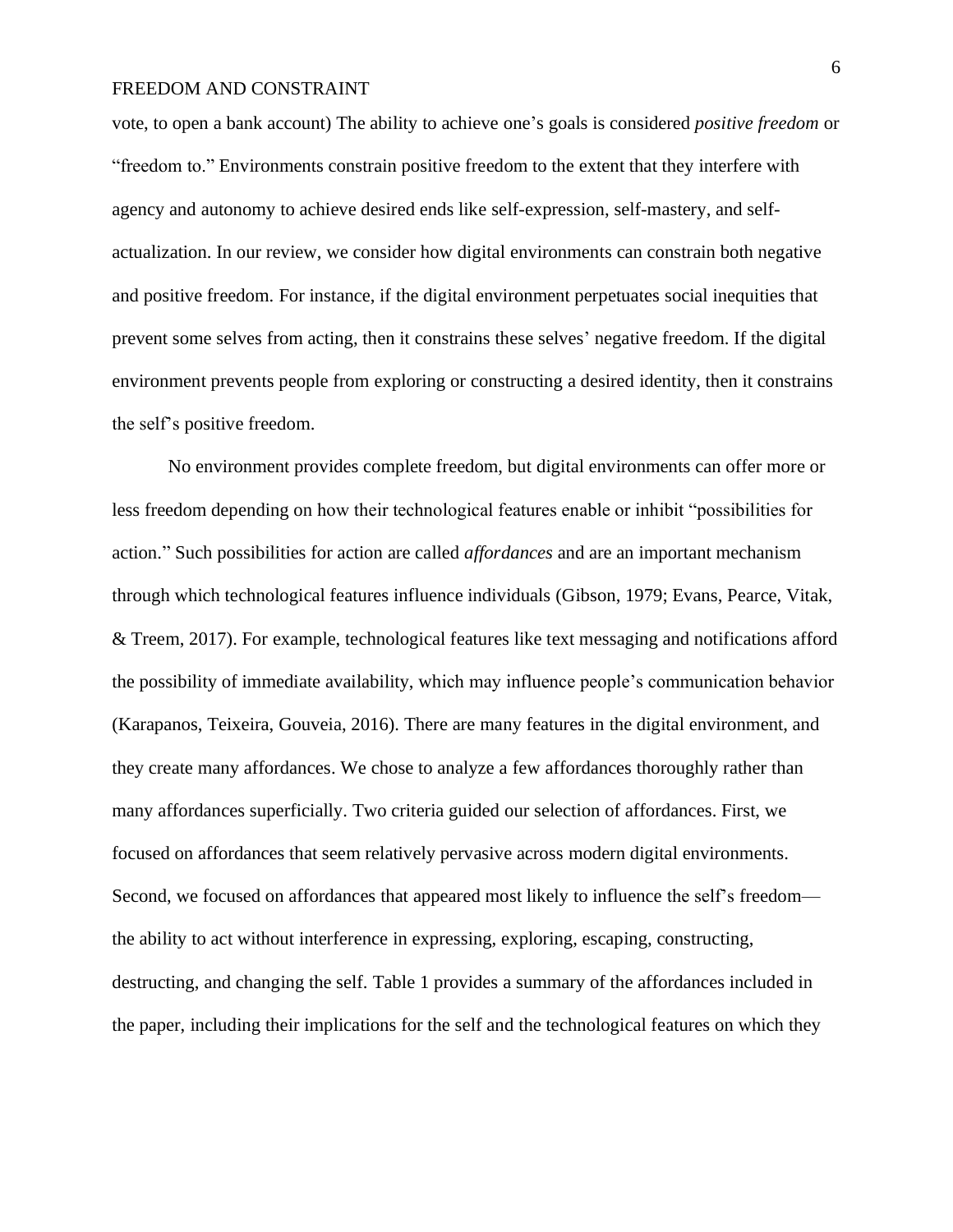depend. Given our non-exhaustive approach, we urge researchers to consider how other affordances of the digital environment may free, constrain, or otherwise impact the self.

It may be tempting to think that for an affordance to influence an individual, the affordance must be *perceived* by the individual. For example, if anonymity (affordance) enabled by encryption (technological feature) prompts self-disclosure (freedom) it must be because a person is aware of the anonymity that technology provides. In support of this idea, research shows that perceptions of anonymity, rather than actual anonymity, predict willingness to post comments online (Wu & Atkin, 2018). Similarly, some might argue that for an affordance to constrain or free an individual, the individual must perceive themselves to be constrained or free. In the above-described example, the individual must experience the self-disclosure prompted by anonymity as freeing, and potentially more freeing that self-disclosure that occurs in a nonanonymous environment. In this view, it is the *perception* of freedom that matters more than actual freedom.

In contrast, we do not claim that it is necessary for an individual to perceive an affordance or its freeing/constraining influence on the self for such influence to exist. This perspective is in line with Gibson's original statement on affordances. He argued that an affordance "is not bestowed upon an object by a need of an observer and his act of perceiving it" but rather is inherent to the actual properties of an environment (Gibson, 1979, p. 139; Scarantino, 2003). Gibson's perspective is also consistent with one of social psychology's most fundamental tenets: People do not always know how the environment influences their cognition and behavior (Ross, 1977). Indeed, people may use digital devices with little conscious awareness, and research suggests that people may not have complete and accurate insight into how the digital environment influences them (Barr et al., 2015; Bastick, 2021; Bayer et al., 2016;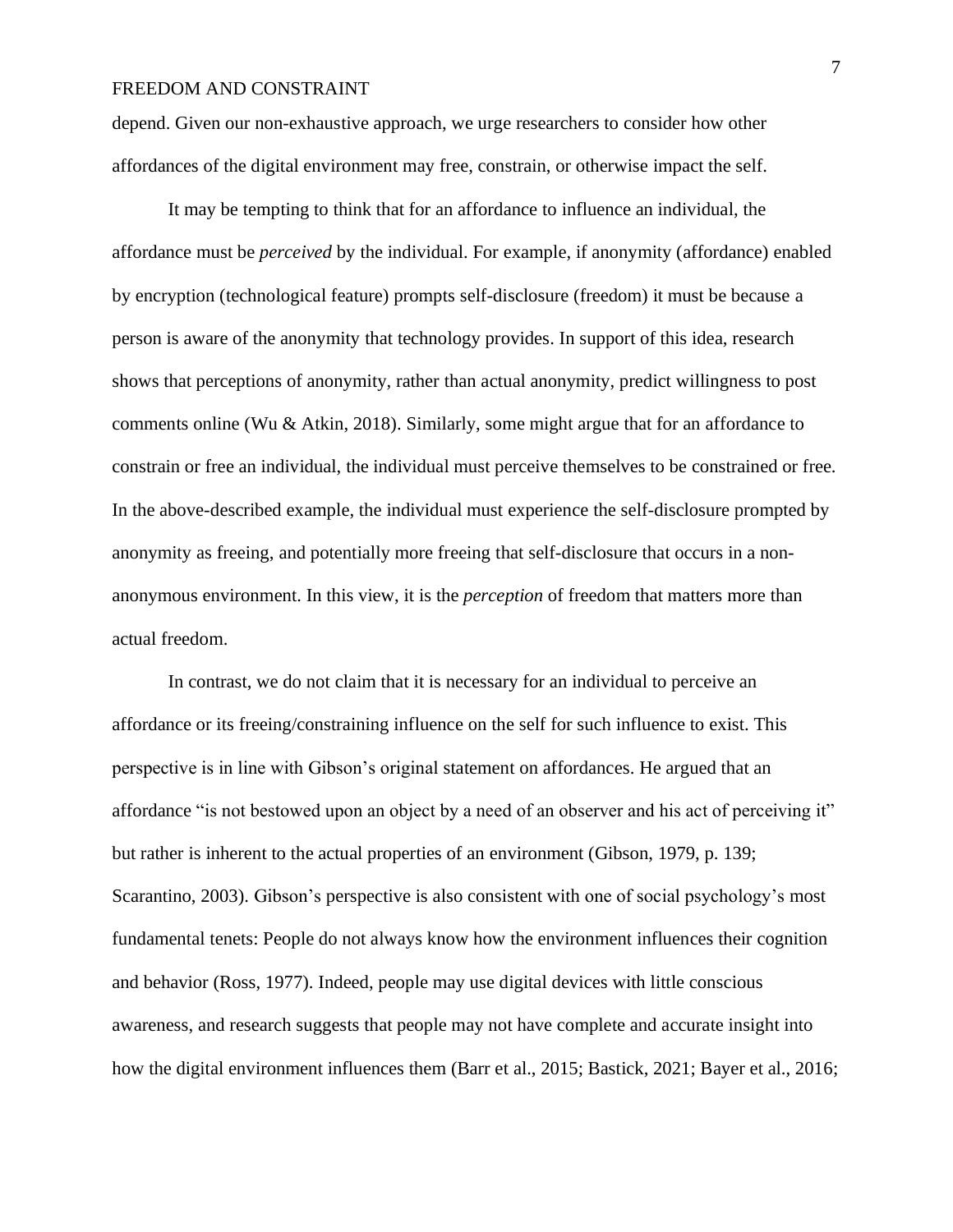Epstein & Robertson, 2015; Fisher, Goddu, & Keil, 2015; Ward, 2021). Identifying the degree to which people are aware of the digital environment's freeing and constraining influences on the self is not a focus of our paper. However, this is an important and intriguing avenue for future research.

Our analysis recognizes that technological features and their affordances vary over [virtual] space and time. Just as living in Paris in 1968 may shape you differently than living in Manchester in 1988, so too may going on MySpace in 2005 shape you differently than going on Twitter in 2025. Acknowledging temporal context will allow us to compare whether digital environments promised to influenced the self in different, less constraining ways in the early years of the internet than they appear to now. Historical context is particularly important to the study of technology because digital environments evolve so quickly over time, rendering the idea of static digital media effects nonsensical. Moreover, this approach highlights how the number and kinds of people who can access digital environments has also evolved over time. The digital divide persists between and within countries, but the internet is no longer exclusively the province of wealthy Westerners (Li, 2021; Vogels, 2021).

One caution is warranted before we proceed. As is the case for all review articles, especially interdisciplinary review articles, our "conclusions can be no more valid than the evidence surveyed" (Baumeister, 1987, p. 164). If the claims in this paper are somewhat speculative, it is because there remain many gaps in the field's empirical knowledge of digital media's effects on the self. This lack of knowledge stands in contrast to the proliferation of psychological research on digital media's effects on well-being (see Kross et al., 2020 for a review). Despite the uneven empirical record, we have proceeded with our analysis because to do otherwise would exacerbate rather than correct the problem. Nevertheless, our focal theoretical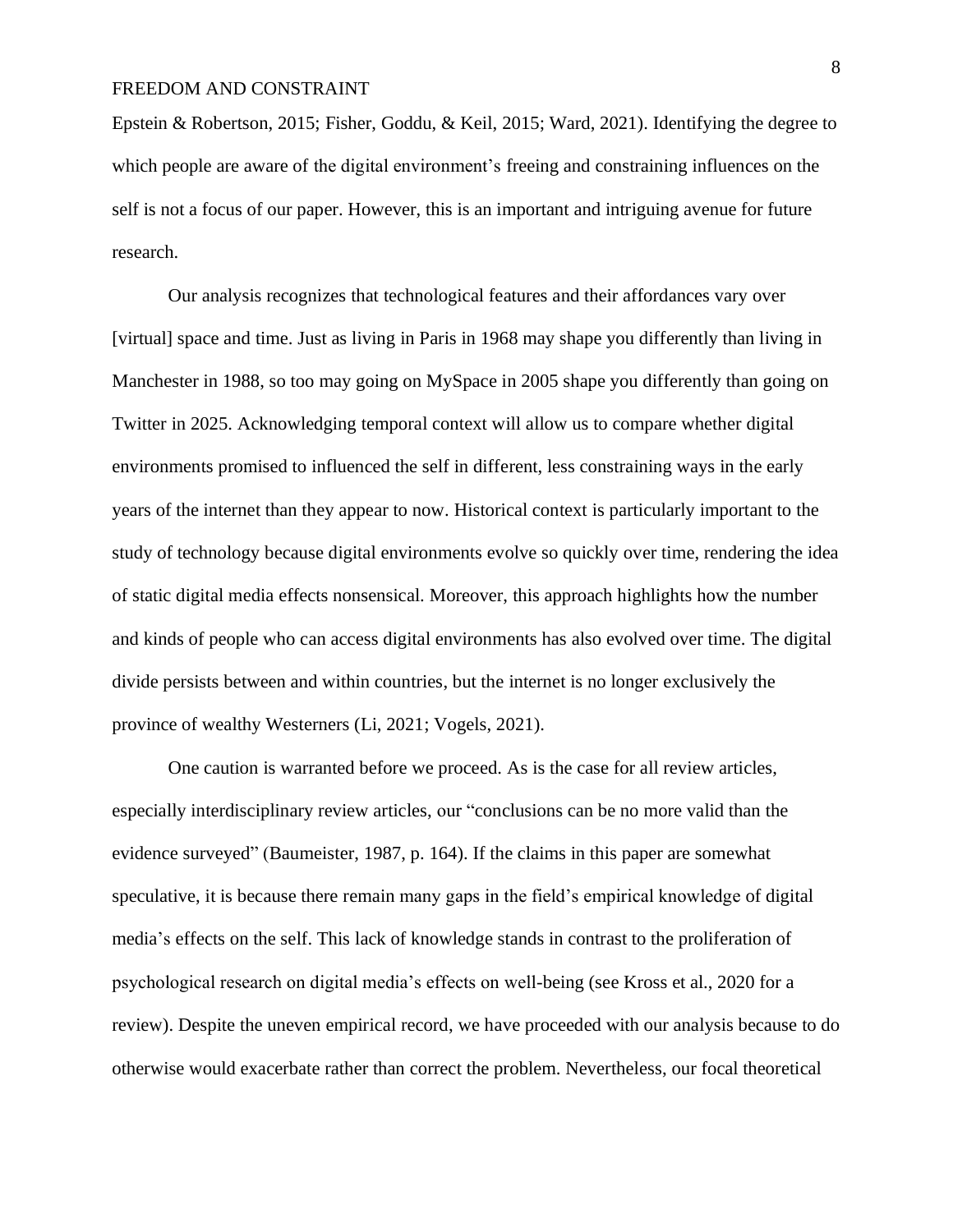claim—that the modern digital environment is constraining the self—describes a general pattern rather than a universal truth. Such generality in a theory is desirable according to some philosophers of science because it yields greater empirical content and thus greater testability and falsifiability (Kruglanski, 2001). Indeed, as should already be clear, our hope is that this article spurs new and innovative research on the diverse psychological implications of technological developments.

## **Table 1**

| <b>Technological Feature</b>                                                                       | Affordance / Mechanism                                    | Implication for the Self                                                 |
|----------------------------------------------------------------------------------------------------|-----------------------------------------------------------|--------------------------------------------------------------------------|
| Tools for tracking/identifying people<br>across websites, devices, services                        | Lack of anonymity & privacy                               | Less self-expression and exploration<br>More socially desirable behavior |
| Tools for sharing/rewarding the visual<br>Predictive algorithms from biased data                   | More salient social categorization                        | Entrenchment of social hierarchy                                         |
| Ease, speed, scale, fidelity of data<br>storage and retrieval<br>Notifications, device portability | Persistence of information<br>Impaired memory & cognition | Less malleable narrative identity<br>Less self-insight                   |
| Predictive algorithms based on past<br>behavior of self $\&$ similar others                        | Reduced randomness and choice<br>Behavioral reinforcement | More stable self-views<br>More homogeneity                               |

*Technological Features & Affordances with Constraining Implications for the Self*

*Note*. This table summarizes how features of the digital environment (left hand column) constrain the self (right hand column) through a variety of mechanisms (middle column). The top row corresponds to the section "Lack of Anonymity and Privacy: Implications for Self-Expression and Self-Exploration." The second row corresponds to the section "(Dis)Embodiment: Implications for the Self in Entrenched Social Hierarchies." The third row corresponds to the section "The Paradox of (In)Fallible Memory: Implications for Self-Insight and Narrative Identity." The bottom row corresponds to the section "Behavioral Reinforcement and Reduced Randomness: Implications for Identity Change and Heterogeneity." Technological features and their corresponding affordances should not be viewed in isolation; instead, features enable each other, and affordances work in concert to influence the self's freedom in mutually reinforcing ways.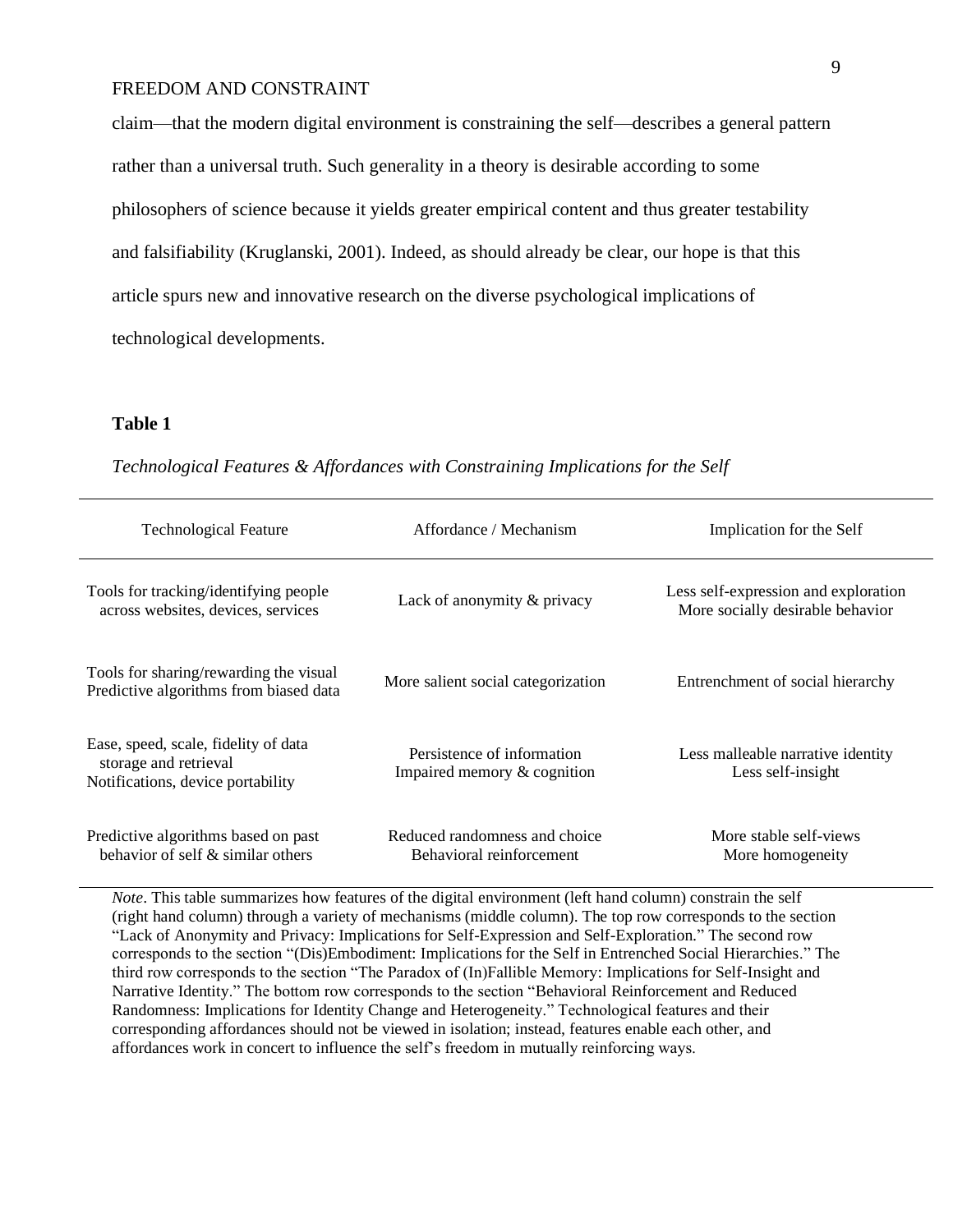### **Lack of Anonymity and Privacy:**

#### **Implications for Self-Expression and Self-Exploration**

Communication and psychological theorists considered the anonymity afforded by the early internet to be revolutionary (Bargh & McKenna, 2004; Christopherson, 2007; Turkle, 1995). Instead of using their real identities, people could opt for creative usernames that were not necessarily tied to their everyday selves and social circles, a feat made easier by an internet that was less visually saturated than it is today. Although anonymity could encourage antisocial behavior (e.g., deception), researchers theorized it would also have freeing effects by encouraging self-disclosure and disinhibition (Suler, 2004; Walther, 1996), giving people "far greater play in identity construction than is conceivable in face-to-face encounters" (p. 62, McKenna & Bargh, 2000). People, especially adolescents, could experiment with new identities online (Valkenburg et al., 2005; Valkenburg & Peter, 2008). Feedback from online peer groups would support these new selves (Belk, 2013; Walther et al., 2011). In particular, anonymity and privacy would allow people to experiment with less socially sanctioned identities and groups, such as fringe political or sexual groups (McKenna & Bargh, 2000). Anonymity and privacy did not appear to be under threat, as technology monopolies did not yet capture and monetize the vast amounts of personal information that digital behaviors leave behind.

Anonymity (i.e., the degree to which the source of a message is "unknown and unspecified" [Scott, 1998])—is still available in some digital environments like 8chan. People who frequent these digital spaces likely experience the freedom of self-expression and selfexploration that the early internet seemed to promise. However, anonymity and its freeing effects do not seem to be core features of our current digital environment. Only 24% of American adults "agree" or "strongly agree" that it is easy to be anonymous online (Madden, 2014). One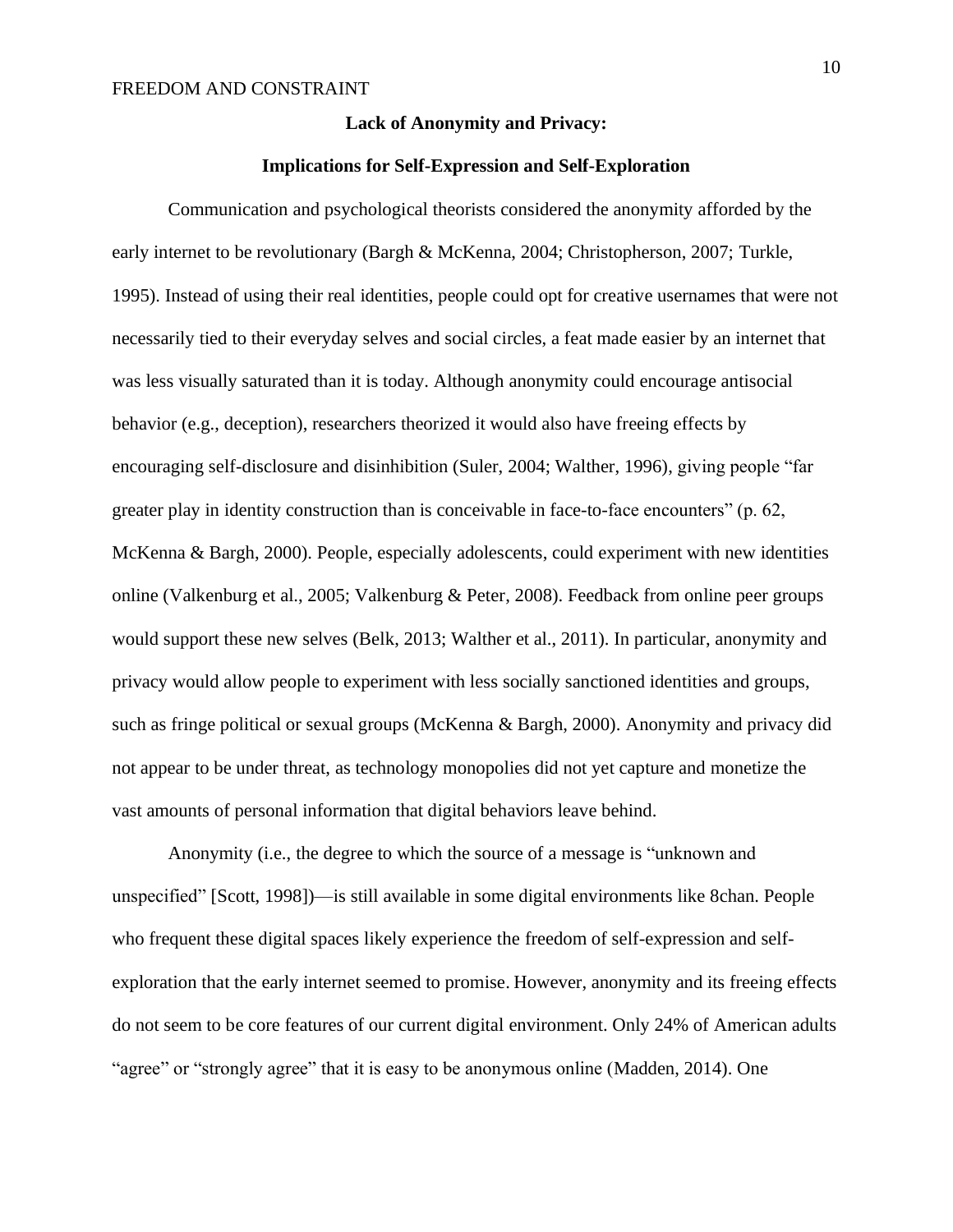explanation for this may be that ubiquitous tracking technologies do make true anonymity rare since every digitally-mediated behavior can, in theory, be recorded and connected to one's personal identity. Such tracking technologies are foundational to the business model of the handful of major technology platforms that have come to dominate a previously decentralized web (Helmond, 2015). For example, one study found that Google tracks people across more than 80% of the websites they visit (Libert, 2015). Anonymity has also declined because most people's email accounts and social media profiles are connected to their offline identities, encouraging connection with people they know in real life rather than exploration of novel personas and groups (Valkenburg & Peter, 2009). In fact, the most frequently cited reason for using social media is to stay in touch with current friends, while making new friends is one of the least commonly cited reasons (Smith, 2011). Likewise, another study found that Facebook use is not associated with a need for identity exploration and is instead associated with other motives like the need for self-continuity (Manzi et al., 2018).

Today, lack of anonymity seems to be accompanied by lack of privacy (i.e., "selective control of access to the self" [Altman, 1975]). <sup>1</sup> This is reflected in the privacy perceptions of Americans, 81% of whom say they have very little or no control over the data that companies collect about them (Auxier et al., 2020) and that they feel least secure when sharing personal information via social media as compared to other communication channels (Madden, 2014). Concerns about privacy also carry into work settings. A majority of workers in the U.S. and Australia report that their organization monitors their internet usage, and almost half say that their employer monitors the content of their email—surveillance activities that correspond to less trust in management among employees (AMA, 2007; Holland, Cooper, & Hecker, 2015). In

<sup>1</sup> Although Evans, Pearce, Vitak, & Treem (2017) argue that privacy is the consequence of other technological affordances rather than an affordance itself, we treat it as an affordance for the sake of simplicity.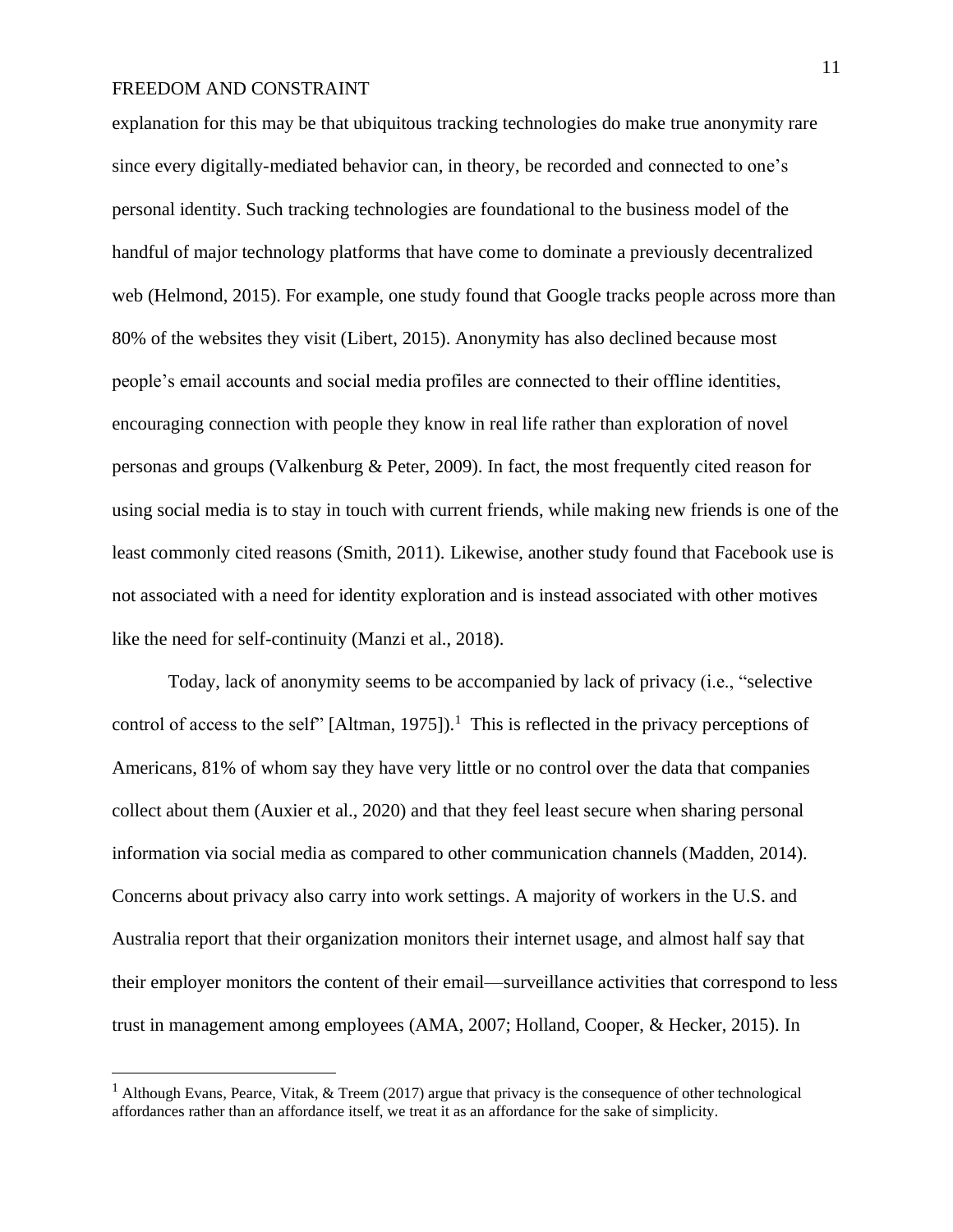knowingly or unknowingly sharing their personal information online, people do open themselves up to a variety of potential privacy violations (Wilson, Gosling, & Graham, 2012). The severity, scope, and frequency of privacy violations by technology companies—an accounting of which cannot be done justice here—are particularly troubling (e.g., Wakabayashi, 2020; Federal Trade Commission 2019, 2020). Researchers have sought to understand why people continue to reveal personal information online despite these privacy violations and their expressed privacy concerns (for reviews see Gerber, Gerber, & Volkamer, 2018; Kokolakis, 2017). Some scholars argue that people reveal personal information online because the perceived benefits of doing so outweigh the perceived costs (Bol et al., 2018; Dienlen & Metzger, 2016). Other scholars have a less optimistic take, arguing that digital environments exploit people's evolved psychological vulnerabilities through design choices that obfuscate the extent of privacy violations (Acquisti et al., 2020; Acquisiti, Brandimarte, & Hancock, 2022; Bösch et al., 2016; Shariff, Green, & Jettinghoff, 2021).

Lack of privacy and anonymity has important consequences for self-expression. People report expressing their personality traits less online than offline (Blumer & Döring, 2012; Bunker & Kwan, 2021), and self-disclosure is less frequent online than in face-to face interactions according to a meta-analysis of 31 studies (Ruppel et al., 2017). Moreover, the vast majority users on a social media site like Twitter are not expressing their views; they are simply lurking. Three-quarters of Twitter users produce only 3% of all tweets; all other tweets are produced by a minority of highly active users (McClain et al., 2021). People may be less willing to express themselves online because they do not perceive their disclosures in digital environments to be private or anonymous. Consistent with this idea, meta-analytic evidence from 14 studies finds that lack of anonymity is related to less self-disclosure online (Clark-Gordon et al., 2019).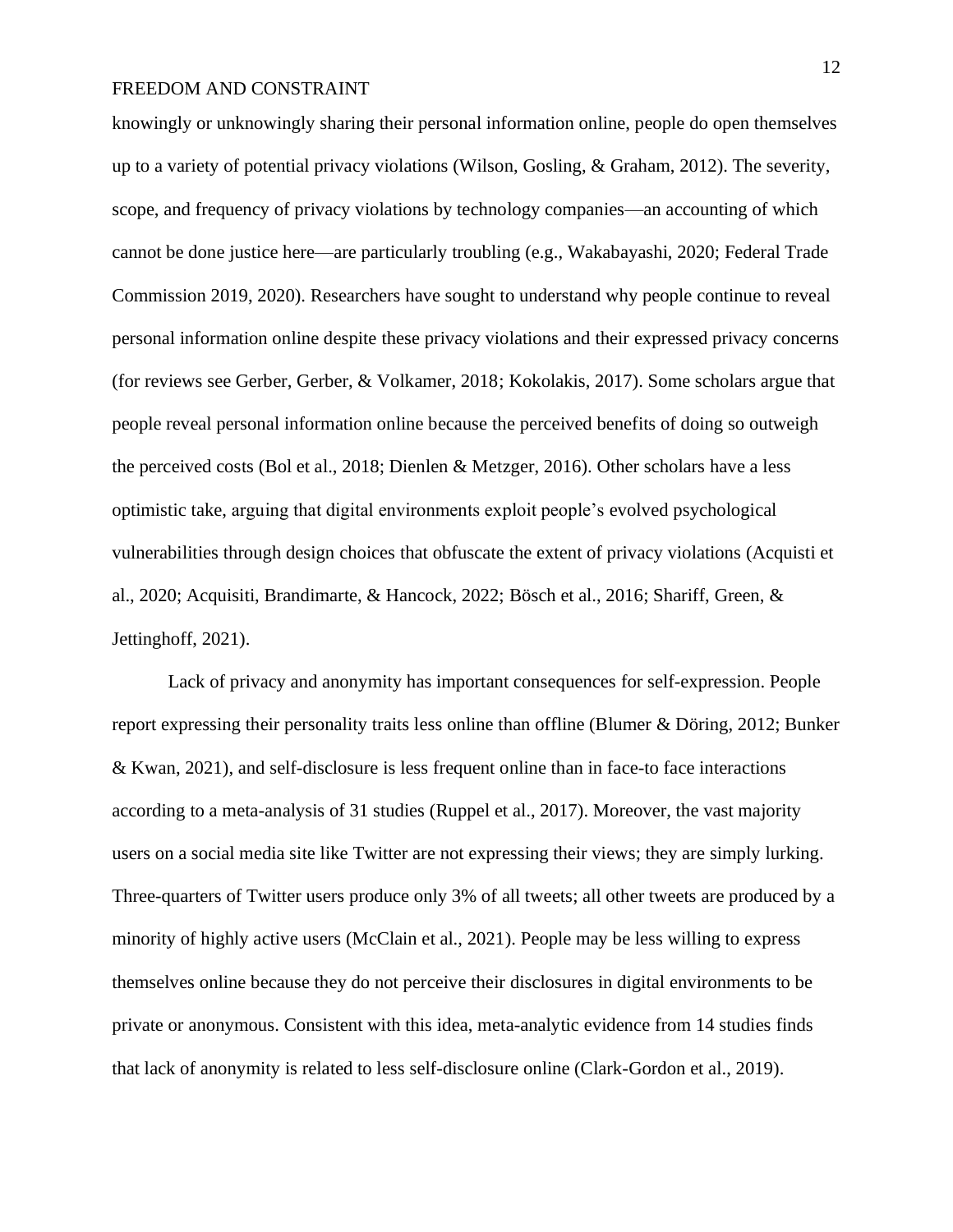Experimental studies have similarly provided causal evidence that lack of privacy reduces selfdisclosure and the willingness to express personal opinions online (Joinson et al., 2010; Wu & Atkin, 2018). It is also possible that privacy erosion reduces self-expression more indirectly, For instance knowledge of privacy erosion among only a few people in a social network may change norms of disclosure in the broader community, affecting the behavior of those who are unaware of privacy erosion.

These findings are particularly relevant in adolescence, when the ability to experiment with new identities and views that one can leave behind is particularly important to development (Eichhorn, 2019; Nesi, Telzer, & Prinstein, 2020). Indeed, according to a recent systematic review self-disclosure online is less beneficial to adolescents' well-being than self-disclosure in face-to face interactions (Towner et al., 2022). Future research could investigate whether the reduced benefits of self-disclosure online can be explained in part by adolescents' concerns about privacy and the persistence of their digital traces. If so, digital environments that provide adolescents with greater control over access to the self (e.g., Snapchat) might alleviate such concerns and thus aid in identity development.

Survey and experimental evidence suggest that lack of privacy does not constrain all kinds of online speech and behavior equally; it specifically "chills" speech and behavior that is not socially sanctioned (Rainie & Madden, 2015; Penney, 2017; Stoycheff, 2016; Stoycheff et al., 2019; see Büchi, Festic, & Latzer, 2022 for a review). Before posting, more than 45% of American Twitter users consider factors like whether the post "portrays them in a positive light," "could be used against them in the future," and provides "potential for others to attack or harass them" (McClain et al. 2021). Presumably people would be less concerned with social approval in more private or anonymous environments. One small study showed that lack of privacy online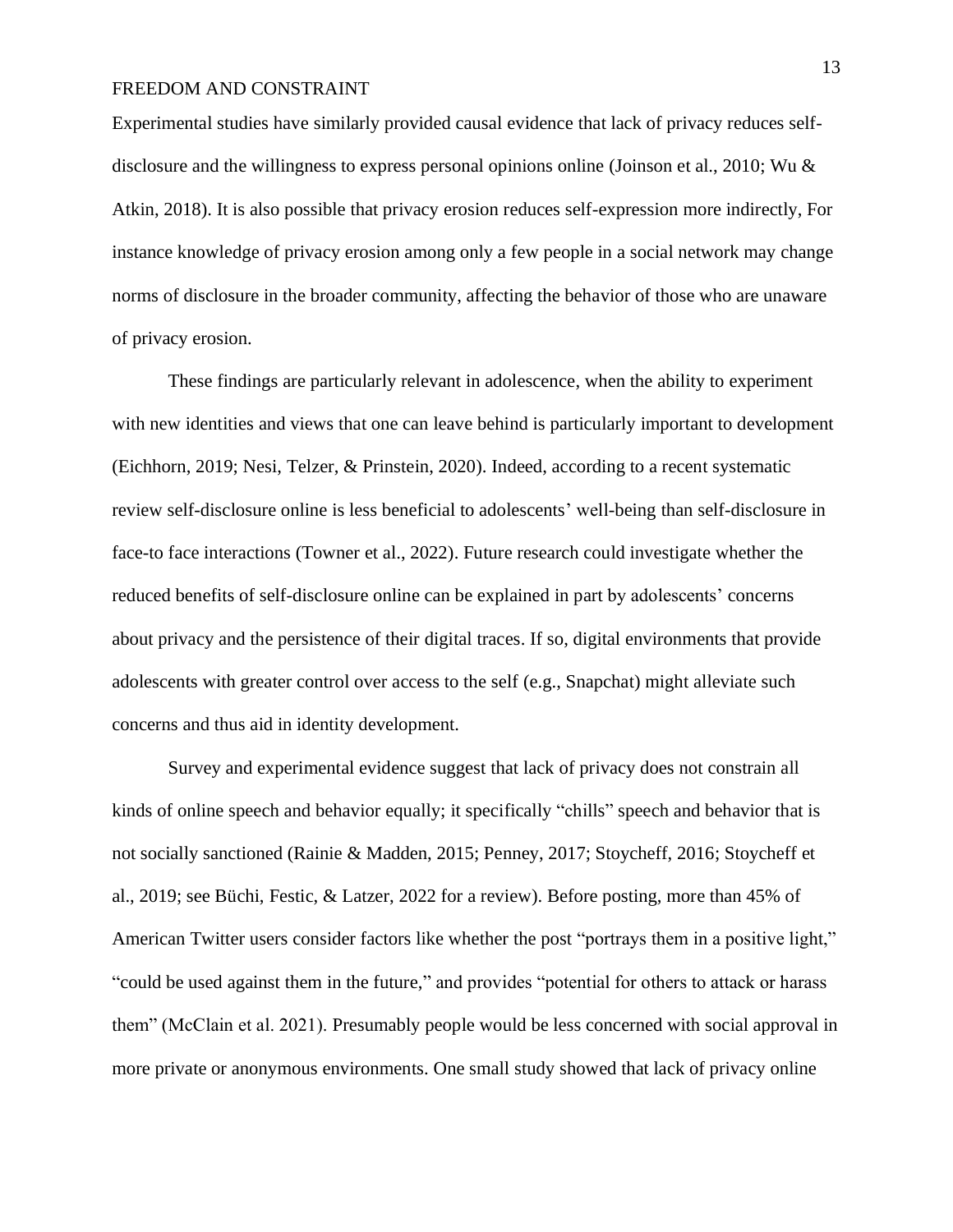can even influence behavior offline; people behaved in a more socially desirable way in real life when they believe that their actions might be posted on social media (Marder et al., 2016). A more extreme example of how lack of privacy and anonymity can increase socially desirable behavior was documented in the wake of the U.S. National Security Agency's surveillance program. After the extent of the NSA's surveillance activities became publicly known, there was a large decline in web searches and visits to Wikipedia pages that were "privacy sensitive," such as those related to eco-terrorism and nuclear enrichment (Marthews & Tucker, 2017; Preibusch, 2015; Penney, 2016). The American Civil Liberties Union filed a lawsuit against the NSA on behalf of the Wikimedia Foundation and several other organizations out of concern that such surveillance would have a "chilling effect" on freedom writ large (Wales & Tretikov, 2015).

However, despite claims since the 1950s in case law and the legal literature about the chilling effects of lack of privacy on freedom both offline (Schauer, 1978) and online (Solove, 2006), the topic remains difficult to study empirically. People may become habituated to privacy violations, tempering the effects of chilling on their behavior (Fast & Jago, 2020; Oulasvirta et al., 2012a; Tsay-Vogel, Shanahan, Signorielli, 2018). Alternatively, feeling surveilled may incite reactance (Brehm & Brehm, 1981). In work contexts, for example, electronic surveillance by one's employer (and corresponding perceptions of privacy invasion) are associated with reactance in the form of greater anger and counterproductive work behaviors, as well as less creativity, organizational trust, and perceived autonomy (Alge et al., 2006; Jensen & Raver, 2012; Yost et al., 2019). In political contexts, resistance to digital surveillance may take the form of increased political participation among dissidents online (Krueger, 2005), though other studies find no such resistance (Stoycheff, 2016; Stoycheff, Burgess, & Martucci, 2020; Stoycheff et al. 2019). Moreover, demonstrating chilling effects is challenging methodologically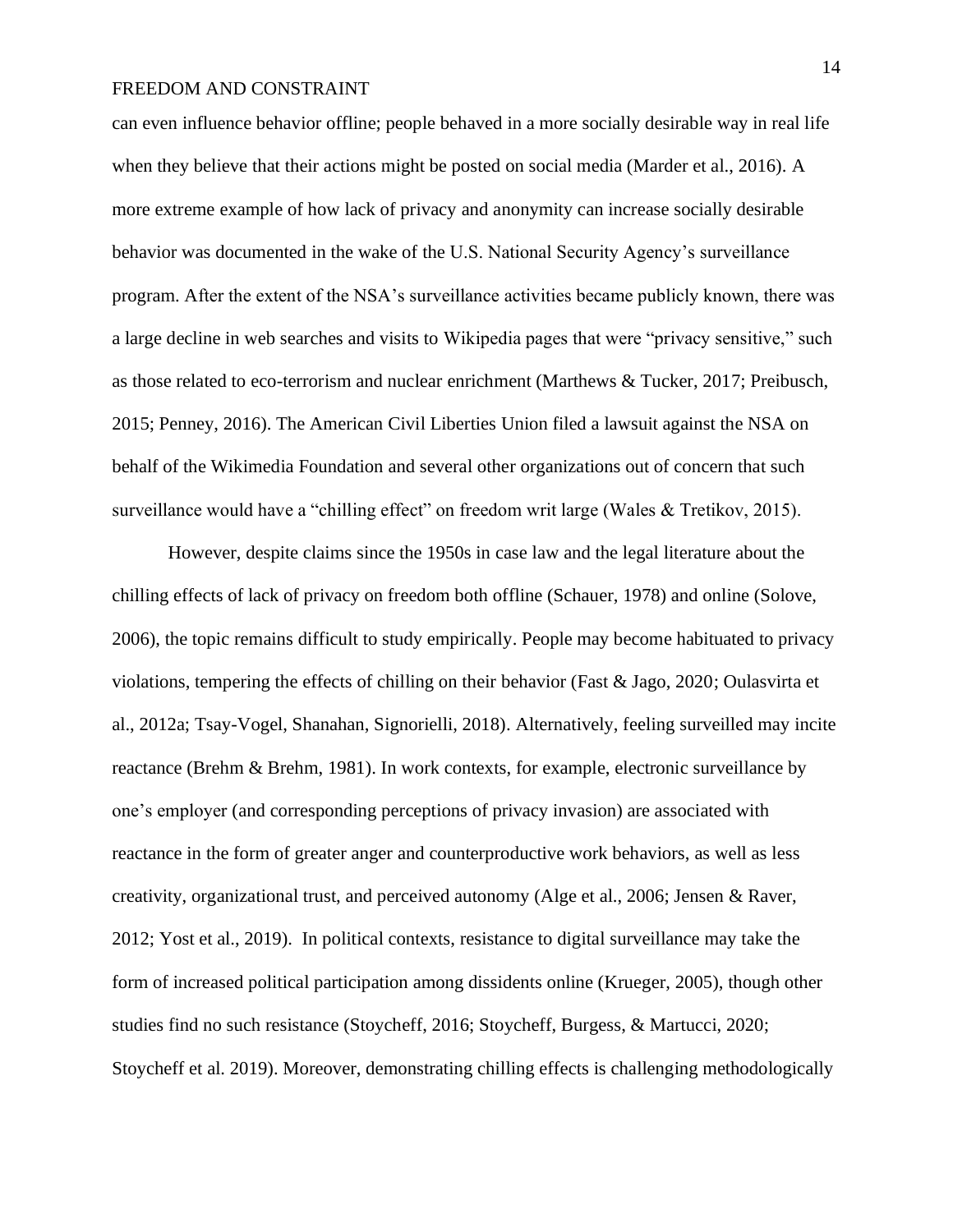(Chen, 2021). "Chilled" behavior, like self-censorship, is characterized by an *absence* of behavior, and it is difficult to demonstrate the counterfactual—that a behavior would have occurred with greater privacy. As a result of these and other challenges, many questions about the scope and prevalence of chilling effects remain unanswered (Büchi et al., 2022).

Despite the potential freeing effects of anonymity, it is important to recognize that, for many people, the extent of anonymity present in spaces like 8chan is a source of chaos, not freedom. Anonymity can foment antisocial behaviors like deception, harassment, and violence. In contexts where antisocial behaviors prevent others from acting (e.g., out of fear), then anonymity is a constraining rather than freeing force, at least for the targets of such behavior. One solution to this problem may be to think of anonymity on a continuum rather than as a binary. Design choices that increase levels of anonymity without providing total anonymity can increase the self's freedom while preventing a descent into chaos. For instance, the pseudonymity offered by sites like Reddit allows people to maintain a continuous identity across the site's forums and thus be held accountable by moderators for problematic behavior (Véliz, 2019). At the same time, pseudonymity protects people on Reddit from having their activity tied to their real life personal identities, allowing more unhindered self-expression and exploration.

In sum, privacy and anonymity afforded by digital environments promised to encourage self-expression and exploration with different, less socially sanctioned views and identities. However, the evidence suggests that technological features that track and identify people across digital environments have made privacy and anonymity rare. As a result, the digital environment seems to be constraining freedom of self-expression and self-experimentation online. Although complete anonymity across all digital environments is not the answer, greater privacy and pseudonymity may help restore some freeing properties of the internet.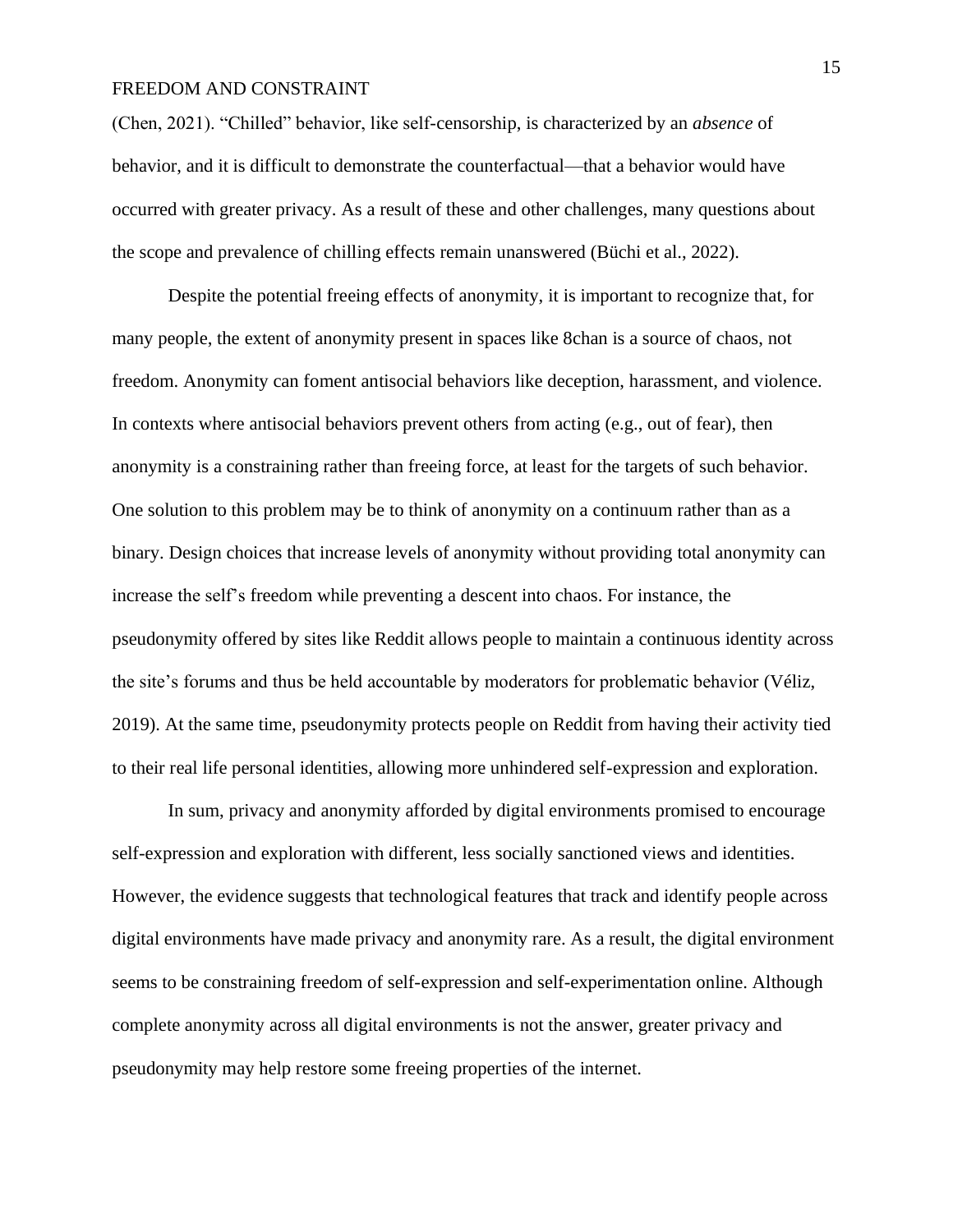#### **(Dis)Embodiment:**

#### **Implications for the Self in Entrenched Social Hierarchies**

Reduced prominence of visual identity cues was key to the belief that the internet would allow for anonymity and identity exploration (Castronova, 2008; McKenna & Bargh, 2000; Turkle 1995; cf. Hayles, 1999). Text-based, as compared to photo-based, platforms allowed people to be known for their personality or perspectives, rather than what they look like. The physical self also diminished in importance as the body became less essential to many tasks than it used to be. People can order groceries and check their bank statement with a few clicks, tasks which used to require movement of the entire body to a place where it could be judged (and discriminated against) by others. Indeed, many believed that in a disembodied world, the constraining expectations about what a person should be like based on their physical appearance would fall away, and the prejudices associated with physical bodies would become obsolete. For example, early research showed that status differences in group participation diminished online as compared to in face-to-face interactions (Dubrovsky, Kiesler, & Sethna, 1991; Siegel et al., 1986).

However, the obsolescence of the physical body and the evaporation of discrimination against certain bodies have failed to materialize (Marwick, 2013). Status differences only tend to be minimized in online communication when people are anonymous (Postmes & Spears, 2002). In the absence of anonymity, status differences can be even more pronounced in online interactions compared to face-to-face interactions (Boucher, Hancock, & Dunham, 2008). Features of the digital environment have reduced anonymity while simultaneously facilitating and rewarding sharing of photos and videos, a phenomenon that has been called the "breakout of the visual" (Bolter, 1996). When people and the social categories to which they belong can be so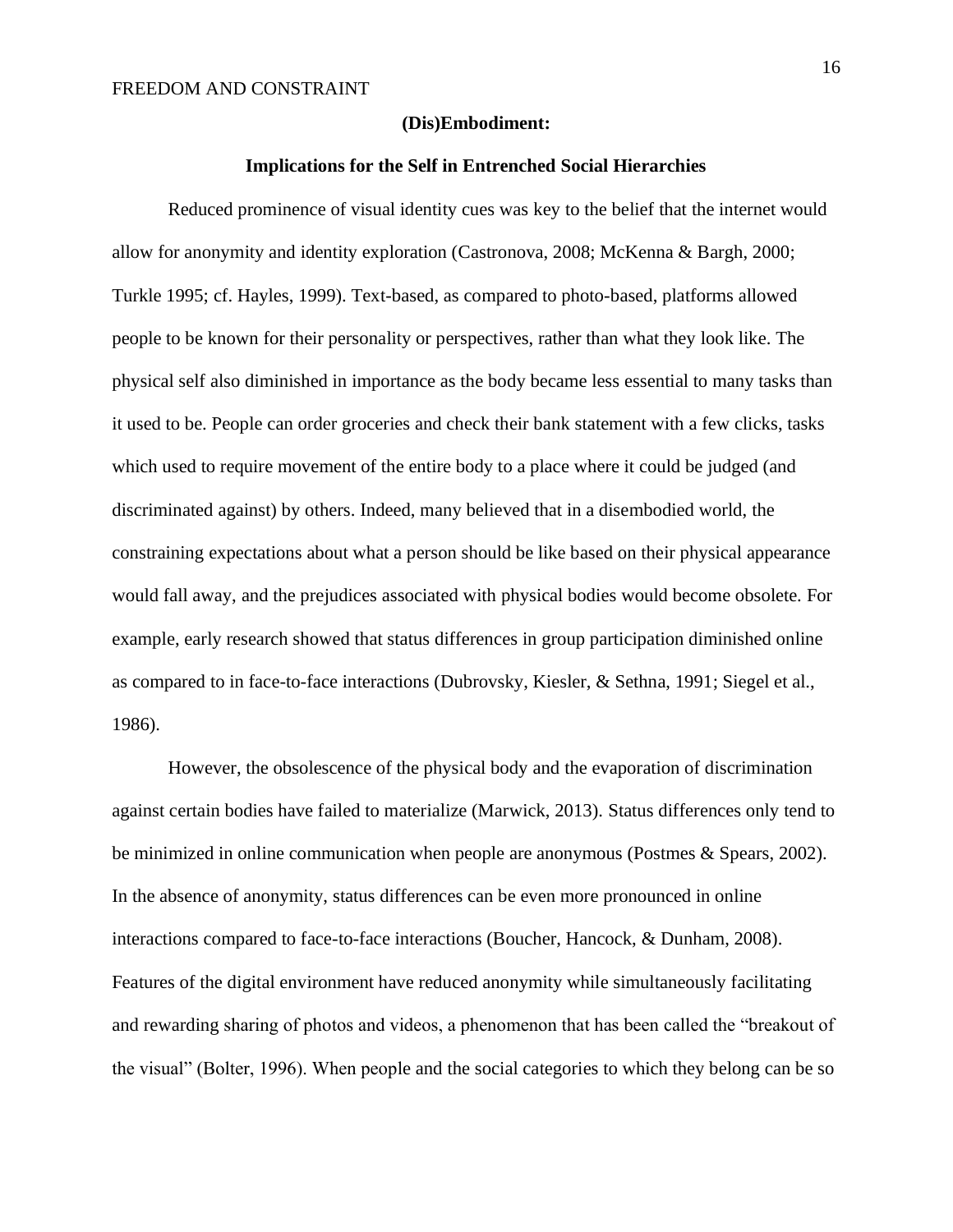easily identified, discrimination on the basis of those categories is likely to follow. Indeed, people of color and LGBTQ+ individuals receive more online harassment than white, heterosexual people (Vogels, 2021). A recent evaluation of social media's safety for LGBTO+ individuals went so far as to say "the entire sector is effectively unsafe for LGBTQ users" (GLAAD, 2021, p. 7). Facial recognition technologies that automatically categorize people on the basis of their sexual orientation could be used to further discriminate against and harass LGBTQ+ individuals (Wang & Kosinski, 2018). Harassment has important constraining behavioral implications, incluuding self-censorship (Marwick, 2021; Nogrady, 2021).

Even if digital environments have not freed people from physical bodies and hierarchical structures via *disembodiment*, scholars believed perhaps *re-embodiment* via avatars could be freeing. In multi-player video games, for example, people have great flexibility in creating and selecting their avatars. Embodying avatars different from oneself can promote identity exploration and change if a person becomes more similar to their avatar (Yee, Bailenson, & Ducheneaut, 2009; Ratan et al., 2020). Embodying a person with a disability can also reduce social inequity by allowing people to take the perspective of and subsequently help people with a disability (Ahn, Le, & Bailensen., 2013). That said, identity exploration and perspective taking are not the only purposes avatars serve. Many people use them merely to represent their offline identity (Lin & Wang, 2014). Moreover, very few avatars are obese, elderly, or disabled, suggesting that when avatars are used for identity exploration or perspective taking, they are used to explore idealized or socially desirable selves (Bessière, Seay, & Kiesler, 2007; Dunn & Guadagno, 2012). Increasingly sophisticated tools allow people to convincingly alter their images on platforms like TikTok, but people use these tools to embody identities that they consider sexually desirable (and thus more monetizable) (Jennings, 2021). Even if people do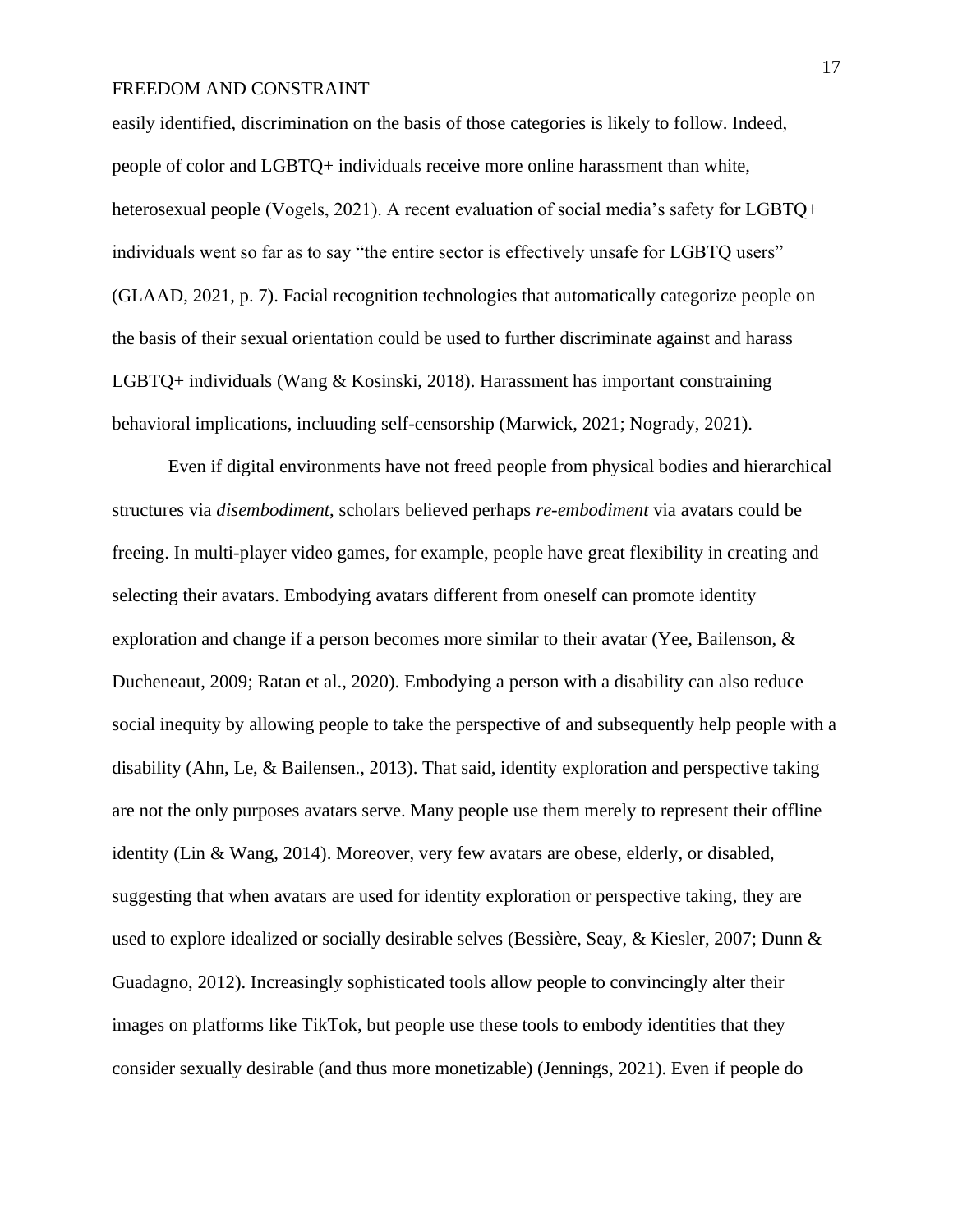choose to use avatars to take the perspective of people with less socially desirable identities, such perspective taking will only improve intergroup attitudes in the absence of intergroup threat (Oh et al., 2016). In other words, re-embodiment is easier than ever, but it is unclear that it will reduce social inequities by improving dominant group members' understanding of people with marginalized identities (Chun, 2008; Talaifar et al., 2021).

Other evidence that the digital environment has not freed people from existing social hierarchies comes from research showing that marginalized groups often have less power online. For example, a large body of work has documented that Wikipedia editors are predominantly white men, and that they produce a gender-biased corpus of articles (e.g., a woman must be more notable to merit a Wikipedia article than a man) (Wagner et al., 2015; Wagner et al., 2016). Such gender disparities are particularly troubling given that Wikipedia links appear in 67-84% of desktop search engine results pages (Vincent & Hecht, 2021). In addition, Black and Asian people are underrepresented among users promoting Twitter trends (Chakraborty et al., 2017), women are less influential on Facebook and Twitter (Aral & Walker, 2012; Chakraborty et al., 2017), and TikTok has even suppressed content from physically unattractive, disabled, and poor people (Feldman, 2020). In these ways, the digital environment has failed to free people from the constraints imposed by their place in the social hierarchy (Cheney-Lippold, 2011).

Amidst the digital environment's hierarchy-enhancing constraints, people from historically marginalized communities are able to find some freedom, or at least perceptions of freedom. Black Americans are more likely than White Americans to say that social media provides an effective way to "help give a voice to underrepresented groups," "hold powerful people accountable," "change people's minds about political, social issues," and "create sustained social movements" (Auxier, 2020). Nevertheless, some activists have argued that low-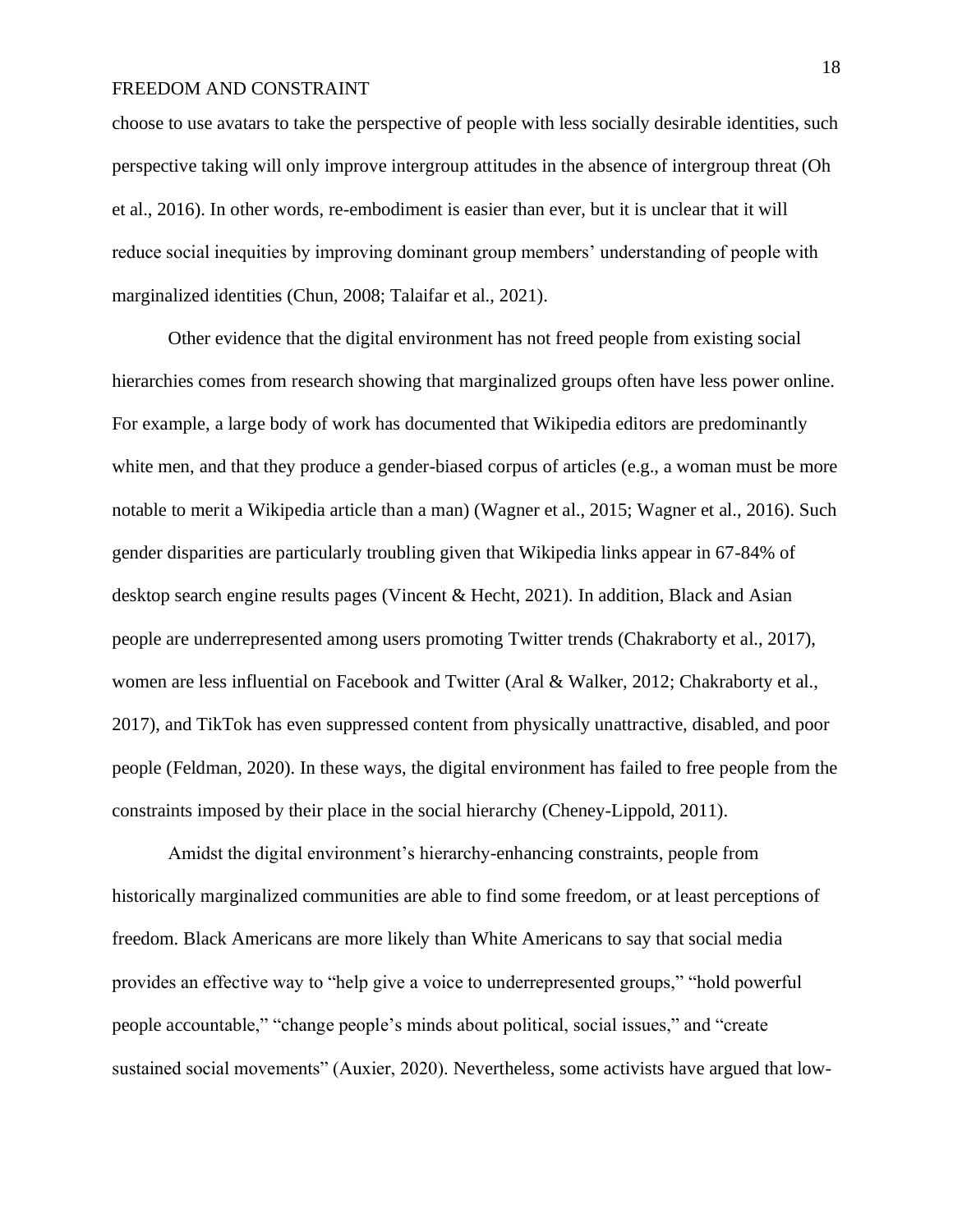risk online activism, called "clicktivism" or "slacktivism," reduces the likelihood of actual social change by providing an illusion of change without any actual material concessions (White, 2010). Although research suggests that "slacktivism" can promote meaningful subsequent action (Lee & Hsieh, 2013), 76% of Americans believe that "social media make people think they are making a difference when they really aren't" (Auxier, 2020). Again, the potential disassociation between the illusion of freedom online and actual freedom online is relevant here. Observers have long noted that "providing citizens with the means to express themselves aesthetically without reforming their lives materially" maintains the status quo (Swanson, 2022, referencing Benjamin, 1935). Technological features like cameras and livestreaming that can be used to hold police and authorities accountable have the potential to increase the actual freedom of people from historically marginalized groups.

Of course, even in the absence of the "breakout of the visual," the idea that the internet would free people from bias was always overly naïve. As Marwick (2013, p. 357) describes, "sexism and racism are not solely based on appearance…Even if users couldn't see who they were talking to, their beliefs remained intact*.*" Researchers are now documenting how such biased beliefs leave traces in and are reproduced by digital technology, particularly biased algorithms (O'Neil, 2016; Noble, 2018; Apprich et al., 2018). Algorithms learn biases against women and minorities from the human language and other data on which they are trained (Caliskan, Bryson, & Narayanan, 2017; Brayne, 2017). For example, Google is more likely to serve ads about incarceration in response to searches for names belonging to black than white people (Sweeney, 2013) and ads for high paying jobs to male users than female users (Datta, Tschantz, & Datta, 2014). Other studies have found that the gender and racial composition of image search results for common occupations underrepresent the actual representation of women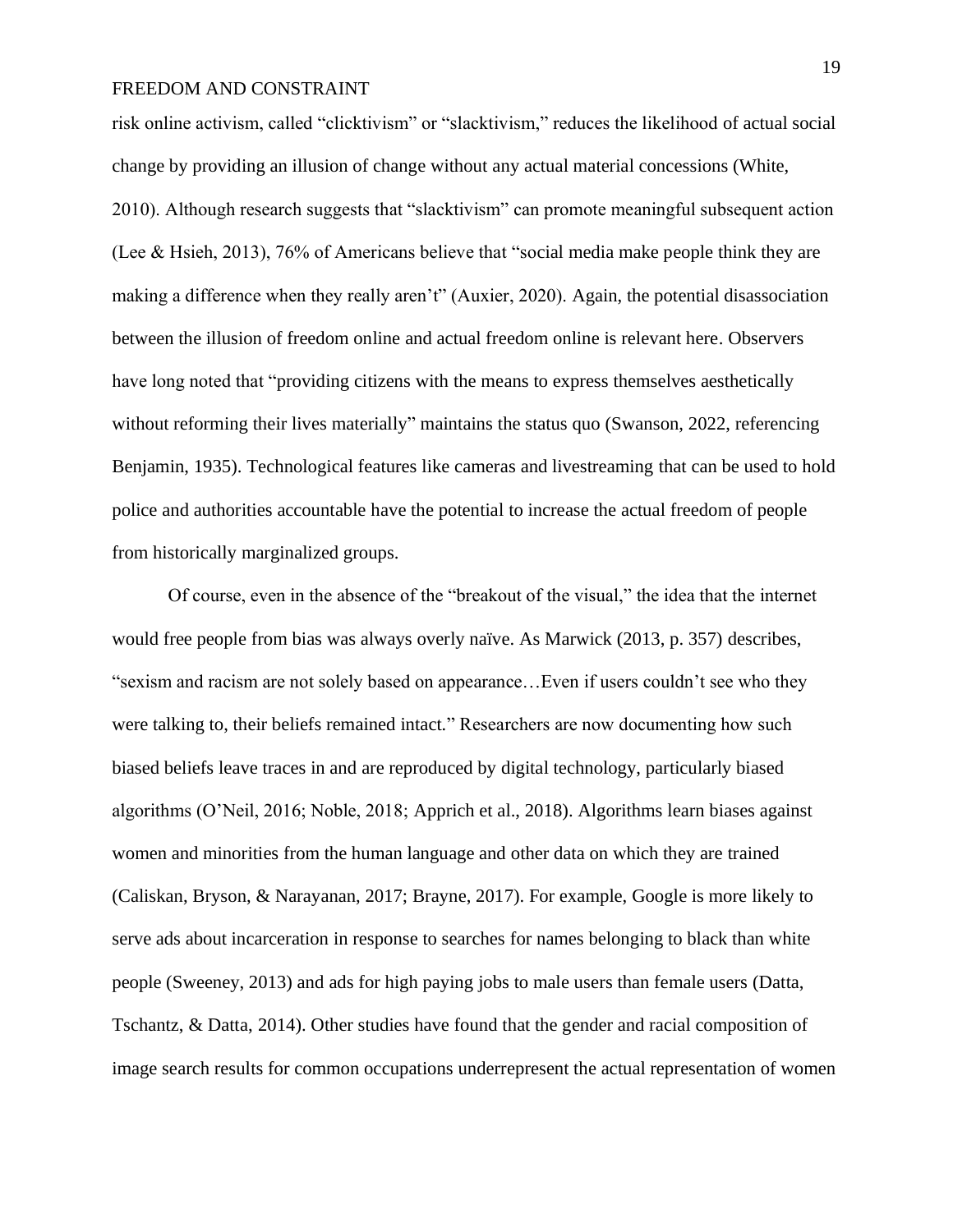and minorities in these occupations (Metaxa et al., 2021). It is also important to remember that biased algorithms are increasingly applied *offline* in criminal justice, finance, employment, and healthcare (Dressel & Farid, 2018; Huang, Chen, & Wang, 2007; Moy, 2019; Raghavan et al., 2020). One algorithm applied to ~200 million patients reproduced racial health disparities by assigning equivalent risk scores to black patients who were less healthy than white patients, meaning that black patients had to be sicker than white patients to receive the same level of care (Obermeyer et al., 2019). Despite this accumulation of evidence, people assume that algorithms discriminate less than humans and therefore prefer being evaluated by an algorithm when they believe discrimination may be possible.

More generally, algorithms tend to exacerbate existing differences in power and status. Specifically, algorithms widen inequality by recommending popular accounts and content at higher rates than less popular accounts and content, creating a "rich get richer" effect (Fabbri et al., 2020; Fleder & Hosangar, 2009). For instance, YouTube's "up next" algorithm tends to recommend channels that already have more than 100,000 followers and videos that already have more than 1 million views (Matamoros-Fernandez et al., 2021). Another example of the ways in which algorithms differentially benefit those already at the top comes from Twitter. Its recommendation algorithm provided an almost 60% boost in the number of followers for Twitter accounts with 100K-1 million followers, but only a 10% boost in the number of followers for accounts with 10-99 followers (Su, Sharma, & Goel, 2016). And one study using a nationally representative sample in cross-sectional and experimental designs found that algorithmic sorting exacerbates the tendency to "like" news that conform to the dominant viewpoint (Shmargad  $\&$ Klar, 2020). Research and theory on the "spiral of silence" would suggest that the more algorithms increase the majority view's perceived popularity, the less people will be willing to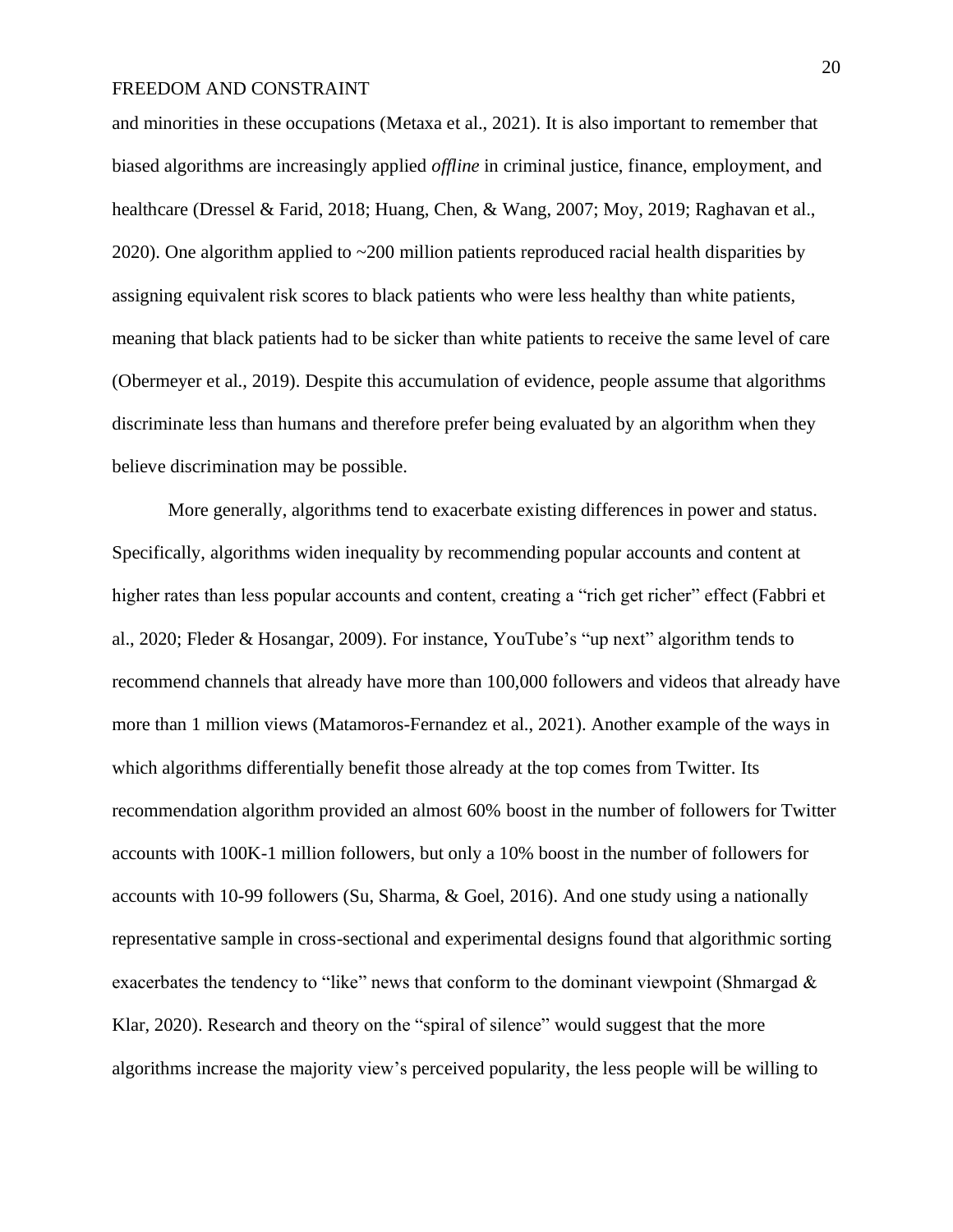express the minority view, further reducing the minority view's popularity (Stoycheff, 2016; Woong Yun & Park, 2011). These findings are especially problematic when popular accounts provide poor quality content or misinformation because people adapt their opinion to be in line with what they perceive to be the majority view (Winter, Remmelswaal, & Vos, 2021).

The harmful consequences of inequity-perpetuating algorithms extend beyond the countries, like the U.S., from which most of these technologies originate. As more and more of the world population goes online, the harms of biased technologies may affect even more people. This is especially true because investments in the fairness and safety of online content are often distributed unequally to different populations (e.g., non-English language markets). For instance, an internal Facebook report found that its hate detection systems only flagged 6% of Arabic hate speech, including speech targeting LGBTQ people and other minority groups (Cushing, 2022; Scott, 2021). At the same time, algorithms meant to detect terrorism in the Middle East incorrectly removed non-violent Arabic content 77% of the time, infringing on the legitimate self-expression of Arabic-speaking people (Scott, 2021). If algorithms are applied unequally within countries and between countries, then they also have the potential to exacerbate inequality within and between countries. An entire field of research on fairness in artificial intelligence is now tackling these problems (e.g., Mehrabi et al., 2019). In fact, techno-optimists often argue that correcting biased algorithmic decision-making may be more tractable than correcting biased human decision making. That said, algorithmic fixes are often too little too late; in many cases, thousands of people are seriously harmed before a problematic algorithm is identified and corrected (Obermeyer et al., 2019.

In sum, when we consider whether digital environments are freeing or constraining, we must ask for whom are they freeing and for whom are they constraining? Dis-embodiment and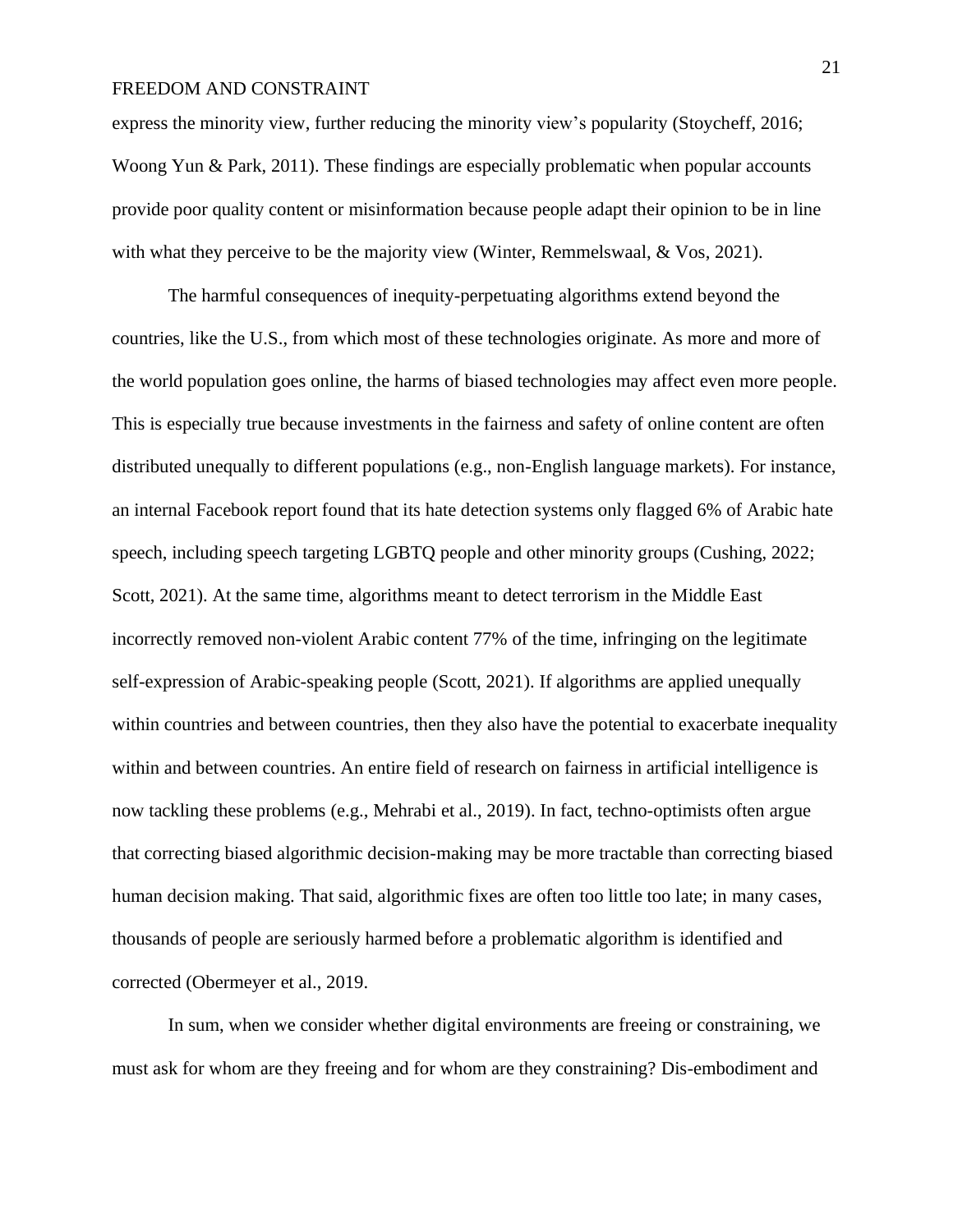re-embodiment offer potential freedom by allowing people to reduce the salience of their own identity cues and to take the perspective of people with different identities. However, potential freedom from dis-embodiment and re-embodiment seem to be overshadowed by the constraints presented by pervasive algorithms that provide marginalized people with less influence online and that perpetuate discrimination and inequality. Put differently, the evidence suggests that hierarchy-enhancing forces in the digital environment outweigh hierarchy attenuating-forces. In the process, the digital environment provides more constraint and less freedom for all but those with the most privileged identities.

## **The Paradox of (In)Fallible Memory:**

## **Implications for Self-Insight and Narrative Identity**

For centuries, memory and cognition have been central to theories of the self (Conway, 2005). As John Locke posited, memory is what connects the self of the present moment to the self of the previous moment, and to the self of the distant past (Gordon-Roth, 2019). David Hume similarly believed that the cognitive reconstruction of remembered events is central to our notions of ourselves (Kihlstrom, Beer, & Klein, 2003). Likewise, more recent work suggests that constructing a narrative identity requires cognitive resources to engage in mental time travel and to interpret the meaning of life events (McAdams, 2013; Addis & Tippett, 2008). A person's memories are unique to them and no one else, an individuating force that distinguishes each person's sense of self from that of another person. Therefore, if technological features influence memory and cognition, they are also likely to influence our unique mental self-representations and our capacity to construct them.

Technological features have increased the ease, speed, scale, and fidelity of data storage and retrieval in ways that have important consequences for human memory and cognition. The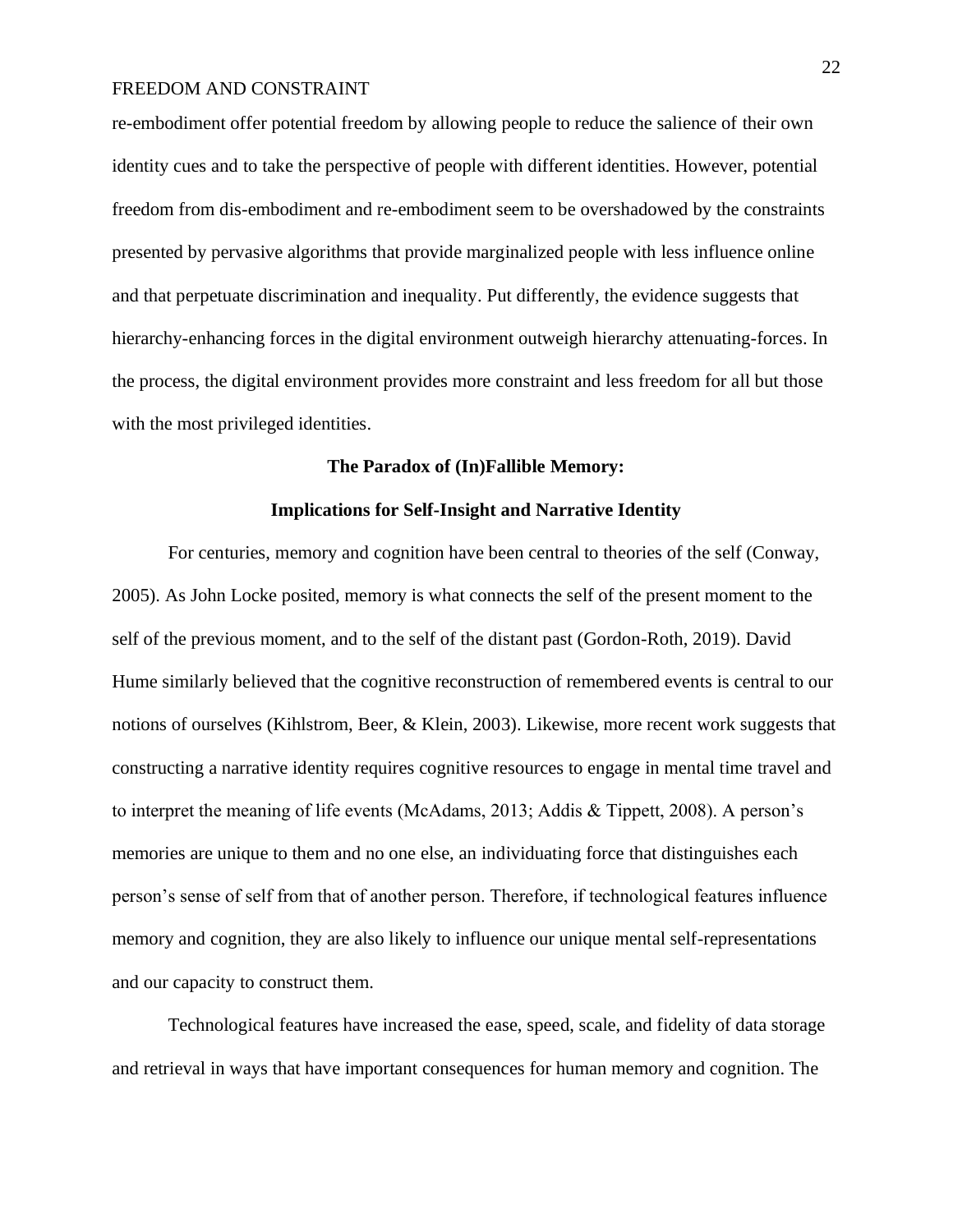sheer volume of information that can now be stored on our digital devices and in the cloud far surpasses what was possible a few decades ago. Every day, people send 500 million tweets, 294 billion emails, 65 billion WhatsApp messages, and conduct 5 billion searches (Desjardins, 2019). Because information stored digitally can be more quickly, reliably, and accurately recalled than information stored in a human brain, technology is a critical memory aid in the modern world. In fact, the need for digital memory aids has been exacerbated by the increasing amount of information made available by technological developments, creating chronic cognitive overload (Cialdini, 2009). In other words, technological features that increase memory capacity create both the problem (too much information) and the solution (the ability to offload information storage).

The ability to offload memory to the internet might have positive consequences, such as freeing up mental capacity for other cognitive tasks like creative problem solving (Sparrow & Chatman, 2013; Cecutti, Chemero, & Lee, 2021) or even developing self-insight and a coherent narrative identity. Recent work also shows that "offloading" autobiographical memories to social media might improve later recall of those memories (Wang, Lee, & Hou, 2017; Johnson & Morley, 2021), potentially helping people use these memories for narrative identity construction. The ability to strategically choose which tasks and memories to offload in service of one's identity-related goals and values could be considered freeing (Cecutti, Chemero, & Lee, 2021). In this view, technology used as a memory aid is a useful tool in the construction of an evolving self. This perspective forms the basis of the "quantified self" movement in which people use selftracking tools (e.g., Fitbits) with the goal of amassing self-relevant data to be dissected in service of self-optimization (Lupton, 2016).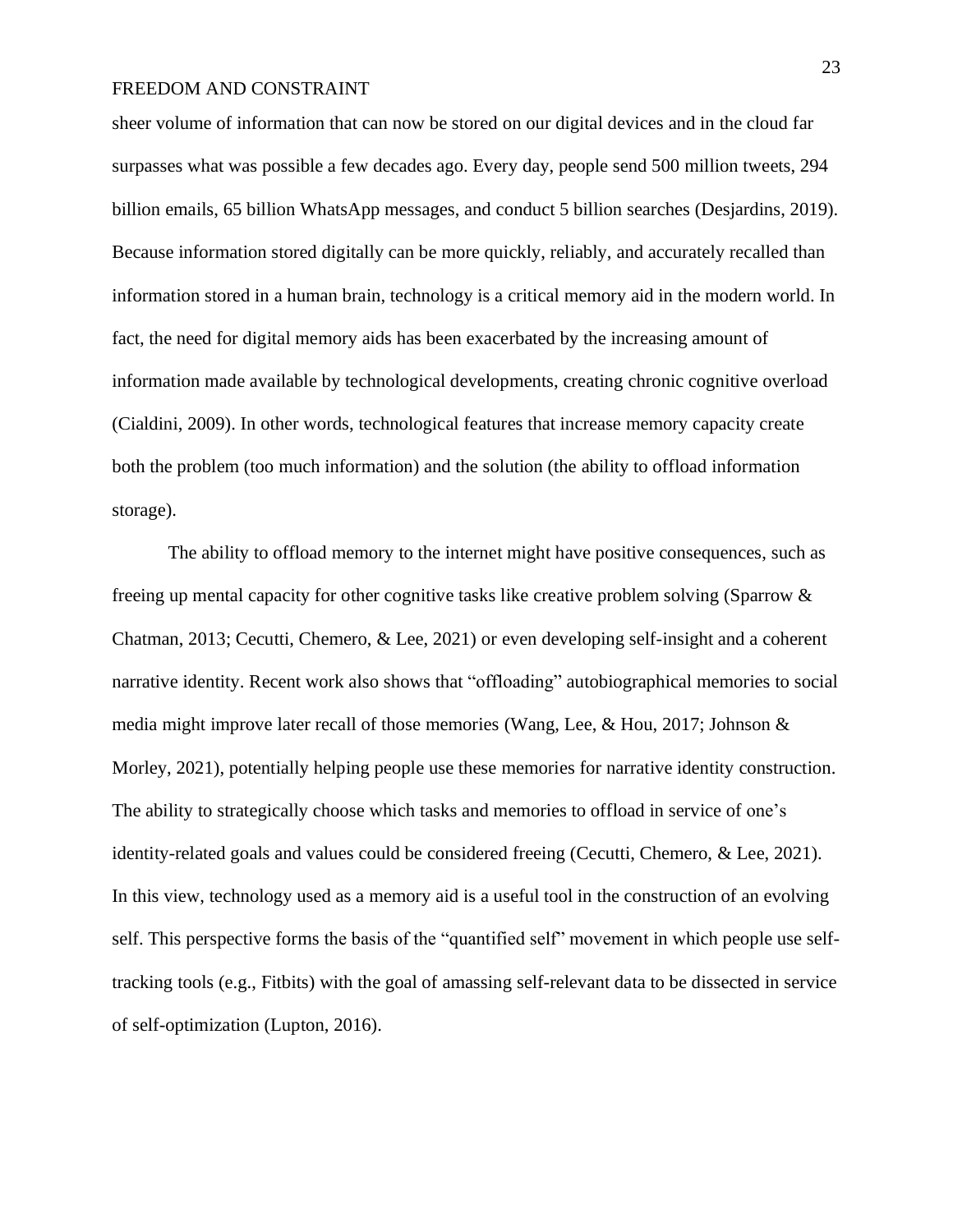However, qualitative evidence provides mixed evidence for the idea that self-tracking tools help people improve self-insight and construct desired selves. A review of 24 studies found that self-tracking seems to lead to newfound self-insight for some participants, but often these participants did not find the insight to be actionable (Kersten-van Dijk et al., 2017). Other participants in these studies reported that self-tracking did not yield any new insights. Moreover, it is important to recognize that using technology as a memory aid produces qualitative differences in how memory is encoded, stored, and recalled (Whitworth & Ryu, 2012; Jacobsen & Beer, 2021). Digitally stored information can persist indefinitely and is the same regardless of how many times and under what conditions it is retrieved. Thus, digital "memory" comprises a fairly complete record of our past that is immune to updating, selective remembering, and selective forgetting. For example, Facebook's "year in review" feature has been criticized for providing some people with a parade of tragic memories that they would rather forget (Chowdhry, 2014). In contrast, human memory is highly dynamic, discarding and changing memories in response to subsequent retrievals of information and the social contexts in which retrieval occurs (Kim et al., 2020; Coman, Manier, & Hirst, 2009; Wang, 2021; Hirst & Echterhoff, 2012).

The fallibility of human memory may seem disconcerting, but it is this very fallibility that gives people the freedom to update their sense of self. In years past, when every event was not so faithfully recorded online, you might not have realized the discrepancy between memory and reality, allowing greater freedom to construct your own narrative of the past. Alternatively, consider a flattering memory of your  $21<sup>st</sup>$  birthday that is shattered five years later by Facebook's flashback to actual photos of the event and its corresponding comments. If you are trying to become a responsible 26-year-old adult, it may be harder to construct a past consistent with that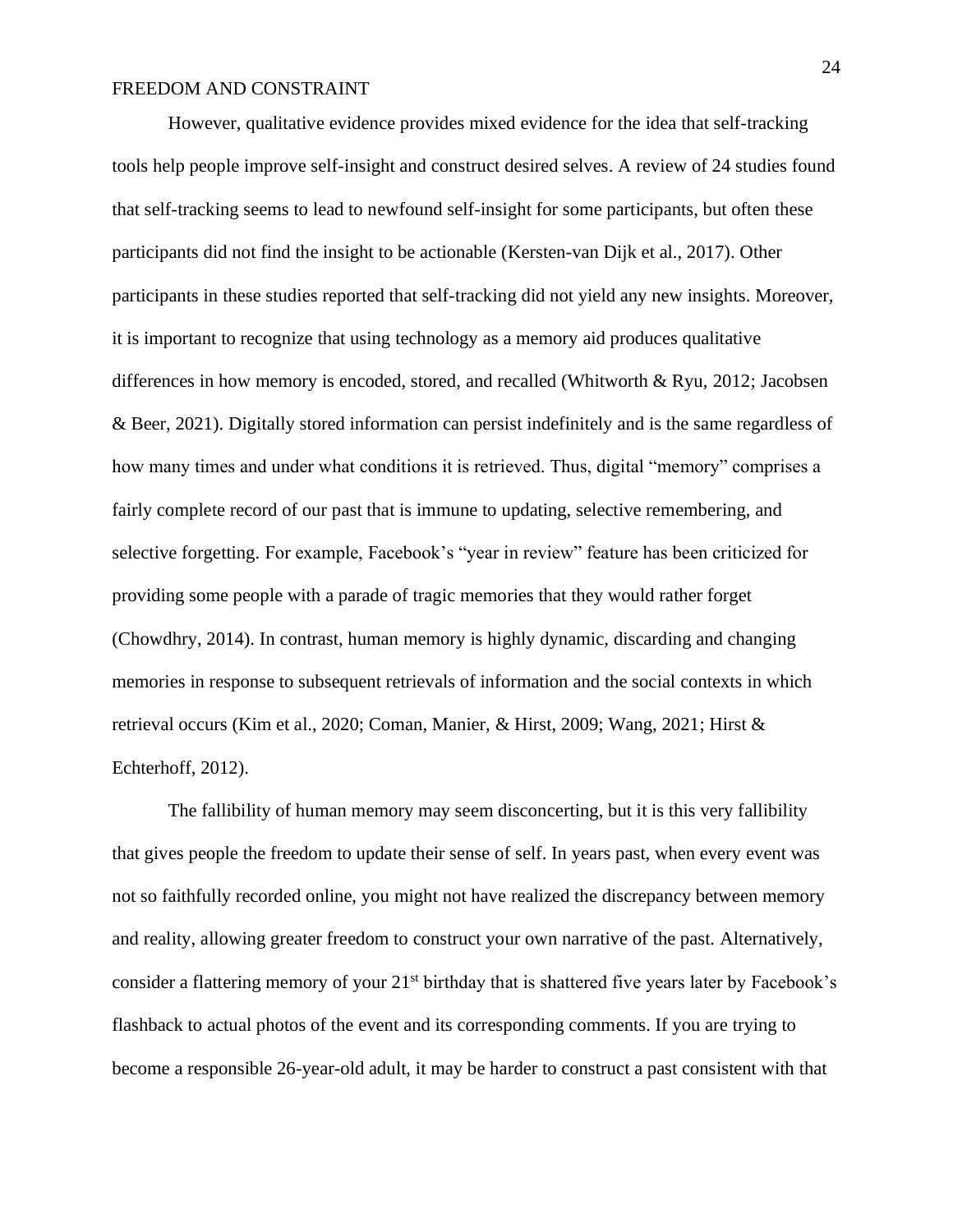new identity when social media keeps reminding you—and your social circle—that you really were a wild child. Although you may *believe* that your memories are faithful recordings of the past, traces of your past selves in the digital environment expose the revisions you have made to your life narrative. Thus, the persistence of static digitally mediated memories may constrain the narrative identities people are able to construct, especially in critical periods of identity development (Eichhorn, 2019). Perhaps this is why cross-sectional and longitudinal evidence suggests that the intensity of one's Facebook and internet use is associated with lower selfconcept clarity (Appel et al., 2018; Petre, 2021).

To be a freeing force, the digital environment should affirm rather than undermine selves people seek to forge. People do have agency in constructing social media profiles that reflect who they are now and who they are becoming, instead of cataloguing all the selves they used to be. This is especially true on platforms like Snapchat where the ephemerality of posts eliminates the persistence of old selves (Nesi, Telzer, & Prinstein, 2020). Even in digital environments that afford persistence like Instagram and Facebook, people can curate traces of their past selves to serve current identity-related goals. This may explain why viewing one's social media profile is self-affirming, increasing feelings of self-worth and self-integrity, and offering refuge in the face of threats to the self (Toma & Hancock, 2013). At the same time, the technological tools that are meant to return freedom to the self—untagging photos, deleting posts and messaging histories may never truly imitate the natural and unconscious pruning of human memory that has aided the self's evolution in the past.

One cannot successfully forge an identity in isolation; the self requires verification from others to be sustained (Swann, 1987). Such self-verification should not be hard to find online. Social feedback about the self is afforded to an unprecedented degree by virtually all digital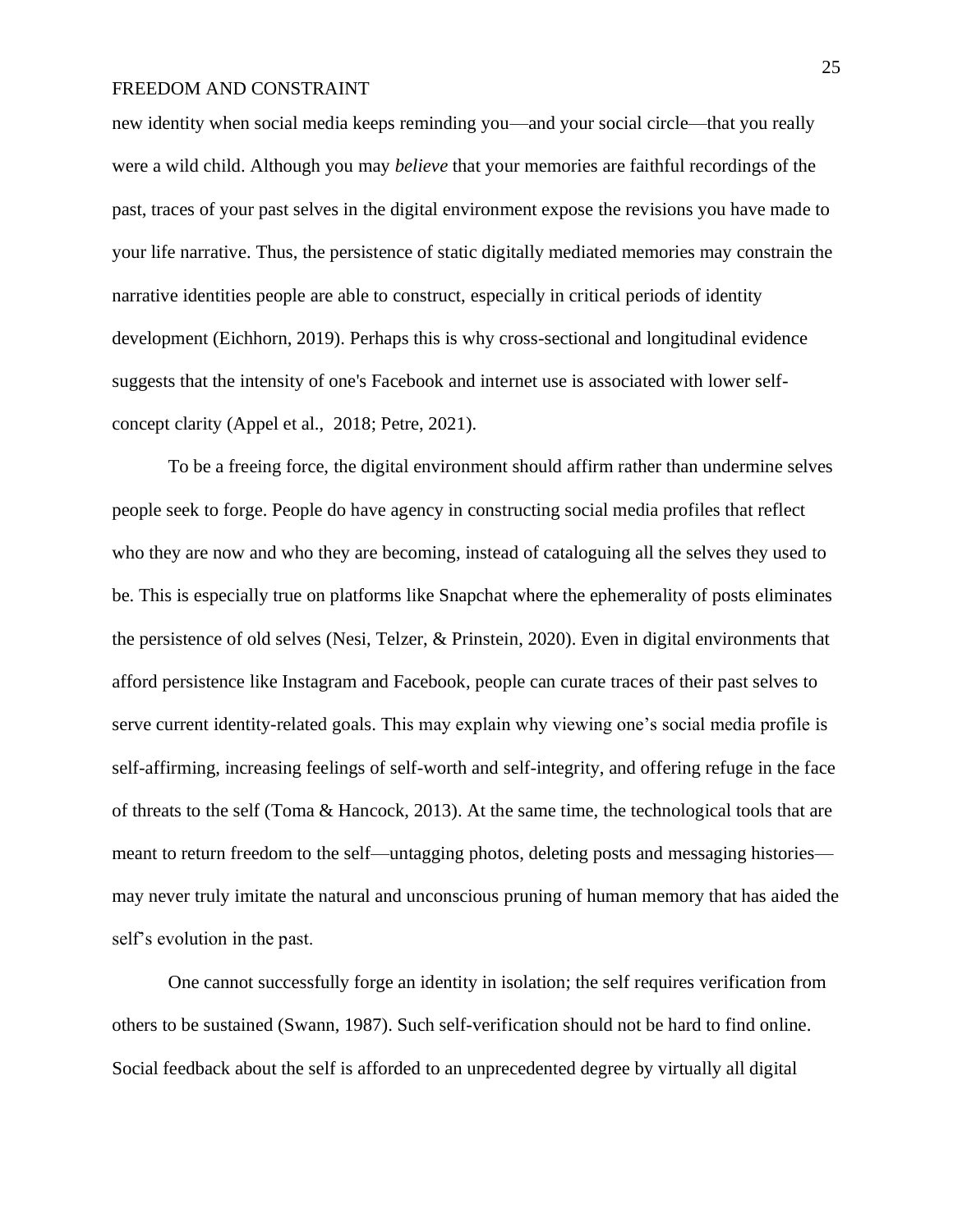environments (Nesi, Telzer, & Prinstein, 2020). At the same time, the pervasiveness of social feedback online may result in performing a self that garners social approval rather than cultivating an authentic self in line with one's own values. Moreover, technology may hinder the social relationships that sustain the self *offline.* A growing body of evidence suggests that diverting attention to digital devices negatively affects social interactions and conversation quality (Dwyer, Kushlev, & Dunn, 2018; McDaniel & Coyne, 2016; David & Roberts, 2017; Przybylski & Weinstein, 2013), which are the building blocks of relationships. In fact, many people use their phones to avoid social interaction altogether (Smith, 2015; Kim & Sung, 2021). It is often in interaction with others that we discover new things about ourselves, find new aspirations, consider different ways of construing our past, or have life-changing experiences. It is worth considering in what ways we limit our selves when are not engaged in full communion with others.

One way digital environments disrupt social connection is through distraction. It is easy to forget that the first clunky mobile phones used to only "notify" the user of incoming calls. Today, the average American receives 73 smartphone notifications and checks their phones 96 times a day **(**Goode, 2019; Asurion, 2019). Not only do our devices distract us via a variable reward schedule of calls, texts, and notifications, but the portability of these devices means that they are always with us (Toh et al., 2021; Schrock, 2015). As a result, we cannot help but be distracted from our everyday experiences **(**Dwyer, Kushlev & Dunn, 2018; Smith, 2015). For example, people randomly assigned to enable notifications on their phone exhibit higher levels of inattention and hyperactivity than those who disable notifications (Kushlev, Proulx, & Dunn, 2016; Stothart, Mitchu, & Yehnert, 2015), and people who use social media or take photos during an in-person experiences have worse memories of those experiences (Soares & Sharifian,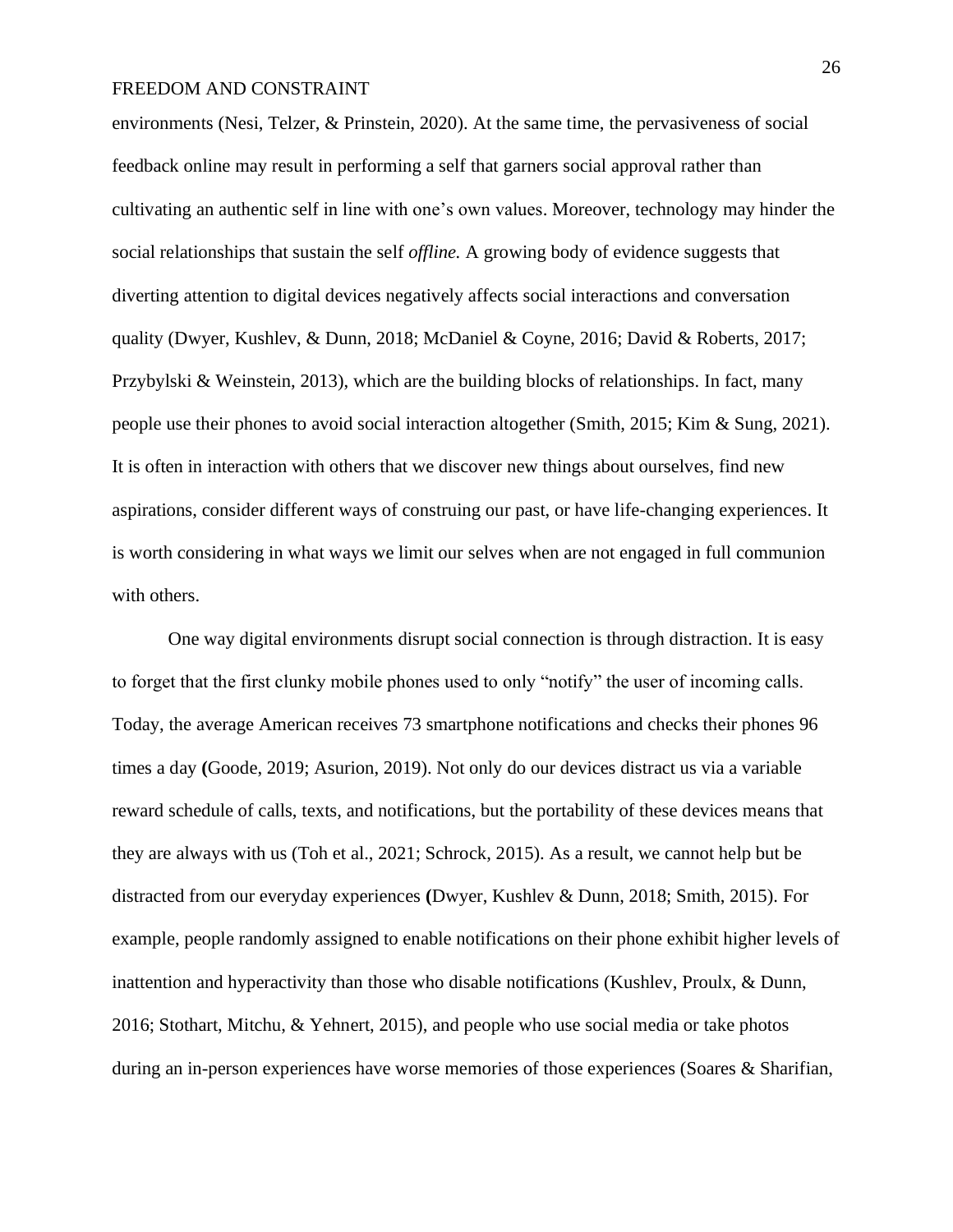Zaheed, & Zahodne, 2021; Storm, 2018; Tamir et al., 2018). Even when our phones are not buzzing and pinging in our ears, they can still decrease working memory and fluid intelligence because we have to suppress the temptation to check them (Ward et al., 2017). As people spend more time on their phones than laptops, their online behavior is becoming more "bursty" (Peng, Zhou, & Zhu, 2020) and thus may produce even weaker memories. Doing the cognitive work of constructing an insightful and coherent narrative identity seems like it would challenging amidst all of this distraction.

Digital environments are not just distracting; they encouraging reflexive rather than reflective cognition. Perhaps the best evidence for this comes from an increasing number of studies showing that our devices and social media platforms are habit forming (Bayer & Campbell, 2012; Oulasvirta et al., 2012b; Limayem & Cheung, 2008; Limayem et al., 2007; see Anderson & Wood, 2021 for a review). Economists estimate that if people's social media use were more intentional and less habitual, people would spend 42 minutes less per day on social media than they actual do (Allcott, Gentzkow, & Song, 2021). Other evidence suggesting that people are not particularly reflective in online settings comes from research showing that they choose links that are highly ranked in Google search results even when those links are not particularly relevant to their query (Pan et al., 2007). This study joins others showing that people outsource thinking to Google (e.g., Ward, 2021). If the modern-day digital environment impairs memory and reflective cognition, then it also has the potential to constrain the richness of our cognitive self-representations (Hixon & Swann, 1993). The introspection and self-insight needed to notice, recall, or initiate changes in oneself are less likely to occur if moments of reflection have been replaced by sessions of Candy Crush. There is a reason why people are asked to silence their phones in therapy and in church, places we go to reflect and change for the better.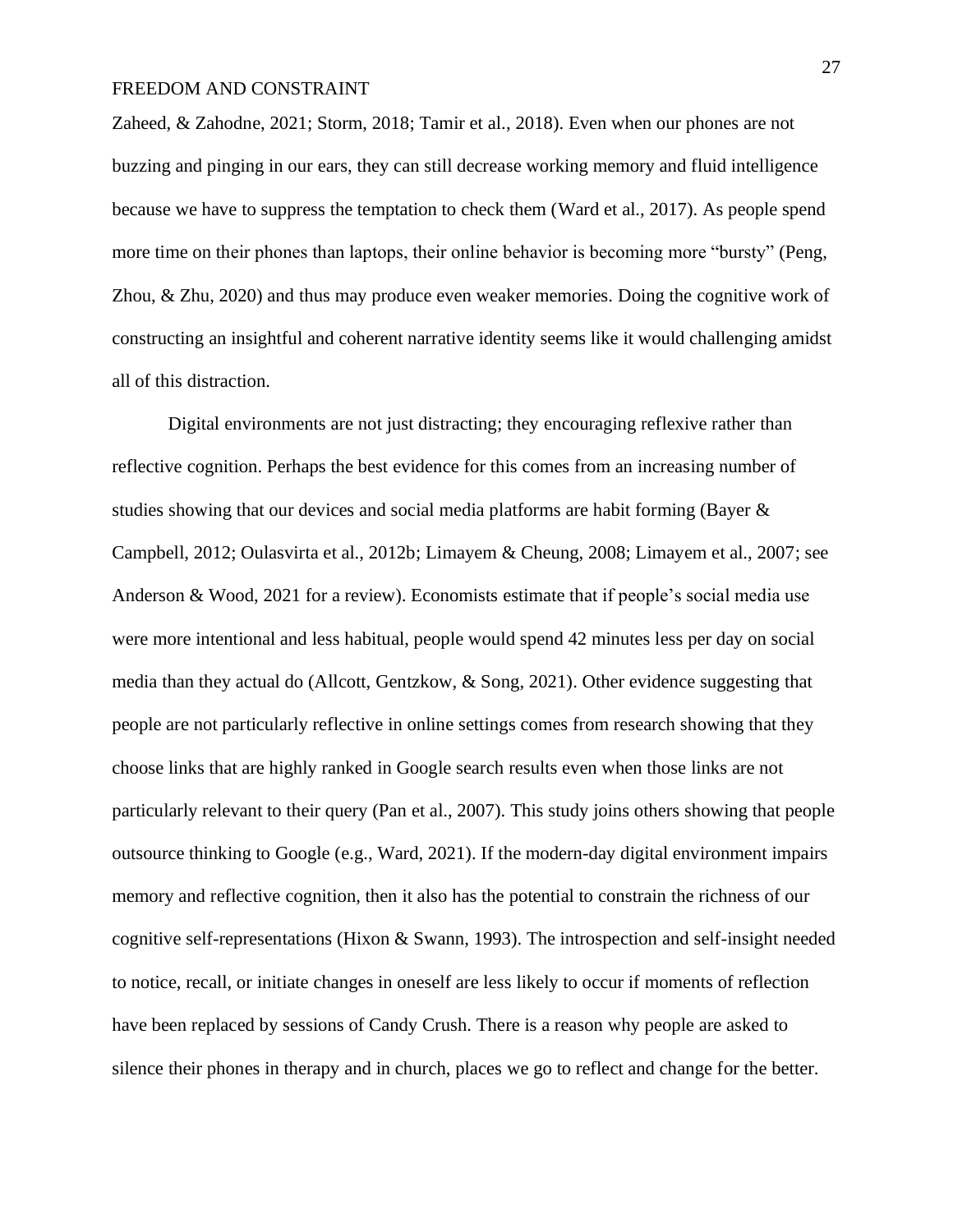In sum, the points we have made in this section are somewhat paradoxical. On the one hand, identity development requires rich memories and cognitive resources in the context of meaningful relationships, all of which can be impoverished by the presence of distracting, habitforming devices in daily life. On the other hand, technology can allow new forms of social feedback while enhancing the capacity and fidelity of memory far beyond the human brain's own capabilities. In making forgetting and being forgotten more difficult, technology offers up a less human memory whose infallibility may aid in narrative identity construction or may make revisions to the self more difficult. Put differently, people are both more distracted and more objective historians of their past selves. In these ways, the digital environment both constrains and frees the selves we can construct and destruct.

#### **Behavioral Reinforcement and Reduced Randomness:**

#### **Implications for Identity Change and Heterogeneity**

Randomness can be freeing, helping us break out of the predictable to explore new ways of being. The course of many people's lives has been changed by stumbling upon a random person, book, or lifechanging event. Our existence would be dull without this element of surprise. Yet people tend to underestimate the influence of random events in their lives (Janoff-Bulman & Yopyk, 2004; Kahneman, Sibony, & Sunstein, 2021). A bedrock feature of modern digital environments—the predictive algorithm—functions to reduce randomness (Pariser, 2011).

Google began personalizing search results in 2009 (Pariser, 2011). But even before the rise of predictive algorithms, neither online nor offline environments were totally random or unpredictable. People have always shaped their environments in identity congruent ways. For example, media diets have long been curated by people themselves, their social contacts, advertisers, and other gatekeepers (Lazarsfeld, Berelson, & Gaudet, 1948; Thorson & Wells,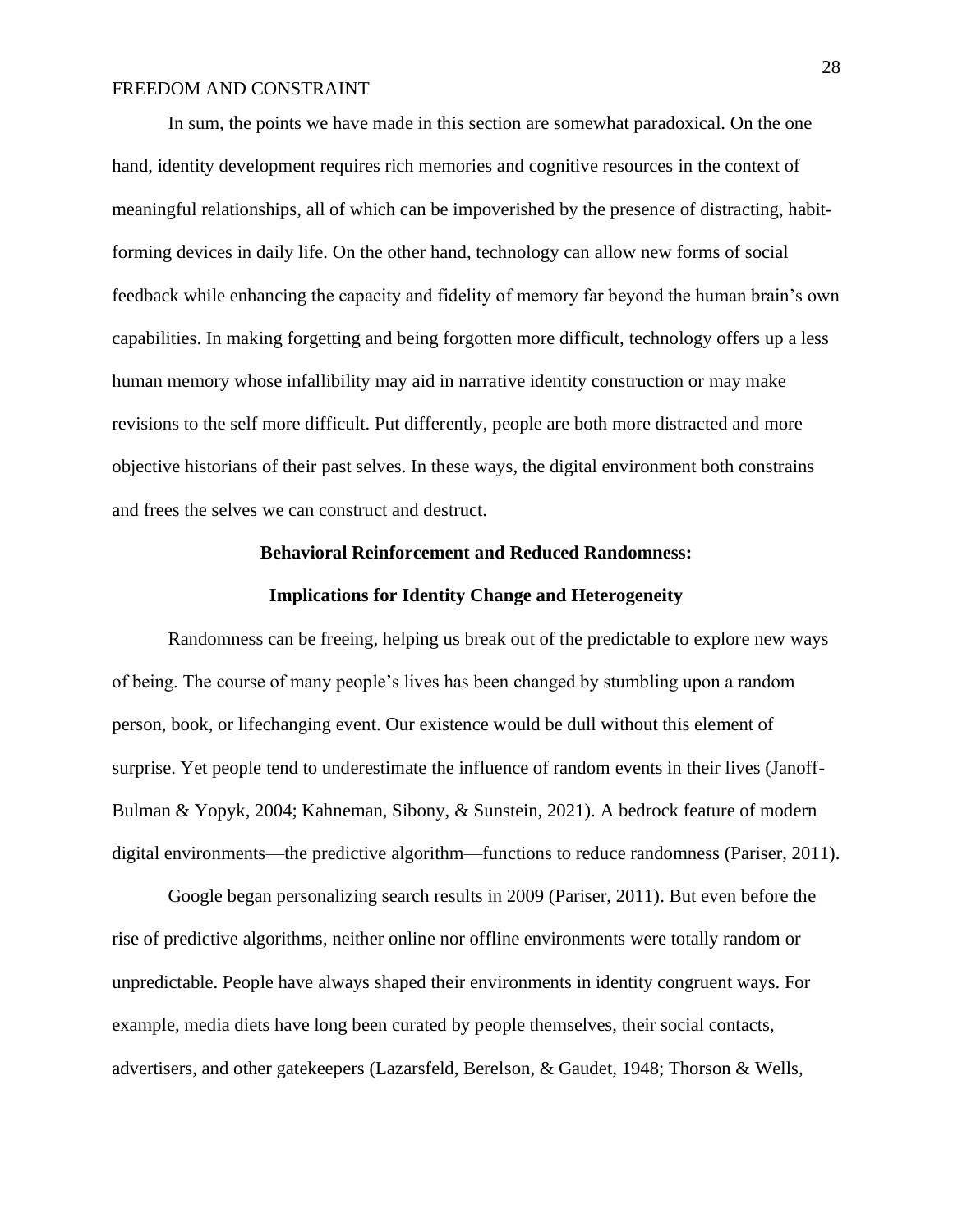2016). People also move to neighborhoods and cities to be closer to people with views similar to their own (Brown & Enos, 2021) and even avoid commuting routes that bring them in contact with people unlike themselves (Anicich et al., 2021). Indeed, computer simulations show that echo chambers can emerge online in the absence of technological features like algorithms, merely as a function of these normal psychological processes (Geschke, Lorenz, & Holz, 2019). It is also important to point out that predictions and their potential constraining influence are not new. People, including researchers, have always made predictions about others and their future behaviors, with implications for the targets' freedom. As Gergen (1973) writes:

"To the extent that an individual's behavior is predictable, he places himself in a position of vulnerability. Others can alter environmental conditions or their behavior toward him to obtain maximal rewards at minimal costs to themselves. In the same way that a military strategist lays himself open to defeat when his actions become predictable, an organizational official can be taken advantage of by his inferiors... Knowledge thus becomes power in the hands of others." (pp. 313-314)

What has changed is the source and pervasiveness of predictions, as well as the extent to which these predictions are revealed to and used by the target of predictions. As a result, predictive algorithms have afforded identity congruent ecological niches to an unprecedented degree. To provide a sense of the scale of algorithmic influence, consider that 70% of the 1 billion hours of YouTube content watched each day is recommended by the site's algorithms (Solsman, 2018). Another analysis found that 11.7% of Google search results are personalized to the user (Hannak et al., 2013), a percentage that could have large effects when one considers that Google processes about 12 billion searchers per month (Johnson, 2021), and that Google search results ranking can influence important outcomes like voting preferences (Epstein & Robertson, 2015). Rather than leave one's encounters with the world up to chance, the digital environment is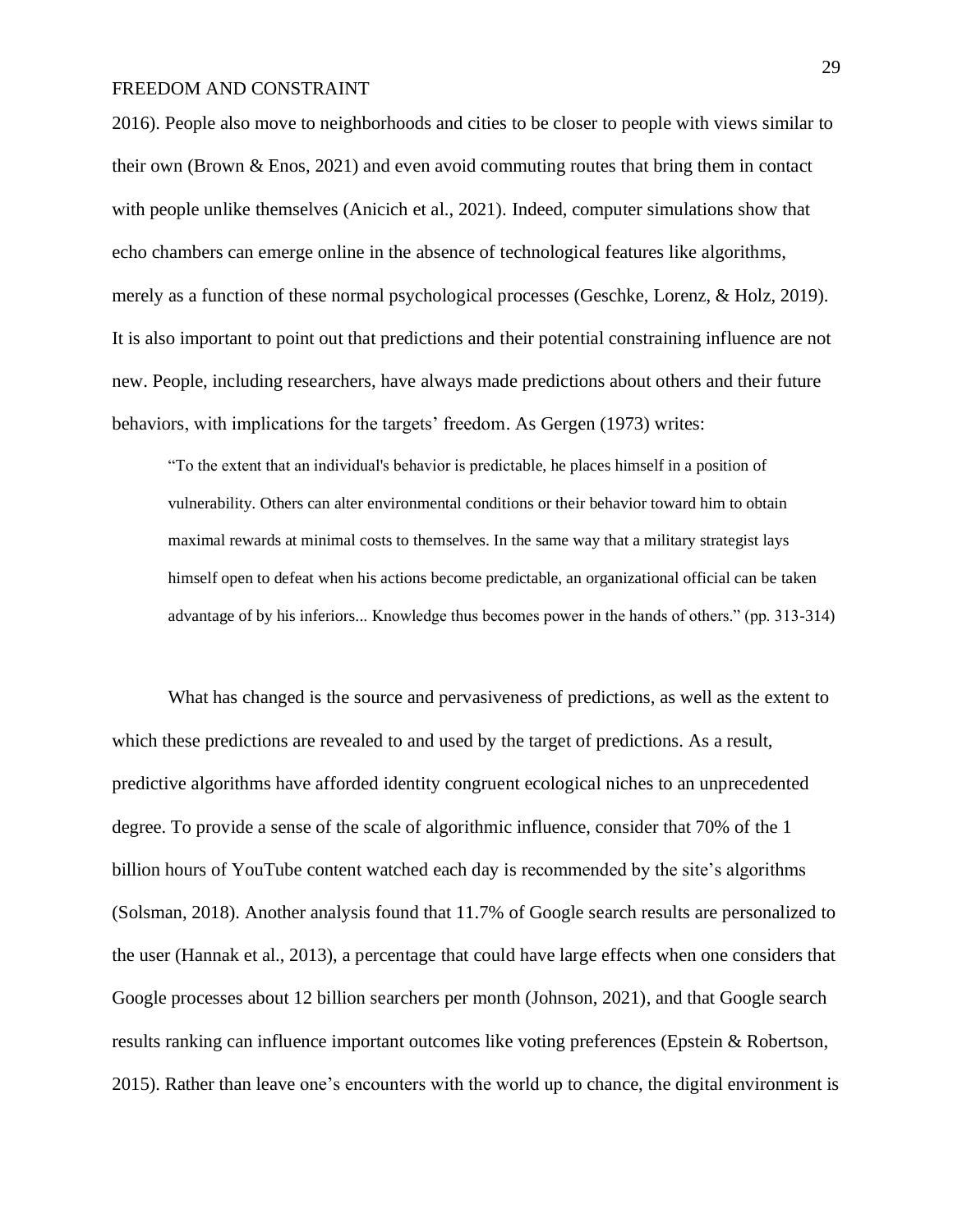modified as a function of our past digitally mediated behavior (Pariser, 2011). Algorithms automatically remake the digital environment for a given individual without their prompting, serving up search terms, search results, ads, newsfeed content, movies, music, friends, and followers. Instead of watching whatever news the rest of the country is watching, your feed serves up news similar to what you have read in the past. In a sense, these algorithms may be giving people what they want. In one survey, people said they prefer algorithms that recommend news content that is similar to what they consumed in the past over news that is dissimilar to what they normally consume (Joris et al., 2021). Other work suggests people sometimes prefer algorithmic judgment over human judgment (Logg, Minson, & Moore, 2019).

In our view, predictive algorithms are not anodyne personalization tools; they provide continuous behavioral reinforcement. In fact, today, you would have to go out of your way to choose a digital environment that does not reinforce what you have already liked. An early study that asked about participants to provide thousands of movie ratings shows how recommendation algorithms provide behavioral reinforcement (Cosley et al., 2003). Compared to those were not randomly assigned to see a recommendation system's prediction of their movie rating, people who saw the recommended prediction were more likely to provide the same movie rating that they had provided previously. One interpretation of these results is that the recommendation system is "actually influencing people's beliefs, convincing them to rate at the prediction shown by the system" (Cosley et al., 2003). This interpretation is especially fitting because the authors also found that artificially inflated predictions influenced people's subsequent ratings in the expected direction. When the prediction shown was altered to be higher than the recommender system's "accurate" prediction, participants subsequently rated movies higher.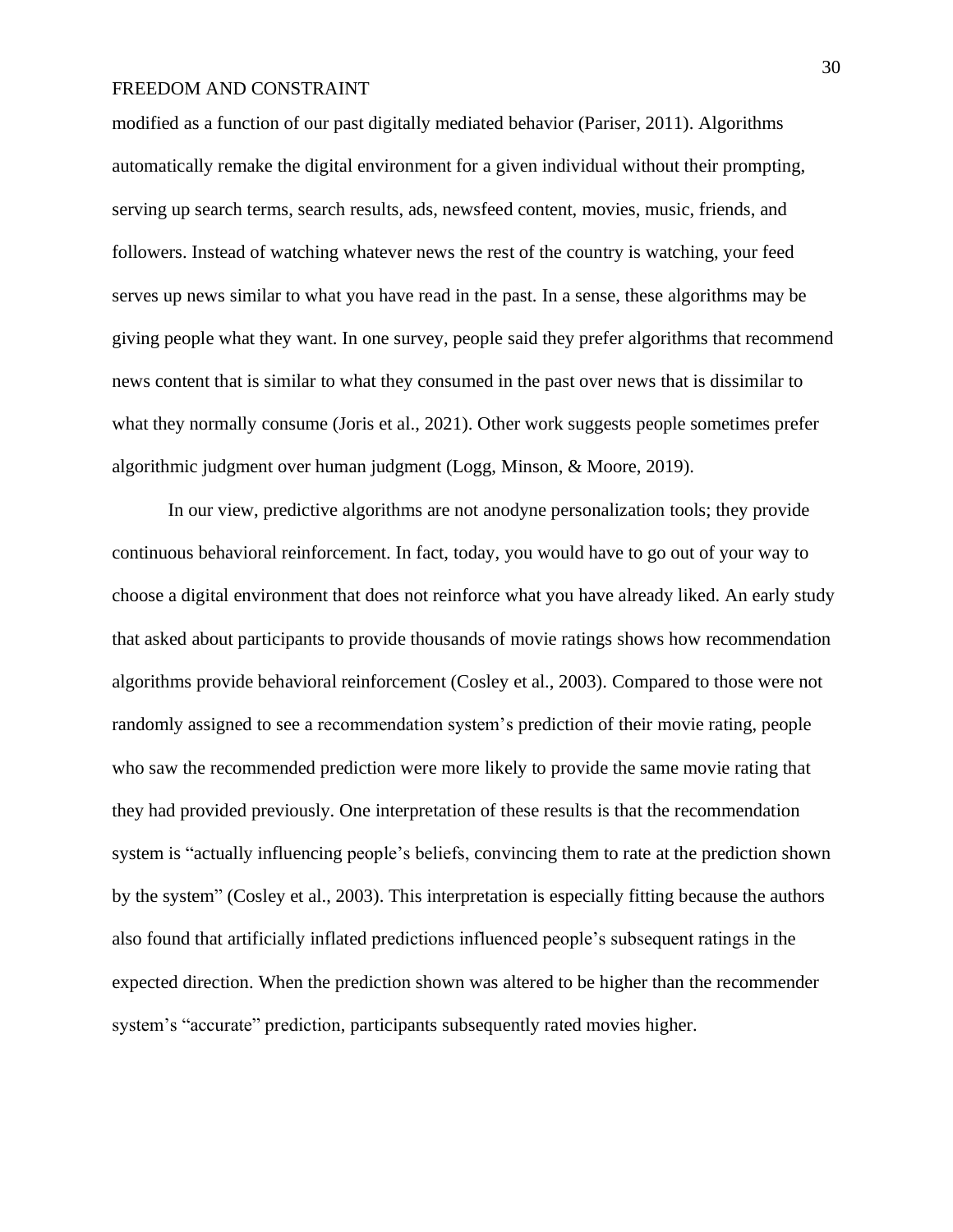Consider a hypothetical example of how such algorithmic behavioral reinforcement can also produce *self*-reinforcement. If you are vegan, a digital environment characterized by algorithms that serve vegan ads, accounts, videos, and books will reinforce vegan choices. By observing yourself clicking on a vegan item that was suggested by an algorithm, you may then infer that that behavior is indicative of who you are (Bem, 1972; Gonzales & Hancock, 2008). Others who observe your online choices may also infer that your vegan choice is indicative of your identity without considering the contextual constraints influencing your behavior (Ross, 1977). These people may treat you in a way consistent with that perception, further reinforcing your identity (Swann, 1987). Through this chain reaction, algorithms do not predict the future so much as tell you who you should be based on your past. This is why people who want to create a new online identity must start from scratch—deleting their old accounts and creating brand-new profiles and social networks. Even then, their past selves may follow into corners of their new digital world.

It is not merely that algorithms may provide self-reinforcement via behavioral reinforcement; algorithms also have the power to constrain the self by reducing autonomy, or our ability to "choose otherwise" (Kane, 2011; Cheney-Lippold, 2011). Obviously, the more algorithms show you content that aligns with what you are already like, the less they will show you content that is not aligned with what you are already like—even things that you *would* like if given the chance. For instance, Facebook's algorithm is less likely to show conservatives posts from liberal outlets, and vice versa (Levy, 2021). As a result, conservatives have less of an opportunity to choose information that might change their political identity than if they were in an environment that did not expressly rearrange itself to suit their previously expressed interests. This is true even if, in theory, they are open to defying expectations or changing their opinion. In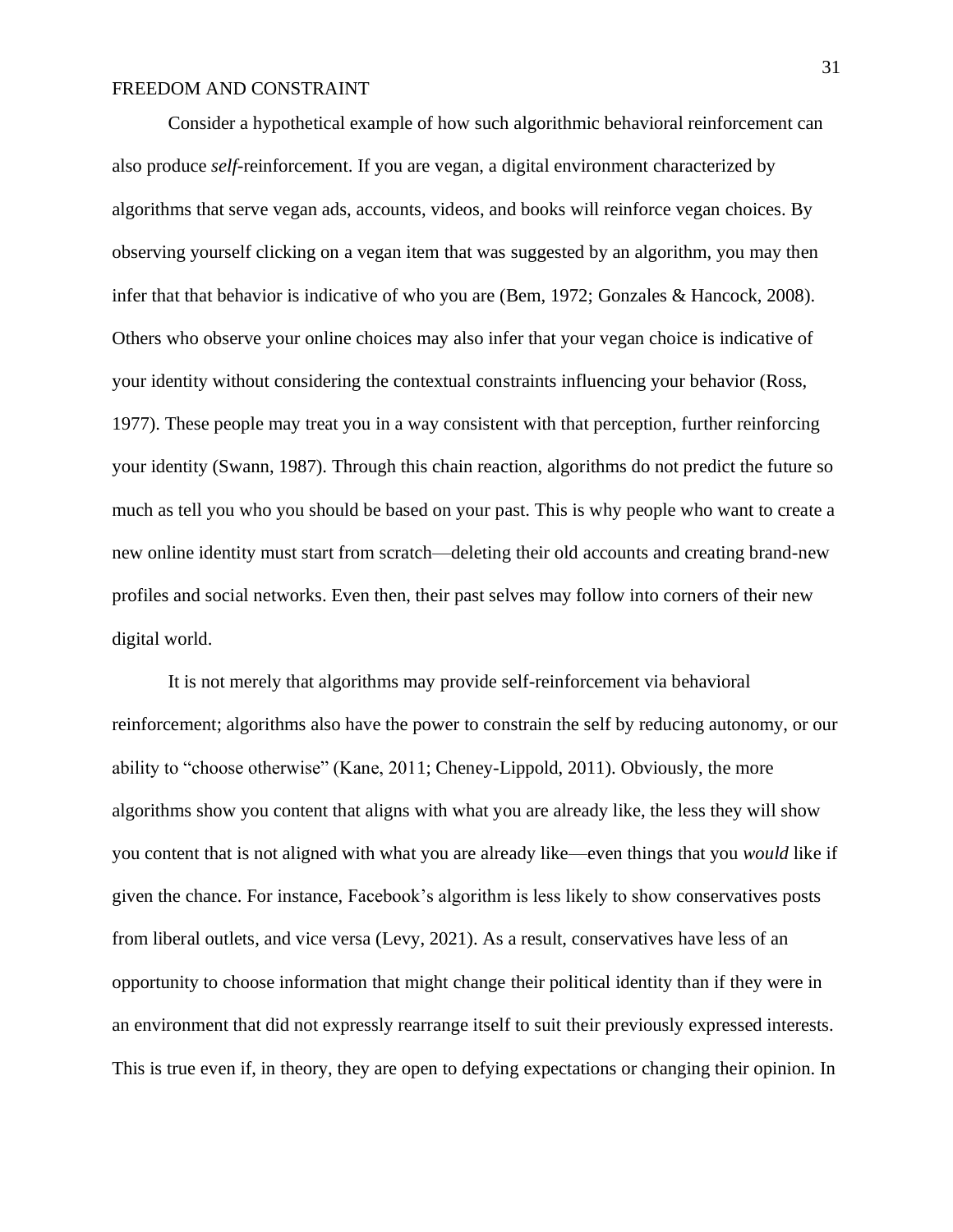this way, the internet provides the illusion of an abundance of choice, yet in actuality it often presents us with a limited choice set that is determined by who we have been in the past. For example, algorithms tend to recommend items with a great deal of historic data rather than more novel items with less historic data (Fleder & Hosangar, 2009), and algorithmic expose people to a narrower set of items over time (Nguyen et al., 2014). This is another case of technology providing both the problem (overabundance of people, products, and information) and the solution (a narrow set of personalized options).

Thus far we have focused on the implications of predictive algorithms based on one's own previous behavior. However, algorithms also serve content based on the prior behavior of similar others or people in general (Tkalčič et al., 2009; Aggarwal, 2016; DiResta, 2020; Ricci, Rokach, & Shapira, 2011). For example, an in-depth analysis of Google search results suggests that they are both tailored to one's own prior search history as well as the search history of other users with a similar profile (Feuz, Fuller, & Stalder, 2011). Thus, algorithms may both influence people to remain like their past selves and to become more like similar others. For instance, even though recommender systems can push each individual towards new content, these systems also simultaneously push groups of people to the same content (Fleder & Hosangar, 2009; Yu, Lakshmanan, & Amer-Yahia, 2009). Algorithms may also influence people to become more like similar others not by recommending content but by recommending similar people to friend and follow (Santos, Lelkes, & Levin, 2021).

The potential homogenizing effects of similarity-based predictive algorithms seem reminiscent of the effects of the invention of the printing press. Instead of speaking and thinking like local villagers, scholars believe that the printing press caused people to speak and think more like others in a much larger imagined community of readers by homogenizing language across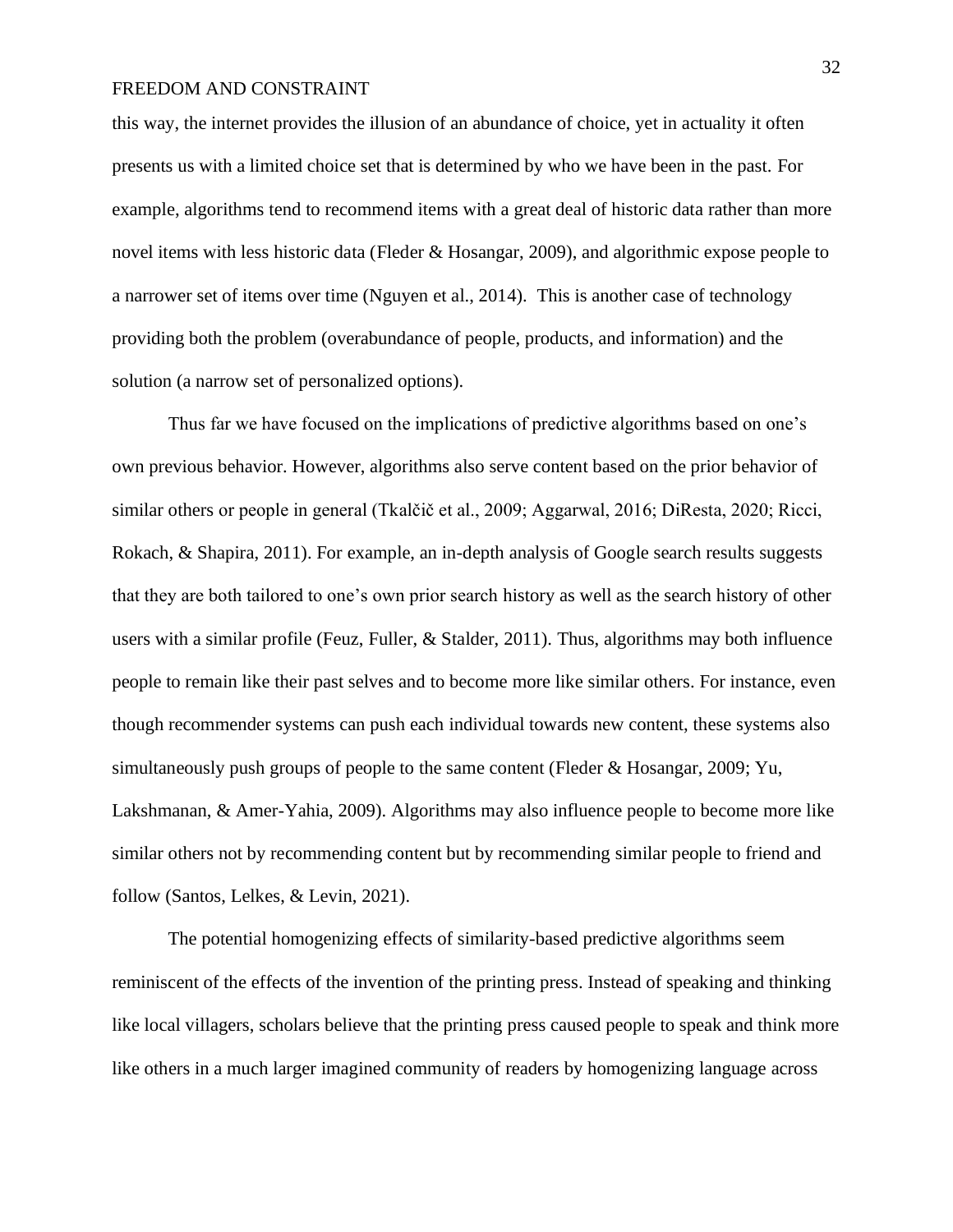larger swaths of the population (Anderson, 1983). Although scholars of the early internet believed that the internet would usher in a similar era of homogenization that includes the entire world (McLuhan  $\&$  Fiore, 1968), the internet instead seems to be homogenizing people into polarized niches (Geschke, Lorenz, & Holtz, 2019; Sîrbu et al., 2019). For example, the introduction of 3G in the United States increased Democrats' liberal leanings and Republicans' conservative leanings (Melnikov, 2021). A systematic review of digital media's relationship with democracy around the world found that most papers find detrimental associations between digital media use and political polarization (Lorenz-Spreen et al., 2021). This is consistent with other research showing that the introduction of mobile internet reduces national identification by 5-7% by exposing people to greater polarization online (Choi, Laughlin, & Schultz, 2021).

Nevertheless, in some influential academic circles it has become unpopular to attribute political polarization to online algorithms and echo chambers. Political scientists who advocate "avoiding the echo chamber about echo chambers" cite evidence showing that only a minority of users occupy online political echo chambers and online social networks can expose people to counter-attitudinal political views they would not encounter offline (Guess et al., 2018). This view also emphasizes that people's own choices online have a larger effect than algorithms do on the diversity of political content that people see (Bakshy et al., 2015). The existing evidence suggests all of this is true.

However, our view is that it is premature to discount the influence of algorithms and their constraining influence on identity change and homogeneity more broadly. Comparing the large of effect of people's own choices to the small effect of algorithms on online content diversity does not account for the fact that people's choice's may have been shaped by algorithmic recommendations in the first place (Narayanan, 2021). Rather than relying on snapshots of a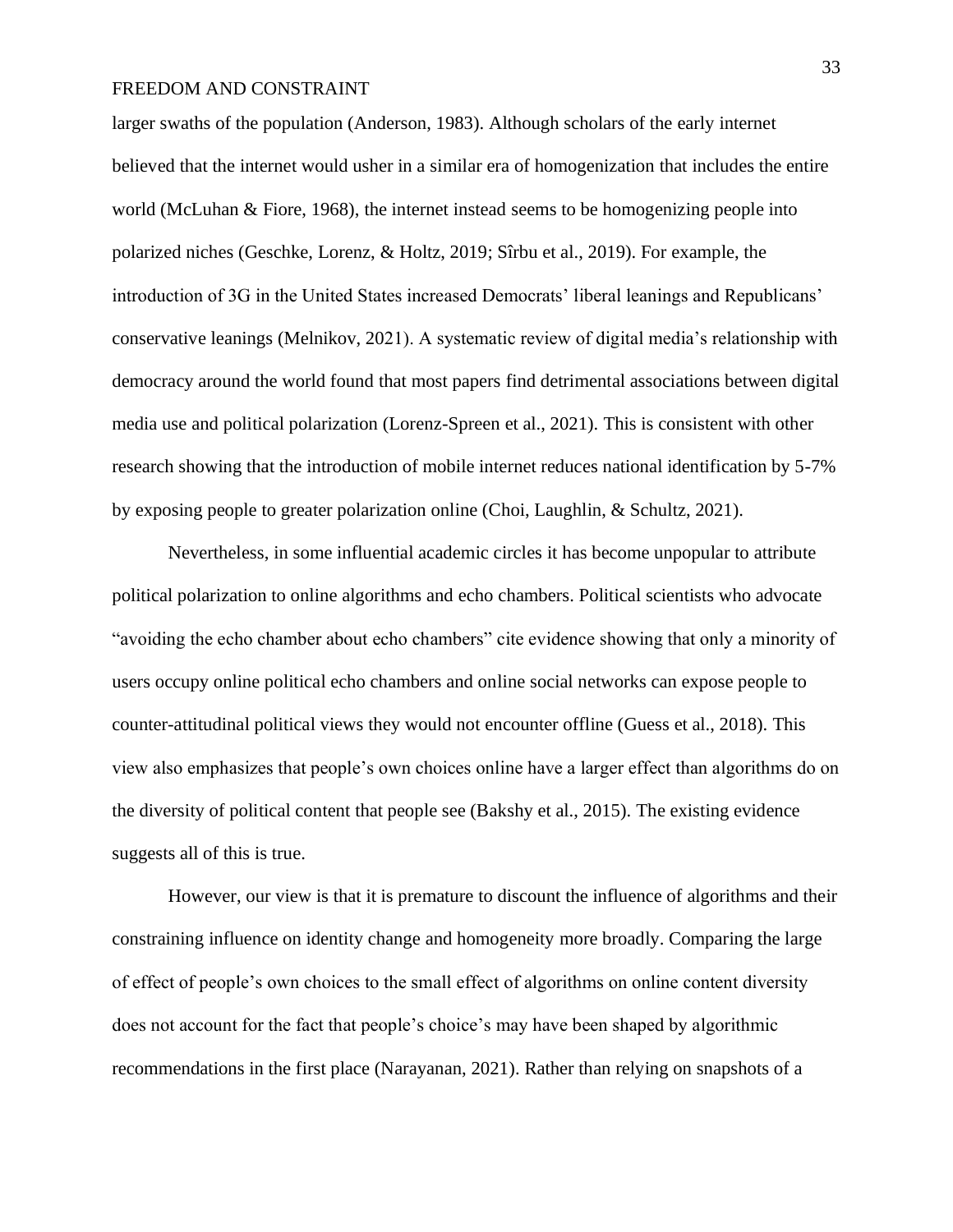single point in time, analyses of algorithmic effects must consider small but potentially recursive effects that accumulate over weeks, months, and years (Götz, Gosling, & Rentfrow, 2020). This is especially important because small algorithmic effects at the individual level can have profound effects at the societal level (Wagner et al., 2021). Moreover, comparing algorithmic effects to human choice means comparing algorithmic effects to an inherently biased target. As previously mentioned, people structure their environments in identity congruent ways, regardless of whether the environment is digital or analog. If algorithms structure digital environments in somewhat less identity congruent ways than people do, this is not a great achievement. Instead, the effects of a digital environment *with* algorithms should be compared to the effects of the same digital environment *without* algorithms*.* This is a more appropriate comparison to make, but studies typically do not make such comparisons because they cannot control or suspend platforms' algorithms at will. Simulation studies can overcome some of these limitations but compromise ecological validity in the process.

In sum, empirical evidence about algorithm's effects remains incomplete. However, the existing evidence is suggestive that algorithms in digital environments may constrain withinperson variability across time while also constraining between-person variability across space. Put differently, personalized algorithms may be pushing people into highly tailored ecological niches at the same time that popularity-based algorithms and hyperconnectivity push people to become more similar to like-minded others. Both serve similarly constraining ends, making it less likely for a person to change their self-view over time even as the way in which they define and enact the self conforms more to similar others' selves. A digital world without algorithms may be more random, but it may also be more free.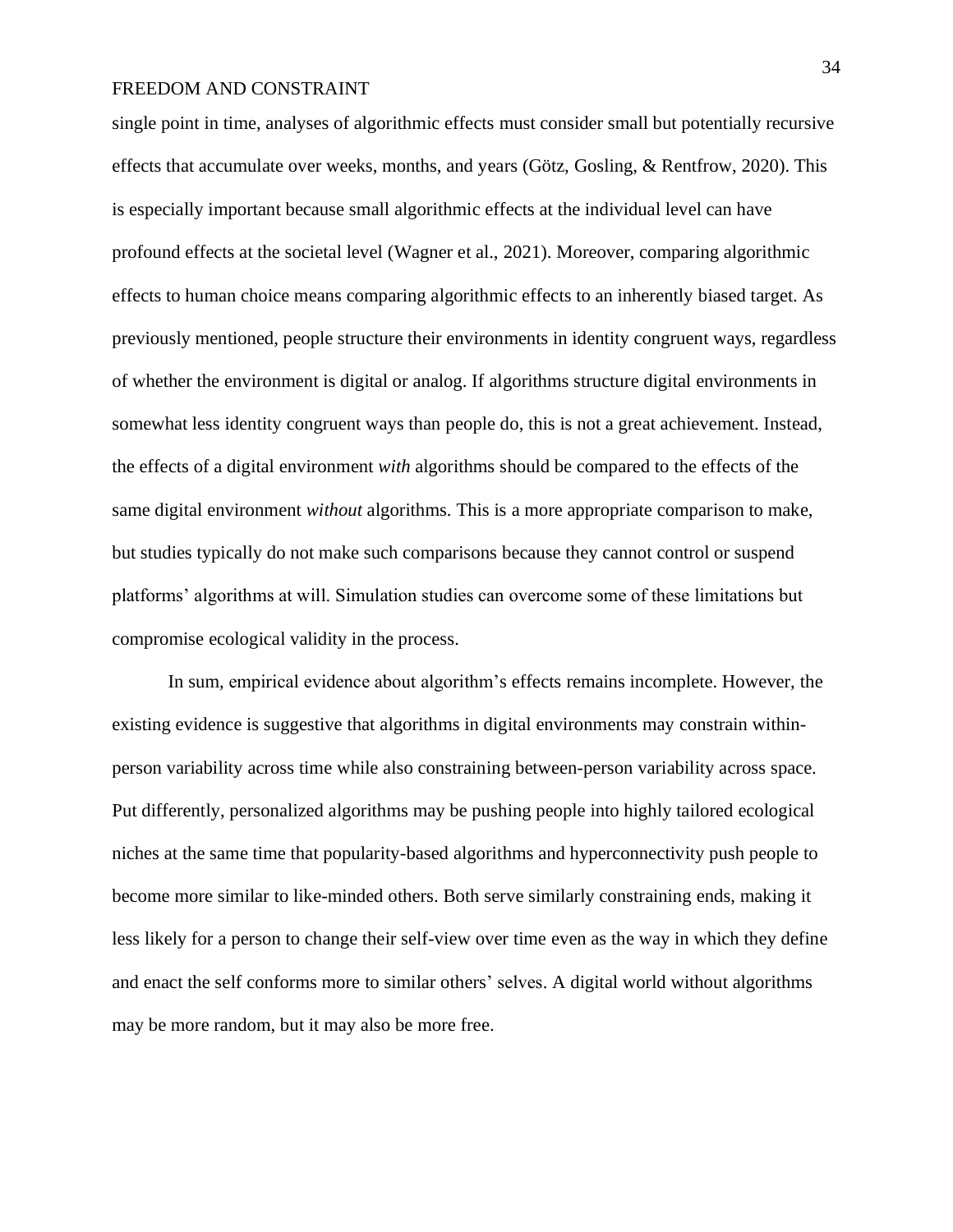#### **The Self Attempts to Reassert Agency Over the Digital Environment**

In highlighting the influence of the digital environment on the self, we do not intend to diminish the influence of the self on the digital environment. People are not spineless entities who succumb to the power of the situation (Swann & Jetten, 2017). They actively shape their offline and online environments, even as these environments shape them (Buss, 1987; Yoo, Ng, Johnson, 2018; Ashokkumar et al., 2020; Stachl, et al., 2020; Boutyline & Willer, 2017**;** Mosleh et al., 2021; Gosling et al., 2011). Decades of research shows that when people are deprived of their freedom, they react in ways to restore the freedoms that were lost or threatened (Brehm & Brehm, 1981; Rosenberg & Siegel, 2018).

We have already described some of the ways in which people reassert their agency when they feel constrained by digital environments (e.g., when they feel surveilled), but this topic deserves further attention. Individual agency is apparent when people use virtual private networks (VPNs); download adblocking and other tracking protection tools (e.g., Ghostery); and create fake social media accounts with smaller audiences to recapture the freeing effects of online privacy and anonymity (Englehardt & Narayanan, 2016; Amaral, 2021; Taber & Whittaker, 2020; Acquisti, Brandimarte, & Loewenstein 2020; Garimella, Kostakis, & Mathioudakis, 2017). Individual agency is also apparent when people erase browser, location, calling and text messaging histories; delete and untag pictures of themselves; and block old friends to take control over the construction of their narrative identity. Individual agency is on display when people opt out of algorithmically driven services entirely, try to trick algorithms by misrepresenting themselves, or create new social media accounts to avoid the limits imposed by recommendations based on previously recorded preferences (Eiband et al., 2019). People can also choose to frequent digital environments characterized by "old" freeing affordances, which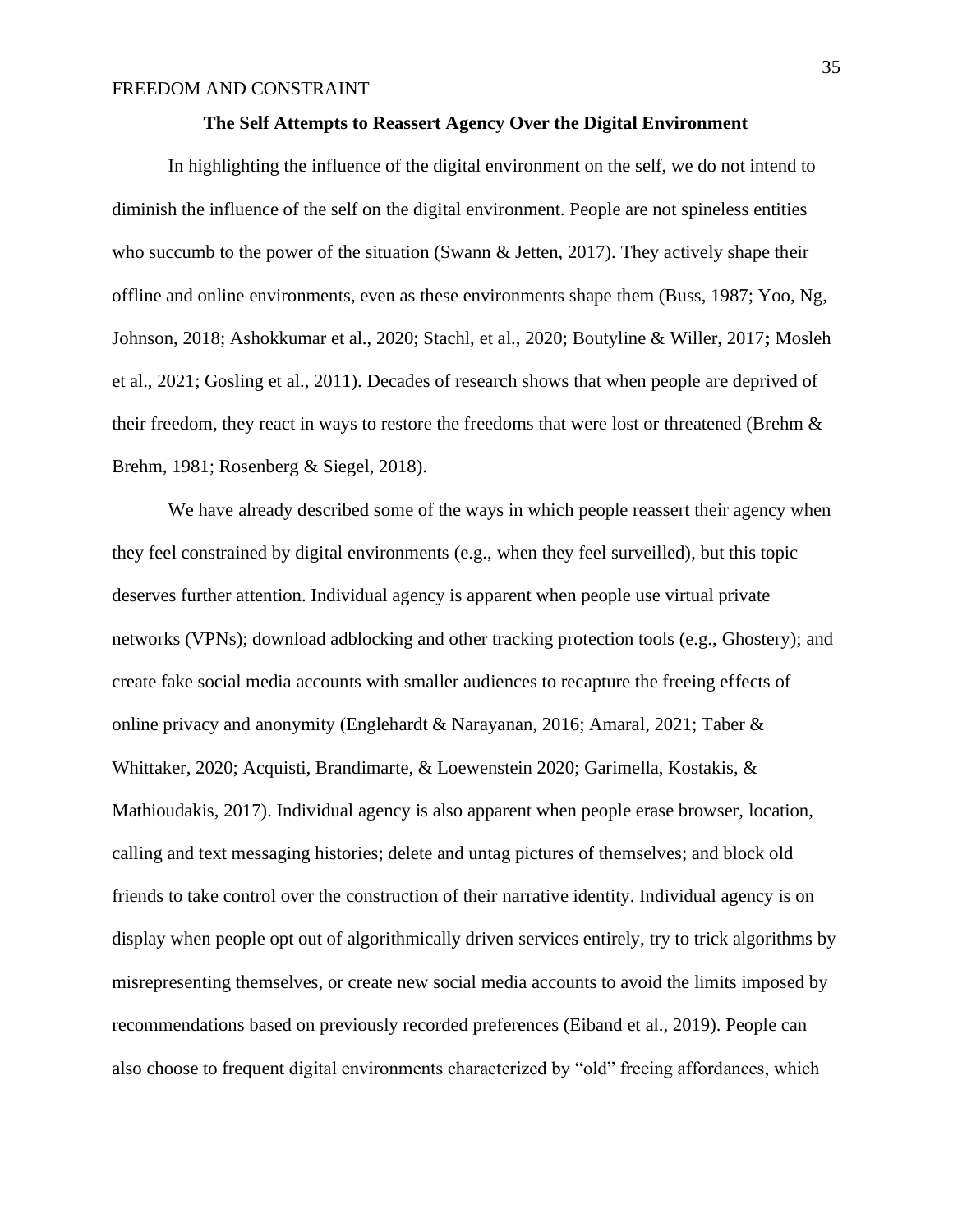remain fully intact in some corners of the internet (e.g., Craigslist, Wikipedia, 8chan) (Lingel, 2020). They even try to prevent the constraining influence of digital environments from impinging on freer *offline* environments, as evidenced by nightclubs that have banned phones (Gray, 2013).

In addition to these strategies to exert agency in the face of constraint, people can use digital media in thoughtful ways to advance personal and societal goals. One effective strategy for counteracting the spread of misinformation online is to remind people to be more reflective about the accuracy of what they are sharing (Pennycook et al., 2021; Perez, 2021). Likewise, some people use their social media accounts to engage as a form of self-reflective journaling (Vitak & Kim, 2014). Eichhorn (2019) has even argued that children today have *greater* control over their narrative identity than they used to because recording childhood is no longer exclusively relegated to the adults. Perhaps most importantly, activists and minority groups consciously use digital media to advance equity and justice (Fox & Warber, 2015), and encrypted messaging apps that enable anonymity have been critical to the pro-democracy movements (Shao, 2019).

However, there are at least two reasons why the personal agency may falter against the power of the digital environment's constraints. First, exerting agency is exhausting (Brey, 2005). It requires people to override their automatic, effortless responses with more conscious, effortful responses. When people were explicitly instructed to exert agency over their digital environment—to prevent an artificial intelligence chatbot from gleaning information about their private attributes in an online interaction—they had limited success and found tricking the AI to be tiring (Völkel et al., 2020). Most people do not have the time, resources, or knowledge to reject all of the digital environment's constraining default options in favor of alternatives like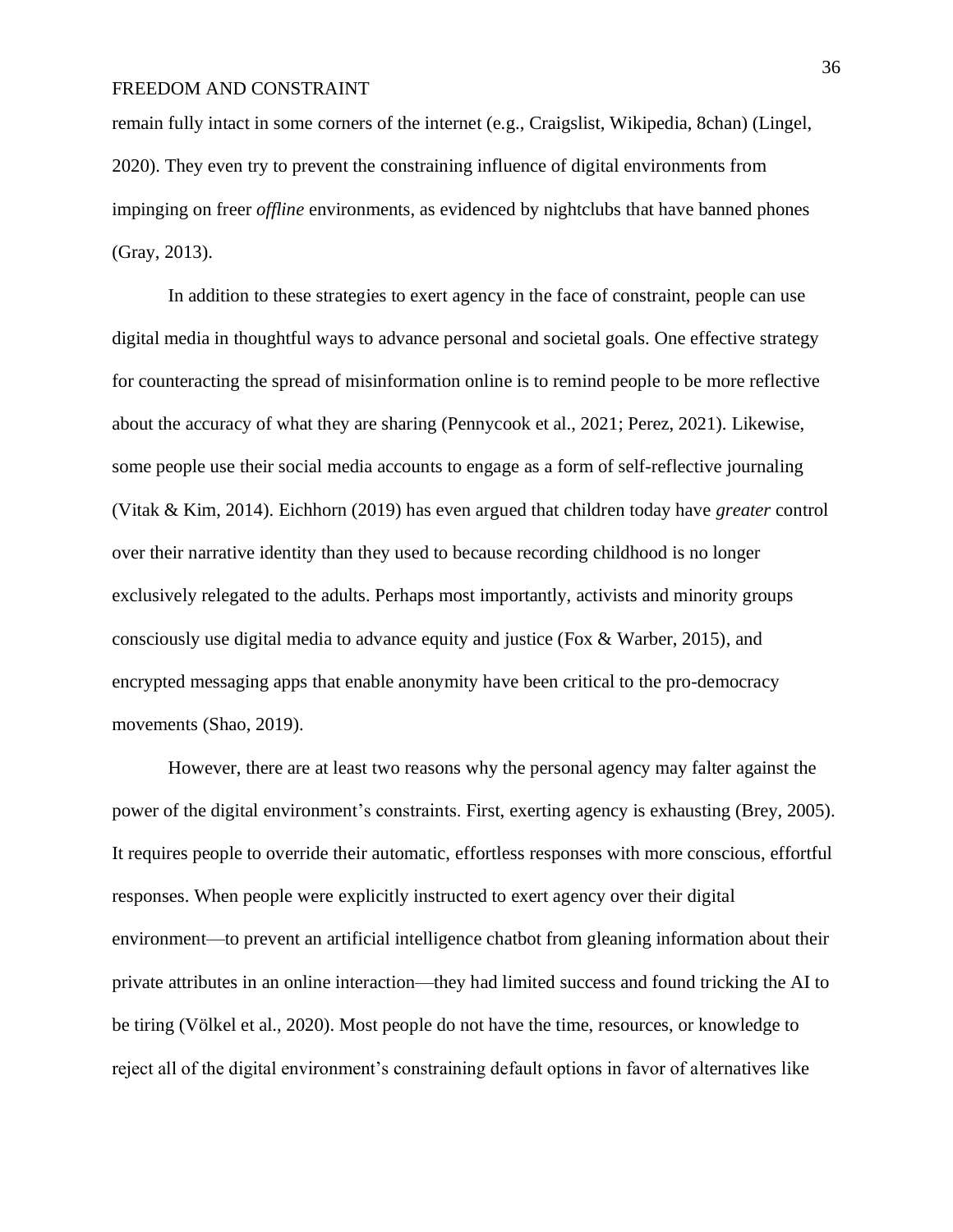VPNs and adblocking tools (assuming these tools are effective in the first place). For instance, even if people were motivated to understand privacy risks online, doing so may not be cognitively possible since reading the privacy policies of all the websites one visits in a year would take 200+ hours (McDonald & Cranor, 2008). In fact, an analysis of more than 130,000 showed that privacy policies have doubled in length over the past 20 years while still underreporting tracking technologies they use (Amos et al., 2020). Technology companies can make overriding default features even more effortful by employing "dark patterns" that subtly discourage people from exerting agency over their digital environment in ways that would hurt their bottom line (Bösch et al., 2016; Chromik et al., 2019; Gray et al., 2018; Mathur et al., 2018, 2019). For example, companies may attempt to subtly nudge people away from disabling cookies if enabling cookies helps effectively target ads. The idea that people will have the cognitive resources resist dark patterns and other manipulative features of the digital environment is inconsistent with evidence that people are "cognitive misers" who will outsource the effort of thinking when the opportunity presents itself (Fiske & Taylor, 1991). In fact, people who are low on analytic thinking, the most "miserly," are particularly likely to offload thinking to their smartphones (Barr et al., 2015).

Second, the idea that the self can overcome the constraints of its environment overlooks the fact that our digital selves are socially constructed. Even if an individual chooses to opt out of using digital technology or attempts to misrepresent themselves online in an effort to retain freedom, their social circle's behavior can give them away. For example, if a person does not post pictures of themselves online, their friends and family can still do so without their permission, revealing the individual's private attributes to entities that use facial recognition technologies **(**Wang & Kosinksi, 2018). Similarly, a woman can misrepresent her gender online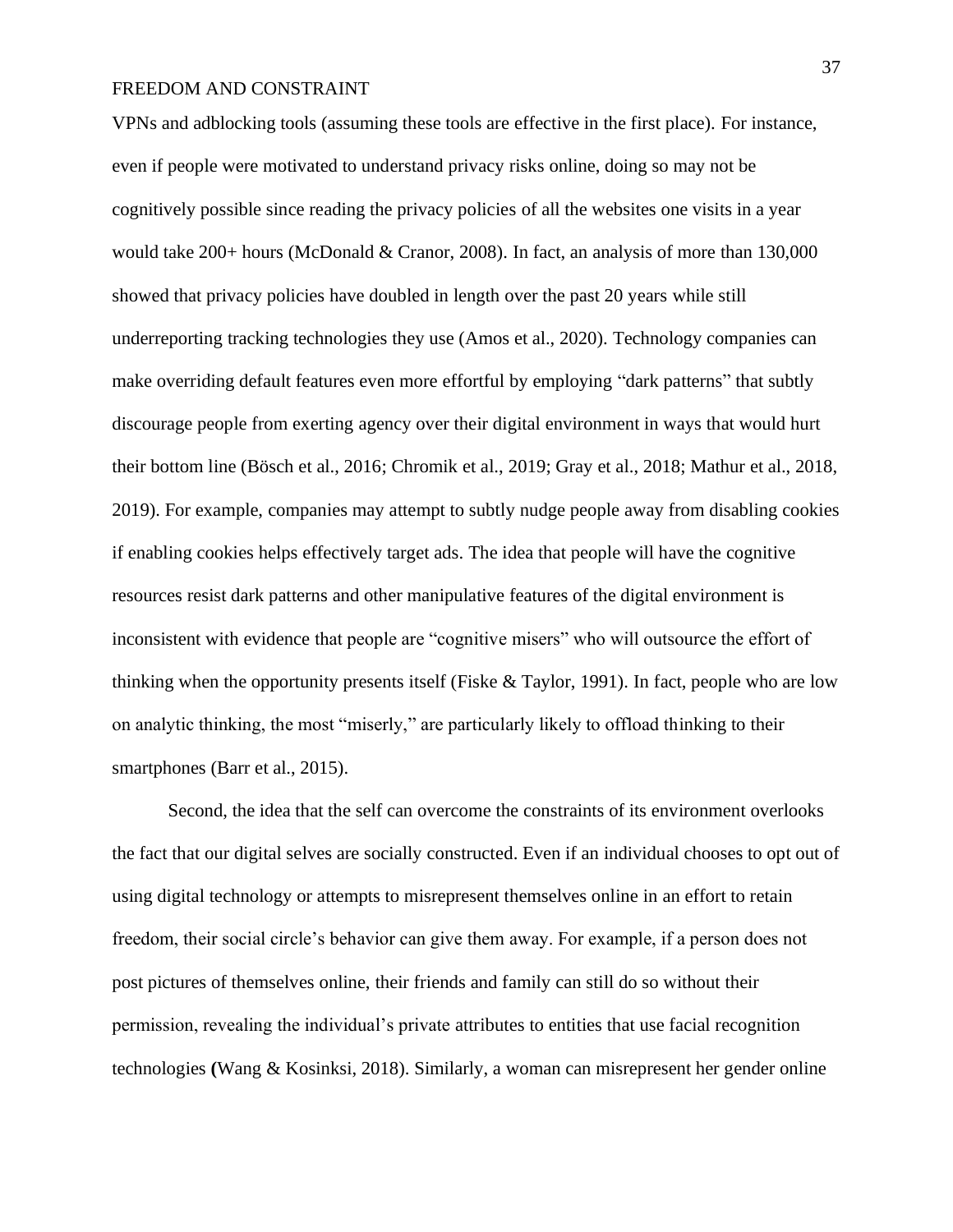to avoid ads targeted to women, but her "real" gender can be easily inferred through the pronouns that her friends use to address her on social media or in emails (Slavkovik et al., 2021). And as previously mentioned, algorithms serve content both on the basis of one's own behavior and on the basis of the behavior of similar others. If a person represents themselves as a man but continues to behave similarly to how women typically behave online, then algorithms may still classify the person as a woman. Because technology companies compile data from so many sources, and because all individuals are embedded in a larger social context, no individual can fully escape the constraints of the digital world. That there are few jobs, services, and tasks that can be done without access to the internet only reinforces this point. Going about life without a digital presence is becoming increasingly difficult, if not impossible. The inability to abstain from digital environments altogether to live a completely analog life may potentially constitute the greatest unaccounted loss of freedom. There is no opting out.

#### **Designing Digital Environments to Fulfill Diverse Needs**

Individual agency may not be particularly effective in counteracting the digital environment's constraints on the self, but the digital environment still has the potential to be less constraining than it is now. To design a digital environment that provides the self greater freedom, it is important to understand ask why constraint has become the default in the first place. However, before committing to greater freedom online, it is also important to ask whether a freer digital environment is even desirable. In this section, we consider some answers to these questions.

Four possible interconnected factors explain why the digital environment has evolved to constrain the self, following Lessig's (2009) analysis of architecture, norms, laws, and markets as the four regulators of any given system. First, regarding the influence of architecture,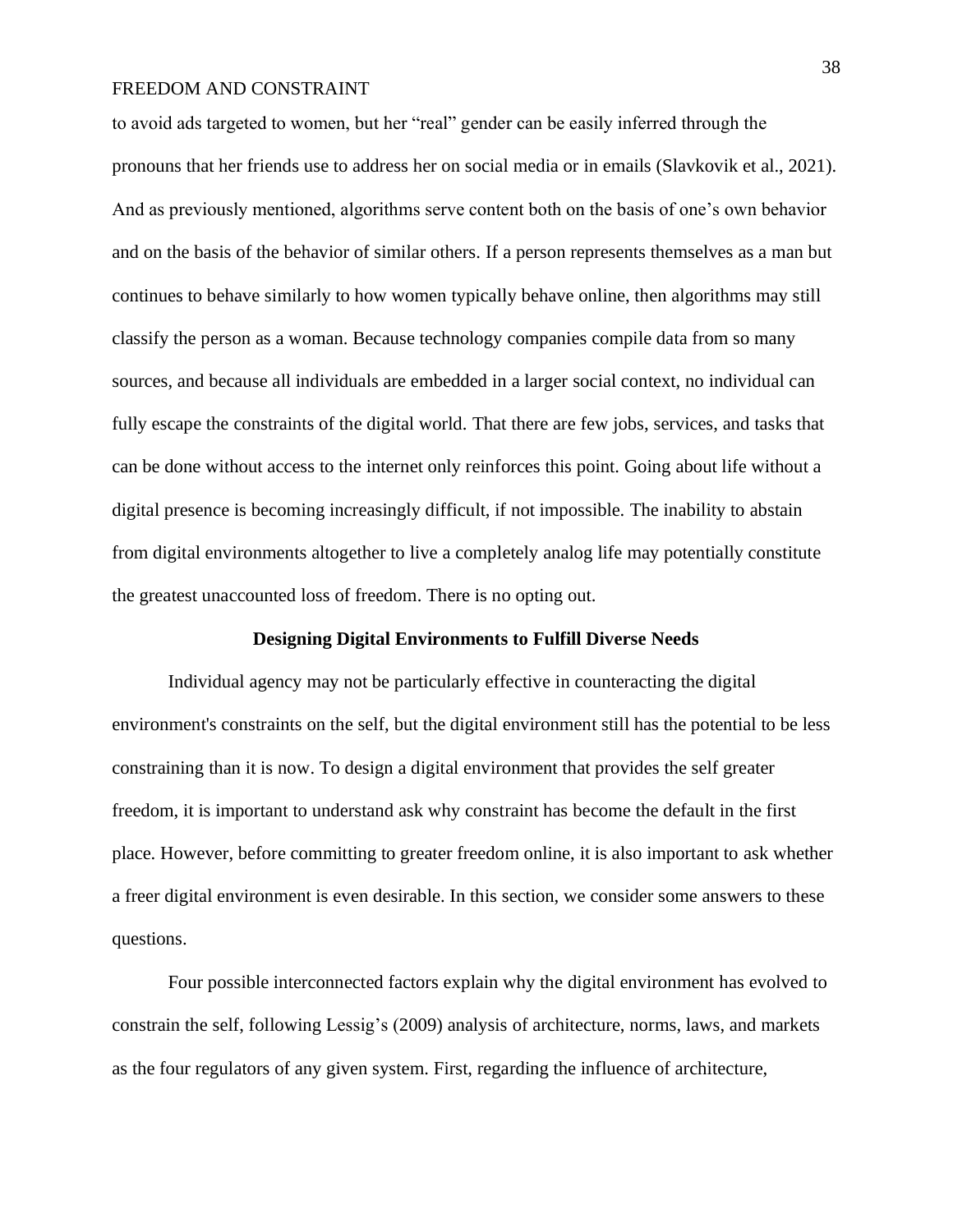technology has produced problems that more technology is expected to solve. As previously mentioned, technological features produced the problem of too much information and connections for the brain to handle, which then required a solution: technological features that categorize, rank, and manage this profusion of information and connections. Second, regarding the influence of norms, the societies in which digital technologies were developed value speed, efficiency, and convenience. Freedom and exploration, while attractive in theory, are inefficient and thus may not be particularly desirable in societies that prioritize productivity. Third, regarding the influence of laws, with the exception of intellectual property law, governments have left digital environments largely unregulated, especially in the United States. In the context of little government intervention, market forces constitute the fourth and most influential contributor to digital constraint.

The modern-day digital environment is designed to make money (Bak-Coleman et al., 2021), not to maximize individual autonomy, identity development, self-insight, or selfexploration. Therefore, technological affordances that generate more revenue will survive at higher rates than those that produce less revenue, and constraining affordances appear to be more lucrative than freeing affordances. To illustrate, although anonymity has long been known to be psychologically freeing, it is no longer the coin of the digital realm because verifying people's identities makes online financial transactions more secure (Marwick, 2013). Similarly, although many people believe that surveillance violates fundamental human freedoms, privacy compromising tracking technologies allow companies to build sophisticated customer profiles that can improve the effectiveness of their targeted ads (Nissenbaum, 2010; Zuboff, 2015). Likewise, predictive algorithms that target ads and other content may limit people's autonomy by limiting their choices (Wertenbroch et al., 2020), but such ads are more likely to be effective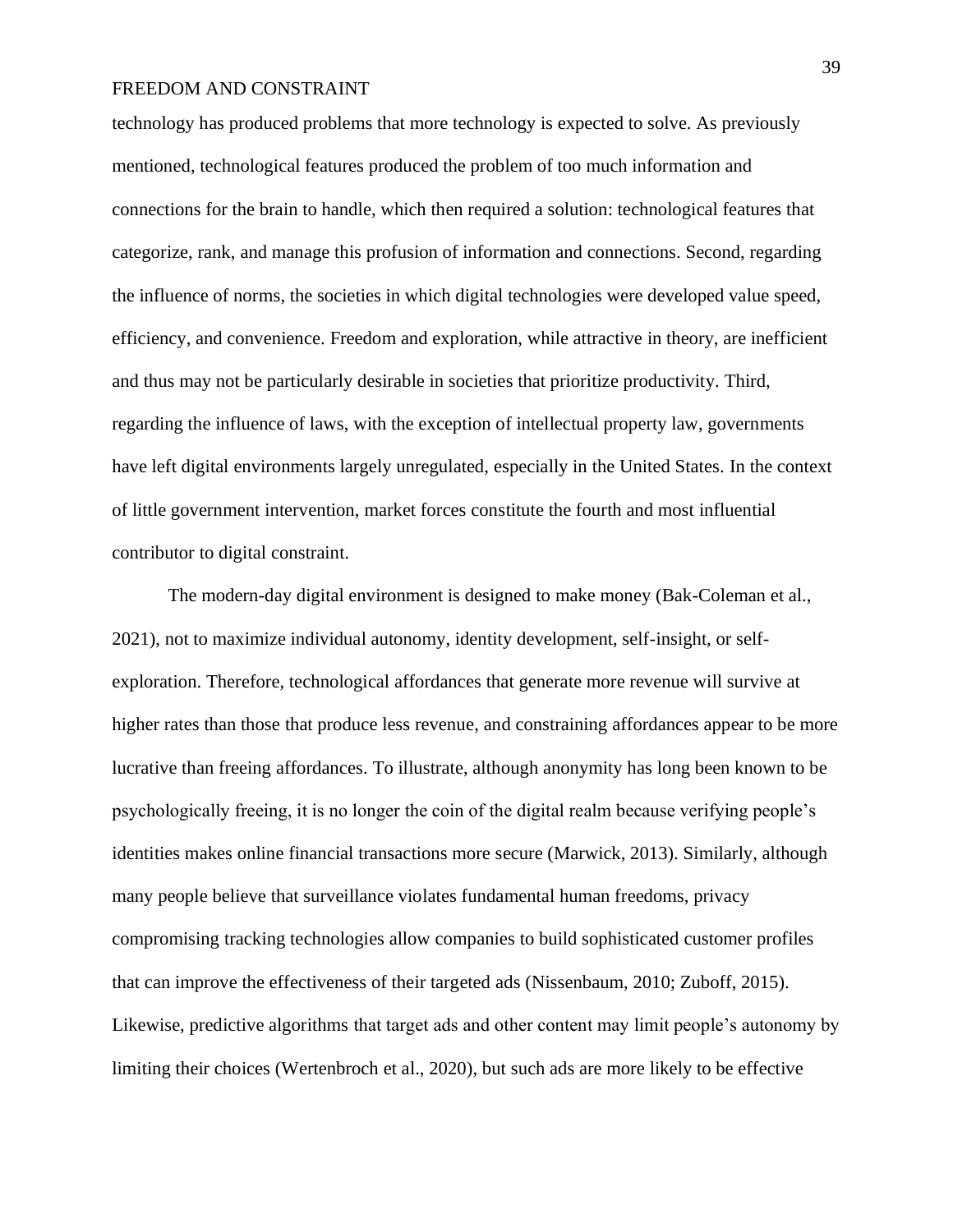(Matz et al., 2017). Targeting content may even be more effective when people's traits and preferences are stable over time and contexts because stable customer profiles retain their predictive validity, and thus their value.

One perspective would argue that if the digital environment has evolved to become more constraining, this is because the internet that has been supplied is the internet that consumers have demanded. However, this perspective overlooks the ways in which the market has in fact failed to meet consumer demand. In the realm of privacy, for example, economists have recently argued that "even if consumers were infinitely savvy, they would still find desired …as well as desirable…levels of privacy nearly unattainable" (Acquisiti, Brandimarte, & Loewenstein, 2020, p. 744). They go further, saying that "approaches to privacy management that rely purely on market forces and consumer responsibilization have failed" (p. 753). These economists attribute the market failure in the domain of privacy to a number of causes, including monopolistic practices, information asymmetries between consumers and companies, and consumers' inability to comprehend complex privacy policies.

Consumer demand for freedom in the form of novelty, autonomy, and experimentation may also be undersupplied. Research on Spotify's recommendation algorithms can provide a concrete example of how companies may be underestimating people's desire for freedom in their pursuit of short-term user engagement. When people use algorithmically created playlists on Spotify, their listening time increases in the short-term even though the variety of music they listen to decreases (Anderson et al., 2020; Holtz et al., 2020). One might say it is therefore in Spotify's interest to encourage people to use recommendation algorithms. After all, more listening time means more ads or perhaps a higher likelihood of subscribing to premium features. However, the same study showed that less musical diversity hurts *long-term* outcomes like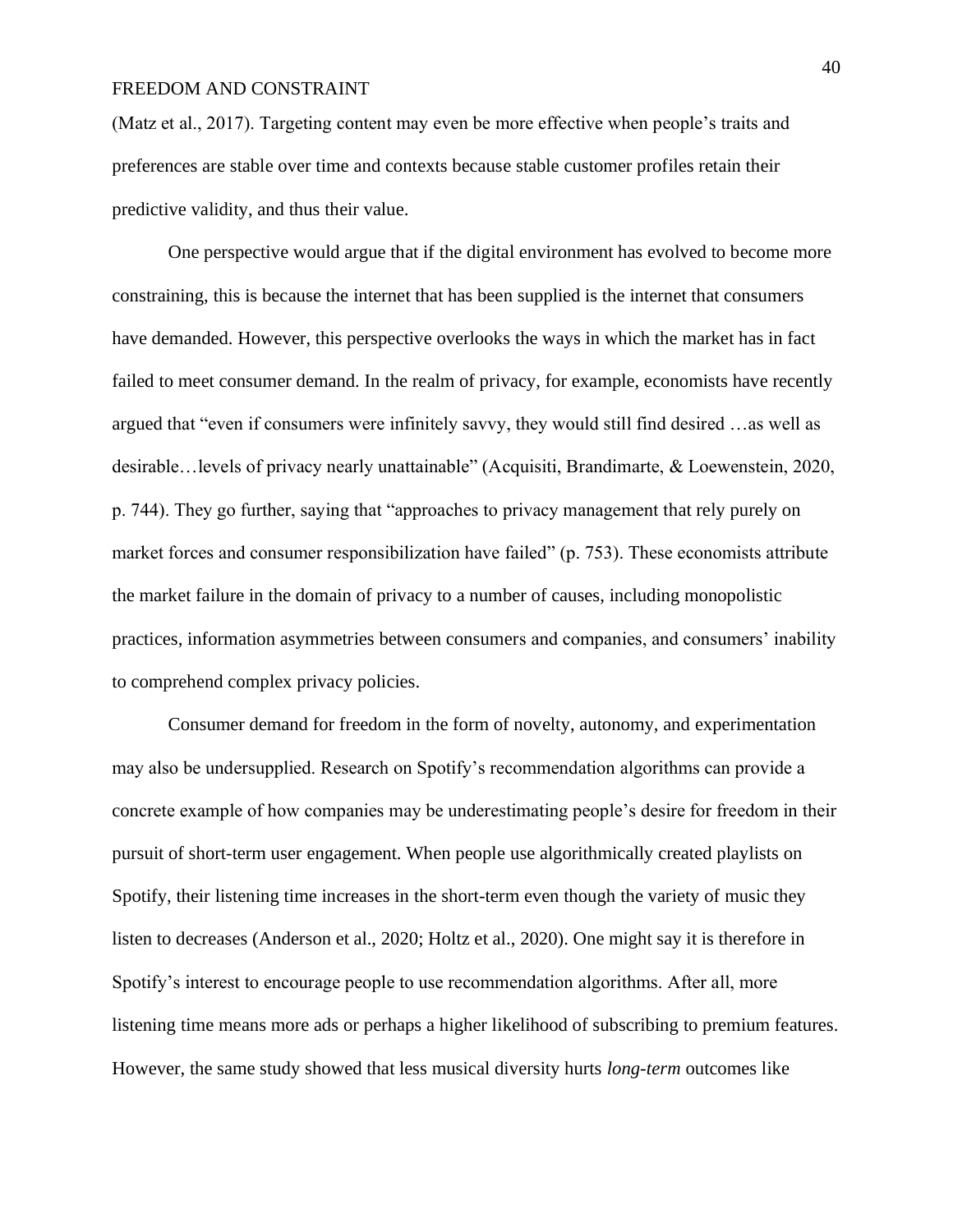customer retention (Anderson et al., 2020). This suggests that although constraining algorithmic tools may be financially beneficial in the short-term, they may be detrimental in the long-term if they curb the variety of people's experiences.

Given the above-mentioned market failures, we echo Acquisti, Brandimarte, & Loewenstein (2020) in our belief that market solutions will not provide the primary impetus for a shift to a more freeing virtual digital world. Given how difficult it is for the self to assert its agency in the modern digital environment, individual consumers can produce only small shift away from constraining digital environments. We also believe that not all problems created by technology can be solved with more technology (e.g., Brandimarte, Acquisiti, & Loewenstein, 2013; Gorwa, Binns, Katzenbach, 2020). Rather, the larger sociopolitical and cultural context in which the creation of digital technology is embedded would need to change to achieve a nonincremental shift to a more freeing digital environment. In other words, citizens must decide that they value freedom in this digitally mediated world and must advocate for change through collective action that influences the legal and other structures regulating technology companies.

Of course, people may not believe that digital environments *should* be designed to free the self. This normative question is more complicated than it may first appear. Digital media is used by billions of people with diverse needs and value systems but is largely designed by an elite and homogenous cadre of American developers who may not realize the specificity of their value system to their time, place, and position in the global power hierarchy (Mansell, 2017). To design digital environments without considering human variation in desired end states is both psychologically unsound and a display of hegemonic ignorance on the part of the powerful.

People have a fundamental need for freedom, but they also have a countervailing need for structure, predictability, and coherence in themselves and in others (Neuberg & Newsom, 1993;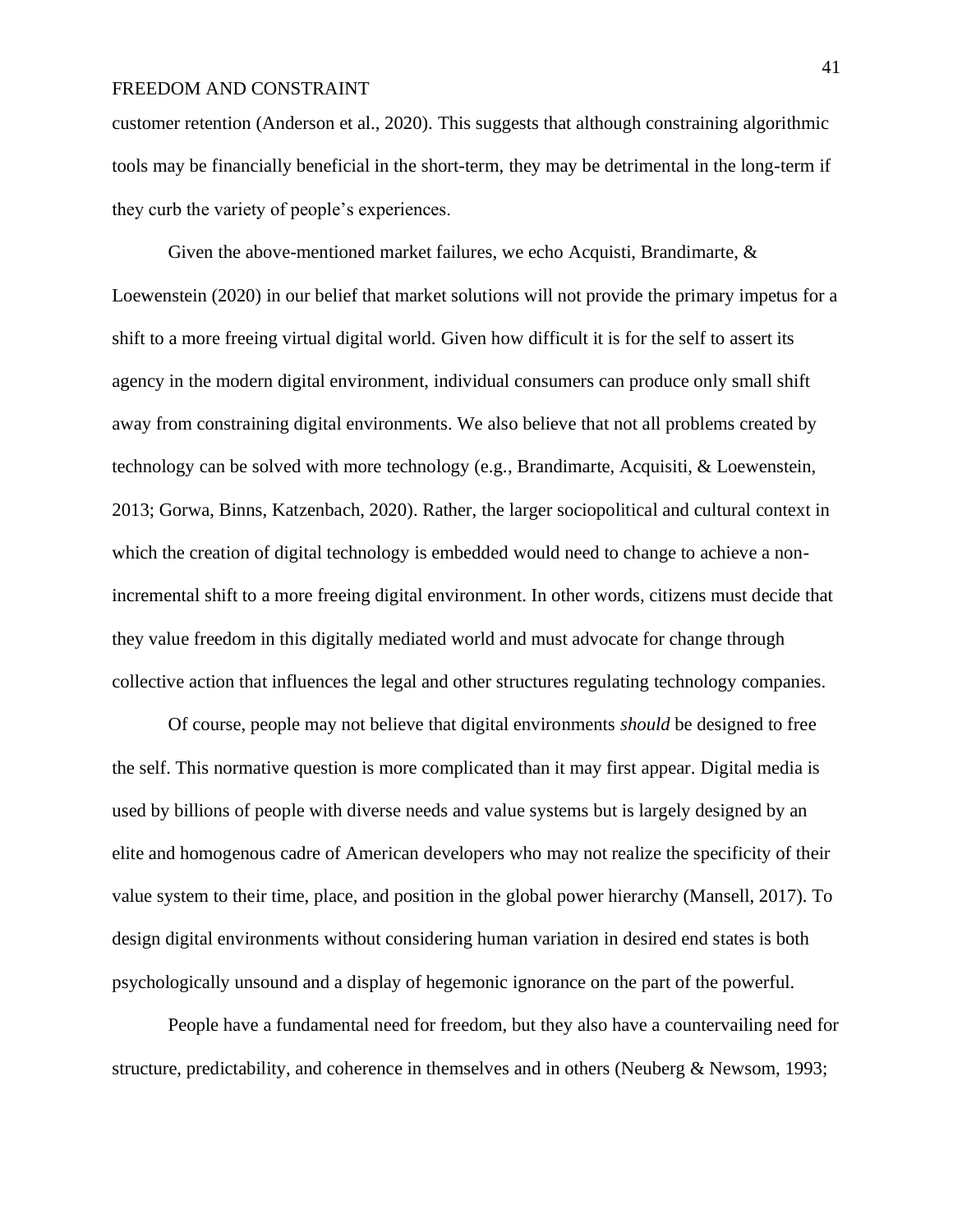Swann, Rentfrow, & Guinn, 2003). Even if someone hopes to be a different kind of person, they may find greater comfort in the known than the unknown. Change can be jarring, which may explain why people engage in a wide variety of strategies to negotiate stable selves in their relationships both online and offline (Ashokkumar et al., 2020; Swann, 1987). Too much freedom and choice in digital environments may be especially uncomfortable for certain segments of the population, such as those low on openness to experience (Botti & Iyengar, 2006; Perry & Sibley, 2013; Matz, 2021**)**. From their perspective, digital environments should provide structure and stability, not greater freedom. In fact, too much freedom online could have negative political implications. One foundational theory of authoritarianism argues that freedom can be aversive, causing people to latch on to authoritarian leaders (Fromm, 1941).

That said, and as previously argued, the supply of freeing digital environments is likely not currently meeting demand. If that is the case, technology may be thwarting one of the most fundamental human needs (Fromm, 1941; Weinstein and Platt, 1969). Pursuing freedom for its own sake has been a cornerstone of many post-Enlightenment political movements and remains a highly regarded value around the world (Welzel & Inglehart, 2005). From this perspective, digital environments should be designed to maximize freedom and minimize constraint of any kind, even if minimizing constraint produces less socially desirable, non-normative behavior. Research suggests that increasing perceptions of freedom can have positive effects, like making people feel less self-alienated, more aware of their true self, and that their life has meaning (Seto & Hicks, 2016; Seto et al., 2015). To increase perceptions of freedom in service of these goals, technological features could be designed to increase privacy while reducing behavioral reinforcement and the salience of social categories.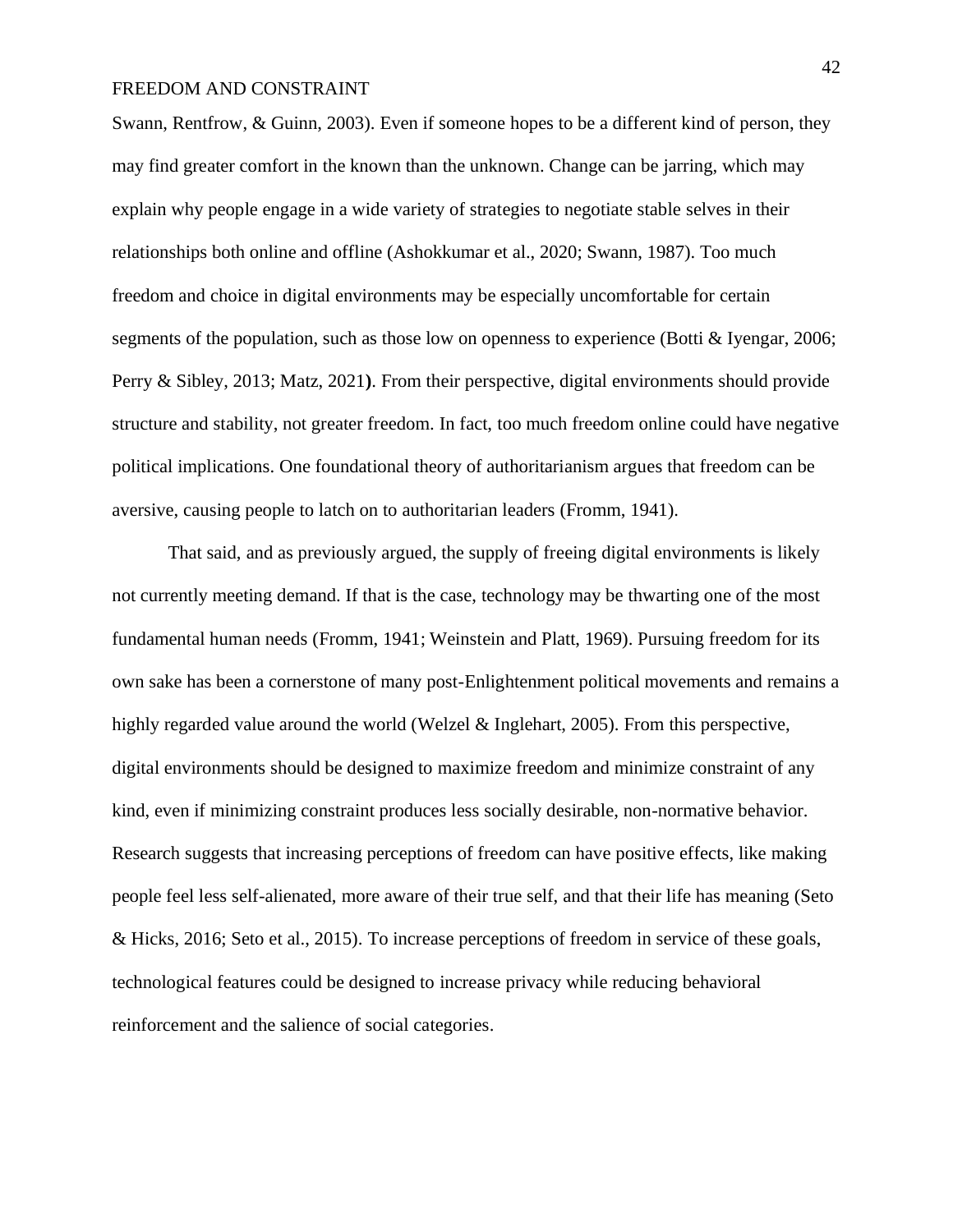Having freedom could also be a means to desired ends. Psychologists have long encouraged people to change the self in "healthy" directions (e.g., Allport 1955; Fromm, 1955; Rogers, 1961) and have even advocated for public policy that can foster healthy personalities (Bleidorn et al., 2019). From this perspective, digital environments should not just maximize freedom; they should specifically aid in the development of healthy, prosocial identities. However, the belief that the self should always be growing and improving is a unique concern of modern neoliberal culture (Adams et al., 2019). Moreover, the desirability of a given identity depends on the immediate environment and broader sociocultural context in which the individual is embedded (Denissen et al., 2018; Heine & Hamamura, 2007).

### **Conclusion and Future Directions**

Around the world, billions of people spend hours a day on their computers and phones (Clement, 2020; Zenith Media, 2019). Given the primacy of technology in our lives, psychologists interested in how contexts shape the self must confront a new class of digitally mediated environmental influences. The research we reviewed across numerous domains and disciplines converges on a central theme: The digital environment constrains the self even as it offers opportunities for freedom. Put differently, the digital environment introduces inertia that may make it more difficult for the self to evolve towards new selves and away from past selves, similar others, or one's place in the social hierarchy. Constraints on the self are a function of technological features that produce a variety of affordances—lack of privacy and anonymity, salience of social categories, changes to memory and cognition, and behavioral reinforcement. In response to these constraining forces, the self attempts to reassert its agency in the digital environment. However, its ability to do so is limited by the effort agency requires.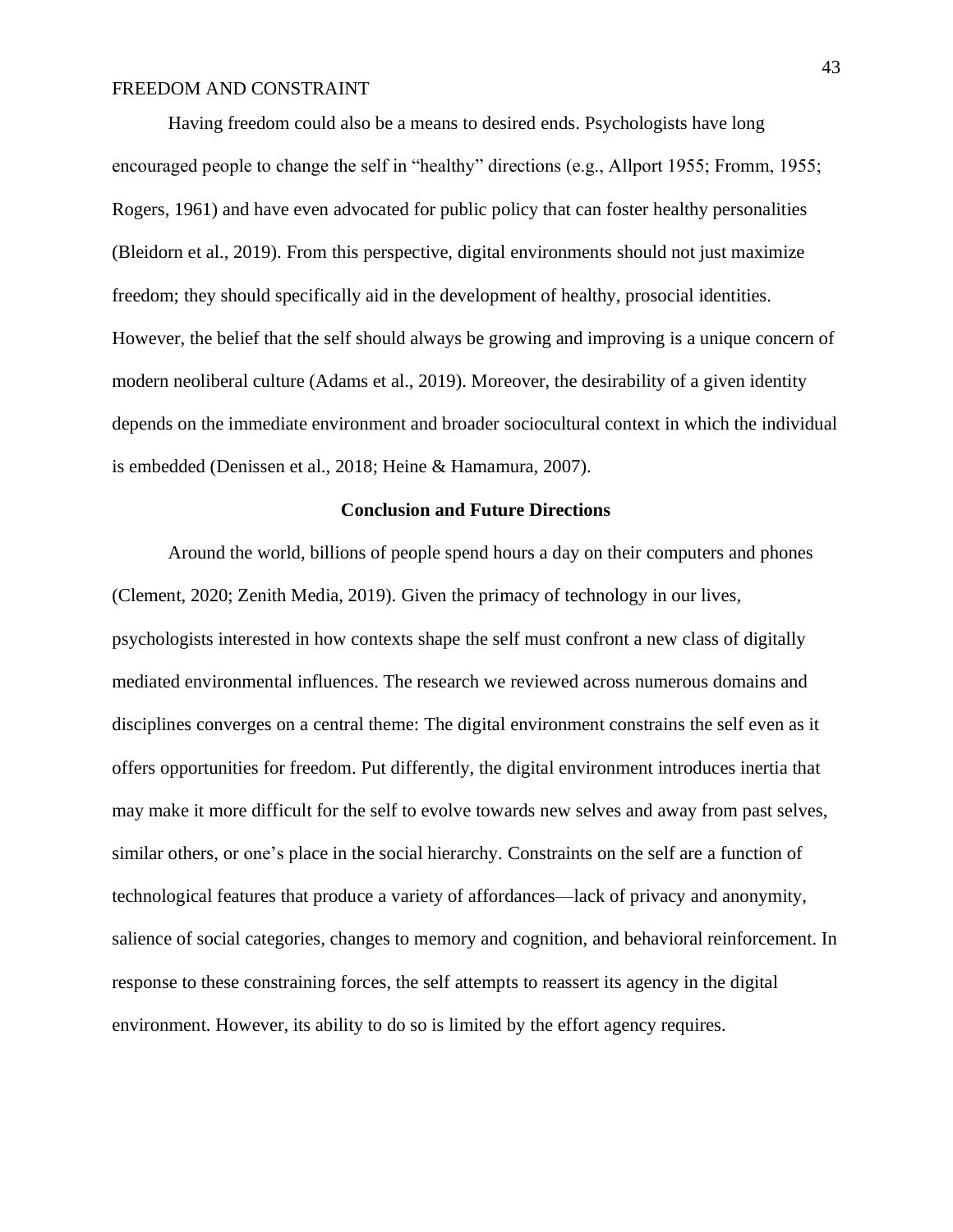Our theoretical account aimed to sensitize readers to the freeing and constraining possibilities of a wide variety of digital environments (Gergen, 1973; Sullivan, 2020). In so doing, we join a growing chorus of voices emphasizing the need to move beyond examining the effects of "screen time" to understand the mechanisms through which digital media effects operate (Orben, 2020; Kross et al., 2020). In some cases, technological affordances have magnified normal psychological processes. In other cases, technological affordances have disrupted normal psychological processes, changing them qualitatively. People's folk theories about digital media effects (French & Hancock, 2017; DeVito et al., 2018) may or may not reflect the constraining reality of modern digital environments that we have described. As mentioned previously, the digital environment can influence the self outside of conscious awareness (Fisher, Goddu, & Keil, 2015; Ward, 2021; Bastick, 2021), and folk theories that the digital environment is freeing may blind people to the ways in which the digital environment is constraining.

The digital environment may fall short of the freedom that the early internet (and early internet scholarship) promised, but this does not mean that modern technology offers less freedom for the self than no technology. Rather, our aim is to help people imagine what a freer digital environment might look like, and to consider whether that is a digital environment they would want. Digital environments can be designed in any number of ways, depending on the features of a given environment and the affordances these features enable. Addressing the factors, like market forces, that favor a constraining feature set may help people design different digital environments. This is an optimistic outlook in that our technological future is neither predetermined nor homogenous. Rather than viewing new technology with reflexive suspicion and fear (Orben, 2020), we should consider how different platforms can support different needs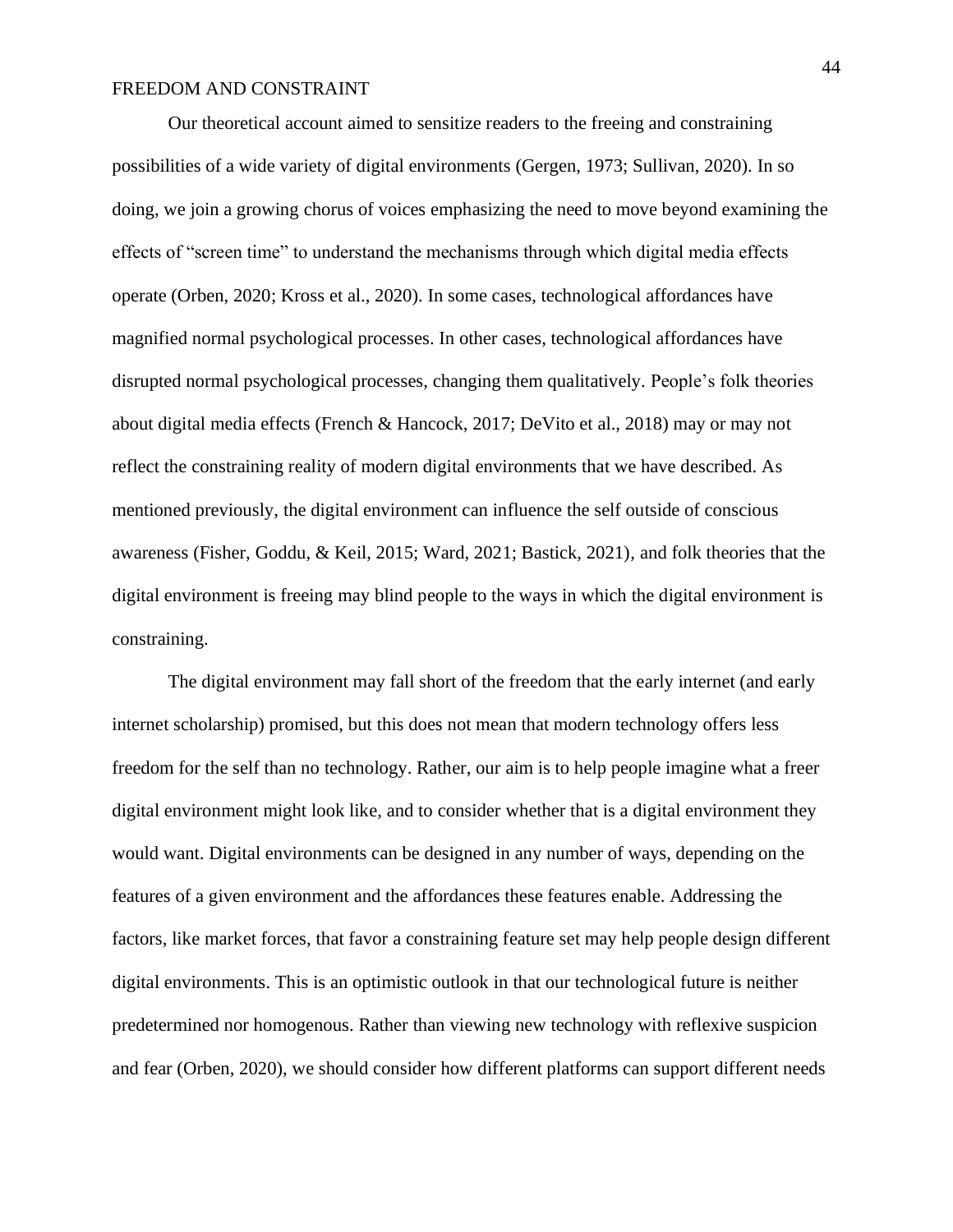and values, and how different people in different societies in different eras will imagine different ideal virtual worlds. In some ways, we have revealed our own values by describing how the digital environment provides "freedom and constraint" rather than "chaos and stability" (Gergen, 1973).

However, perhaps the most interesting possibility is the that the very *ambiguity* surrounding how digital infrastructure works lies at the center of technology's constraining influence. In Jeremy Bentham's vision of the panopticon (Figure 1), a cylindrical prison is controlled by the omniscience of a single guard tower positioned at the center of the prison (Foucault, 1975). Critically, inmates cannot actually see into the guard tower to determine whether it is occupied, so it is the *possibility* of being surveilled that controls their behavior. As Chun (2008) writes in her analysis of the panopticon, "power had to be visible, yet unverifiable." When Google allows people to erase their search history, people have no way to verify that these traces of their past behavior are truly erased. When a smartphone app allows people to disable location tracking, people have no way to verify that their whereabouts are truly unknown. Ultimately, control of digital selves lies elsewhere: in opaque corporations (Slavkovik et al., 2021). The state of uncertainty and paranoia that emerges, even in the absence of any actual lack of privacy, anonymity, or tracking, may be the true force behind technological control and the decline of freedom.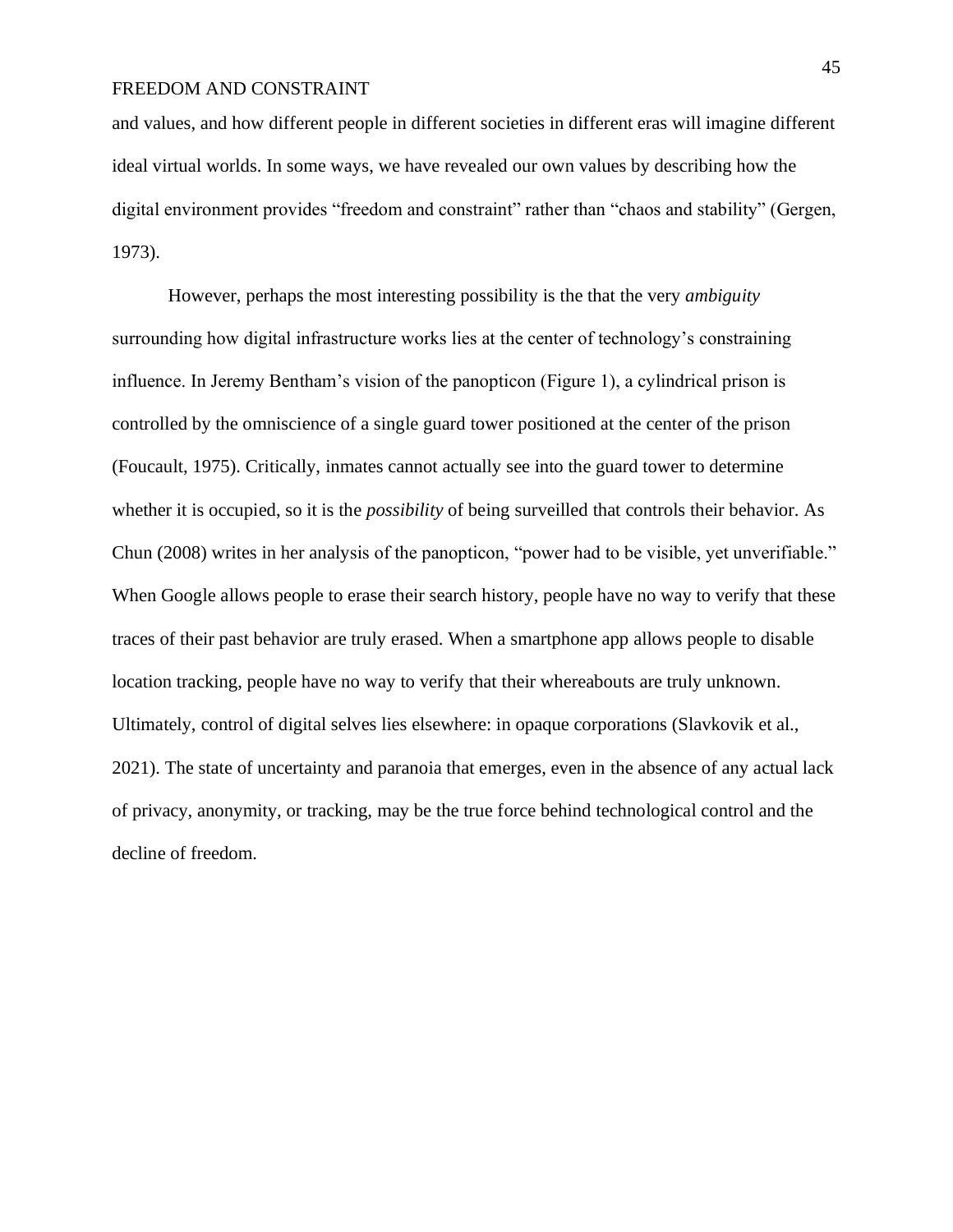#### **Figure 1**

*Jeremy Bentham's Panopticon*



*Note*. Bentham's panopticon controls behavior even though surveillance is unverifiable. Illustration by Adam Simpson for the *New York Times*.

We drew clear causal links between a given technological feature, the affordance it enables, and the constraining implications of that affordance for the self, but this remains an oversimplification. For one thing, technological features buttress each other. Predictive algorithms only work if tracking technologies gather enough valid user data, habit-forming notifications keep the user engaged enough to produce more data, and data storage capabilities can handle the volume of data that is produced. Similarly, sharing and rewarding of visual images is possible because of device portability, data storage capabilities, and notifications about images that are posted or liked. Therefore, any given affordance is the product of multiple interdependent technological features.

Affordances are not only multicausal (i.e., produced by multiple features), they are also multifinal (i.e., have diverse consequences for the self). For example, predictive algorithms not only reinforce people's idiosyncratic preferences, they also reinforce the social categories to which people belong. Habitual device use not only disrupts self-related cognition, it also influences how much personal information people disclose online (Fernandes & Pereira, 2021).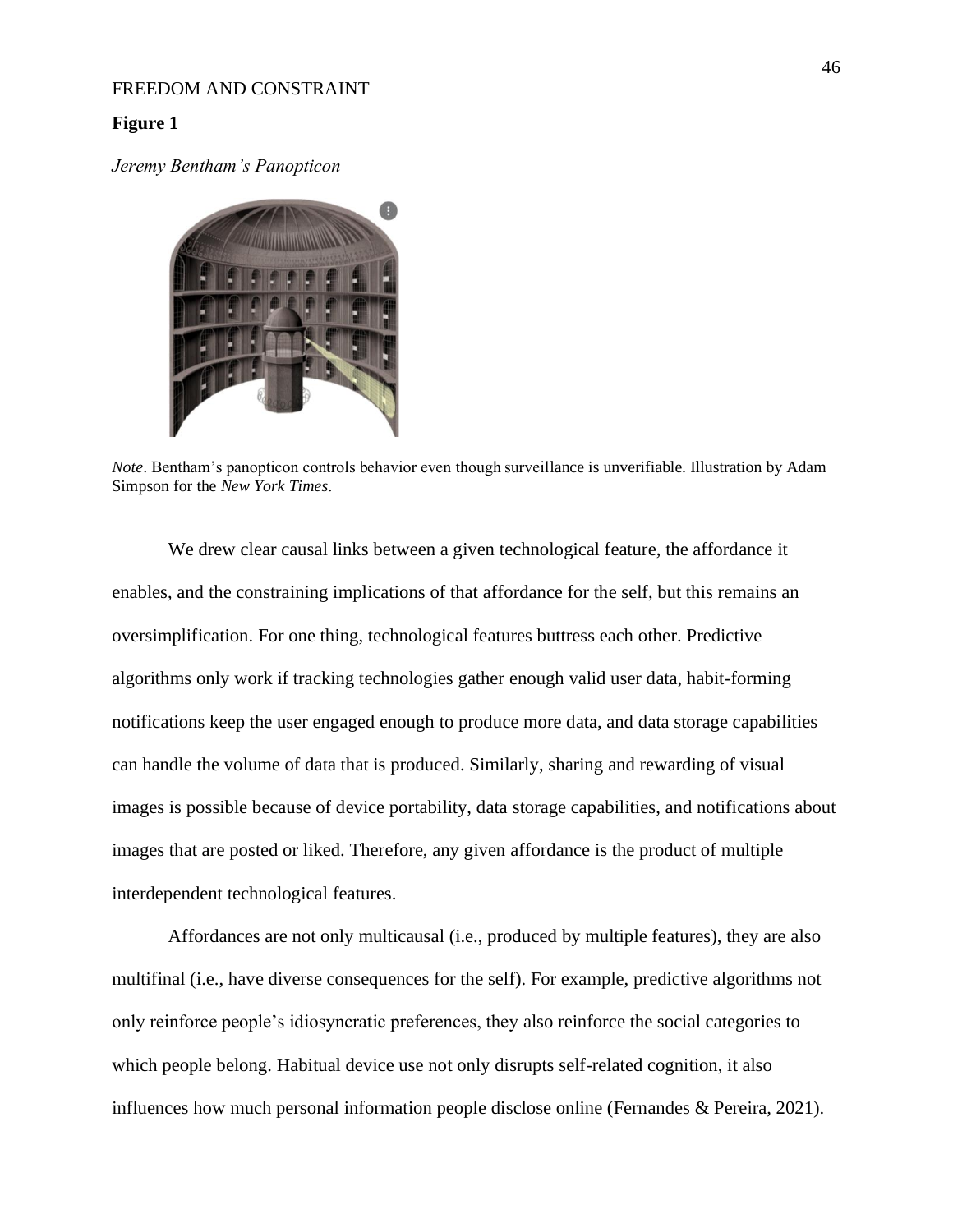Lack of privacy not only "chills" non-normative behavior, it also disproportionately penalizes marginalized people (e.g., sex workers) who engage in non-normative behavior (Blue, 2020). Historically marginalized people may also bear the brunt of the constraining consequences of persisting digital memories, for example when people transitioning to another gender have more difficulty leaving behind a previous gender identity recorded online (Eichhorn, 2019). Therefore, rather than working in isolation, technological features and affordances function as part of a mutually enforcing network that constrains the self.

The shift away from freedom online may seem inconsequential, but in many parts of the world, technology's role in limiting freedom is literal. Authoritarian governments use the technological features and affordances we reviewed, like distraction and invasions of privacy, to suppress democratic movements, control minority groups, and enforce social order (Zhuravskaya, Petrova, & Enikolopov, 2020; Ribeiro et al., 2019, King, Pan, & Roberts, 2017; Pan & Xu, 2020). Authoritarian governments' ability to use technology to impose control on their population depends on the extent to which they control technology firms operating in the country (Pan, 2017). And just as technological features can support authoritarian control from the top-down, they may also influence key political outcomes like populism and far-right voting from the bottom-up (Lorenz-Spreen et al., 2021). Thus, although this paper examined the influence of recent technological developments on the freedom of the *individual*, our work has obvious implications for freedom at the societal level.

#### **Future Directions for Research**

Each topic reviewed in this paper is ripe for further research. Table 2 summarizes a few concrete avenues for research that can begin to address existing gaps in knowledge to lay the groundwork for researchers interested in the self-related implications of privacy erosion,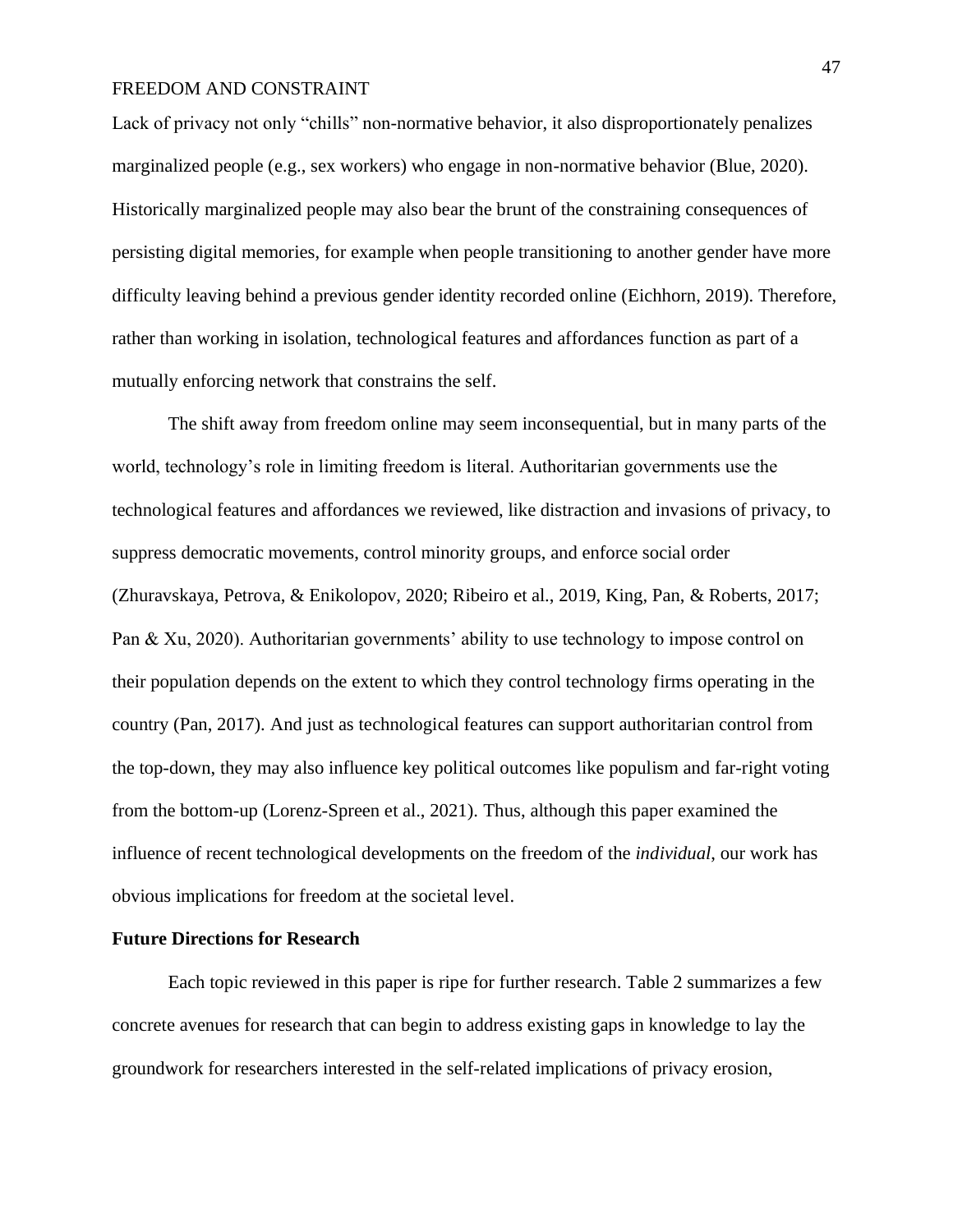predictive algorithms, and impaired cognition. This research will require new methodological tools and collaborations. At the same time, researchers must go beyond studying the digital environment as it currently exists by staying attuned to and anticipating new technological developments that might affect the self.

First, more research is needed to understand the psychological implications of lack of privacy. The causes, nature, and extent of privacy violations are well-documented, as are the reasons why people nevertheless continue to share their personal information online (i.e., the privacy paradox; see Gerber, Gerber & Volkamer, 2018 for a review). Less research has examined the psychological effects of privacy erosion. For example, we know little about how declines in actual privacy track changes in privacy norms or perceived privacy (Brough & Martin, 2020). Psychologists should study privacy norms longitudinally in much the same way they have studied changes in other social norms over time (Tankard & Paluck, 2016). Future research should additionally examine the extent to which eroding digital privacy "chills" behavior online *and* offline. Research examining "chilling" effects tends to focus on the consequences of high-profile instances of government surveillance rather than the more general threat of losing control of our personal information and records. That said, future research must also go beyond pointing out privacy violations and their effects by offering solutions that can help effectively preserve privacy. This is particularly important because interventions to improve privacy (e.g., giving people control over privacy settings) can have paradoxical effects (e.g., causing them to reveal more information than they would otherwise) (Brandimarte, Acquisiti,  $\&$ Loewenstein, 2013; Martínez, 2021).

Second, the field must shift its thinking about predictive algorithms. They are not merely tools for personalization; they create a new kind of environment structured on the basis of our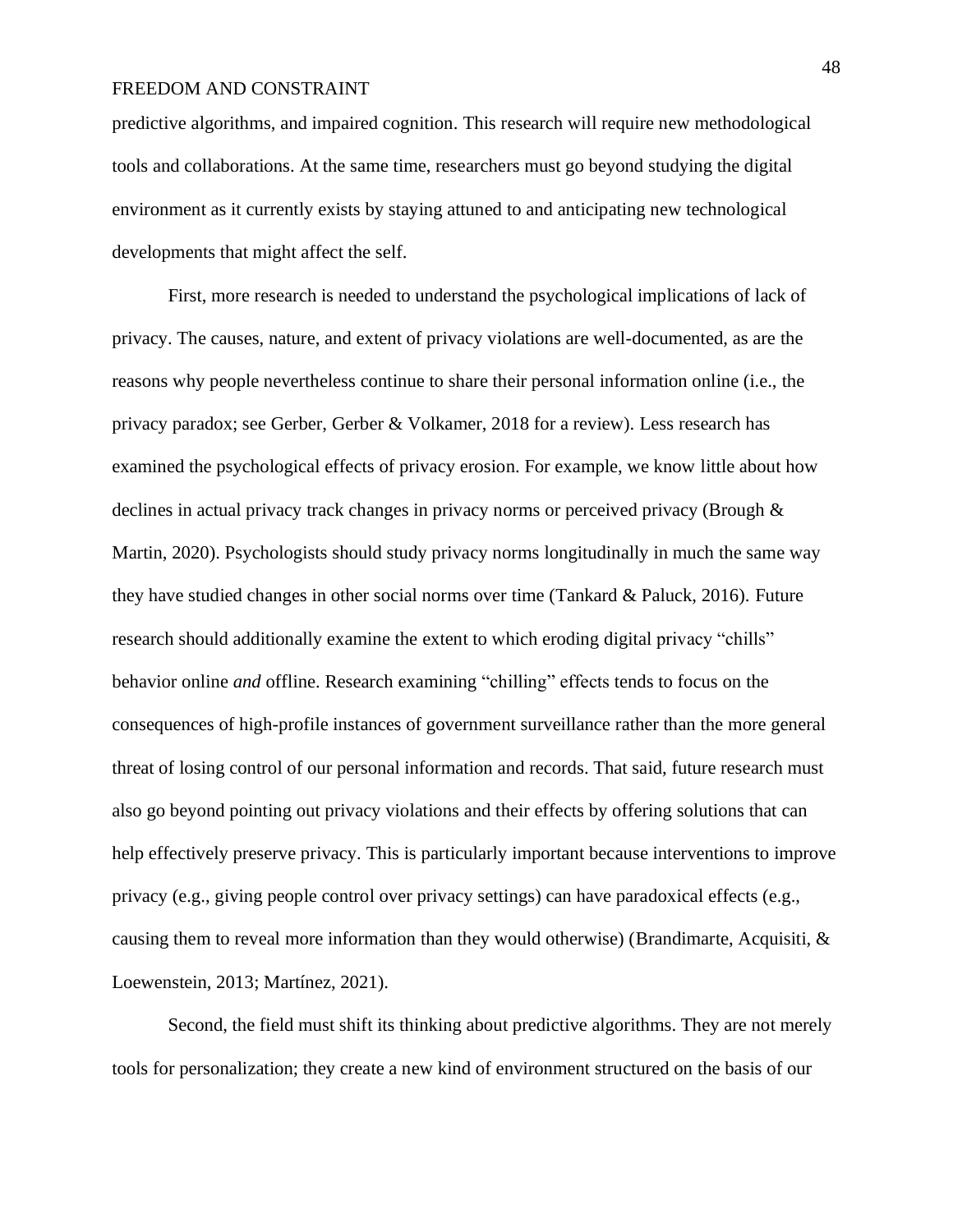own or others' similar past behavior (Feuz et al., 2011; Haim et al., 2018; Wagner et al., 2021). People are interacting with many algorithms throughout their days for years on end. It is this continuous and long-term exposure to algorithms that can affect something as stable as people self-views and stereotypes (Pariser, 2011; Cheney-Lippold, 2011). Researchers who use machine learning algorithms to "predict" personality and other aspects of the self must recognize that they may be implicated in creating the reality that they seek to predict.

That said, although many studies have shown that predictive algorithms can reduce the diversity of content people encounter **(**e.g., Bakshy et al., 2015; Fleder & Hosangar, 2009; Nguyen et al., 2014), no studies to our knowledge have examined how this influences the stability or homogeneity of people's self-views over time. Similarly, although many studies have documented that predictive algorithms serve biased results against women and minorities, only a small handful studies (e.g., French, 2018) have examined the effects of such algorithms on stereotype development, maintenance, and strength. Moreover, most research on algorithmic influence tends to focus on political identity and polarization when algorithms have the potential to influence many other aspects of self and identity. Similar to the need for research that actually *alleviates* privacy erosion, research must move beyond pointing out that algorithmic bias exists to developing and deploying algorithms that mitigate bias at scale. Researchers in industry and academia have long identified lack of diversity and novelty provided by predictive algorithms as a potential problem (e.g., Li, Fang, & Sheng, 2018; Terveen & McDonald, 2005; Vargas & Castells, 2011; Yu et al., 2009). One solution that engineers have used to meet consumer demand for heterogeneity and novelty is to program algorithms to occasionally recommend random or serendipitous content (Kotkov, Wang, & Veijalainen, 2016; Smets et al., 2021).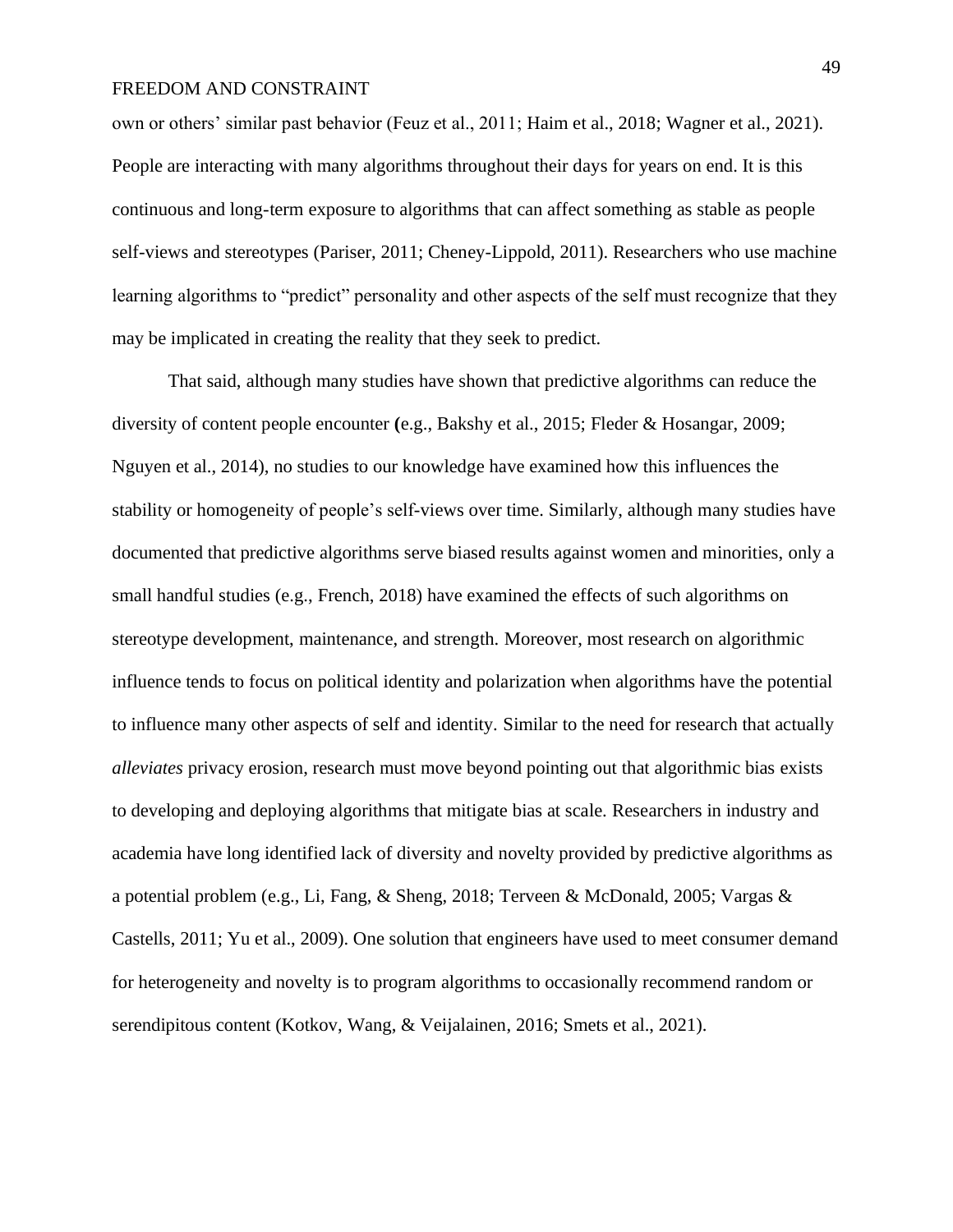Third, although psychologists have devoted a great deal of attention to technology's impact on memory and cognition, how such impairments may be influencing other psychological phenomena, like the construction of our narrative identity, remains understudied. Quantifying the impact of technological features on cognition can be difficult due to the paradoxical nature of the effects: technology both enables and disturbs cognitive functioning. This may clarify why empirical research on technology and cognition has sometimes produced inconsistent results (e.g., Mueller & Oppenheimer et al., 2014; Backes & Cowan, 2019; cf. Morehead, Dunosky, & Rawson, 2019; Urry et al., 2021). One potential solution is to move away from studying technology's influence on people's *ability* to remember and move towards studying the *way* people remember. When it comes to identity processes, documenting how features of the digital environment are changing the very nature of memory—what gets remembered, how, and why may be critical (Jacobsen & Beer, 2021; Wang, Lee, & Hou, 2017**;** Johnson & Morley, 2021**)**.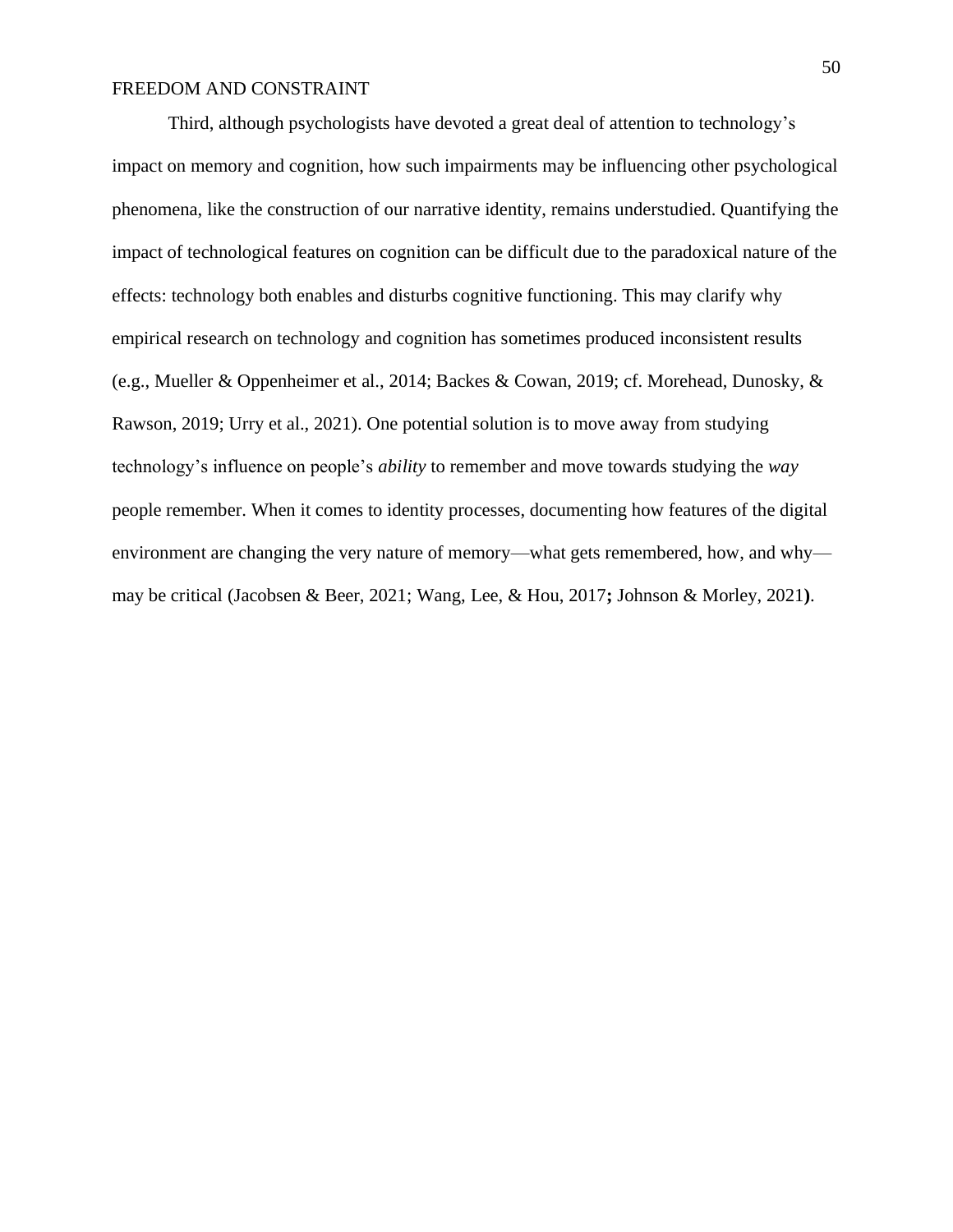# **Table 2**

## *Opportunities for Future Research on the Digital Environment's Constraining Effects*

| Research Objective                                                       | <b>Research Question</b>                                                                                                                                                                               | Possible Methodological Approach                                                                 |
|--------------------------------------------------------------------------|--------------------------------------------------------------------------------------------------------------------------------------------------------------------------------------------------------|--------------------------------------------------------------------------------------------------|
| Understand psychological<br>effects of privacy                           | How do privacy perceptions change over time?<br>How do privacy-related current events (e.g., media<br>coverage, laws) influence privacy norms and self-<br>relevant behaviors (e.g., self-disclosure)? | Large, longitudinal panel studies<br>Naturalistic quasi-experiments                              |
|                                                                          | Does uncertainty about the likelihood of online<br>surveillance cause paranoia and socially desirable<br>behavior?                                                                                     | Lab-based experiments                                                                            |
| Improve privacy                                                          | What factors increase the adoption of adblocking<br>and other privacy protecting tools?                                                                                                                | Ecologically valid interventions                                                                 |
|                                                                          | How can activists increase collective action in<br>favor of privacy regulation?                                                                                                                        | Applied studies with community<br>engagement                                                     |
| Understand psychological<br>effects of algorithms                        | Does algorithmically served content increase the<br>stability of people's self-views over time?                                                                                                        | Event-triggered experience<br>sampling                                                           |
|                                                                          | Do attitudes in a social network with recommender<br>algorithms converge faster over time than attitudes<br>in networks without algorithms?                                                            | Social network analyses                                                                          |
| Reduce social inequities                                                 | Do improvements in algorithmic fairness reduce<br>implicit bias?                                                                                                                                       | Field studies in collaborations<br>with technology companies,<br>using behavioral and linguistic |
|                                                                          | Do changes in popularity-based ranking systems<br>increase the influence of online content from<br>underrepresented groups?                                                                            | measures of bias                                                                                 |
| Understand psychological<br>effects of tech-enhanced<br>memory/cognition | Do experiences that were posted on social media<br>feature more prominently in people's narrative<br>identities than similar unposted memories?                                                        | Life story interviews                                                                            |
|                                                                          | Do notifications prevent self-insight by increasing<br>distraction?                                                                                                                                    | Smartphone-based cognitive load<br>manipulations                                                 |

*Note*. Illustrative examples of research objectives, questions, and methodologies that can begin to address identified gaps in the existing literature.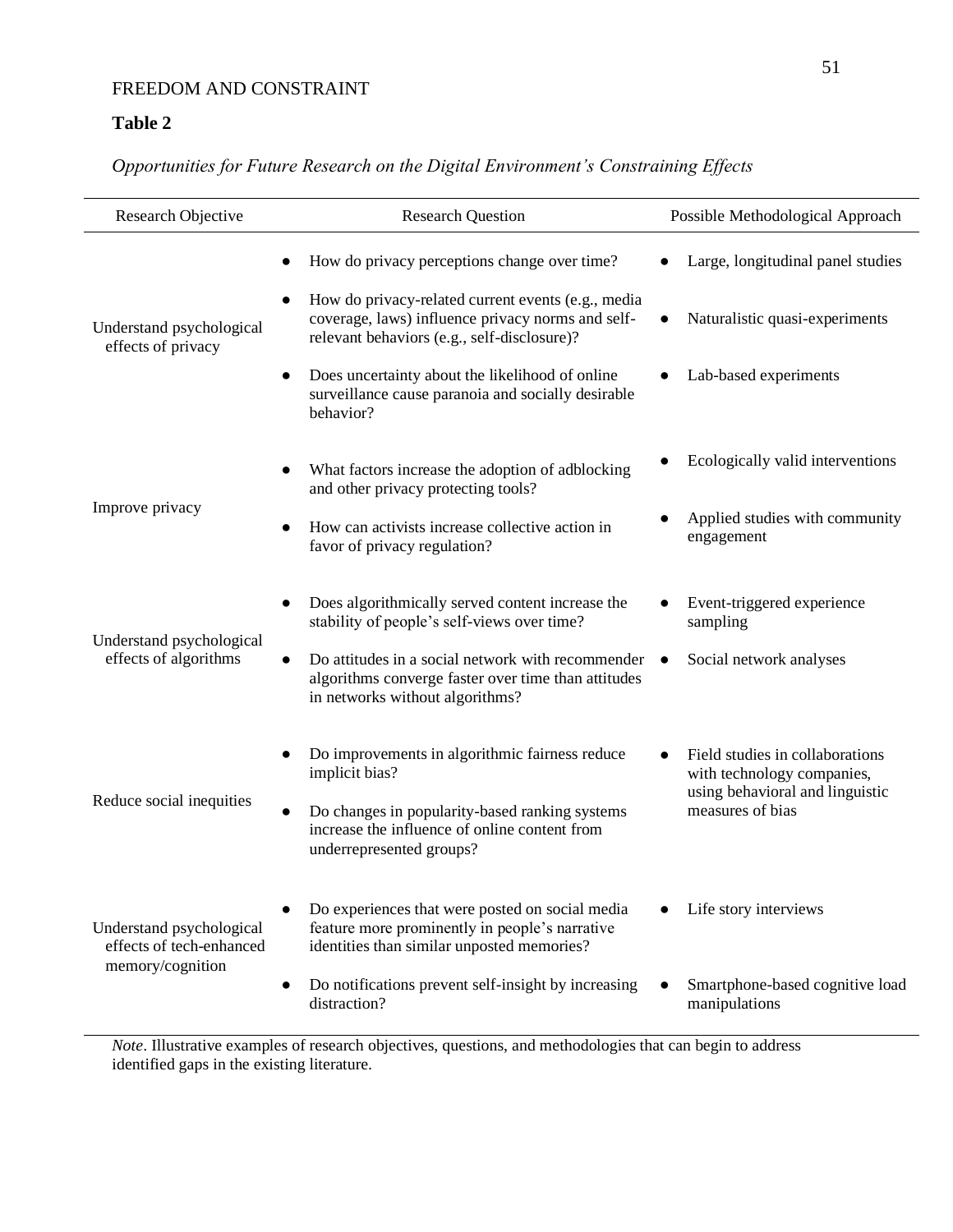The future directions described here are far from exhaustive. Researchers should think generatively about how other recent digital affordances may be influencing the self more broadly. For example, newly established reputation scores based on one's digital footprint may cause socially desirable behavior on a scale not previously witnessed (e.g., Fertik & Thompson, 2015). Facial recognition technologies might make being anonymous in public impossible, even in our offline lives. Developments in artificial intelligence might provide people with social interaction partners explicitly programmed to fulfill their most unique preferences and needs. Augmented reality and virtual reality technologies may make shared experiences with dissimilar others in real life a rare occurrence, further pushing us into idiosyncratic ecological niches. And smart homes, smart cars, and other forms of ambient technology that rely on the technologies discussed in this paper may constrain the self in more and more places (Brey, 2005). Characteristic of all these technological developments is the increasing fusion of people's offline

and online environments. We need a better understanding of how constraints in the latter bleed into the former. For example, foreign travel has historically offered the self a great deal of freedom—to try new identities, lifestyles, and friends. However, with a smartphone in your pocket, it is much harder to "lose" yourself both physically and metaphorically. Your physical context may change, but your social context and the self it supports may not. You carry your old life in your pocket, with the self you embody back home on display for any new acquaintances who care to Google you to see.

Critically, researchers should try to predict technological developments so as to anticipate their consequences *before* they irreversibly impact human life. In a rapidly changing world, research focused only on the present quickly loses its relevance (Gergen, 1973). Early scholars of the internet who hypothesized that the digital environment would foster freedom were not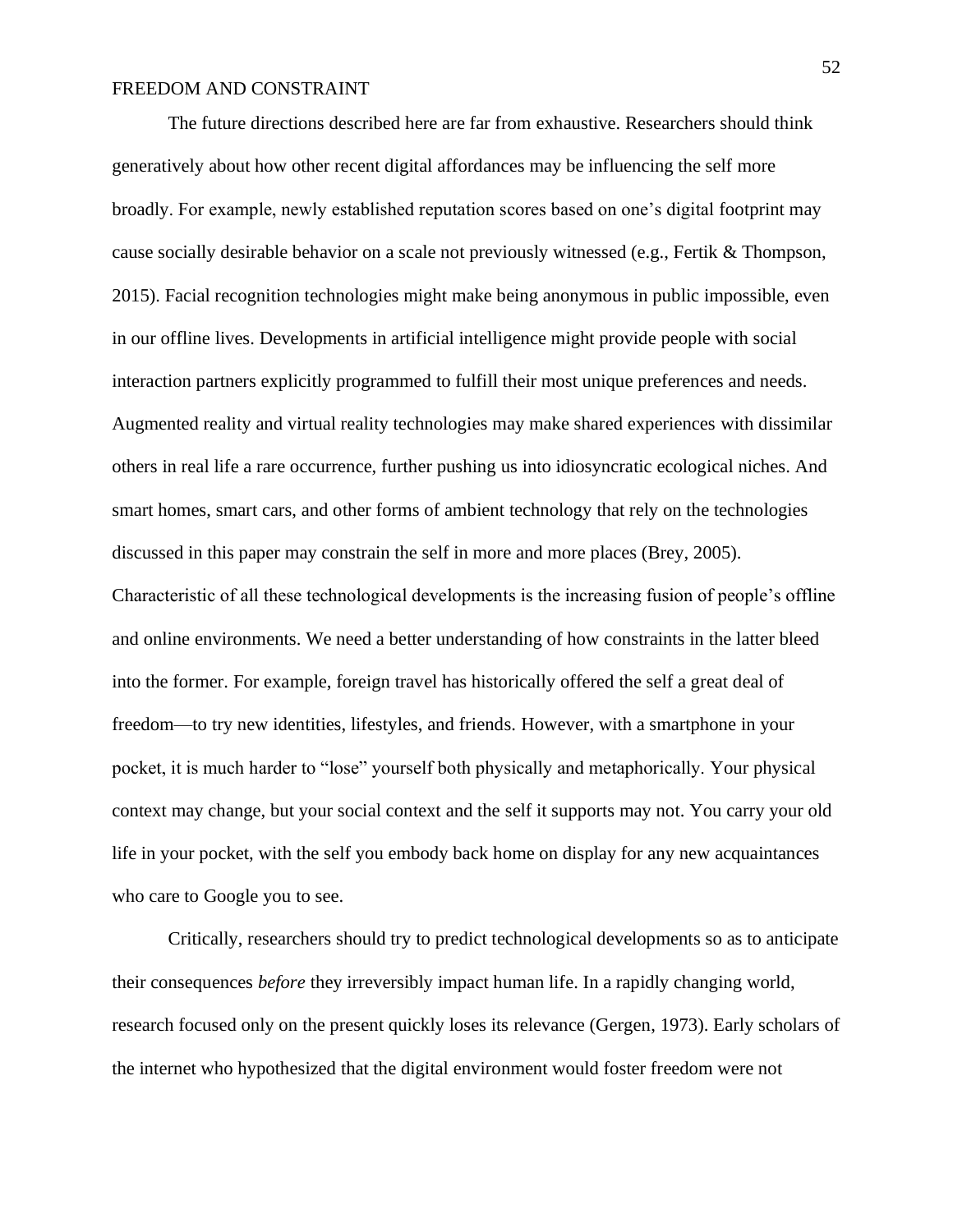wrong; they just did not foresee the variety of technological affordances that could emerge over time. Of course, a major difficulty in predicting technological developments and their effects is that knowledge of even the current state is incomplete. In this way, the study of technology's effects on human behavior is no different from any other "crisis discipline" (e.g., climate science) that must anticipate the effects of changes to a system even before all components of the system are known (Bak-Coleman et al., 2021).

Indeed, researchers may currently lack the data and methodological tools needed to study these topics at scale. We hope that by identifying gaps in the field's knowledge, we have also helped identify the kinds of data and methods needed to fill these gaps. For instance, it is difficult to quantify the effects of algorithms on the self when we do not know how many algorithms an individual encounters in a given day, month, or year, let alone how each algorithm works (Wagner et al., 2021). Simulating a counterfactual world characterized by an entirely different set of freeing technological features and affordances is even more challenging. One ambitious but potentially fruitful avenue for future research would be to compile a database of digital maps that depict the "topography" of digital environments over time and virtual space. To investigate whether living in a mountainous region influences aspects of the self (Götz et al., 2021), one must know where there are mountains. Similarly, to know where and when digital environments may free or constrain the self, one needs a map that depicts the technological features and affordances available in various digital environments over time and virtual space. Such maps can be overlaid with new "census" datasets that document the number and characteristics of people occupying different digital environments over time. Together, maps and census data about the digital world will help improve the precision and generality of conclusions researchers can draw about digital media's changing effects. Documenting the digital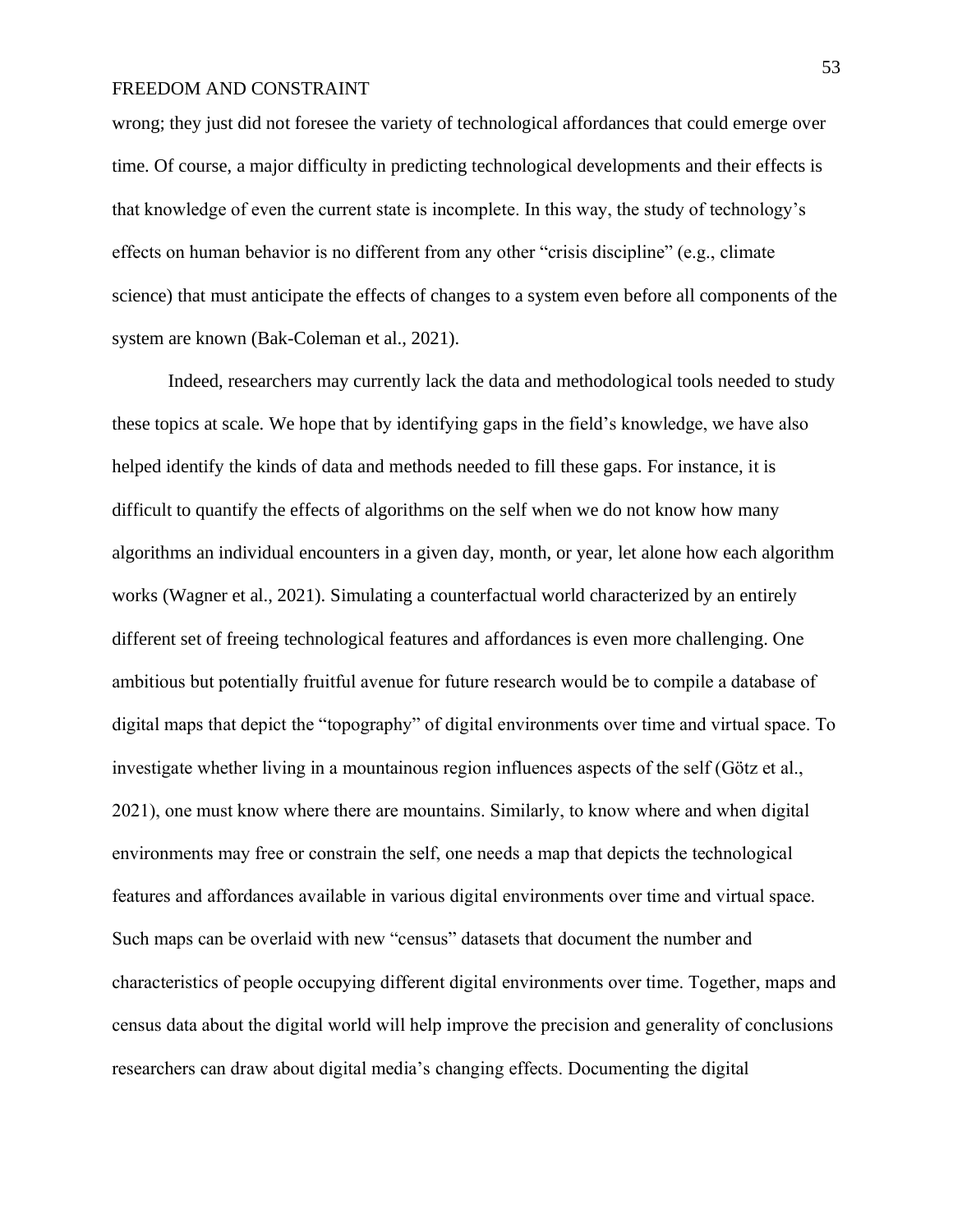environment's evolution is especially important because virtual places can become quickly defunct, in some cases disappearing without a trace (Dowling, 2019).

#### **Coda**

In divining what the digital revolution will mean for the human psyche, it is helpful to look to another major communication revolution: the invention of the printing press in the  $15<sup>th</sup>$ century and the subsequent rise of print capitalism (Dewar, 1998). Many people are aware of the role of the printing press in transforming the European political and religious landscape (Eisenstein, 1980), but few realize that the press also contributed to a fundamental psychological shift in how people thought of themselves. Historians believe that for most of human history national identity did not exist (Gellner, 1983; Hobsbawm, 1990).<sup>2</sup> People thought of themselves as resident of village A, brother of B, customer of C, and a worshipper of deity D, but *not* as a citizen of any nation-state (Anderson, 1983). Voluntary self-sacrifice occurred in the name of these close ties or God; otherwise, self-sacrifice was reserved for mercenaries. But a few centuries after the invention of the printing press, national identity had become so important that people were willing to voluntarily fight and die for their nation—an imagined community of people they would never meet. The fifth most cited book in the social sciences points to the rise of print capitalism as the cause of this shift (Breuilly, 2016). By homogenizing and stabilizing previously discrete local languages, print capitalism made it "possible for rapidly growing numbers of people to think about themselves, and to relate themselves to others, in profoundly new ways" (Anderson, 1983, p. 36). If our current communications revolution is as transformative, it will change how people think of themselves on a massive scale. Although the

 $2$  If you are surprised by this fact, you are not alone. Historians have puzzled over laypeople's subjective sense of the antiquity of national identity given its objective modernity in historical time (Anderson, 1983).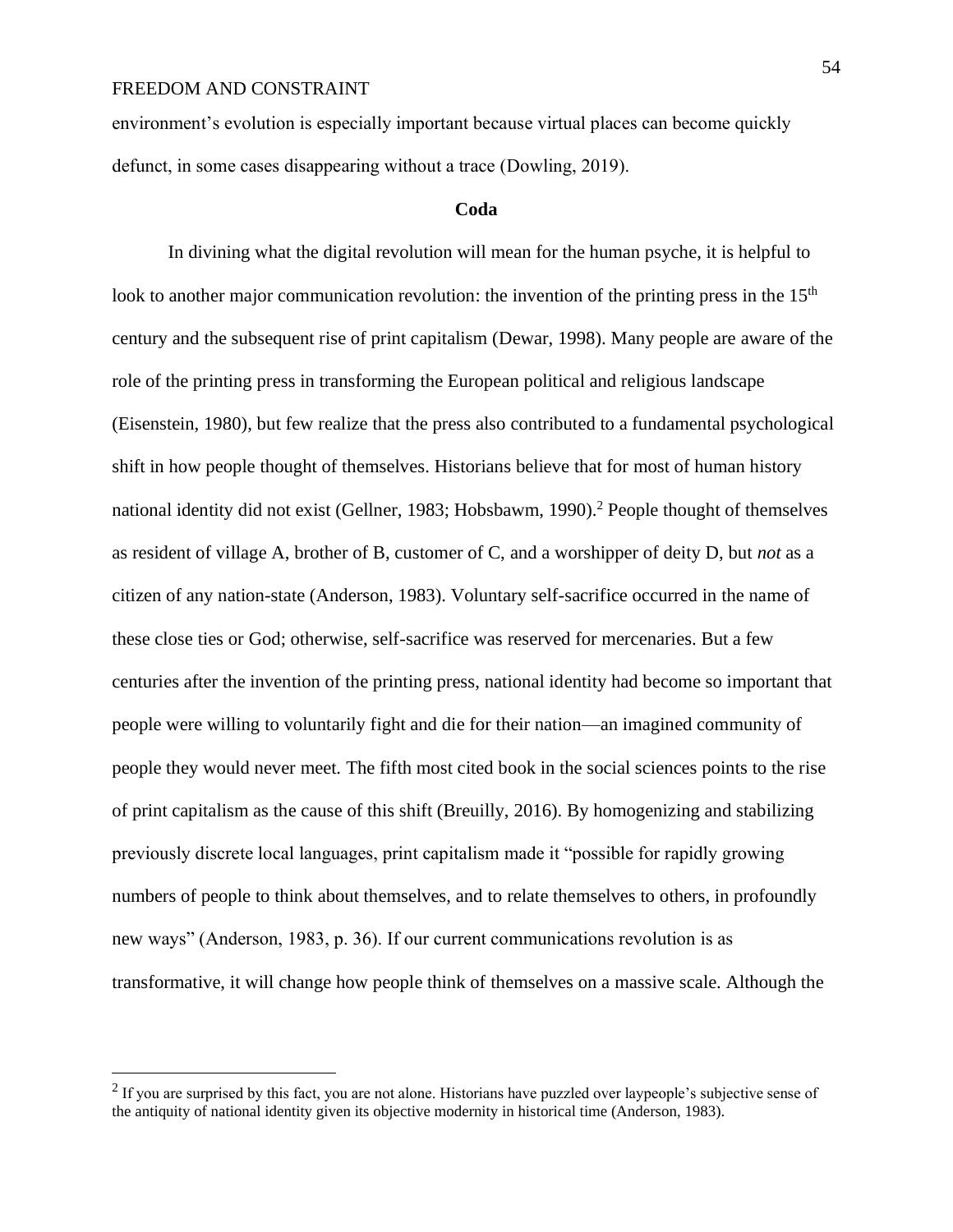nature of that shift in the self may not be known for many years to come, it is naïve to think that the change is not already underway.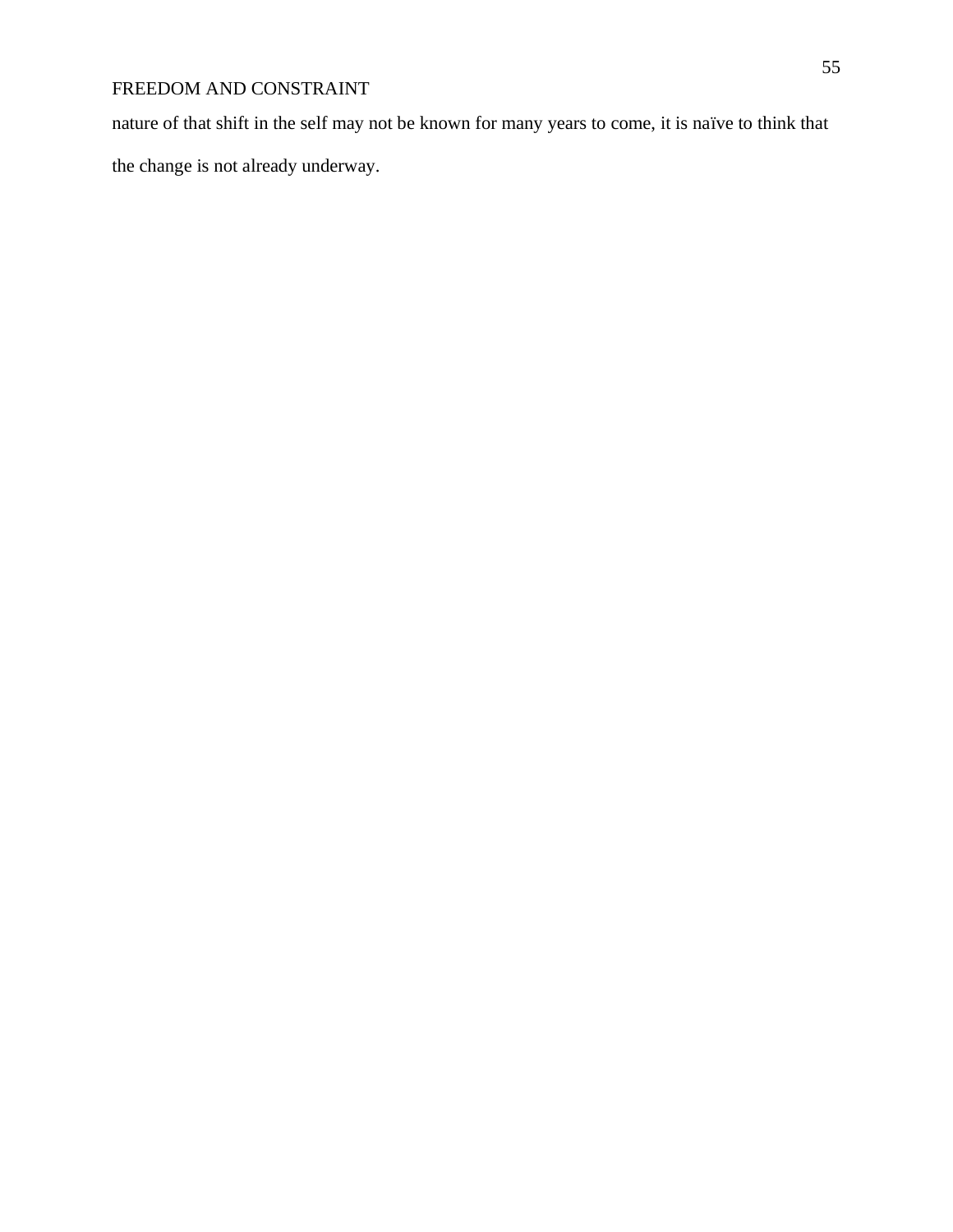#### **References**

- Acquisti, A., Brandimarte, L., & Hancock, J. (2022). How privacy's past may shape its future. *Science*, *375*(6578), 270-272. https://doi.org/10.1126/science.abj0826
- Acquisti, A., Brandimarte, L., & Loewenstein, G. (2020). Secrets and Likes: The Drive for Privacy and the Difficulty of Achieving It in the Digital Age. *Journal of Consumer Psychology*, *30*(4), 736-758. https://doi.org/10.1002/jcpy.1191
- Adams, G., Estrada‐Villalta, S., Sullivan, D., & Markus, H. R. (2019). The psychology of neoliberalism and the neoliberalism of psychology. *Journal of Social Issues*, *75*(1), 189- 216. https://doi.org/10.1111/josi.12305
- Addis, D.R., & Tippett, L. J. (2008). The contributions of autobiographical memory to the content and continuity of identity a social-cognitive neuroscience approach. *Self Continuity Individual and Collective Perspectives*.
- Aggarwal, C. C. (2016). *Recommender systems* (Vol. 1). Cham: Springer International Publishing.
- Alge, B. J., Ballinger, G. A., Tangirala, S., & Oakley, J. L. (2006). Information privacy in organizations: Empowering creative and extrarole performance. *Journal of Applied Psychology, 91*(1), 221–232. [https://doi.org/10.1037/0021-9010.91.1.221](https://psycnet.apa.org/doi/10.1037/0021-9010.91.1.221)
- Allcott, H., Gentzkow, M., & Song, L. (2021). *Digital addiction* (No. w28936). National Bureau of Economic Research. https://doi.org/ 10.3386/w28936
- Allport, G. W. (1955). *Becoming: basic considerations for a psychology of personality.* Yale University Press.
- Altman, I. (1975). The environment and social behavior. Belmont, CA: Wadsworth.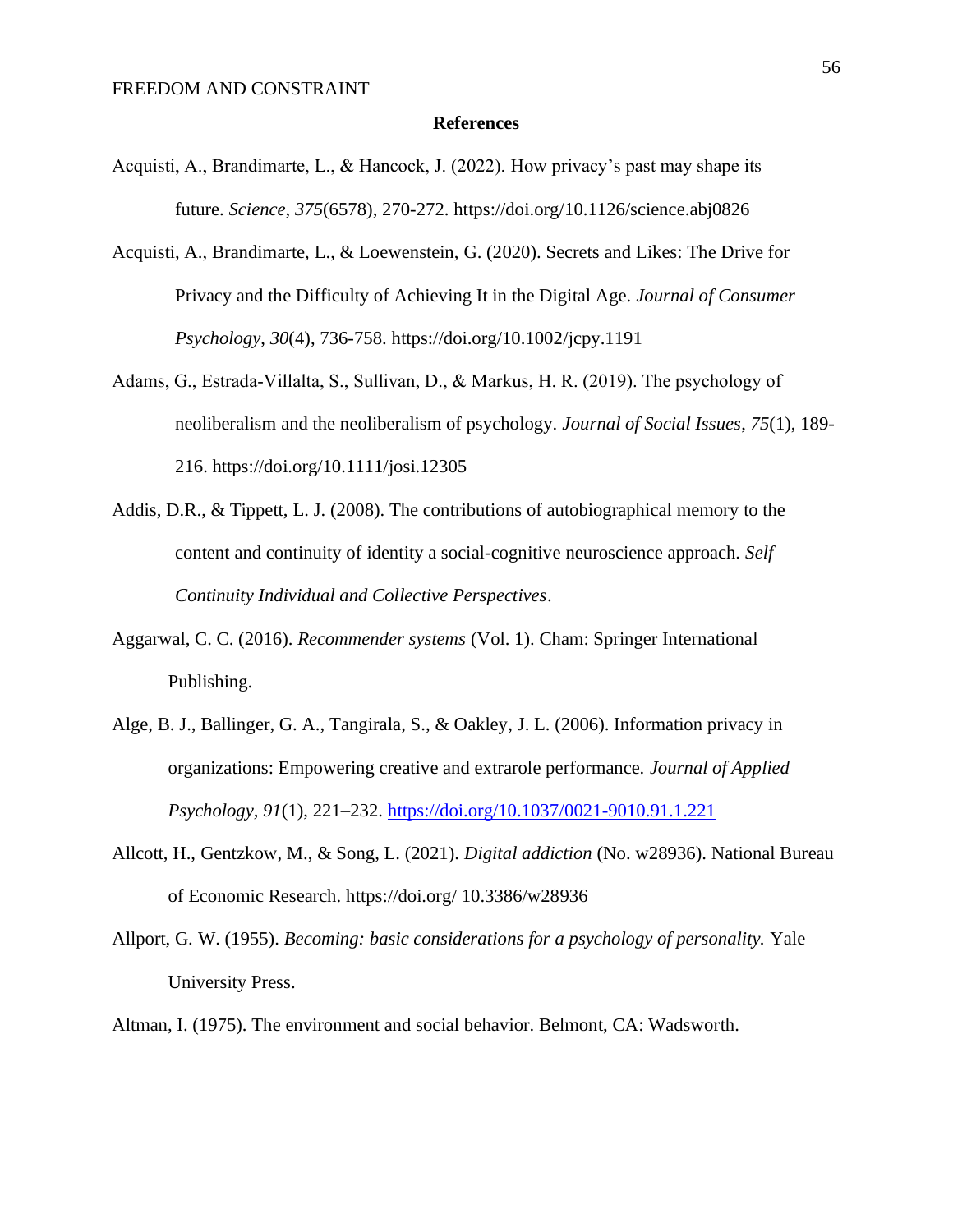- American Management Association (2007). 2007 electronic monitoring & surveillance survey. Retrieved from <http://www.epolicyinstitute.com/2007-survey-results>
- Amaral, J. (2021). *Instagram's Liminal Spaces for Online Impression Management: an Investigation of Finsta Account Usage* (Order No. 28415341). Available from ProQuest Dissertations & Theses Global. (2532155517).
- Amos, R., Acar, G., Lucherini, E., Kshirsagar, M., Narayanan, A., & Mayer, J. (2020). Privacy Policies over Time: Curation and Analysis of a Million-Document Dataset. *arXiv preprint arXiv:2008.09159*.
- Anderson, B. (1983). *Imagined Communities: Reflections on the Origin and Spread of Nationalism*. London: Verso.
- Anderson, I. A., & Wood, W. (2021). Habits and the electronic herd: The psychology behind social media's successes and failures. *Consumer Psychology Review*, *4*(1), 83-99. https://doi.org/10.1002/arcp.1063
- Anderson, A., Maystre, L., Anderson, I., Mehrotra, R., & Lalmas, M. (2020, April). Algorithmic effects on the diversity of consumption on Spotify. In *Proceedings of The Web Conference 2020* (pp. 2155-2165). https://doi.org/10.1145/3366423.3380281
- Anicich, E. M., Jachimowicz, J. M., Osborne, M. R., & Phillips, L. T. (2021). Structuring local environments to avoid racial diversity: Anxiety drives Whites' geographical and institutional self-segregation preferences. *Journal of Experimental Social Psychology*, *95*, 104117. https://doi.org/10.1016/j.jesp.2021.104117
- Appel, M., Schreiner, C., Weber, S., Mara, M., & Gnambs, T. (2018). Intensity of Facebook use is associated with lower self-concept clarity: Cross-sectional and longitudinal evidence.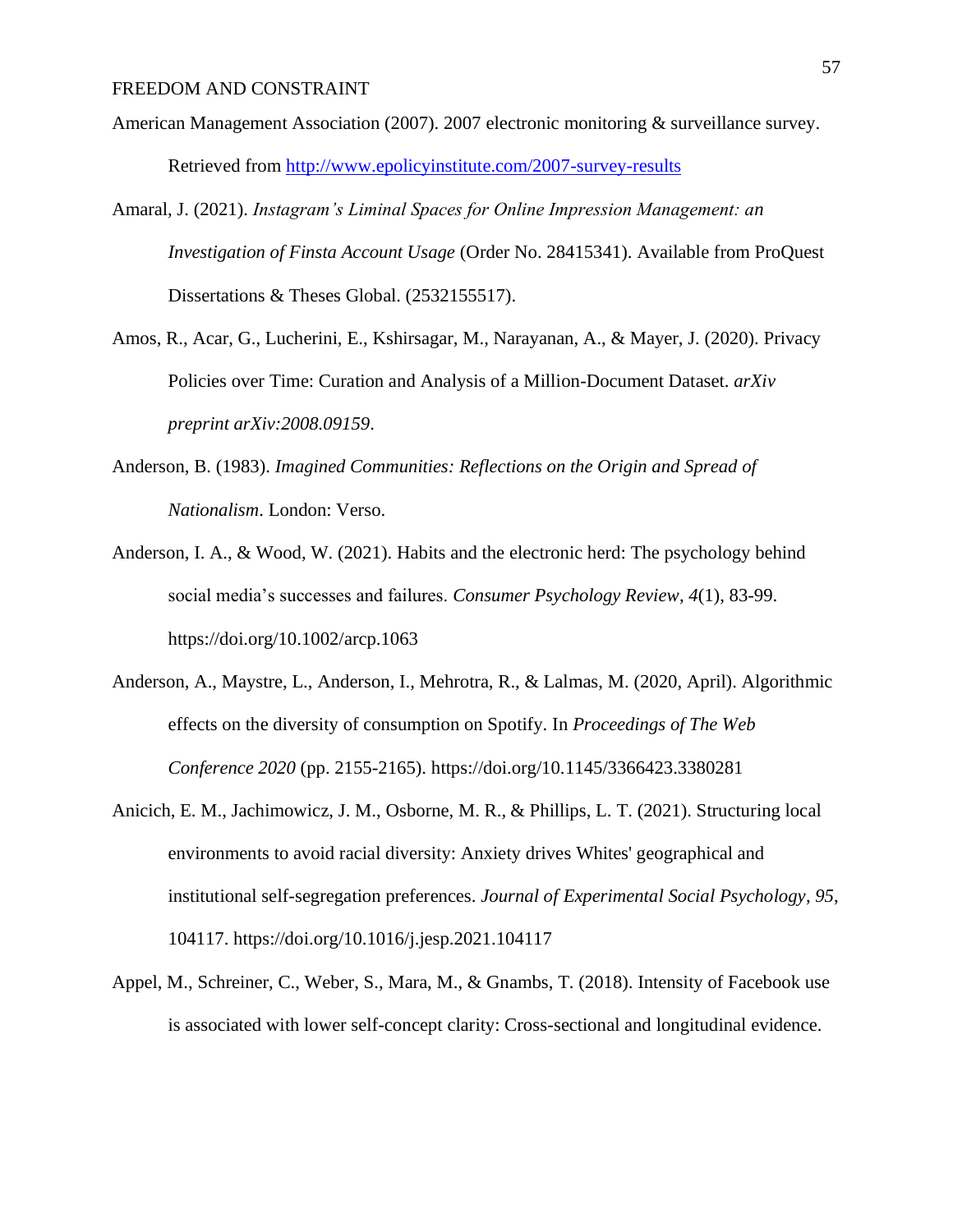*Journal of Media Psychology*, *30*(3), 160–172. https://doi.org/10.1027/1864-

1105/a000192

- Apprich, C., Cramer, F., Hui Kyong Chun, W., & Steyerl, H. (2018). *Pattern Discrimination* (In Search of Media). Meson Press.
- Ahn, S. J., Le, A. M. T., & Bailenson, J. (2013). The effect of embodied experiences on selfother merging, attitude, and helping behavior. *Media Psychology*, *16*(1), 7-38. <https://doi.org/10.1080/15213269.2012.755877>
- Aral, S., & Walker, D. (2012). Identifying influential and susceptible members of social networks. *Science*, *337*(6092), 337-341. https://doi.org/ 10.1126/science.1215842
- Ashokkumar, A., Talaifar, S., Fraser, W. T., Landabur, R., Buhrmester, M., Gómez, Á., … & Swann Jr, W. B. (2020). Censoring political opposition online: Who does it and why. *Journal of Experimental Social Psychology*, *91*, 104031. https://doi.org/10.1016/j.jesp.2020.104031
- Asurion. (2019, November 21). *Americans Check Their Phones 96 Times a Day*. https://www.asurion.com/about/press-releases/americans-check-their-phones-96-times-aday/.
- Auxier, B. (2020, December 14). *Social media continue to be important political outlets for Black Americans*. https://www.pewresearch.org/fact-tank/2020/12/11/social-mediacontinue-to-be-important-political-outlets-for-black-americans/.
- Auxier, B., Rainie, L., Anderson, M., Perrin, A., Kumar, M., & Turner, E. (2020, August 17). *Americans and privacy: Concerned, confused and feeling lack of control over their personal information*. Retrieved March 2, 2022, from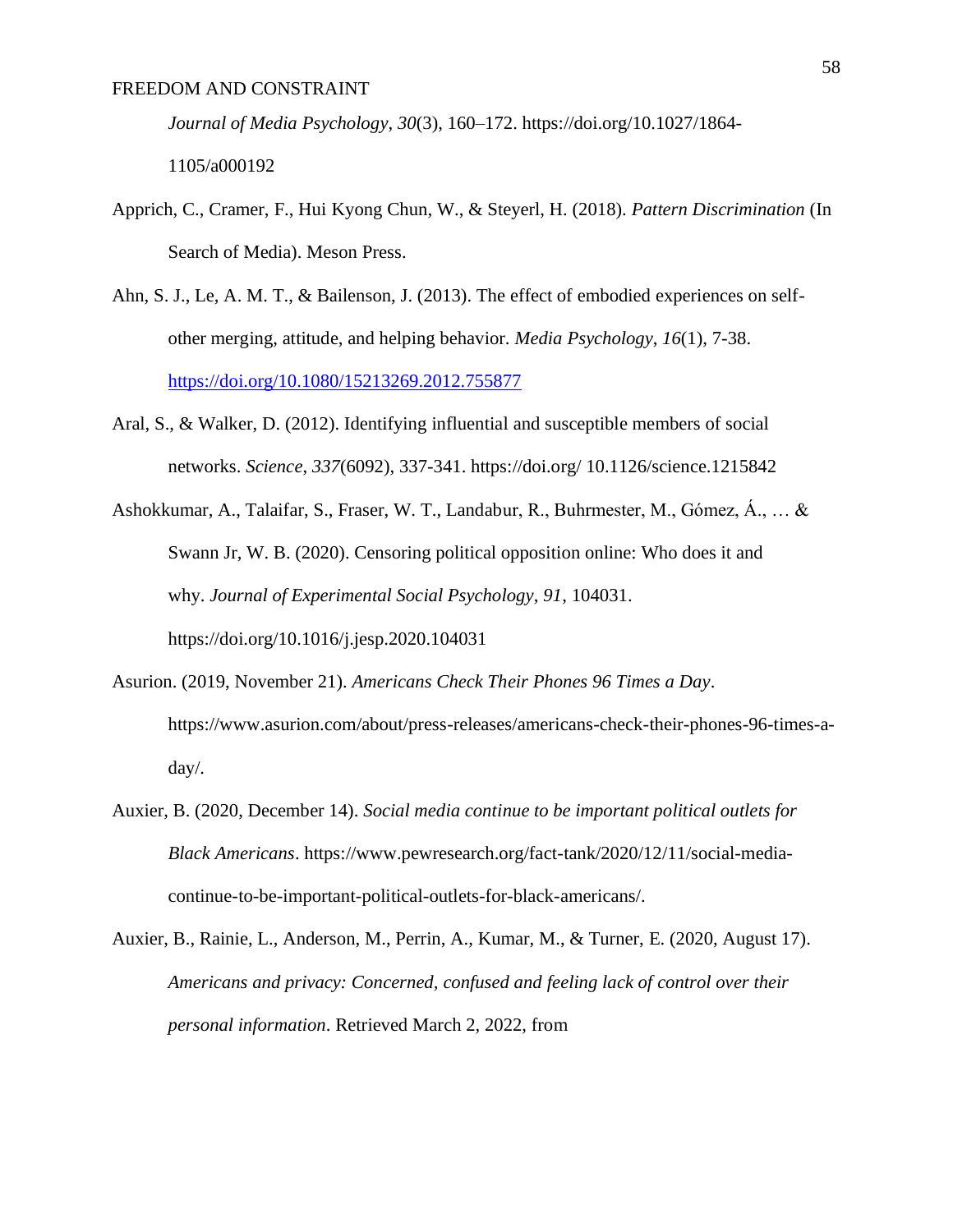https://www.pewresearch.org/internet/2019/11/15/americans-and-privacy-concernedconfused-and-feeling-lack-of-control-over-their-personal-information/

- Backes, B., & Cowan, J. (2019). Is the pen mightier than the keyboard? The effect of online testing on measured student achievement. *Economics of Education Review*, *68*, 89-103. https://doi.org/10.1016/j.econedurev.2018.12.007
- Bak-Coleman, J.B., Alfano, M., Barfuss, W., Bergstrom, C.T., Centeno, M.A., Couzin, I.D., Donges, J.F., Galesic, M., Gersick, A.S., Jacquet, J., Albert B. Kao, Rachel E. Moran, Pawel Romanczuk, Daniel I. Rubenstein, Kaia J. Tombak, Jay J. Van Bavel, Elke U. Weber. (2021). Stewardship of global collective behavior. *Proceedings of the National Academy of Sciences,*

118(27) e2025764118. https://doi.org/10.1073/pnas.2025764118

- Bakshy, E., Messing, S., & Adamic, L. A. (2015). Exposure to ideologically diverse news and opinion on Facebook. *Science*, *348*(6239), 1130 1132. <https://doi.org/10.1126/science.aaa1160>
- Bargh, J. A., & McKenna, K. Y. (2004). The Internet and social life. *Annual Review of Psychology.*, *55*, 573-590. https://doi.org/10.1146/annurev.psych.55.090902.141922
- Barr, N., Pennycook, G., Stolz, J. A., & Fugelsang, J. A. (2015). The brain in your pocket: Evidence that Smartphones are used to supplant thinking. *Computers in Human Behavior*, *48*, 473-480. http://dx.doi.org/10.1016/j.chb.2015.02.029
- Bastick, Z. (2021). Would you notice if fake news changed your behavior? An experiment on the unconscious effects of disinformation. *Computers in human behavior*, *116*, 106633. https://doi.org/10.1016/j.chb.2020.106633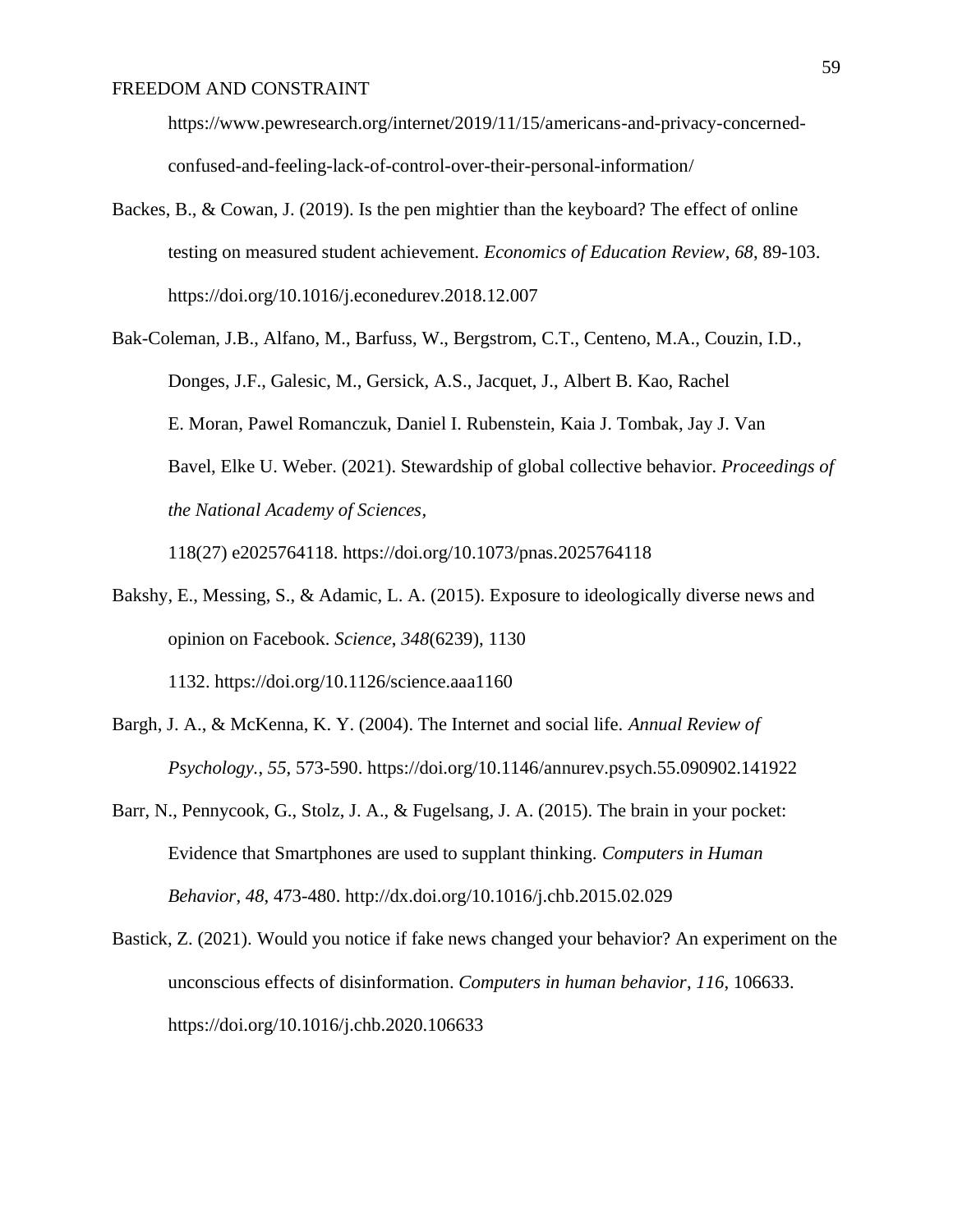- Baumeister, R. F. (1987). How the self became a problem: A psychological review of historical research. *Journal of personality and social psychology*, *52*(1), 163.
- Bayer, J. B., & Campbell, S. W. (2012). Texting while driving on automatic: Considering the frequency-independent side of habit. *Computers in Human Behavior*, *28*(6), 2083-2090. http://dx.doi.org/10.1016/j.chb.2012.06.012
- Bayer, J. B., Dal Cin, S., Campbell, S. W., & Panek, E. (2016). Consciousness and selfregulation in mobile communication. *Human Communication Research*, *42*(1), 71-97. https://doi.org/10.1111/hcre.12067
- Belk, R. W. (2013). Extended self in a digital world. *Journal of Consumer Research*, *40*(3), 477- 500. https://doi.org/10.1086/671052
- Bem, D. J. (1972). Self-perception theory. *Advances in Experimental Social Psychology*, *6*(1), 1- 62. https://doi.org/10.1016/S0065-2601(08)60024-6
- Benjamin, W. (1935). *The work of art in the age of mechanical reproduction*. Routledge.
- Berlin, I. (1969). *Four Essays on Liberty*. Oxford University Press.
- Bessière, K., Seay, A. F., & Kiesler, S. (2007). The ideal elf: Identity exploration in World of Warcraft. *Cyberpsychology & Behavior*, *10*(4), 530-535. https://doi.org/10.1089/cpb.2007.9994
- Bleidorn, W., Hill, P. L., Back, M. D., Denissen, J. J., Hennecke, M., Hopwood, C. J., … & Orth, U. (2019). The policy relevance of personality traits. *American Psychologist*, *74*(9), 1056. http://dx.doi.org/10.1037/amp0000503
- Blumer, T., & Döring, N. (2012). Are we the same online? The expression of the five factor personality traits on the computer and the Internet. *Cyberpsychology: Journal of Psychosocial Research on Cyberspace*, *6*(3), 5. http://dx.doi.org/10.5817/CP2012-3-5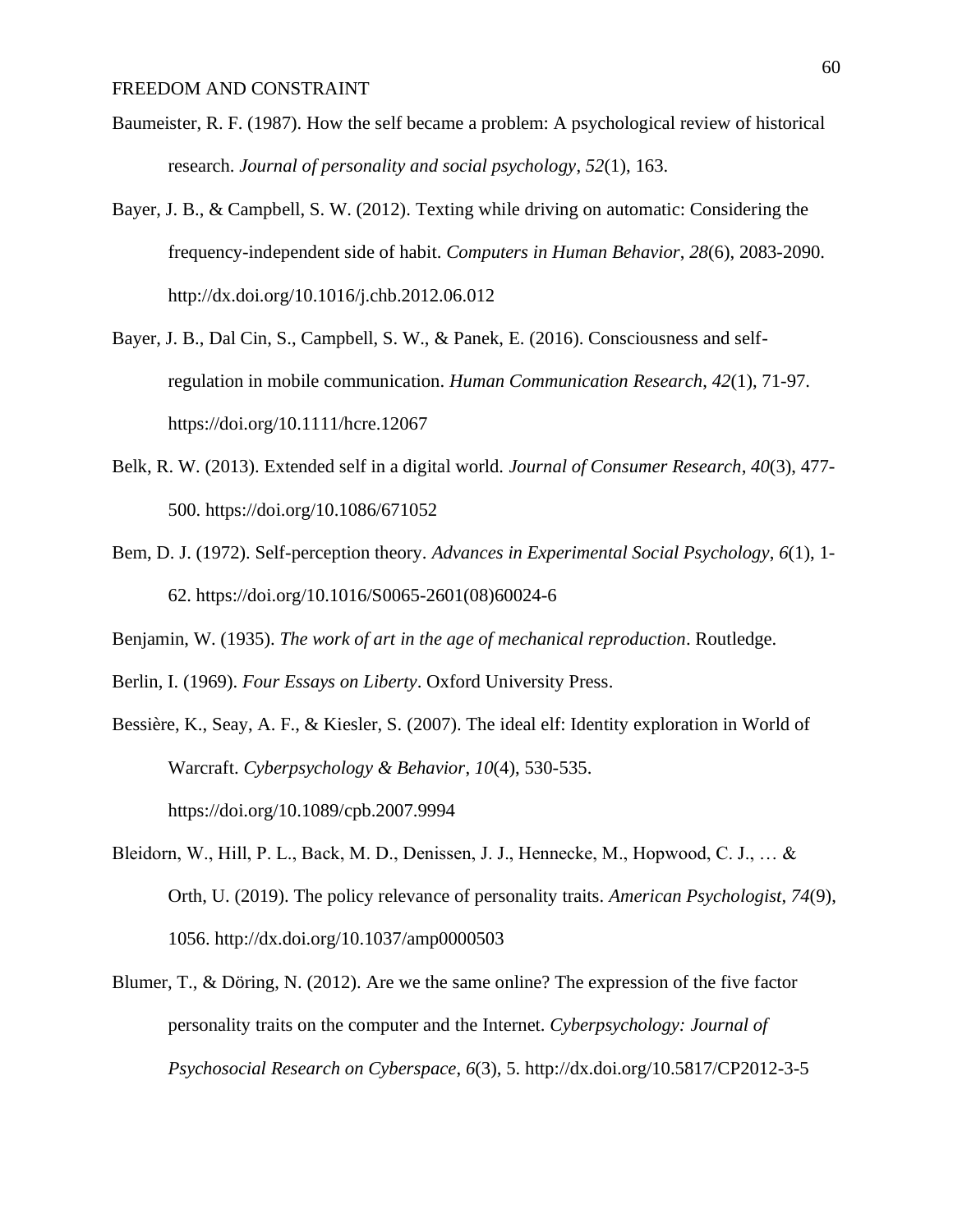- Blue, V. (2020). *Your online activity is now effectively a social 'credit score'*. Your online activity is now effectively a social 'credit score.' https://www.engadget.com/2020-01-17 your-online-activity-effectively-social-credit-score-airbnb.html.
- Bol, N., Dienlin, T., Kruikemeier, S., Sax, M., Boerman, S. C., Strycharz, J., ... & de Vreese, C. H. (2018). Understanding the effects of personalization as a privacy calculus: Analyzing self-disclosure across health, news, and commerce contexts. *Journal of Computer-Mediated Communication*, *23*(6), 370-388. https://doi.org/10.1093/jcmc/zmy020
- Bolter, J. D. (1996). Ekphrasis, virtual reality, and the future of writing. In G. Nunberg (Ed.), The future of the book(pp. 253-272). Berkeley, CA: University of California Press
- Bösch, C., Erb, B., Kargl, F., Kopp, H., & Pfattheicher, S. (2016). Tales from the dark side: Privacy dark strategies and privacy dark patterns. *Proceedings on Privacy Enhancing Technologies*, *2016*(4), 237-254. https://doi.org/10.1515/popets-2016-0038
- Botti, S., & Iyengar, S. S. (2006). The dark side of choice: When choice impairs social welfare. *Journal of Public Policy & Marketing*, *25*(1), 24-38. https://doi.org/10.1509%2Fjppm.25.1.24
- Boucher, E. M., Hancock, J. T., & Dunham, P. J. (2008). Interpersonal sensitivity in computermediated and face-to-face conversations. *Media Psychology*, *11*(2), 235-258. https://doi.org/10.1080/15213260801906471
- Boutyline, A., & Willer, R. (2017). The social structure of political echo chambers: Variation in ideological homophily in online networks. *Political psychology*, *38*(3), 551-569. https://doi.org/10.1111/pops.12337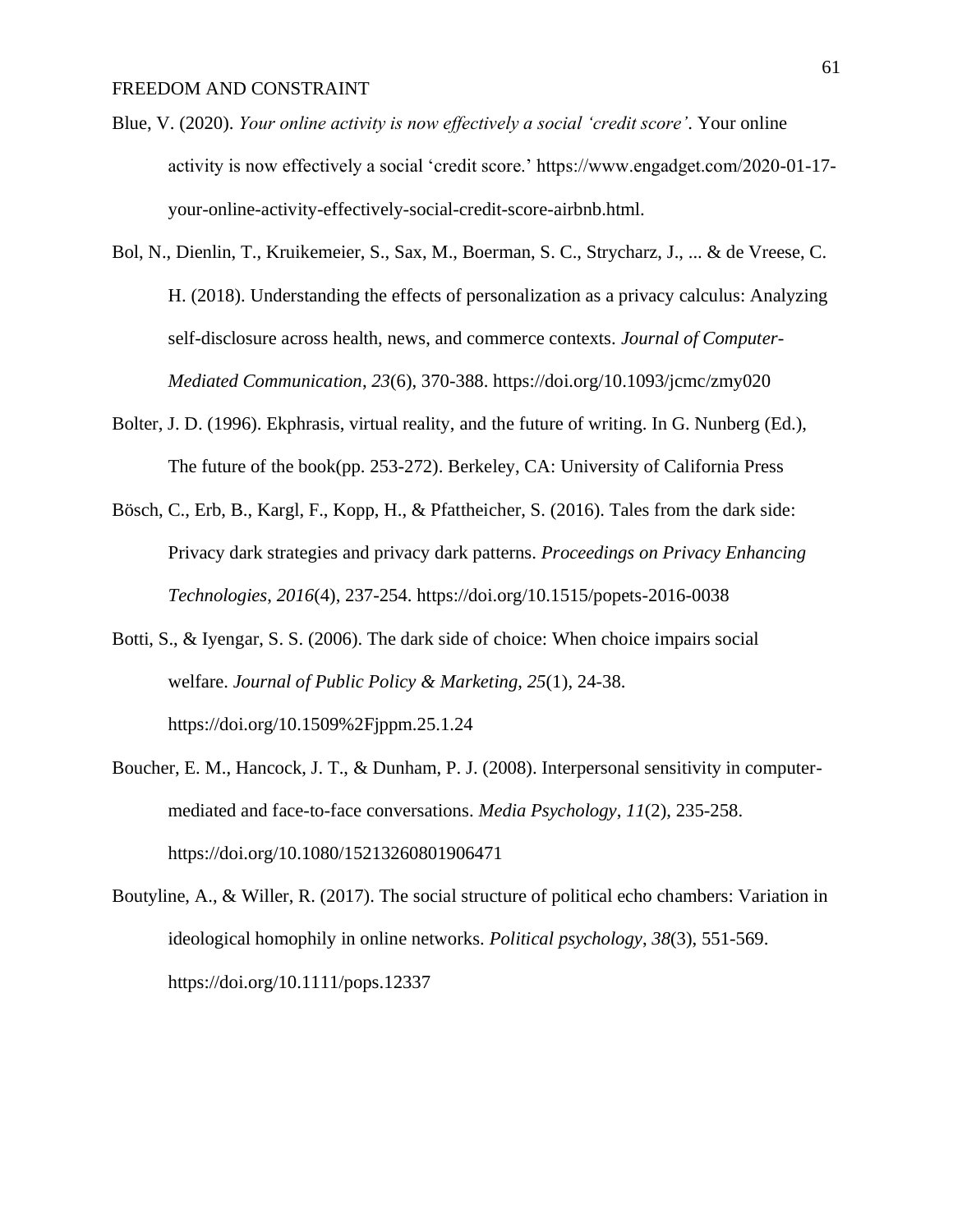- Brandimarte, L., Acquisti, A., & Loewenstein, G. (2013). Misplaced confidences: Privacy and the control paradox. *Social psychological and Personality Science*, *4*(3), 340- 347. https://doi.org/10.1177%2F1948550612455931
- Brandom, R. (2017, December 19). *We have abandoned every principle of the free and open internet*. The Verge. Retrieved February 25, 2022, from https://www.theverge.com/2017/12/19/16792306/fcc-net-neutrality-open-internethistory-free-speech-anonymity
- Brehm, S. S., & Brehm, J. (1981). *Psychological reactance: A theory of freedom and control*. New York: Academic Press.
- Breuilly, J. (2016). Benedict Anderson's imagined communities: a symposium. *Nations and nationalism*, *22*(4), 625-659. http://dx.doi.org/10.1111/nana.12236
- Brayne, S. (2017). Big data surveillance: The case of policing. *American Sociological Review*, *82*(5), 977-1008. https://doi.org/10.1177%2F0003122417725865
- Brey, P. (2005). Freedom and privacy in ambient intelligence. *Ethics and Information Technology*, *7*(3), 157-166. https://doi.org/10.1007/s10676-006-0005-3
- Brough, A. R., & Martin, K. D. (2020). Critical roles of knowledge and motivation in privacy research. *Current opinion in psychology*, *31*, 11-15. https://doi.org/10.1016/j.copsyc.2019.06.021
- Brown, J. R., & Enos, R. D. (2021). The measurement of partisan sorting for 180 million voters. *Nature Human Behaviour*, 1-11. https://doi.org/10.1038/s41562-021-01066-z
- Büchi, M., Festic, N., & Latzer, M. (2022). The Chilling Effects of Digital Dataveillance: A Theoretical Model and an Empirical Research Agenda. *Big Data & Society*, *9*(1), 20539517211065368. https://doi.org/10.1177%2F20539517211065368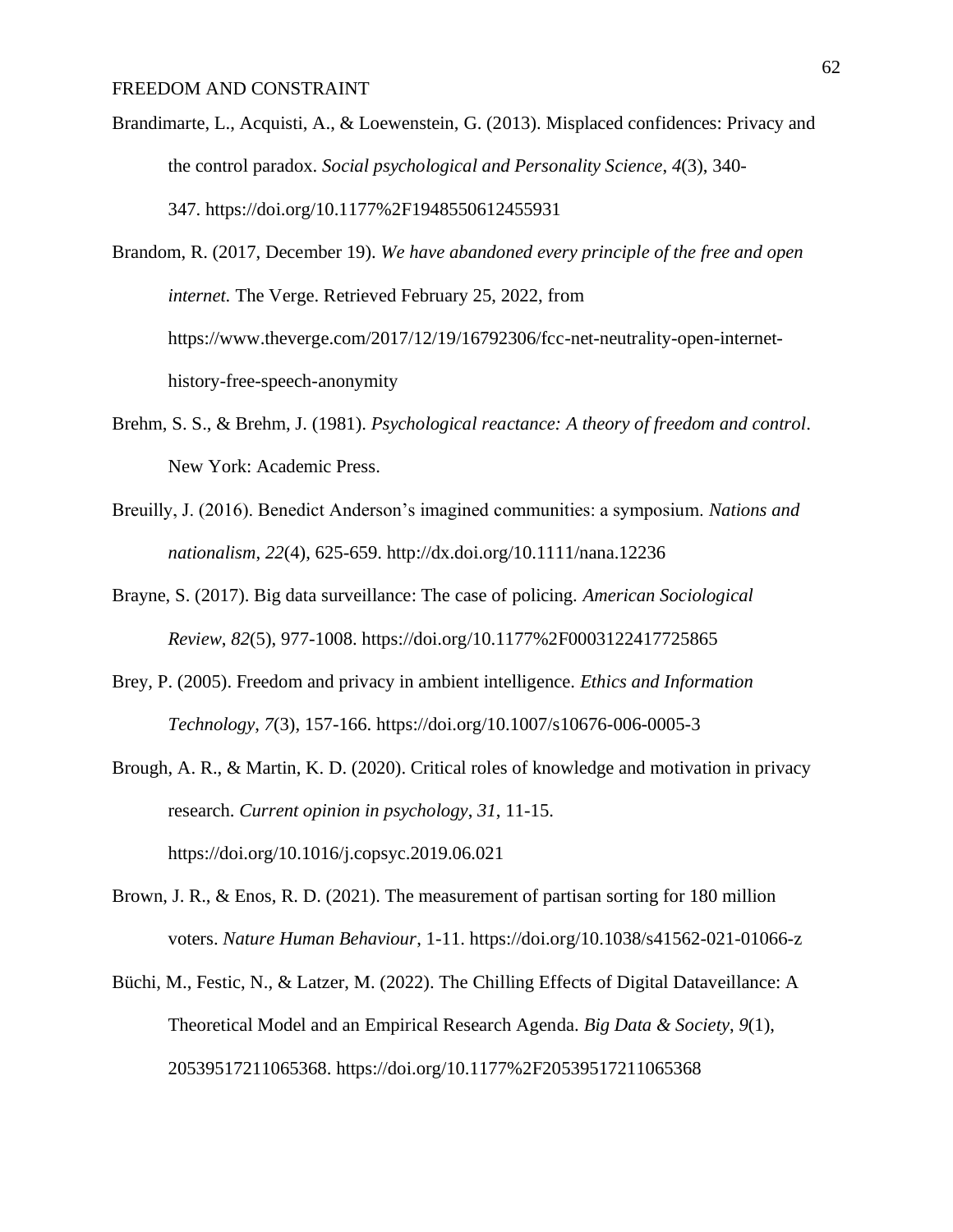- Bunker, C. J., & Kwan, V. S. (2021). Do the offline and social media Big Five have the same dimensional structure, mean levels, and predictive validity of social media outcomes?. *Cyberpsychology: Journal of Psychosocial Research on Cyberspace*, *15*(4). https://doi.org/10.5817/CP2021-4-8
- Buss, D. M. (1987). Selection, evocation, and manipulation. *Journal of personality and social psychology*, *53*(6), 1214. https://psycnet.apa.org/doi/10.1037/0022-3514.53.6.1214
- Caliskan, A., Bryson, J. J., & Narayanan, A. (2017). Semantics derived automatically from language corpora contain human-like biases. *Science*, *356*(6334), 183-186. https://doi.org/ 10.1126/science.aal4230ca
- Castronova, E. (2008). *Exodus to the virtual world: How online fun is changing reality*. Palgrave Macmillan.
- Cecutti, L., Chemero, A., & Lee, S. W. (2021). Technology may change cognition without necessarily harming it. *Nature Human Behaviour*, *5*(8), 973-975. https://doi.org/10.1038/s41562-021-01162-0
- Chakraborty, A., Messias, J., Benevenuto, F., Ghosh, S., Ganguly, N., & Gummadi, K. (2017, May). Who makes trends? understanding demographic biases in crowdsourced recommendations. In *Proceedings of the International AAAI Conference on Web and Social Media* (Vol. 11, No. 1). https://ojs.aaai.org/index.php/ICWSM/article/view/14894
- Chen, Haohan. (2021). Reputational Self-Censorship: Evidence from an Online Question-and-Answer Forum in China. Retrieved from

https://haohanchen.github.io/files/ChenHaohan\_self\_censorship\_zhihu.pdf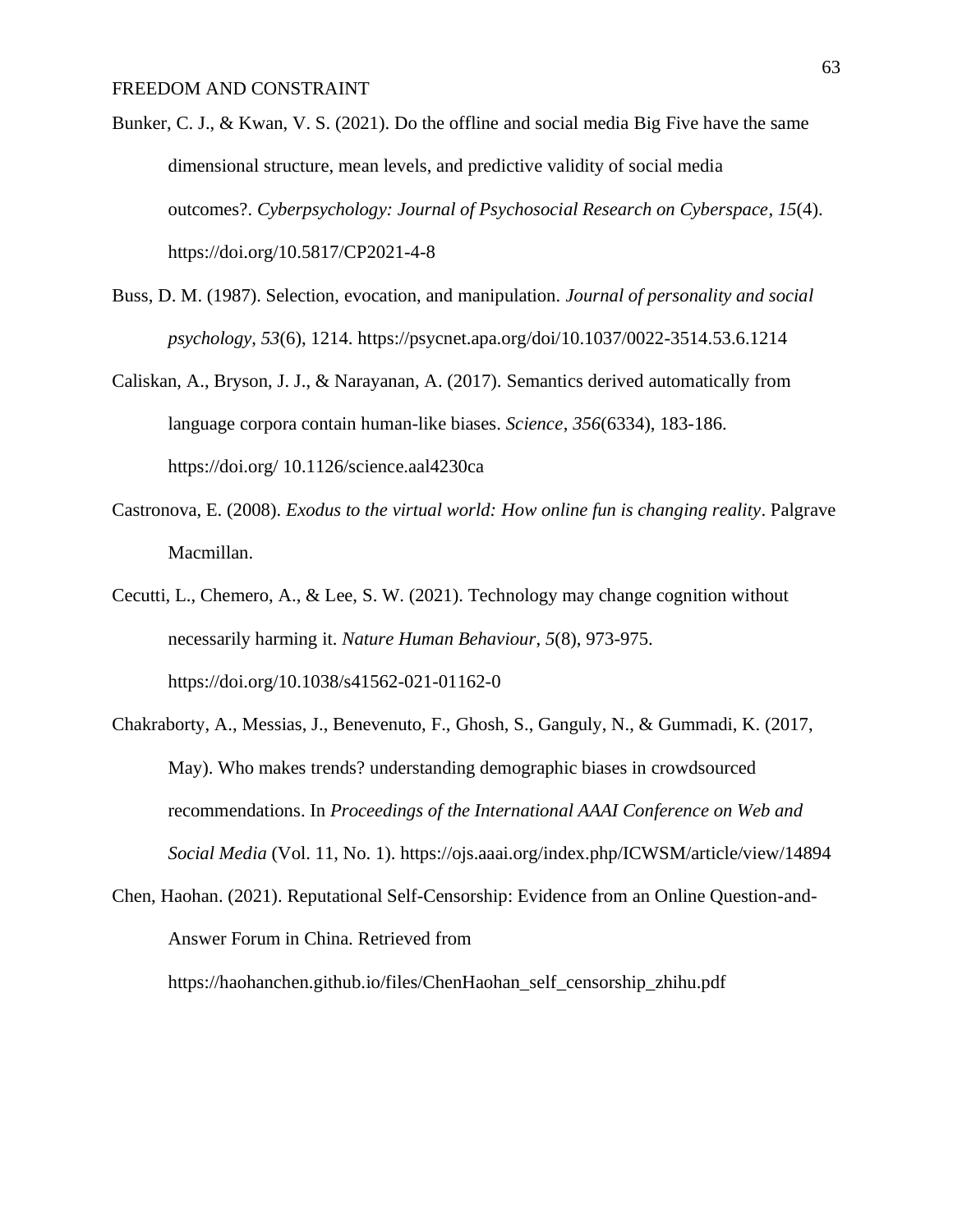- Cheney-Lippold, J. (2011). A new algorithmic identity: Soft biopolitics and the modulation of control. *Theory, Culture & Society*, *28*(6), 164-181. https://doi.org/10.1177/0263276411424420
- Choi, D. D., Laughlin, B., & Schultz, A. E. (2021). Mobile Communication Technology and National Identity in Sub-Saharan Africa.
- Chowdhry, A. (2014, December 29). *Facebook Apologizes For Its 'Year In Review' Approach*. Forbes. https://www.forbes.com/sites/amitchowdhry/2014/12/29/facebook-year-inreview-apology/?sh=647096265996.
- Christman, J. (2020). Autonomy in Moral and Political Philosophy. *The Stanford Encyclopedia of Philosophy.* In Edward N. Zalta (ed.),

https://plato.stanford.edu/archives/fall2020/entries/autonomy-moral/.

- Christopherson, K. M. (2007). The positive and negative implications of anonymity in Internet social interactions: "On the Internet, Nobody Knows You're a Dog". *Computers in Human Behavior*, *23*(6), 3038-3056. https://doi.org/10.1016/j.chb.2006.09.001
- Chromik, M., Eiband, M., Völkel, S. T., & Buschek, D. (2019, March). Dark Patterns of Explainability, Transparency, and User Control for Intelligent Systems. In *IUI workshops* (Vol. 2327).
- Chun, W. H. K. (2008). *Control and freedom: Power and paranoia in the age of fiber optics*. MIT Press.

Cialdini, R. B. (2009). Influence: Science and practice ( $5<sup>th</sup>$  ed.). Boston, MA: Allyn & Bacon.

Clark-Gordon, C. V., Bowman, N. D., Goodboy, A. K., & Wright, A. (2019). Anonymity and online self-disclosure: A meta-analysis. *Communication Reports*, *32*(2), 98-111. https://doi.org/10.1080/08934215.2019.1607516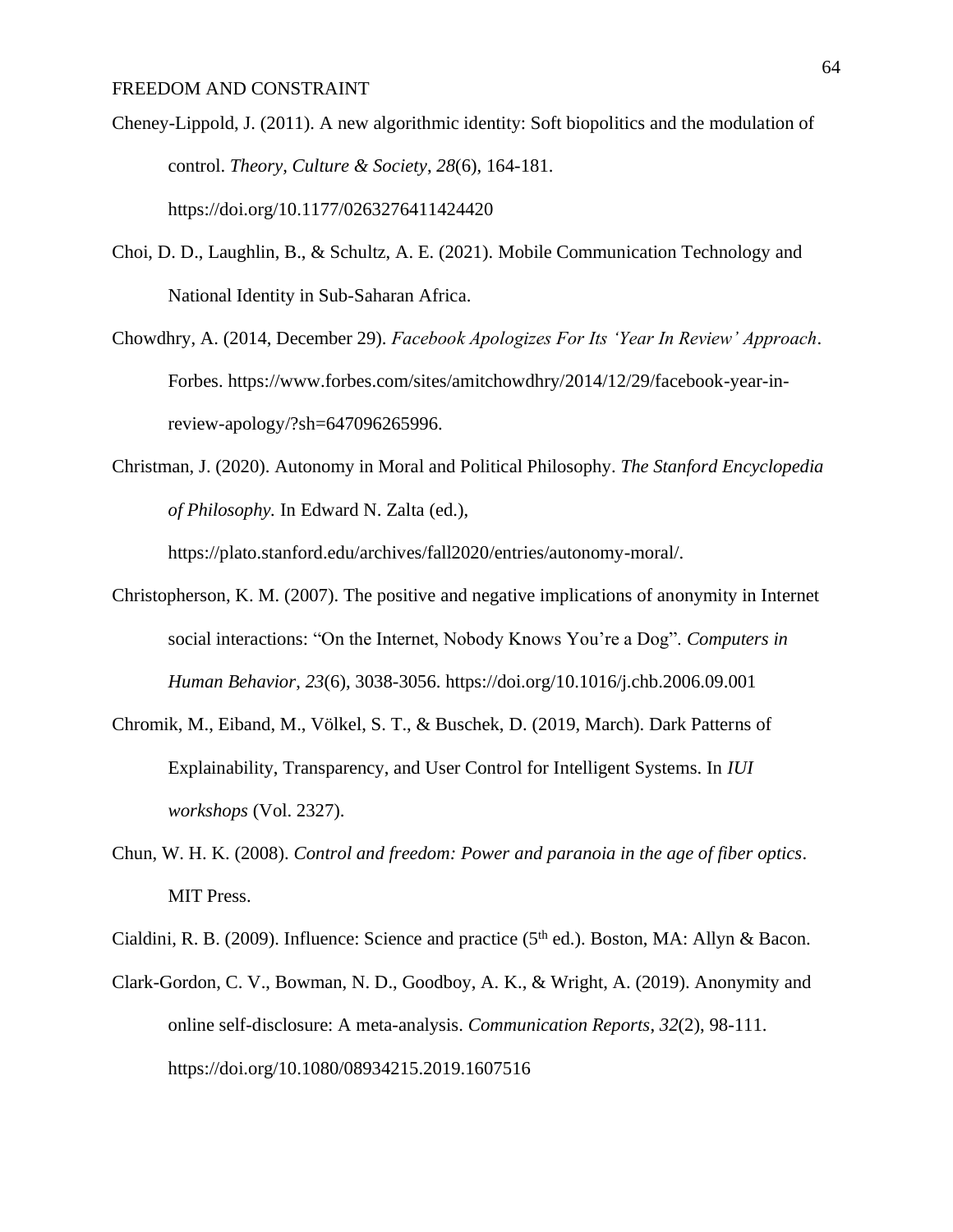- Clement, J. (2020). Number of social network users worldwide from 2017 to 2025. Retrieved from https://www.statista.com/statistics/278414/number-of-worldwide-social-networkusers/
- Coman, A., Manier, D., & Hirst, W. (2009). Forgetting the unforgettable through conversation: Socially shared retrieval-induced forgetting of September 11 memories. *Psychological Science*, *20*(5), 627-633. https://doi.org/10.1111%2Fj.1467-9280.2009.02343.x
- Conway, M. A. (2005). Memory and the self. *Journal of memory and language*, *53*(4), 594-628. https://doi.org/10.1016/j.jml.2005.08.005
- Cosley, D., Lam, S. K., Albert, I., Konstan, J. A., & Riedl, J. (2003, April). Is seeing believing? How recommender system interfaces affect users' opinions. In *Proceedings of the SIGCHI conference on Human factors in computing systems* (pp. 585-592). https://doi.org/10.1145/642611.642713
- Cushing, E. (2022, January 26). *How facebook fails 90 percent of its users*. The Atlantic. Retrieved March 2, 2022, from https://www.theatlantic.com/ideas/archive/2021/10/facebook-failed-the-world/620479/
- Datta, A., Tschantz, M. C., & Datta, A. (2014). Automated experiments on ad privacy settings: A tale of opacity, choice, and discrimination. *arXiv preprint arXiv:1408.6491*. https://arxiv.org/abs/1408.6491
- David, M. E., & Roberts, J. A. (2017). Phubbed and alone: Phone snubbing, social exclusion, and attachment to social media. *Journal of the Association for Consumer Research*, *2*(2), 155-163. https://doi.org/10.1086/690940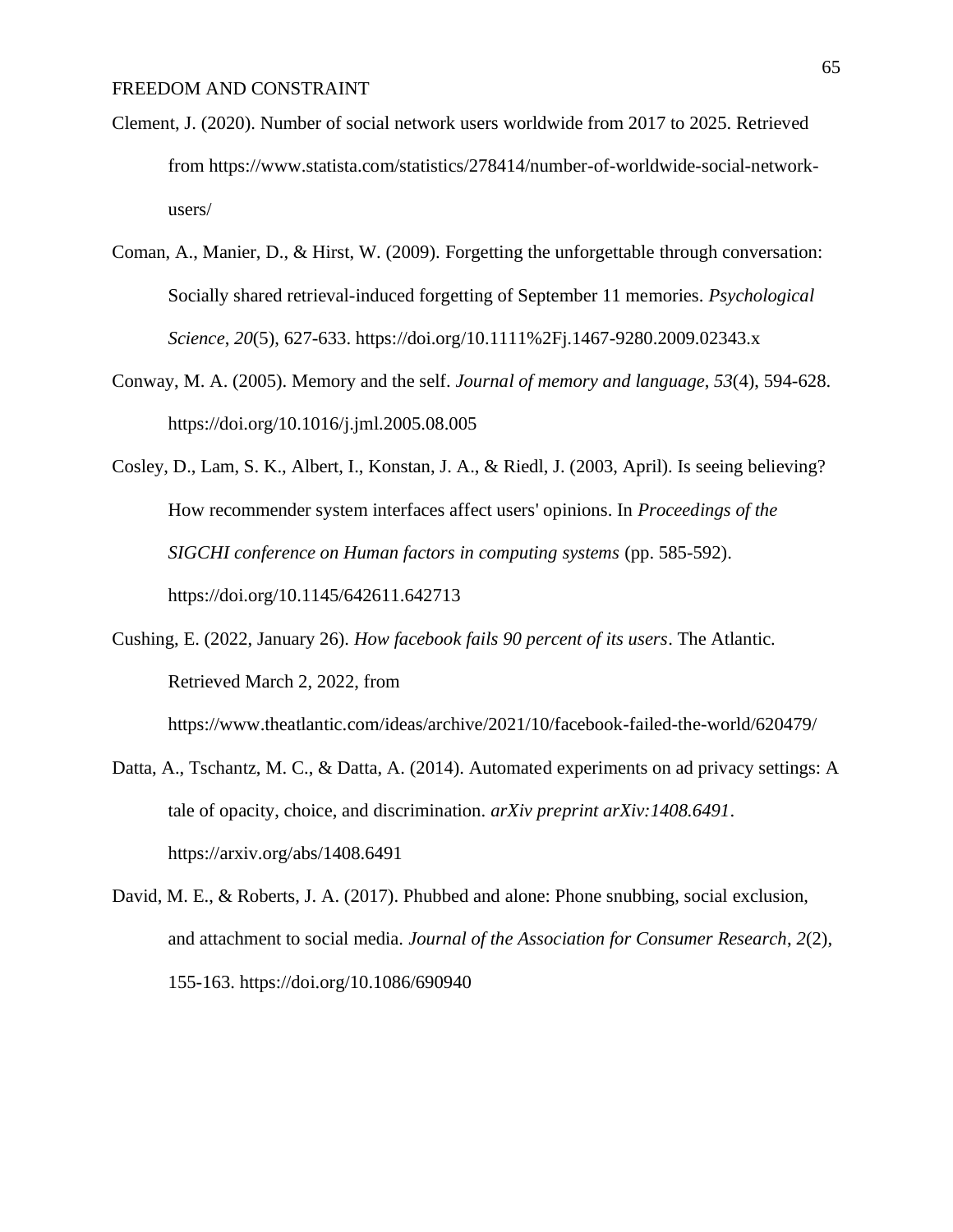- Denissen, J. J. A., Bleidorn, W., Hennecke, M., Luhmann, M., Orth, U., Specht, J., & Zimmermann, J. (2018). Uncovering the power of personality to shape income. *Psychological Science*, *29*(1), 3–13. https://doi.org/10.1177/0956797617724435
- Desjardins, J. (2019, April 17). *How much data is generated each day?* World Economic Forum. https://www.weforum.org/agenda/2019/04/how-much-data-is-generated-each-daycf4bddf29f/.
- DeVito, M. A., Birnholtz, J., Hancock, J. T., French, M., & Liu, S. (2018, April). How people form folk theories of social media feeds and what it means for how we study selfpresentation. In *Proceedings of the 2018 CHI conference on human factors in computing systems* (pp. 1-12). https://doi.org/10.1145/3173574.3173694
- Dewar, J. A. (1998). The information age and the printing press: Looking backward to see ahead. Santa Monica, CA: RAND Corporation. Retrieved from https://www.rand.org/pubs/papers/P8014/index2.html#fnb1
- Dienlin, T., & Metzger, M. J. (2016). An extended privacy calculus model for SNSs: Analyzing self-disclosure and self-withdrawal in a representative US sample. *Journal of Computer-Mediated Communication*, *21*(5), 368-383. https://doi.org/10.1111/jcc4.12163
- DiResta, R. (2020, September 11). Computational Propaganda. Retrieved from https://yalereview.yale.edu/computational-propaganda
- Dowling, S. (2019, April 2). *Why there's so little left of the early internet*. BBC Future. Retrieved March 6, 2022, from https://www.bbc.com/future/article/20190401-why-theres-so-littleleft-of-the-early-internet
- Dressel, J., & Farid, H. (2018). The accuracy, fairness, and limits of predicting recidivism. *Science advances*, *4*(1), eaao5580. https://doi.org/ 10.1126/sciadv.aao5580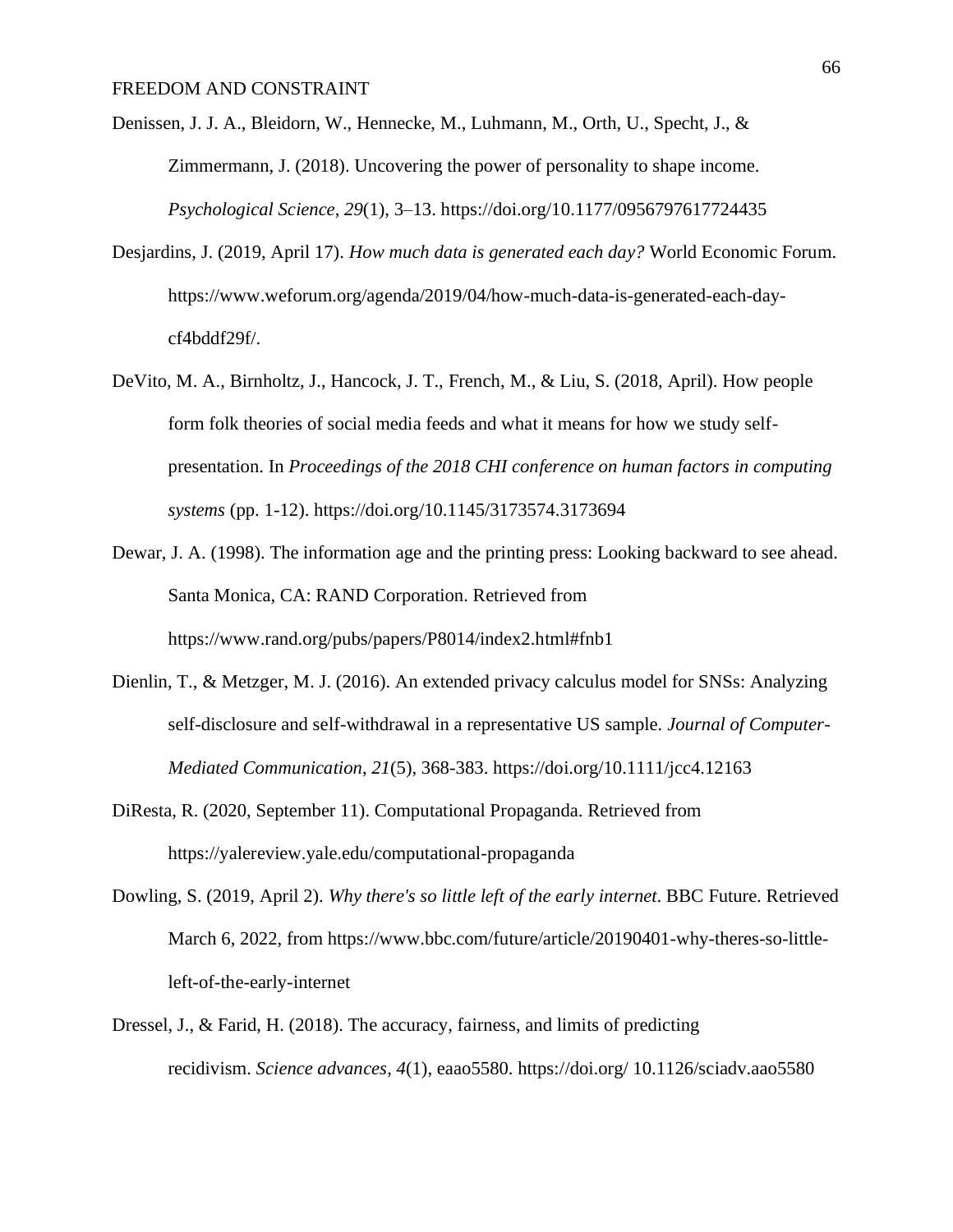- Dubrovsky, V. J., Kiesler, S., & Sethna, B. N. (1991). The equalization phenomenon: Status effects in computer-mediated and face-to-face decision-making groups. *Human-computer interaction*, *6*(2), 119-146. https://doi.org/10.1207/s15327051hci0602\_2
- Dunn, R. A., & Guadagno, R. E. (2012). My avatar and me–Gender and personality predictors of avatar-self discrepancy. *Computers in Human Behavior*, *28*(1), 97-106. https://doi.org/10.1016/j.chb.2011.08.015
- Dwyer, R. J., Kushlev, K., & Dunn, E. W. (2018). Smartphone use undermines enjoyment of face-to-face social interactions. *Journal of Experimental Social Psychology*, *78*, 233–239. https://doi.org/10.1016/j.jesp.2017.10.007
- Eiband, M., Völkel, S. T., Buschek, D., Cook, S., & Hussmann, H. (2019, March). When people and algorithms meet: User-reported problems in intelligent everyday applications. In *Proceedings of the 24th international conference on intelligent user interfaces* (pp. 96-106).
- Eichhorn, K. (2019). *The end of forgetting: Growing up with social media*. Harvard University Press.
- Eisenstein, E.L. (1980). *The printing press as an agent of change*. Cambridge University Press. https://doi.org/10.1017/CBO9781107049963

Englehardt, S., & Narayanan, A. (2016, October). Online tracking: A 1-million-site measurement and analysis. In *Proceedings of the 2016 ACM SIGSAC conference on computer and communications security* (pp. 1388-1401).

https://dl.acm.org/doi/pdf/10.1145/2976749.2978313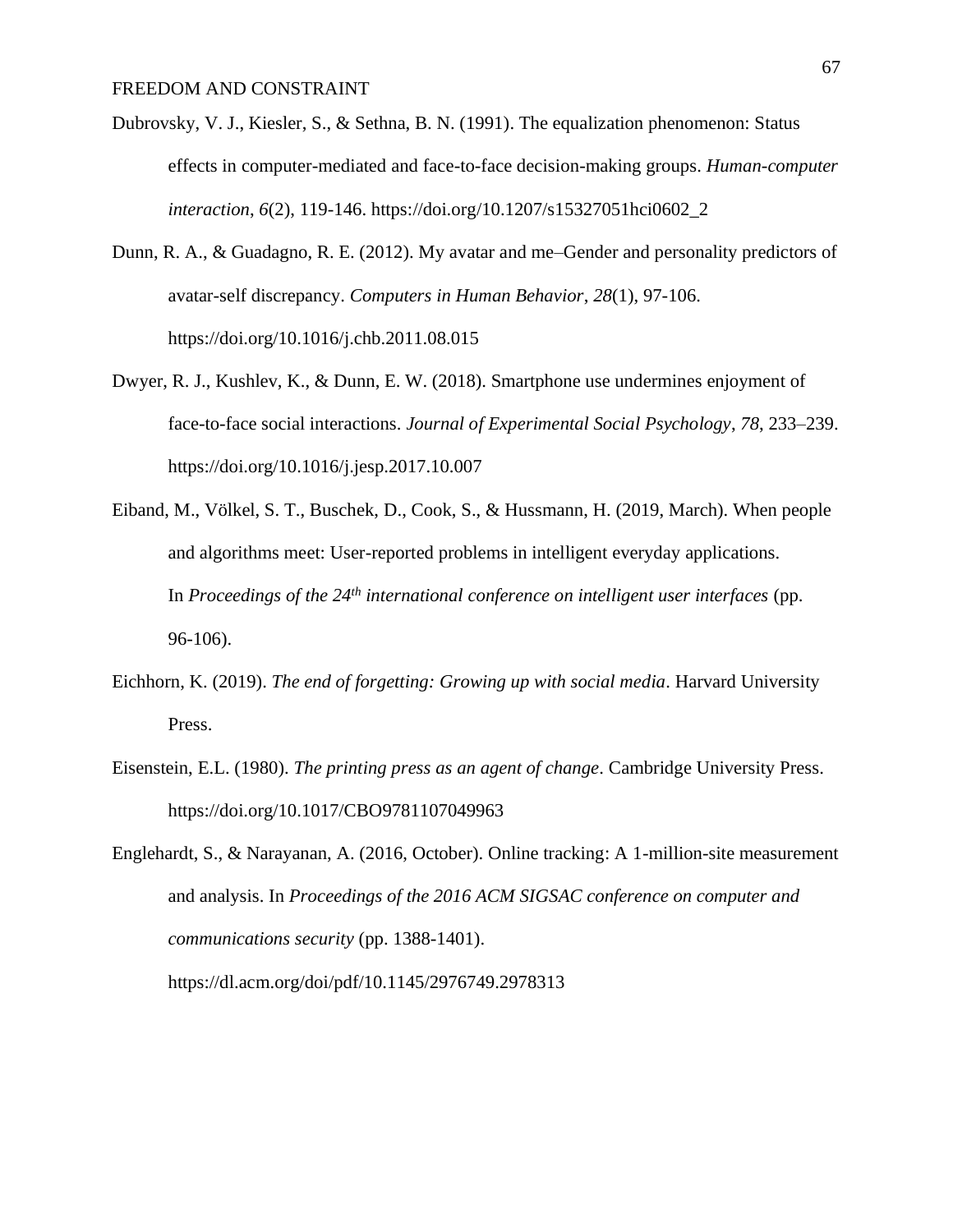- Epstein, R., & Robertson, R. E. (2015). The search engine manipulation effect (SEME) and its possible impact on the outcomes of elections. *Proceedings of the National Academy of Sciences*, *112*(33), E4512-E4521. https://doi.org/10.1073/pnas.1419828112
- Evans, S. K., Pearce, K. E., Vitak, J., Treem, J. W. (2017). Explicating affordances: A conceptual framework for understanding affordances in communication research. Journal of Computer-Mediated Communication, 22, 35–52. https://doi.org/10.1111/jcc4.12180
- Fabbri, F., Bonchi, F., Boratto, L., & Castillo, C. (2020, May). The effect of homophily on disparate visibility of minorities in people recommender systems. In *Proceedings of the International AAAI Conference on Web and Social Media* (Vol. 14, pp. 165-175). https://ojs.aaai.org/index.php/ICWSM/article/view/7288
- Fast, N. J., & Jago, A. S. (2020). Privacy matters… Or does it? Algorithms, rationalization, and the erosion of concern for privacy. *Current opinion in psychology*, *31*, 44-48. https://doi.org/10.1016/j.copsyc.2019.07.011
- Federal Trade Commission. (2019, November 20). *Google and YouTube Will Pay Record \$170 Million for Alleged Violations of Children's Privacy Law*. https://www.ftc.gov/newsevents/press-releases/2019/09/google-youtube-will-pay-record-170-million-allegedviolations.
- Federal Trade Commission. (2020, April 28). *FTC Imposes \$5 Billion Penalty and Sweeping New Privacy Restrictions on Facebook*. https://www.ftc.gov/news-events/pressreleases/2019/07/ftc-imposes-5-billion-penalty-sweeping-new-privacy-restrictions.
- Feldman, B. (2020, March 16). *TikTok Is Not The Internet's Eden*. Intelligencer. https://nymag.com/intelligencer/2020/03/tiktok-didnt-want-you-to-see-ugly-or-poorpeople-on-its-app.html.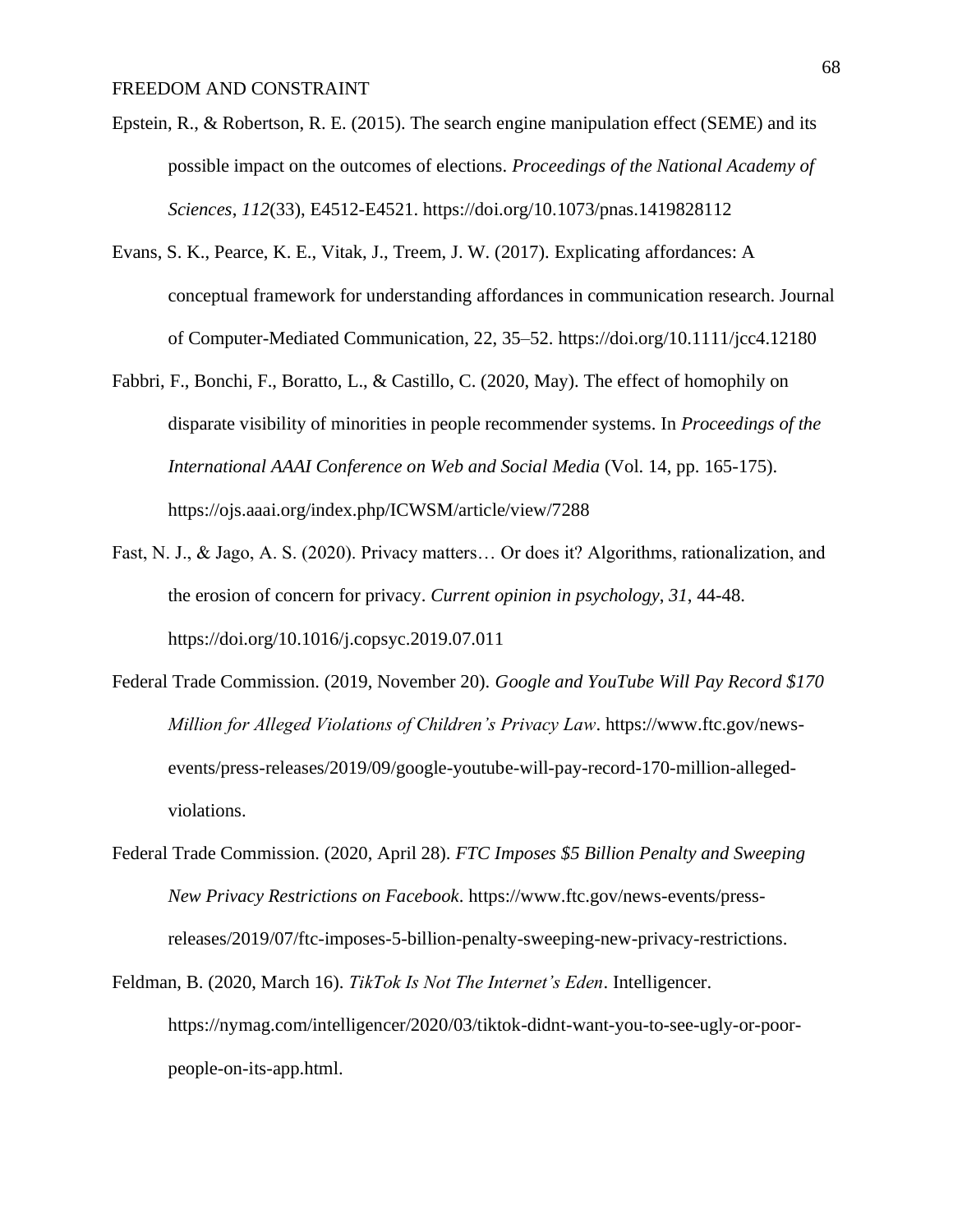- Fertik, M., & Thompson, D. (2015). The reputation economy: How to your optimize digital footprint in a world where your reputation is your most valuable asset. Hachette UK.
- Fernandes, T., & Pereira, N. (2021). Revisiting the privacy calculus: Why are consumers (really) willing to disclose personal data online?. *Telematics and Informatics*, *65*, 101717. <https://doi.org/10.1016/j.tele.2021.101717>
- Feuz, M., Fuller, M., & Stalder, F. (2011). Personal Web searching in the age of semantic capitalism: Diagnosing the mechanisms of personalization. *First Monday*.
- Fisher, M., Goddu, M. K., & Keil, F. C. (2015). Searching for explanations: How the Internet inflates estimates of internal knowledge. *Journal of experimental psychology: General*, *144*(3), 674. http://dx.doi.org/10.1037/xge0000070

Fiske, S.T., & Taylor, S.E. (1991). *Social cognition*. New York: McGraw-Hill.

- Fleder, D., & Hosanagar, K. (2009). Blockbuster culture's next rise or fall: The impact of recommender systems on sales diversity. *Management science*, *55*(5), 697-712. https://doi.org/10.1287/mnsc.1080.0974
- Foucault, M. (1975). *Discipline and punish: The birth of the prison*. New York, NY: Pantheon Books.
- Fox, J., & Warber, K. M. (2015). Queer identity management and political self-expression on social networking sites: A co-cultural approach to the spiral of silence. *Journal of Communication*, *65*(1), 79-100. https://doi.org/10.1111/jcom.12137

French, M. R. (2018). *Algorithmic mirrors: An examination of how personalized recommendations can shape self-perceptions and reinforce gender stereotypes*. Stanford University.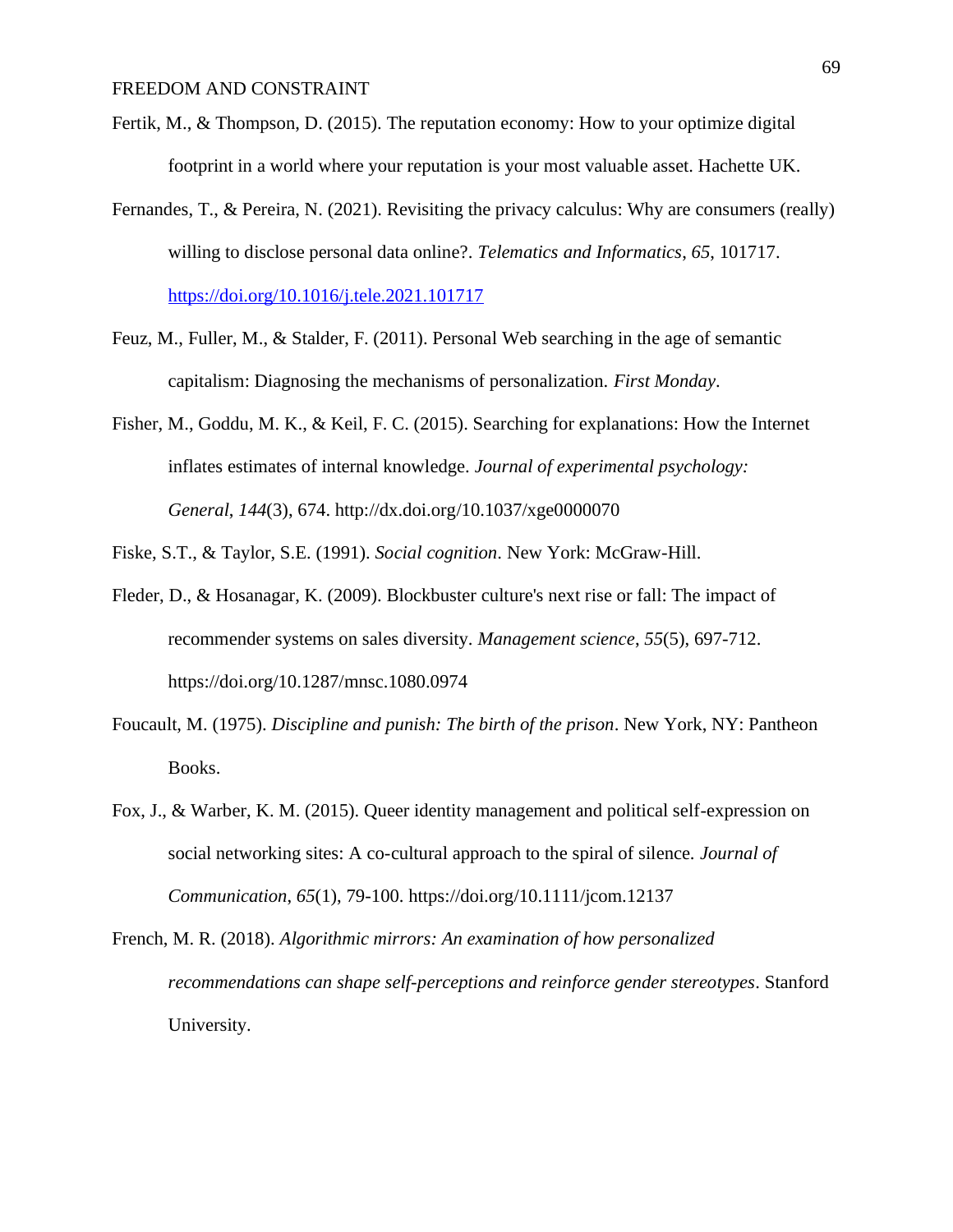https://www.proquest.com/openview/58b692117f6066a40b9e86ebbb061456/1?pqorigsite=gscholar&cbl=18750&diss=y

French, M., & Hancock, J. (2017). What's the folk theory? Reasoning about cyber-social systems. *Reasoning About Cyber-Social Systems (February 2, 2017)*.

Fromm, E.S (1941). *Escape from freedom*. New York, NY: Rinehart.

Fromm, E. S. (1955). *The sane society*. New York, NY: Holt, Rinehart, & Winston.

- Garimella, K., & Eckles, D. (2020). Images and misinformation in political groups: Evidence from WhatsApp in India. *Harvard Kennedy School (HKS) Misinformation Review*. https://doi.org/10.37016/mr-2020-030
- Gellner, E. (1983). *Nations and Nationalism*. Ithaca, NY: Cornell University Press.
- Gerber, N., Gerber, P., & Volkamer, M. (2018). Explaining the privacy paradox: A systematic review of literature investigating privacy attitude and behavior. *Computers & security*, *77*, 226-261. https://doi.org/10.1016/j.cose.2018.04.002
- Gergen, K. J. (1973). Social psychology as history. *Journal of personality and social psychology*, *26*(2), 309.
- Geschke, D., Lorenz, J., & Holtz, P. (2019). The triple‐filter bubble: Using agent‐based modelling to test a meta‐theoretical framework for the emergence of filter bubbles and echo chambers. *British Journal of Social Psychology*, *58*(1), 129-149.

<https://doi.org/10.1111/bjso.12286>

Gibson, J. J. (1979). *The ecological approach to visual perception*. Boston: Houghton Mifflin.

- GLAAD (2021). (rep.). *Social Media Safety Index (SMSI)*. https://www.glaad.org/smsi
- Goode, L. (2019, June 26). *A brief history of smartphone notifications*. Wired. https://www.wired.com/story/history-of-notifications/.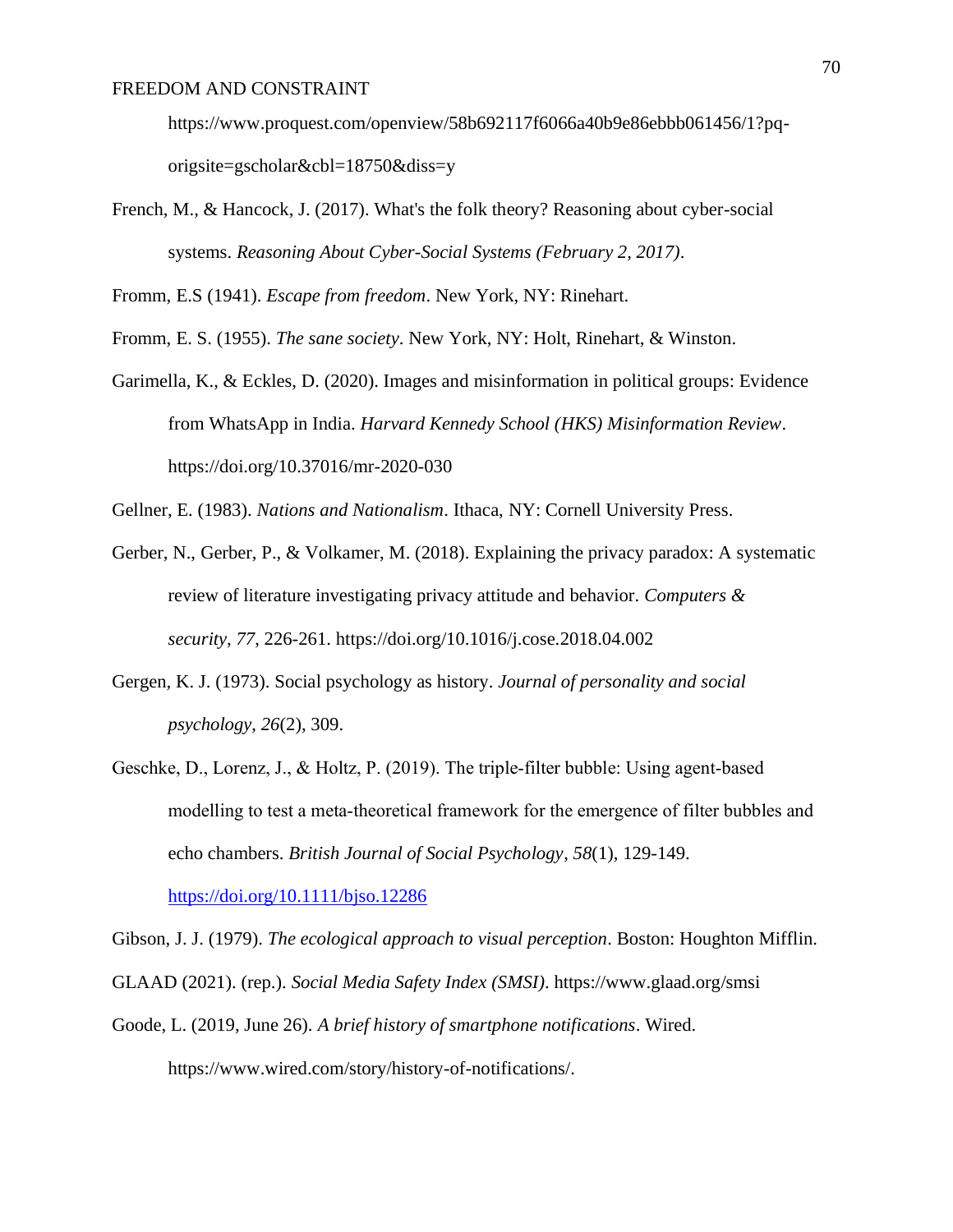Gonzales, A. L., & Hancock, J. T. (2008). Identity shift in computer-mediated environments. *Media Psychology*, *11*(2), 167-185. https://doi.org/10.1080/15213260802023433

Gordon-Roth, J. (2019). Locke on personal identity. In E. N. Zalta (Ed.), *The Stanford Encyclopedia of Philosophy*. Retrieved from https://plato.stanford.edu/archives/spr2020/entries/locke-personal-identity/

- Gorwa, R., Binns, R., & Katzenbach, C. (2020). Algorithmic content moderation: Technical and political challenges in the automation of platform governance. *Big Data & Society*, *7*(1), 2053951719897945. https://doi.org/10.1177%2F2053951719897945
- Gosling, S. D., Augustine, A. A., Vazire, S., Holtzman, N., & Gaddis, S. (2011). Manifestations of personality in online social networks: Self-reported Facebook-related behaviors and observable profile information. *Cyberpsychology, Behavior, and Social Networking*, *14*(9), 483-488. https://doi.org/10.1089/cyber.2010.0087
- Götz, F. M., Gosling, S. D., & Rentfrow, J. (2021, January 10). Small effects: The indispensable foundation for a cumulative psychological science. https://doi.org/10.31234/osf.io/hzrxf
- Götz, F. M., Stieger, S., Gosling, S. D., Potter, J., & Rentfrow, P. J. (2020). Physical topography is associated with human personality. *Nature Human Behaviour*, 1-10. https://doi.org/10.1038/s41562-020-0930-x
- Gray, B. (2013, December 31). *Clubs Ban Photos, Putting Off Some Instagram and Selfie Fans*. The New York Times. https://www.nytimes.com/2014/01/02/fashion/Instagram-photosclubs-selfie.html.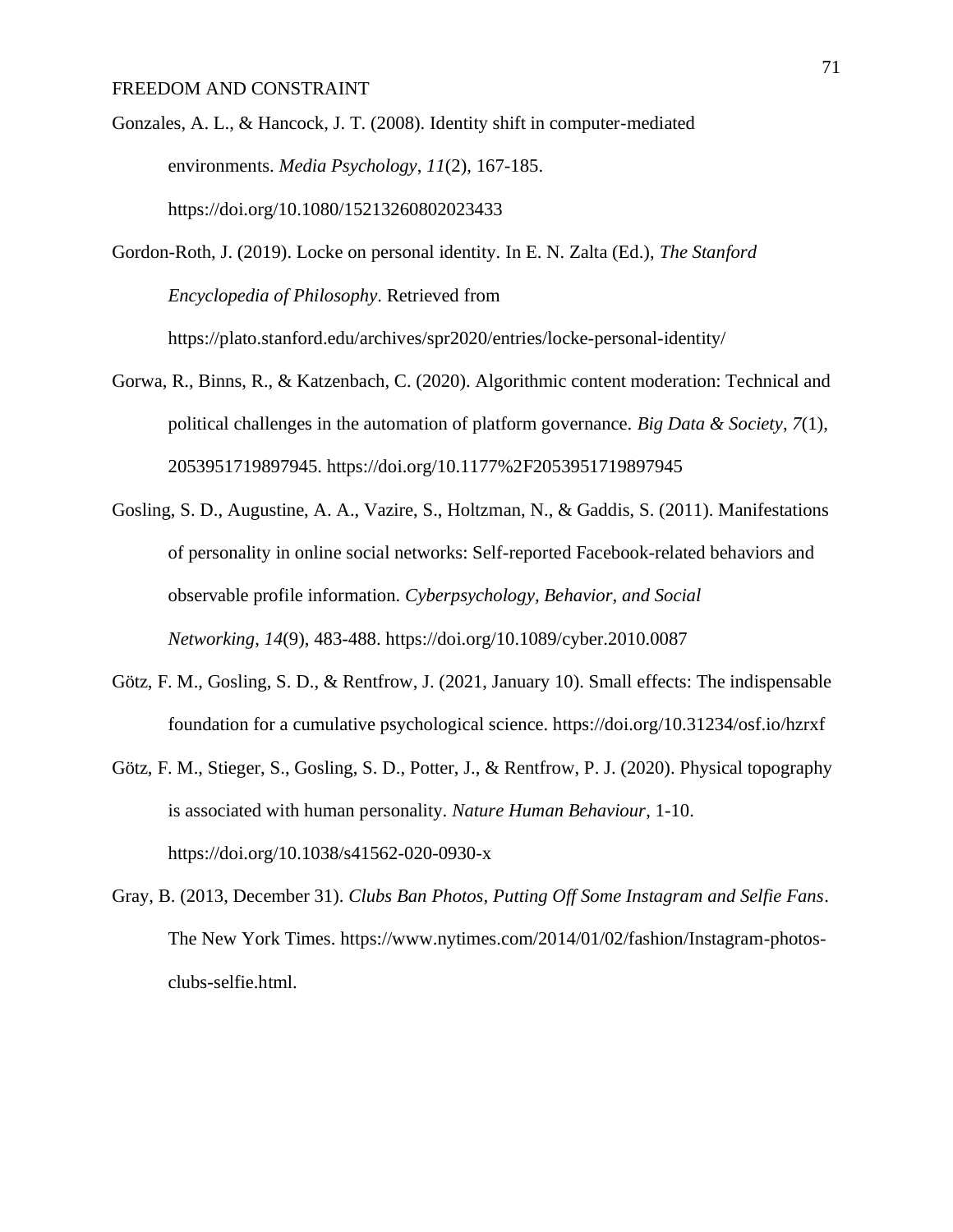- Gray, C. M., Kou, Y., Battles, B., Hoggatt, J., & Toombs, A. L. (2018, April). The dark (patterns) side of UX design. In *Proceedings of the 2018 CHI Conference on Human Factors in Computing Systems* (pp. 1-14). https://doi.org/10.1145/3173574.3174108
- Guess, A., Nyhan, B., Lyons, B., & Reifler, J. (2018). Avoiding the echo chamber about echo chambers. *Knight Foundation*, *2*, 1-25.
- Joris, G., Grove, F. D., Van Damme, K., & De Marez, L. (2021). Appreciating News Algorithms: Examining Audiences' Perceptions to Different News Selection Mechanisms. *Digital Journalism*, *9*(5), 589-618. <https://doi.org/10.1080/21670811.2021.1912626>
- Haim, M., Graefe, A., & Brosius, H. B. (2018). Burst of the filter bubble? Effects of personalization on the diversity of Google News. *Digital journalism*, *6*(3), 330- 343. https://doi.org/10.1080/21670811.2017.1338145
- Hannak, A., Sapiezynski, P., Molavi Kakhki, A., Krishnamurthy, B., Lazer, D., Mislove, A., & Wilson, C. (2013, May). Measuring personalization of web search. In *Proceedings of the 22nd international conference on World Wide Web* (pp. 527-538).
- Hayles, N. K. (1999*). How we became posthuman: Virtual bodies in cybernetics, literature, and informatics*. Chicago University Press.
- Heine, S. J., & Hamamura, T. (2007). In search of East Asian self-enhancement. *Personality and Social Psychology Review*, *11*(1), 4-27. https://doi.org/10.1177%2F1088868306294587

Helmond, A. (2015). The platformization of the web: Making web data platform ready. *Social media+ society*, *1*(2), 2056305115603080. https://doi.org/10.1177%2F2056305115603080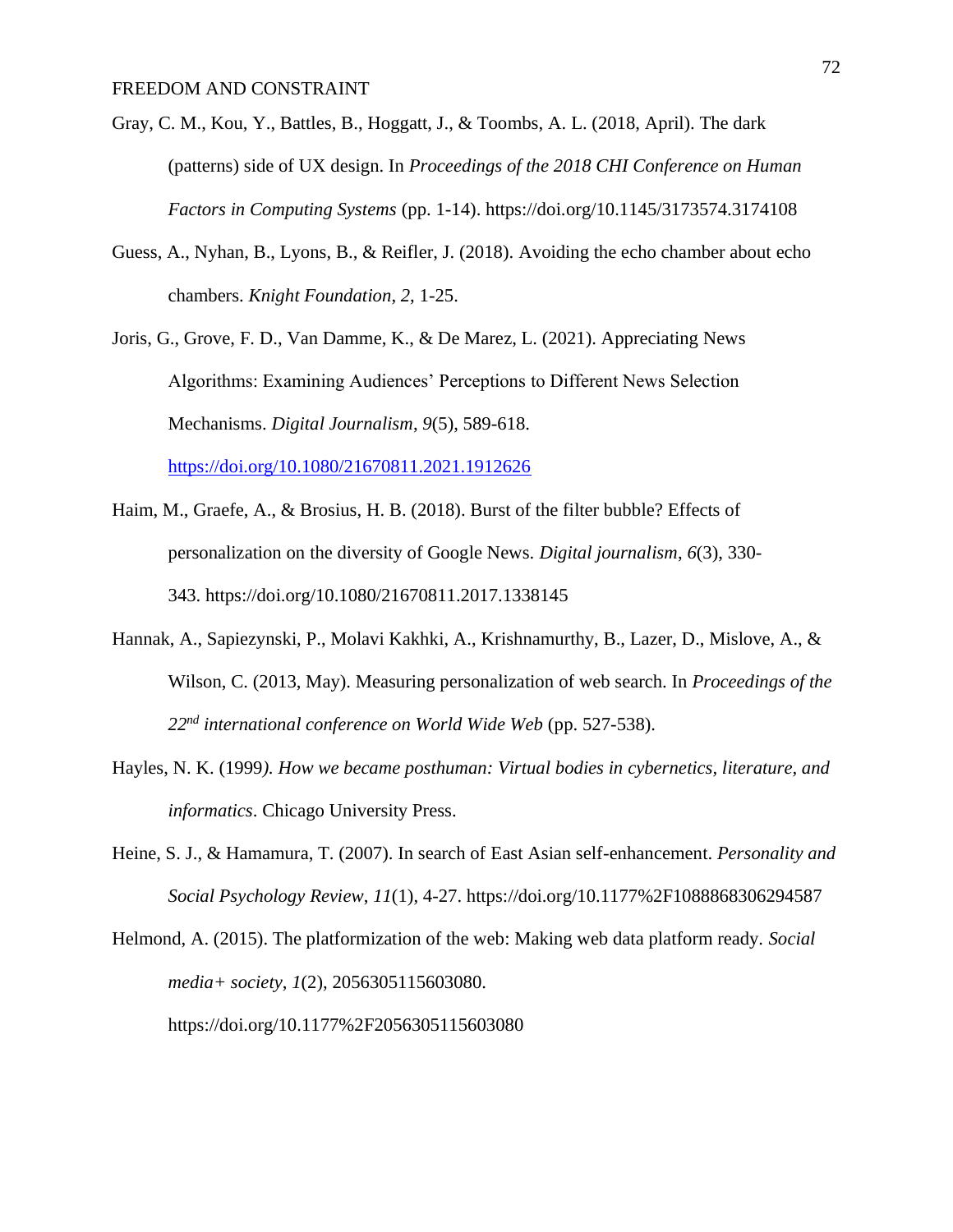- Hirst, W., & Echterhoff, G. (2012). Remembering in conversations: The social sharing and reshaping of memories. *Annual review of psychology*, *63*, 55-79. https://doi.org/10.1146/annurev-psych-120710-100340.
- Hixon, J. G., & Swann, W. B. (1993). When does introspection bear fruit? Self-reflection, selfinsight, and interpersonal choices. *Journal of personality and social psychology*, *64*(1), 35.
- Hobsbawm, E.J. (1990). *Nations and Nationalism since 1780: Programme, Myth, Reality*. Cambridge: Cambridge University Press.
- Holland, P., Cooper, B., & Hecker, R. (2015). Electronic monitoring and surveillance in the workplace. *Personnel Review, 44*, 161–175. <https://doi.org/10.1108/PR-11-2013-0211>
- Holtz, D., Carterette, B., Chandar, P., Nazari, Z., Cramer, H., & Aral, S. (2020, July). The Engagement-Diversity Connection: Evidence from a Field Experiment on Spotify. In *Proceedings of the 21st ACM Conference on Economics and Computation* (pp. 75-76). https://doi.org/10.1145/3391403.3399532
- Huang, C. L., Chen, M. C., & Wang, C. J. (2007). Credit scoring with a data mining approach based on support vector machines. *Expert systems with applications*, *33*(4), 847-856. https://doi.org/10.1016/j.eswa.2006.07.007
- Jacobsen, B. N., & Beer, D. (2021). Quantified Nostalgia: Social Media, Metrics, and Memory. *Social Media+ Society*, *7*(2), 20563051211008822. https://doi.org/10.1177%2F20563051211008822
- Janoff-Bulman, R., & Yopyk, D. J. (2004). Random outcomes and valued commitments. In J. Greenberg, S.L. Koole, & T. Pyszczynski (Eds.), *Handbook of experimental existential psychology*, 122-138.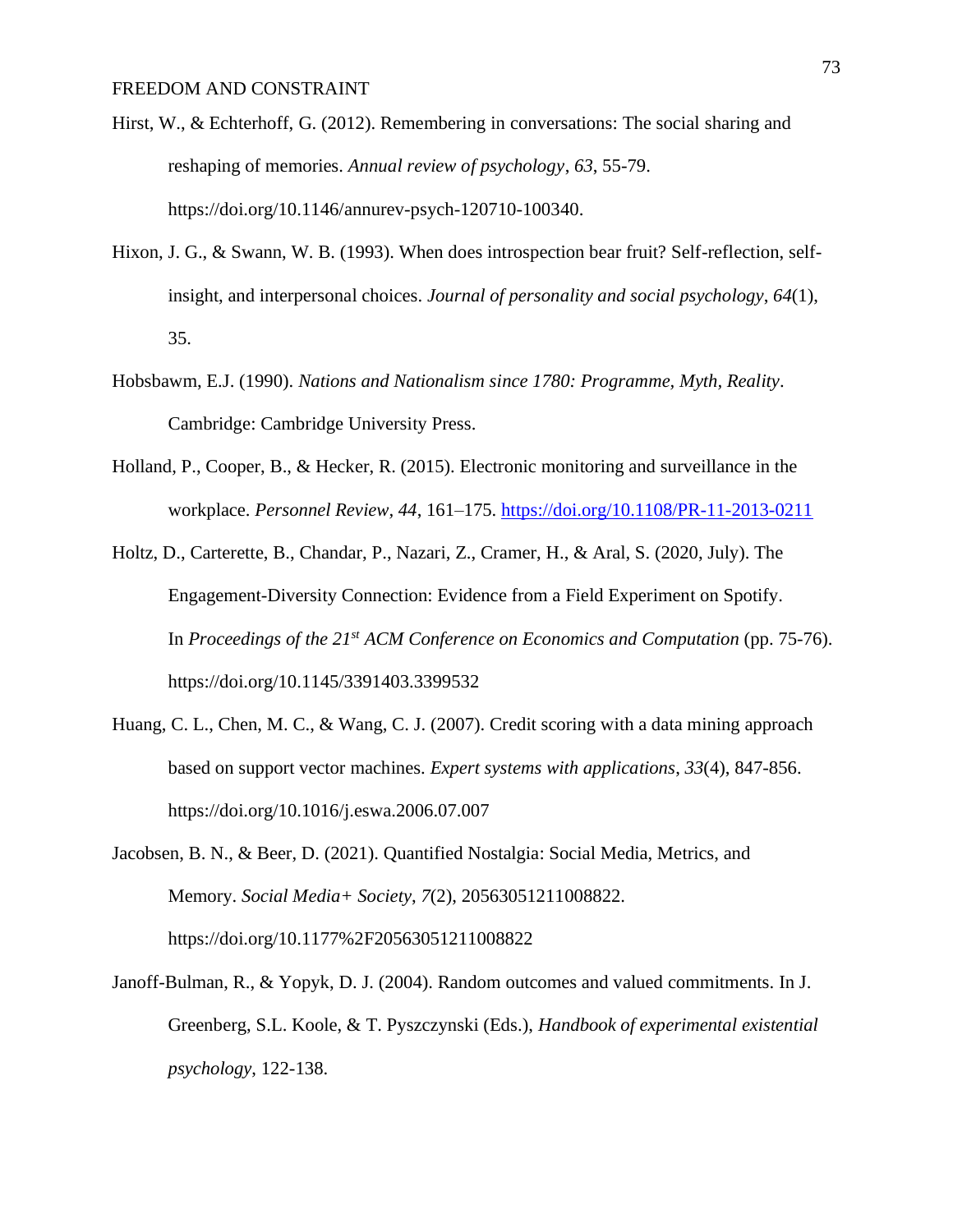- Jennings, R. (2021, July 6). *TikTok's catfish problem is worse than you think*. Vox. https://www.vox.com/the-goods/2021/7/6/22561197/coconutkitty-diana-deetsitsnotdatsrs-asianfishing-deepfake-catfish.
- Jensen, J. M., & Raver, J. L. (2012). When Self-Management and Surveillance Collide: Consequences for Employees' Organizational Citizenship and Counterproductive Work Behaviors. *Group & Organization Management*, *37*(3), 308– 346. <https://doi.org/10.1177/1059601112445804>
- Johnson, J. (2021, March 23). U.S. search engines: number of core searches 2021. Statista. https://www.statista.com/statistics/265796/us-search-engines-ranked-by-number of-core-searches/.
- Johnson, A. J., & Morley, E. G. (2021). Sharing personal memories on ephemeral social media facilitates autobiographical memory. *Cyberpsychology, Behavior, and Social Networking*, *24*(11), 745-749. https://doi.org/10.1089/cyber.2020.0511
- Joinson, A. N., Reips, U. D., Buchanan, T., & Schofield, C. B. P. (2010). Privacy, trust, and selfdisclosure online. *Human–Computer Interaction*, *25*(1), 1-24. https://doi.org/10.1080/07370020903586662
- Kahneman, D., Sibony, O., Sunstein, C.R. (2021). Noise. HarperCollins Publishers.
- Kane, R. (2011). The Oxford handbook of free will. New York: Oxford University Press.
- Karapanos, E., Teixeira, P., & Gouveia, R. (2016). Need fulfillment and experiences on social media: A case on Facebook and WhatsApp. *Computers in human behavior*, *55*, 888-897. https://doi.org/10.1016/j.chb.2015.10.015
- Kersten-van Dijk, E. T., Westerink, J. H., Beute, F., & IJsselsteijn, W. A. (2017). Personal informatics, self-insight, and behavior change: A critical review of current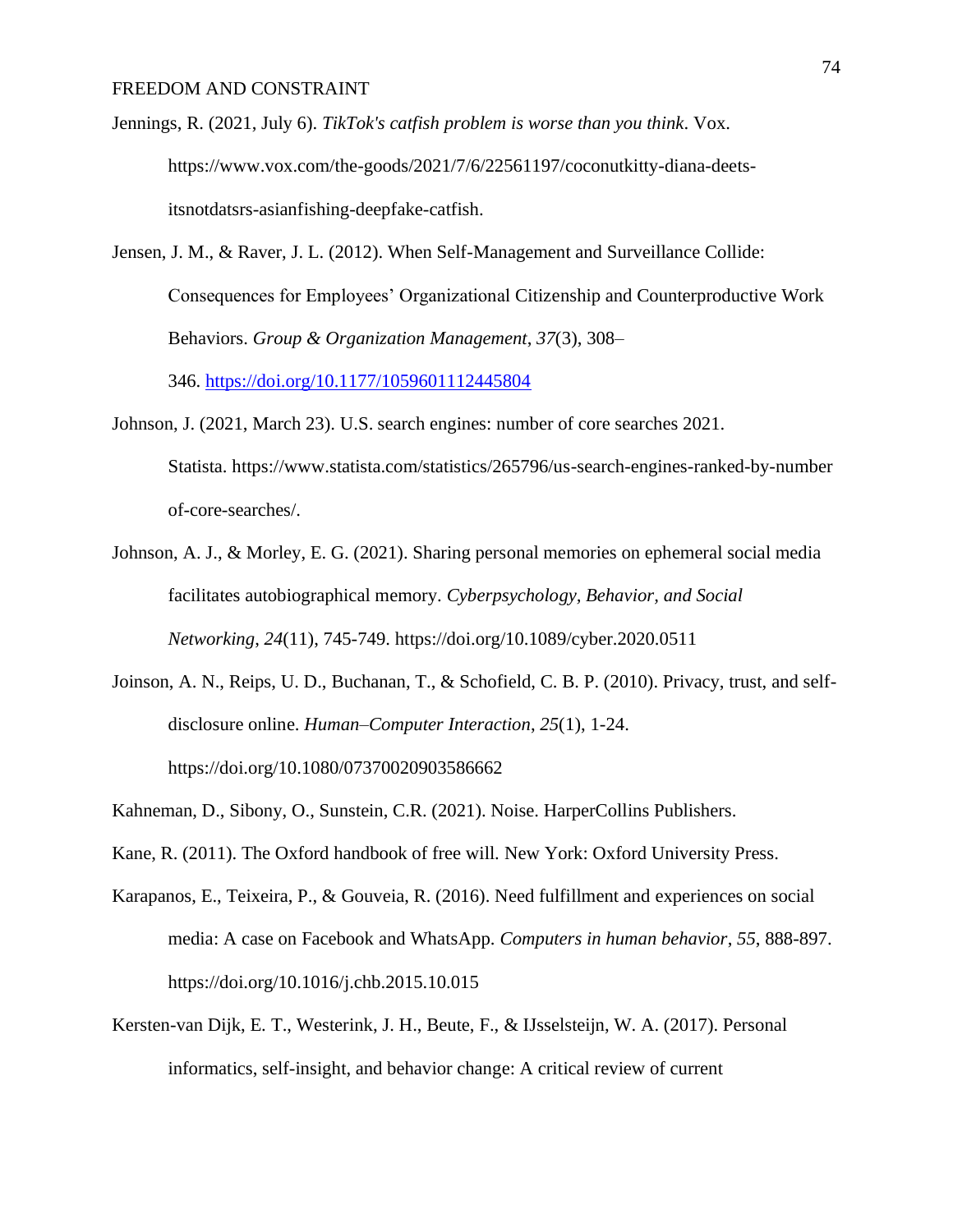literature. *Human–Computer Interaction*, *32*(5-6), 268-296.

https://doi.org/10.1080/07370024.2016.1276456

- Kihlstrom, J. F., Beer, J. S., & Klein, S. B. (2003). *Self and identity as memory.* In M. R. Leary & J. P. Tangney (Eds.), *Handbook of self and identity* (p. 68–90). The Guilford Press.
- Kim, A., & Sung, Y. (2021). My Privacy and Control Matter: Understanding Motivations for Using Untact Services. *Cyberpsychology, Behavior, and Social Networking*, *24*(6), 426- 431. https://doi.org/10.1089/cyber.2020.0350
- Kim, H., Song, R., & Kim, Y. (2020). Newspapers' Content Policy and the Effect of Paywalls on Pageviews. *Journal of Interactive Marketing*, *49*, 54-69. https://doi.org/10.1016 j.intmar.2019.10.002
- King, G., Pan, J., & Roberts, M. E. (2017). How the Chinese government fabricates social media posts for strategic distraction, not engaged argument. *American political science review*, *111*(3), 484-501. https://doi.org/10.1017/S0003055417000144
- Kokolakis, S. (2017). Privacy attitudes and privacy behaviour: A review of current research on the privacy paradox phenomenon. *Computers & security*, *64*, 122-134. https://doi.org/10.1016/j.cose.2015.07.002
- Kotkov, D., Wang, S., & Veijalainen, J. (2016). A survey of serendipity in recommender systems. *Knowledge-Based Systems*, *111*, 180-192.
- Krueger, B. S. (2005). Government surveillance and political participation on the Internet. *Social Science Computer Review*, *23*(4), 439-452. https://doi.org/ 10.1177/0894439305278871
- Kross, E., Verduyn, P., Sheppes, G., Costello, C. K., Jonides, J., & Ybarra, O. (2020). Social media and well-being: Pitfalls, progress, and next steps. *Trends in Cognitive Sciences*. https://doi.org/10.1016/j.tics.2020.10.005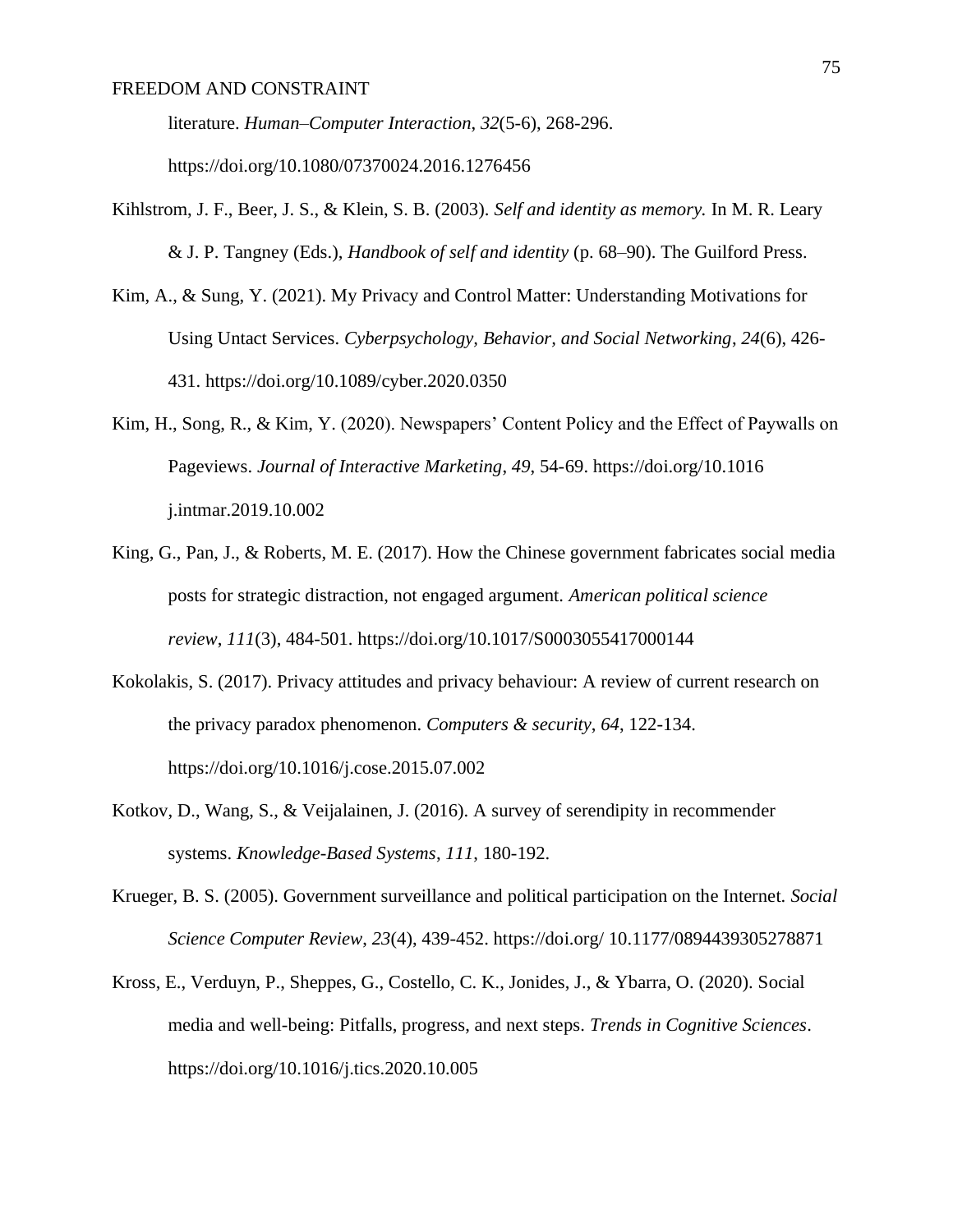- Kruglanski, A. W. (2001). That" vision thing": The state of theory in social and personality psychology at the edge of the new millennium. *Journal of Personality and Social Psychology*, *80*(6), 871. https://doi.org/10.1037/0022-3514.80.6.871
- Kushlev, K., Proulx, J., & Dunn, E. W. (2016, May). " Silence Your Phones" Smartphone Notifications Increase Inattention and Hyperactivity Symptoms. In *Proceedings of the 2016 CHI conference on human factors in computing systems* (pp. 1011-1020). https://doi.org/10.1145/2858036.2858359
- Lazarsfeld, P.F., Berelson, B., Gaudet, H. (1948). *The people's choice: How the voter makes up his mind in a presidential campaign*. New York, NY: Columbia University Press.
- Lee, Y. H., & Hsieh, G. (2013, April). Does slacktivism hurt activism? The effects of moral balancing and consistency in online activism. In *Proceedings of the SIGCHI conference on human factors in computing systems* (pp. 811-820).

https://doi.org/10.1145/2470654.2470770

Lessig, L. (2009). *Code: And other laws of cyberspace*. ReadHowYouWant. com.

Levy, R. E. (2021). Social media, news consumption, and polarization: Evidence from a field experiment. *American economic review*, *111*(3), 831-70. https://doi.org/10.1257/aer.20191777

Li, C. (2021, October 11). *Worsening global digital divide as the US and China continue zerosum competitions*. Brookings. Retrieved February 25, 2022, from https://www.brookings.edu/blog/order-from-chaos/2021/10/11/worsening-global-digitaldivide-as-the-us-and-china-continue-zero-sum-competitions/

Li, Z., Fang, X., & Sheng, O. R. L. (2017). A survey of link recommendation for social networks: Methods, theoretical foundations, and future research directions. *ACM*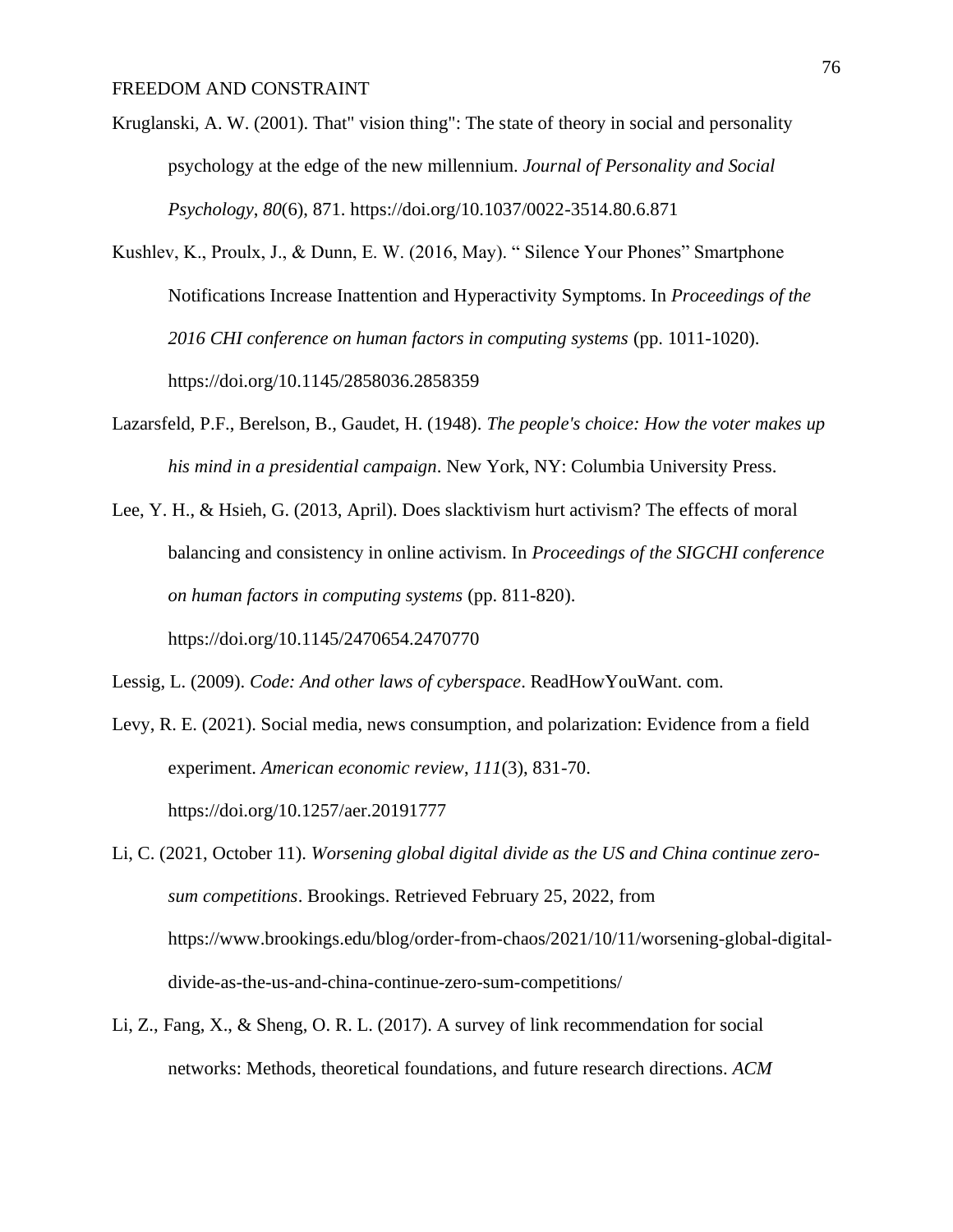*Transactions on Management Information Systems (TMIS)*, *9*(1), 1-26.

https://doi.org/10.1145/3131782

- Libert, T. (2015) Exposing the invisible web: An analysis of third-party http requests on 1 million websites. *International Journal of Communication*, *9*(18), 3544–3561.
- Limayem, M., & Cheung, C. M. (2008). Understanding information systems continuance: The case of Internet-based learning technologies. *Information & management*, *45*(4), 227- 232. https://doi.org/10.1016/j.im.2008.02.005
- Limayem, M., Hirt, S. G., & Cheung, C. M. (2007). How habit limits the predictive power of intention: The case of information systems continuance. *MIS quarterly*, 705-737. https://doi.org/10.2307/25148817
- Lin, H., & Wang, H. (2014). Avatar creation in virtual worlds: Behaviors and motivations. *Computers in Human Behavior*, *34*, 213-218. https://doi.org/10.1016/j.chb.2013.10.005
- Lingel, J. (2020). *An Internet for the people: The politics and promise of craigslist* (Vol. 26). Princeton University Press.
- Logg, J. M., Minson, J. A., & Moore, D. A. (2019). Algorithm appreciation: People prefer algorithmic to human judgment. *Organizational Behavior and Human Decision Processes*, *151*, 90-103. https://doi.org/10.1016/j.obhdp.2018.12.005
- Lorenz-Spreen, P., Oswald, L., Lewandowsky, S., & Hertwig, R. (2021). Digital Media and Democracy: A Systematic Review of Causal and Correlational Evidence Worldwide.

Lupton, D. (2016). *The quantified self*. John Wiley & Sons.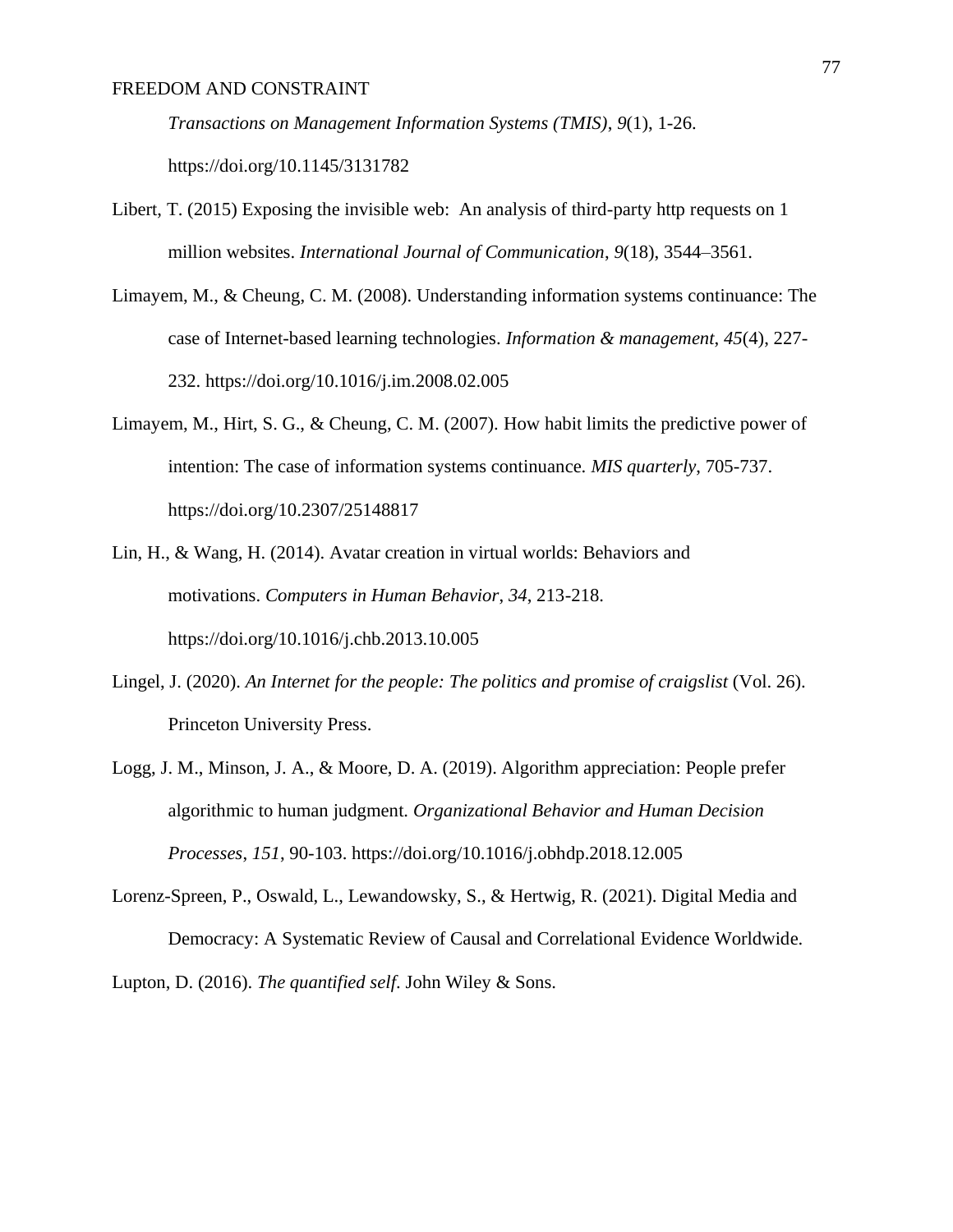- Madden, M. (2014, November 12). *Public perceptions of privacy and security in the postsnowden era*. https://www.pewresearch.org/internet/2014/11/12/public-privacyperceptions/.
- Mansell, R. (2012). *Imagining the Internet: Communication, innovation, and governance*. Oxford University Press.
- Manzi, C., Coen, S., Regalia, C., Yévenes, A. M., Giuliani, C., & Vignoles, V. L. (2018). Being in the social: A cross-cultural and cross-generational study on identity processes related to Facebook use. *Computers in Human Behavior*, *80*, 81-87. https://doi.org/10.1016/j.chb.2017.10.046
- Marder, B., Joinson, A., Shankar, A., & Houghton, D. (2016). The extended 'chilling'effect of Facebook: The cold reality of ubiquitous social networking. *Computers in Human Behavior*, *60*, 582-592. https://doi.org/10.1016/j.chb.2016.02.097
- Marthews, A., & Tucker, C. E. (2017). Government surveillance and internet search behavior. *Available at SSRN 2412564*. http://dx.doi.org/10.2139/ssrn.2412564
- Martínez, A. G. (2021, July 6). *The future of (ads) privacy*. The Pull Request. https://www.thepullrequest.com/p/the-future-of-ads-privacy.
- Marwick, A. E. (2013). Online identity. In J. Hartley, J.E. Burgess, & A. Bruns. (Eds.). *A companion to new media dynamics* (pp. 355-364). Chichester and Malden, MA: Wiley-Blackwell. https://doi.org/10.1002/9781118321607.ch23
- Marwick, A. E. (2021). Morally motivated networked harassment as normative reinforcement. *Social Media+ Society*, *7*(2), 20563051211021378. https://doi.org/10.1177%2F20563051211021378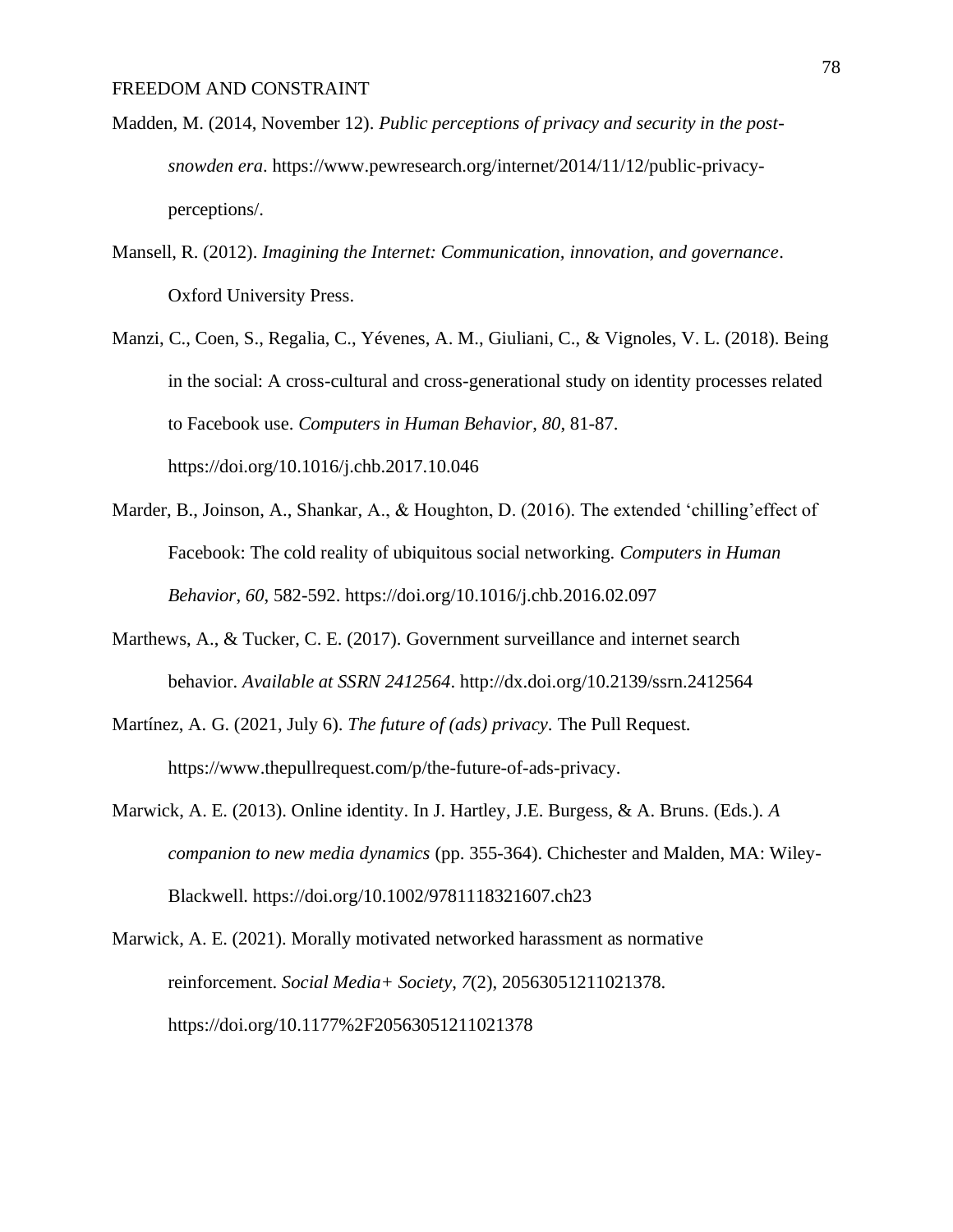Matamoros-Fernandez, A., Gray, J. E., Bartolo, L., Burgess, J., & Suzor, N. (2021). What's "Up Next"? Investigating Algorithmic Recommendations on YouTube Across Issues and Over Time. *Media and Communication*, *9*(4), 234-249. https://doi.org/10.17645/mac.v9i4.4184

- Mathur, A., Acar, G., Friedman, M. J., Lucherini, E., Mayer, J., Chetty, M., & Narayanan, A. (2019). Dark patterns at scale: Findings from a crawl of 11K shopping websites. *Proceedings of the ACM on Human-Computer Interaction*, *3*(CSCW), 1-32.
- Mathur, A., Narayanan, A., & Chetty, M. (2018). Endorsements on social media: An empirical study of affiliate marketing disclosures on YouTube and Pinterest. *Proceedings of the ACM on Human-Computer Interaction*, *2*(CSCW), 1-26. https://doi.org/10.1145/3274388
- Matz, S. C. (2021). Personal echo chambers: Openness-to-experience is linked to higher levels of psychological interest diversity in large-scale behavioral data. *Journal of Personality and Social Psychology.* Advance online publication. https://doi.org/10.1037/pspp0000324
- Matz, S. C., Kosinski, M., Nave, G., & Stillwell, D. J. (2017). Psychological targeting as an effective approach to digital mass persuasion. *Proceedings of the National Academy of Sciences*, *114*(48), 12714-12719. https://doi.org/10.1073/pnas.1710966114
- McAdams, D. P. (2013). The psychological self as actor, agent, and author. *Perspectives on Psychological Science*, *8*(3), 272-295. https://doi.org/10.1177/1745691612464657

McClain, C., Widjaya, R., Rivero, G., & Smith, A. (2021, November 15). *The behaviors and attitudes of U.S. adults on Twitter*. Retrieved February 28, 2022, from https://www.pewresearch.org/internet/2021/11/15/the-behaviors-and-attitudes-of-u-sadults-on-twitter/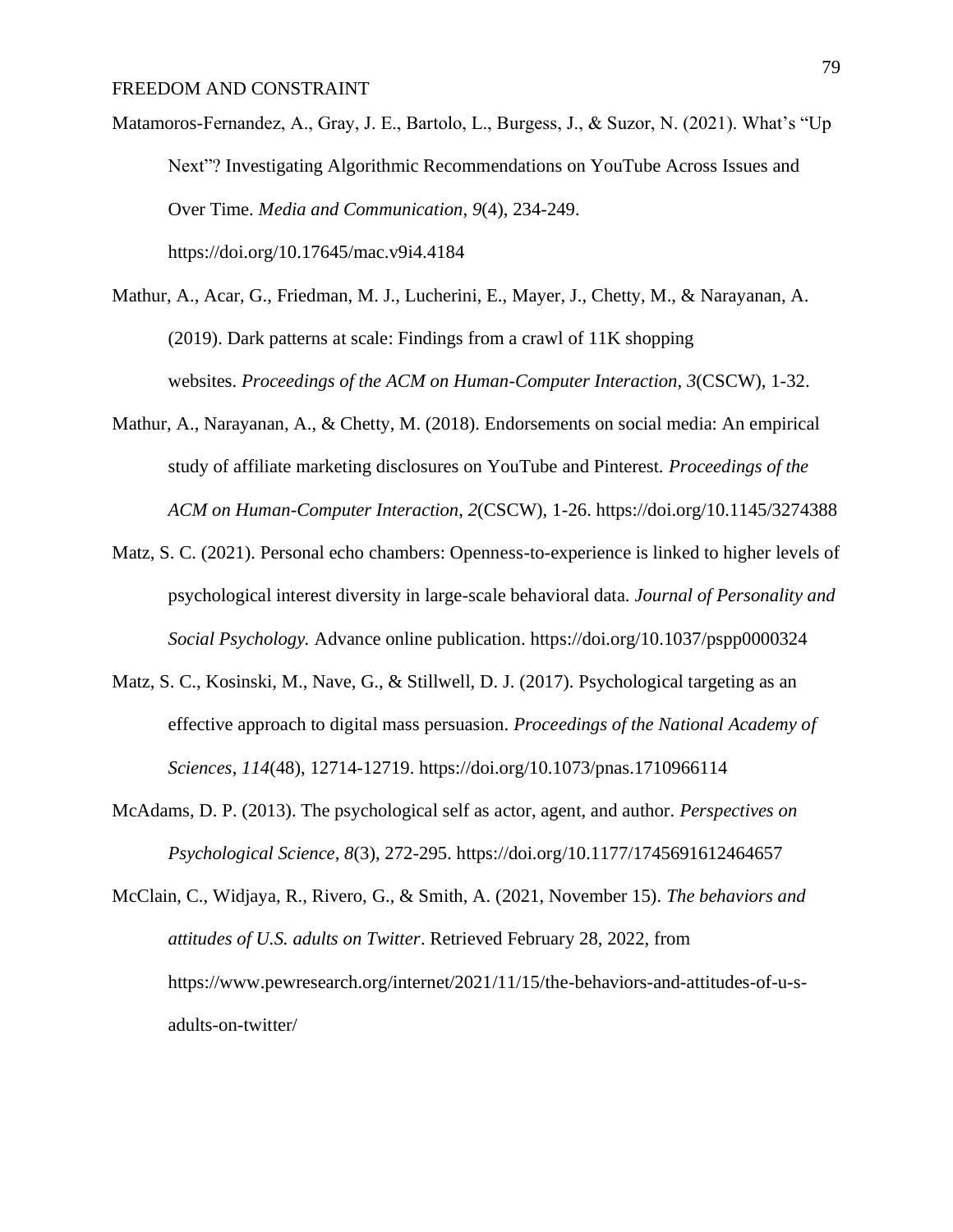- McDaniel, B. T., & Coyne, S. M. (2016). "Technoference": The interference of technology in couple relationships and implications for women's personal and relational wellbeing. *Psychology of Popular Media Culture*, *5*(1), 85.
- McDonald, A. M., & Cranor, L. F. (2008). The cost of reading privacy policies. *Isjlp*, *4*, 543.
- McKenna, K. Y., & Bargh, J. A. (2000). Plan 9 from cyberspace: The implications of the Internet for personality and social psychology. *Personality and social psychology review*, *4*(1), 57-75. https://doi.org/10.1207%2FS15327957PSPR0401\_6
- McLuhan, M., & Fiore, Q., (1968). *War and peace in the global village* (Vol. 127). New York: Bantam Books.
- Mehrabi, N., Morstatter, F., Saxena, N., Lerman, K., & Galstyan, A. (2019). A survey on bias and fairness in machine learning. *arXiv preprint arXiv:1908.09635*.
- Melnikov, N. (2021). Mobile Internet and Political Polarization. *Available at SSRN 3937760*. [http://dx.doi.org/10.2139/ssrn.3937760](https://dx.doi.org/10.2139/ssrn.3937760)
- Metaxa, D., Gan, M. A., Goh, S., Hancock, J., & Landay, J. A. (2021). An Image of Society: Gender and Racial Representation and Impact in Image Search Results for Occupations. *Proceedings of the ACM on Human-Computer Interaction*, *5*(CSCW1), 1- 23.
- Morehead, K., Dunlosky, J., & Rawson, K. A. (2019). How much mightier is the pen than the keyboard for note-taking? A replication and extension of Mueller and Oppenheimer (2014). *Educational Psychology Review*, *31*(3), 753-780. https://doi.org/10.1007/s10648- 019-09468-2
- Mosleh, M., Martel, C., Eckles, D., & Rand, D. G. (2021). Shared partisanship dramatically increases social tie formation in a Twitter field experiment. Proceedings of the National Academy of Sciences, 118(7). https://doi.org/10.1073/pnas.2022761118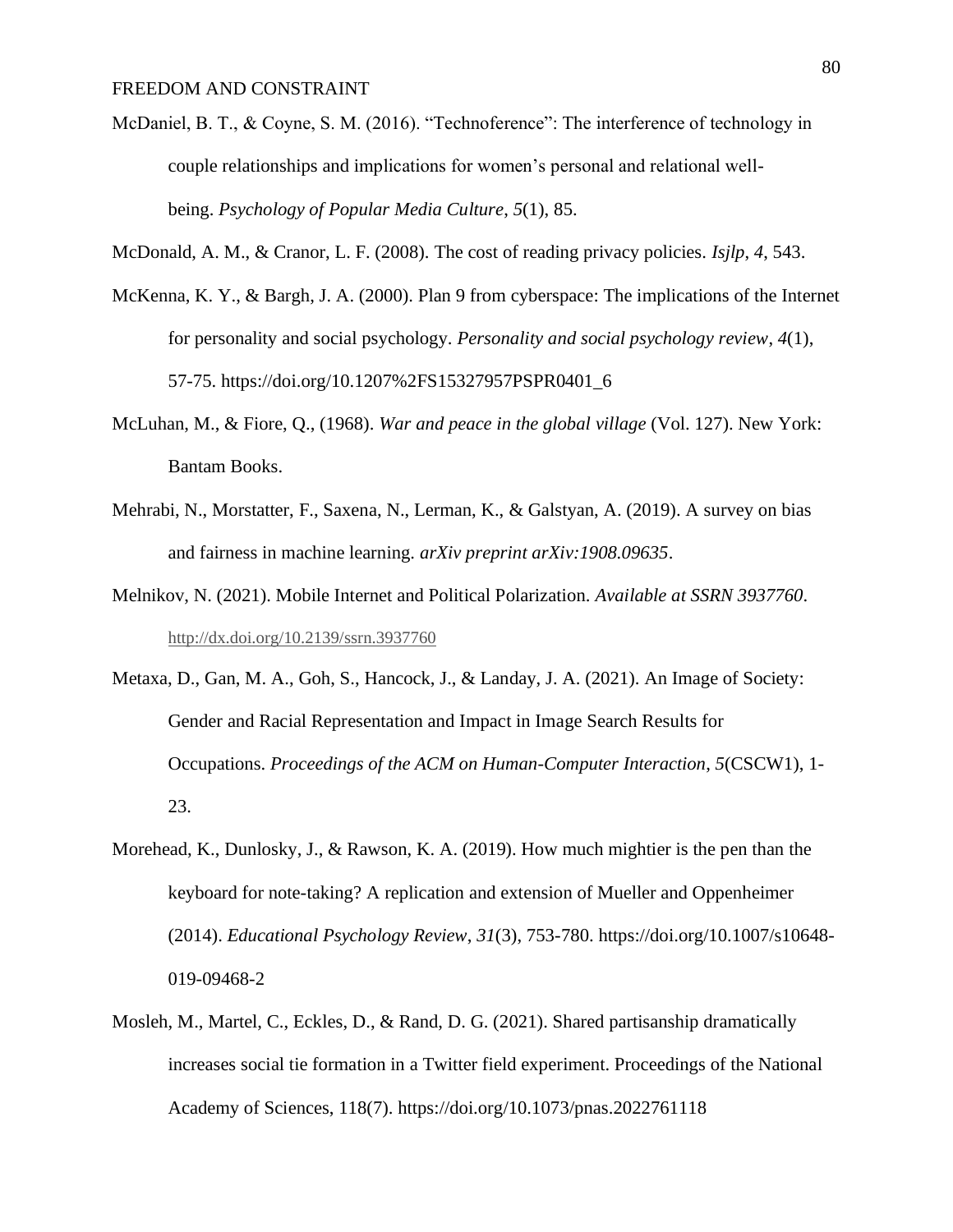- Moy, L. (2019). How police technology aggravates racial inequity: A taxonomy of problems and a path forward. *Available at SSRN*, *3340898*.
- Mueller, P. A., & Oppenheimer, D. M. (2014). The pen is mightier than the keyboard: Advantages of longhand over laptop note taking. *Psychological science*, *25*(6), 1159- 1168. https://doi.org/10.1177%2F0956797614524581
- Narayanan, A. (2021, April). *Is There a Filter Bubble on Social Media? A Call for Epistemic Humility*. Social Biases in Machine Learning and in Human Nature: What Social Scientists and Computer Scientists Can Learn From Each Other. https://mediacentral.princeton.edu/media/Is+There+a+Filter+Bubble+on+Social+MediaF +A+Call+for+Epistemic+Humility+%7C++Arvind+Narayanan%2C+Department+of+Co mputer+Science%2C+Princeton+University/1\_45q6h2g0
- Nesi, J., Telzer, E. H., & Prinstein, M. J. (2020). Adolescent development in the digital media context. *Psychological inquiry*, *31*(3), 229-234. https://doi.org/10.1080/1047840X.2020.1820219
- Neuberg, S. L., & Newsom, J. T. (1993). Personal need for structure: Individual differences in the desire for simpler structure. *Journal of Personality and Social Psychology, 65*(1), 113–131. https://doi.org/10.1037/0022-3514.65.1.113
- Nguyen, T. T., Hui, P. M., Harper, F. M., Terveen, L., & Konstan, J. A. (2014, April). Exploring the filter bubble: the effect of using recommender systems on content diversity. In *Proceedings of the 23rd international conference on World wide web* (pp. 677-686). https://doi.org/10.1145/2566486.2568012
- Nissenbaum, H.F. (2010). Privacy in Context: Technology, Policy, and the Integrity of SocialLife, Stanford, CA: Stanford University Press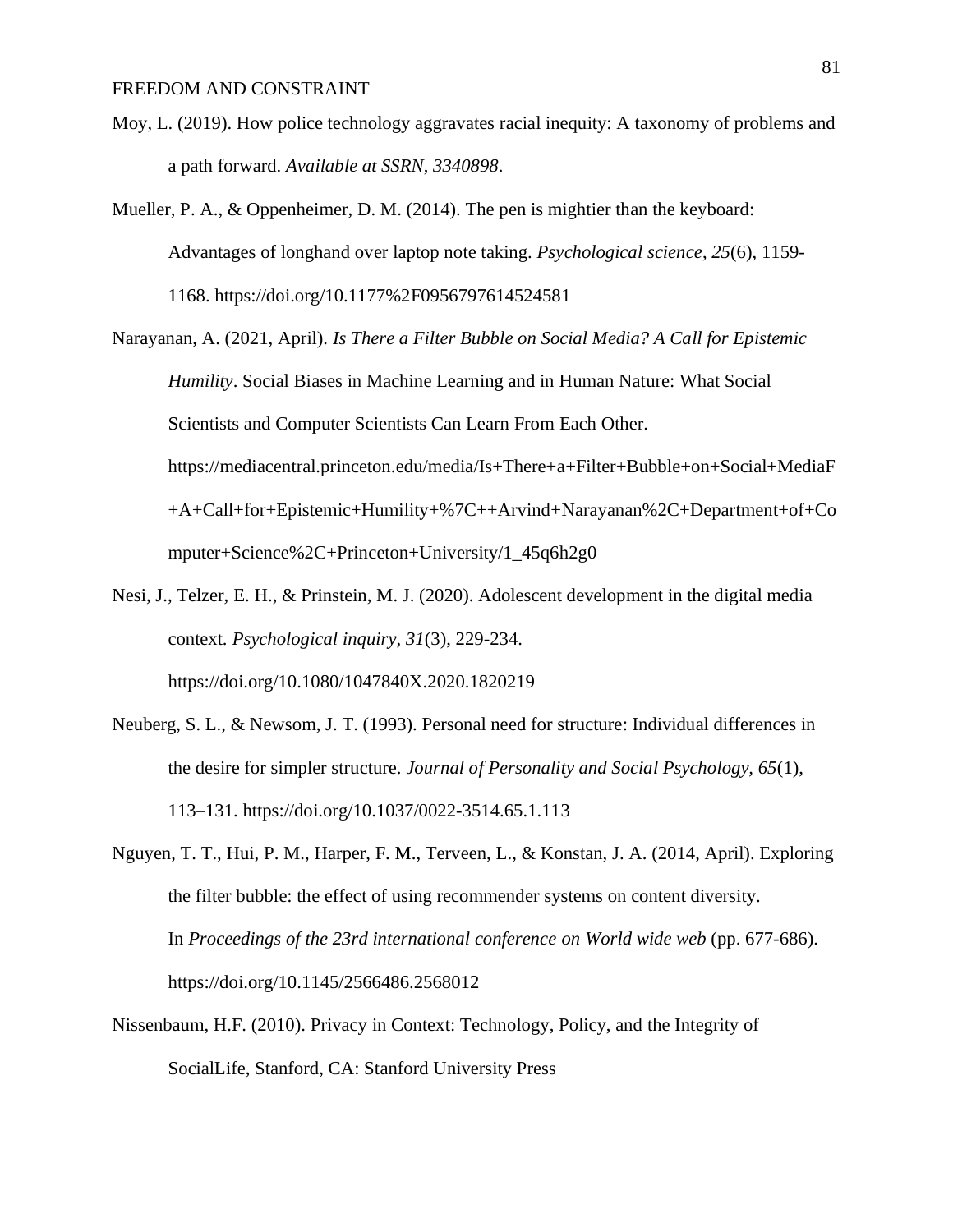- Noble, S. U. (2018). *Algorithms of oppression: How search engines reinforce racism*. NYU Press.
- Nogrady, B. (2021). 'I hope you die': how the COVID pandemic unleashed attacks on scientists. *Nature*, *598*(7880), 250-253. https://doi.org/10.1038/d41586-021-02741-x
- Obermeyer, Z., Powers, B., Vogeli, C., & Mullainathan, S. (2019). Dissecting racial bias in an algorithm used to manage the health of populations. *Science*, *366*(6464), 447-453. https://doi.org/10.1126/science.aax2342
- Oh, S. Y., Bailenson, J., Weisz, E., & Zaki, J. (2016). Virtually old: Embodied perspective taking and the reduction of ageism under threat. *Computers in Human Behavior*, *60*, 398-410. https://doi.org/10.1016/j.chb.2016.02.007
- O'Neil, C. (2016). *Weapons of math destruction: How big data increases inequality and threatens democracy*. Crown.
- Orben, A. (2020). The Sisyphean Cycle of Technology Panics. *Perspectives on Psychological Science*, *15*(5), 1143–1157. https://doi.org/10.1177/1745691620919372
- Oulasvirta, A., Pihlajamaa, A., Perkiö, J., Ray, D., Vähäkangas, T., Hasu, T., ... & Myllymäki, P. (2012a, September). Long-term effects of ubiquitous surveillance in the home. In *Proceedings of the 2012 ACM Conference on Ubiquitous Computing* (pp. 41-50). https://doi.org/10.1145/2370216.2370224
- Oulasvirta, A., Rattenbury, T., Ma, L., & Raita, E. (2012b). Habits make smartphone use more pervasive. *Personal and Ubiquitous Computing*, *16*(1), 105-114. https://doi.org/10.1007/s00779-011-0412-2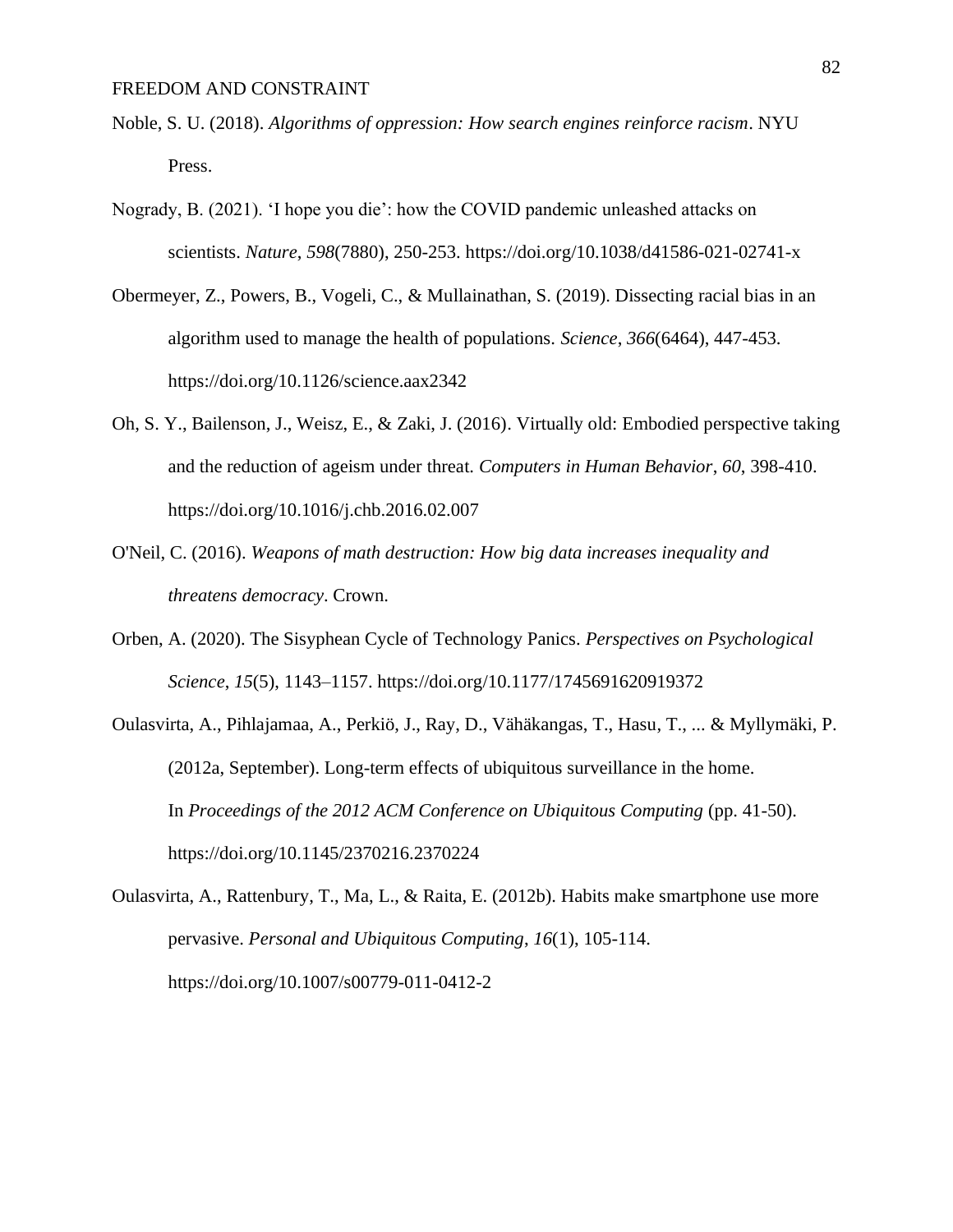- Pan, J. (2017). How market dynamics of domestic and foreign social media firms shape strategies of internet censorship. *Problems of Post-Communism*, *64*(3-4), 167-188. https://doi.org/10.1080/10758216.2016.1181525
- Pan, J., & Xu, Y. (2020). Gauging Preference Stability and Ideological Constraint under Authoritarian Rule. *Available at SSRN*. https://dx.doi.org/10.2139/ssrn.3679076
- Pan, B., Hembrooke, H., Joachims, T., Lorigo, L., Gay, G., & Granka, L. (2007). In Google we trust: Users' decisions on rank, position, and relevance. *Journal of computer-mediated communication*, *12*(3), 801-823. https://doi.org/10.1111/j.1083-6101.2007.00351.x
- Pariser, E. (2011). The filter bubble: What the Internet is hiding from you. NewYork, NY: Penguin Press.
- Peng, T. Q., Zhou, Y., & Zhu, J. J. (2020). From Filled to Empty Time Intervals: Quantifying Online Behaviors with Digital Traces. *Communication Methods and Measures*, *14*(4), 219-238. https://doi.org/10.1080/19312458.2020.1812556
- Penney, J. W. (2016). Chilling effects: Online surveillance and Wikipedia use. *Berkeley Technology Law Journal*, *31*(1), 117. https://ssrn.com/abstract=2769645
- Penney, J. (2017). Internet surveillance, regulation, and chilling effects online: a comparative case study. *Internet Policy Review*, *6*(2), 1-39. http://dx.doi.org/10.14763/2017.2.692
- Pennycook, G., & Rand, D. G. (2021). The psychology of fake news. *Trends in cognitive sciences*. https://doi.org/10.1016/j.tics.2021.02.007
- Pennycook, G., Epstein, Z., Mosleh, M., Arechar, A. A., Eckles, D., & Rand, D. G. (2021). Shifting attention to accuracy can reduce misinformation online. *Nature*, 1-6. https://doi.org/10.1038/s41586-021-03344-2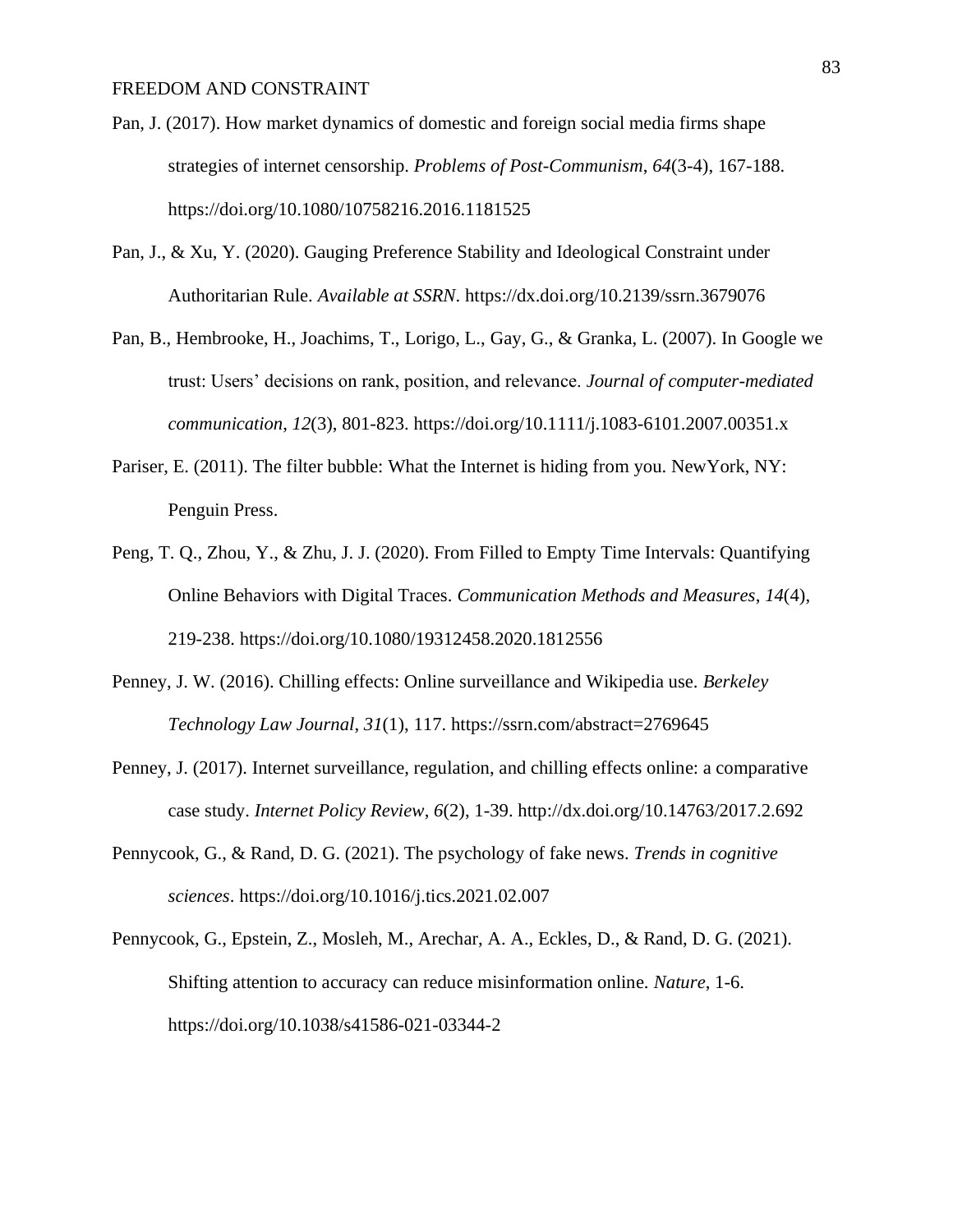- Perez, S. (2021, February 3). *TikTok to flag and downrank 'unsubstantiated' claims fact checkers can't verify*. TechCrunch. https://techcrunch.com/2021/02/03/tiktok-to-flag-anddownrank-unsubstantiated-claims-fact-checkers-cantverify/?guccounter=1&guce\_referrer=aHR0cHM6Ly90LmNvLw&guce\_referrer\_sig=A QAAACs9U6YNb9w34gc29zJPH4mwuoLjvQHs\_mfEeHe34mUuMOHh96qaeOj5Pzjm JeQ4YJqcWPd7vedG1L7YAC3iDEP3B96BvQJZry8SJk-wM2cozXmLAfWmOH-HxcljYbnD-2M-W\_aNDuIeunp3f-TYQ2NWBY11CyV49vYoW-\_2-xKU.
- Perry, R., & Sibley, C. G. (2013). Seize and freeze: Openness to experience shapes judgments of societal threat. *Journal of Research in Personality*, *47*(6), 677-686. https://doi.org/10.1016/j.jrp.2013.06.006
- Petre, C. E. (2021). The relationship between Internet use and self-concept clarity: A systematic review and meta-analysis. *Cyberpsychology: Journal of Psychosocial Research on Cyberspace*, *15*(2). https://doi.org/10.5817/CP2021-2-4
- Postmes, T., & Spears, R. (2002). Behavior online: Does anonymous computer communication reduce gender inequality?. *Personality and Social Psychology Bulletin*, *28*(8), 1073-1083. https://doi.org/10.1177%2F01461672022811006
- Preibusch, S. (2015). Privacy behaviors after Snowden. *Communications of the ACM*, *58*(5), 48- 55. http://dx.doi.org/10.1145/2663341

Przybylski, A. K., & Weinstein, N. (2013). Can you connect with me now? How the presence of mobile communication technology influences face-to-face conversation quality. *Journal of Social and Personal Relationships*, *30*(3), 237-246. https://doi.org/10.1177%2F0265407512453827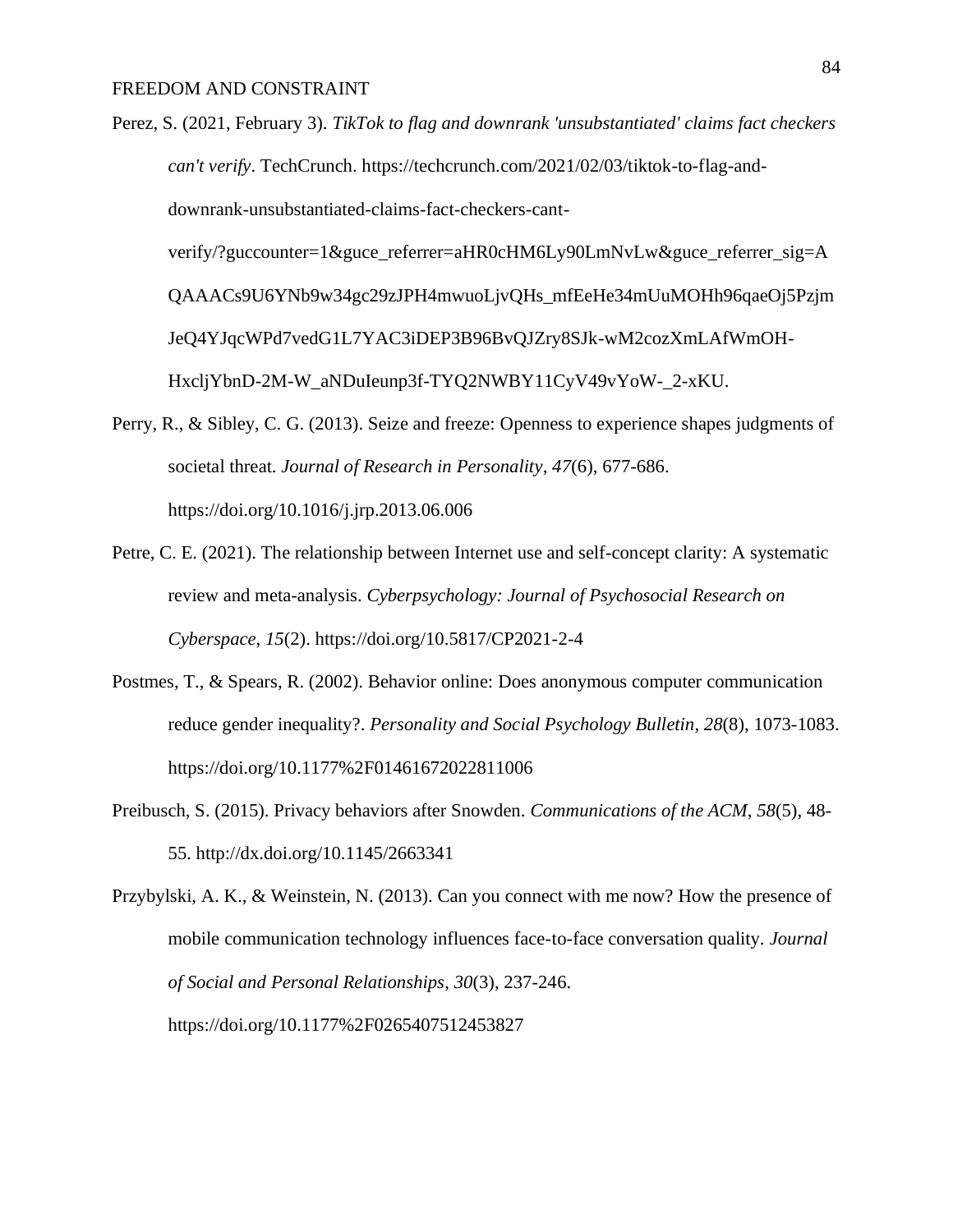Raghavan, M., Barocas, S., Kleinberg, J., & Levy, K. (2020, January). Mitigating bias in algorithmic hiring: Evaluating claims and practices. In *Proceedings of the 2020 conference on fairness, accountability, and transparency* (pp. 469-481). https://doi.org/10.1145/3351095.3372828

- Rainie, L., & Madden, M. (2015, March 16). Americans' privacy strategies post-Snowden. Pew Research Center, Internet Science and Tech. Retrieved from http://www.pewinternet.org/2015/03/16/americans-privacy-strategies-post-snowden/
- Ratan, R., Beyea, D., Li, B. J., & Graciano, L. (2020). Avatar characteristics induce users' behavioral conformity with small-to-medium effect sizes: A meta-analysis of the proteus effect. *Media Psychology*, *23*(5), 651-675. https://doi.org/10.1080/15213269.2019.1623698
- Ribeiro, F. N., Saha, K., Babaei, M., Henrique, L., Messias, J., Benevenuto, F., ... & Redmiles, E. M. (2019, January). On microtargeting socially divisive ads: A case study of russialinked ad campaigns on facebook. In *Proceedings of the conference on fairness, accountability, and transparency* (pp. 140-149). https://doi.org/10.1145/3287560.3287580
- Ricci, F., Rokach, L., & Shapira, B. (2011). Introduction to recommender systems handbook. In *Recommender systems handbook* (pp. 1-35). Springer, Boston, MA. https://doi.org/10.1007/978-0-387-85820-3\_1
- Rogers, C. R. (1961). *On becoming a person: A therapist's view of personality*. Boston, MA: Houghton & Mifflin.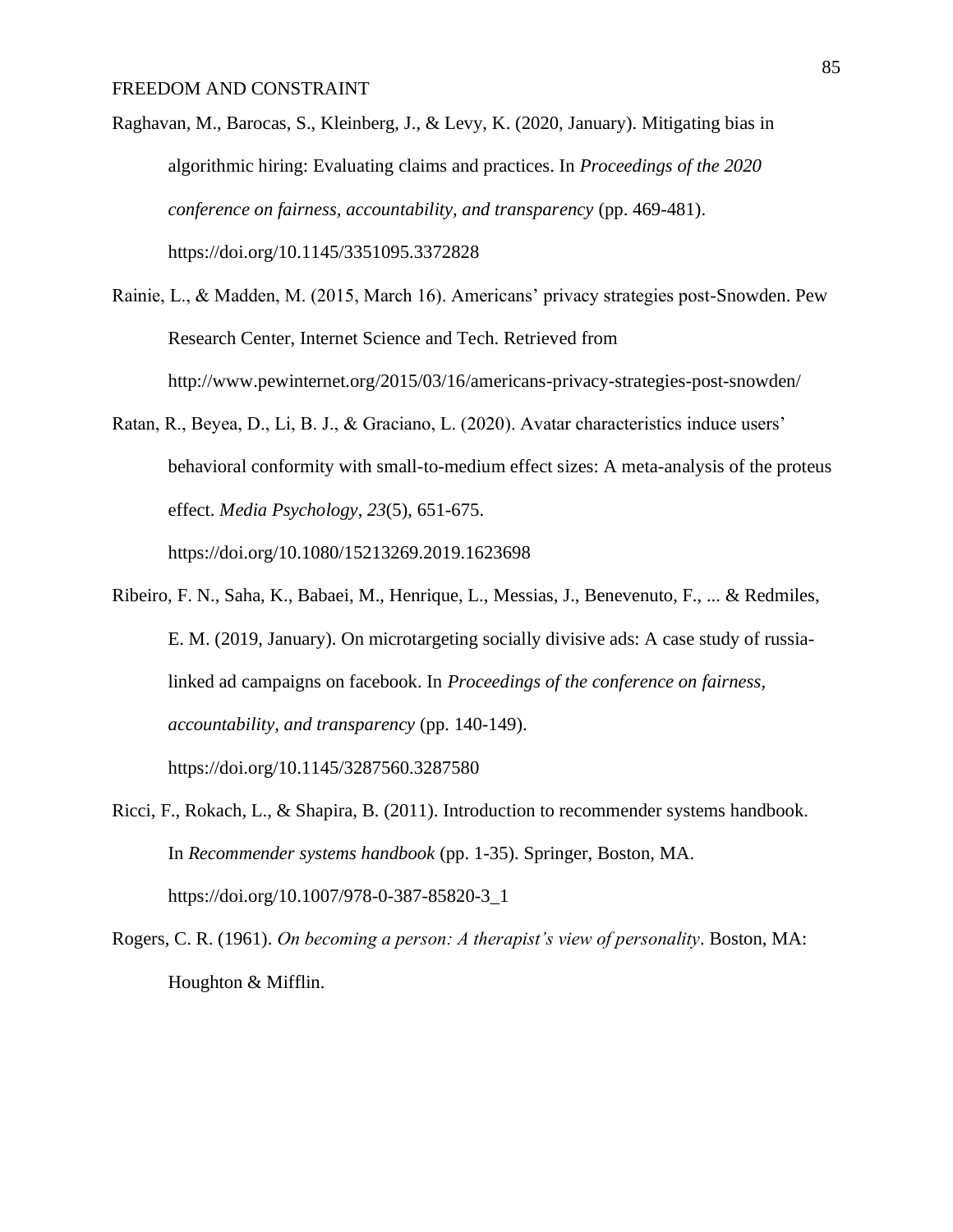- Rosenberg, B. D., & Siegel, J. T. (2018). A 50-year review of psychological reactance theory: Do not read this article. *Motivation Science*, *4*(4), 281. https://psycnet.apa.org/doi/10.1037/mot0000091
- Ross, L. (1977). The intuitive psychologist and his shortcomings: Distortions in the attribution process. In *Advances in experimental social psychology* (Vol. 10, pp. 173-220). Academic Press.
- Ruppel, E. K., Gross, C., Stoll, A., Peck, B. S., Allen, M., & Kim, S. Y. (2017). Reflecting on connecting: Meta-analysis of differences between computer-mediated and face-to-face self-disclosure. *Journal of Computer-Mediated Communication*, *22*(1), 18-34. https://doi.org/10.1111/jcc4.12179
- Santos, F. P., Lelkes, Y., & Levin, S. A. (2021). Link recommendation algorithms and dynamics of polarization in online social networks. *Proceedings of the National Academy of Sciences*, *118*(50).
- Scarantino, A. (2003). Affordances explained. *Philosophy of science*, *70*(5), 949-961. https://doi.org/10.1086/377380
- Schauer, F. (1978). Fear, risk and the first amendment: Unraveling the chilling effect. *Boston University Law Review*, *58*(5), 685-732.
- Schrock, A. R. (2015). Communicative affordances of mobile media: Portability, availability, locatability, and multimediality. *International Journal of Communication*, *9*, 18.
- Scott, C. R. (1998). To reveal or not to reveal: A theoretical model of anonymous communication. *Communication Theory*, *8*(4), 381–407. https://doi.org/10.1111/j.1468- 2885.1998.tb00226.x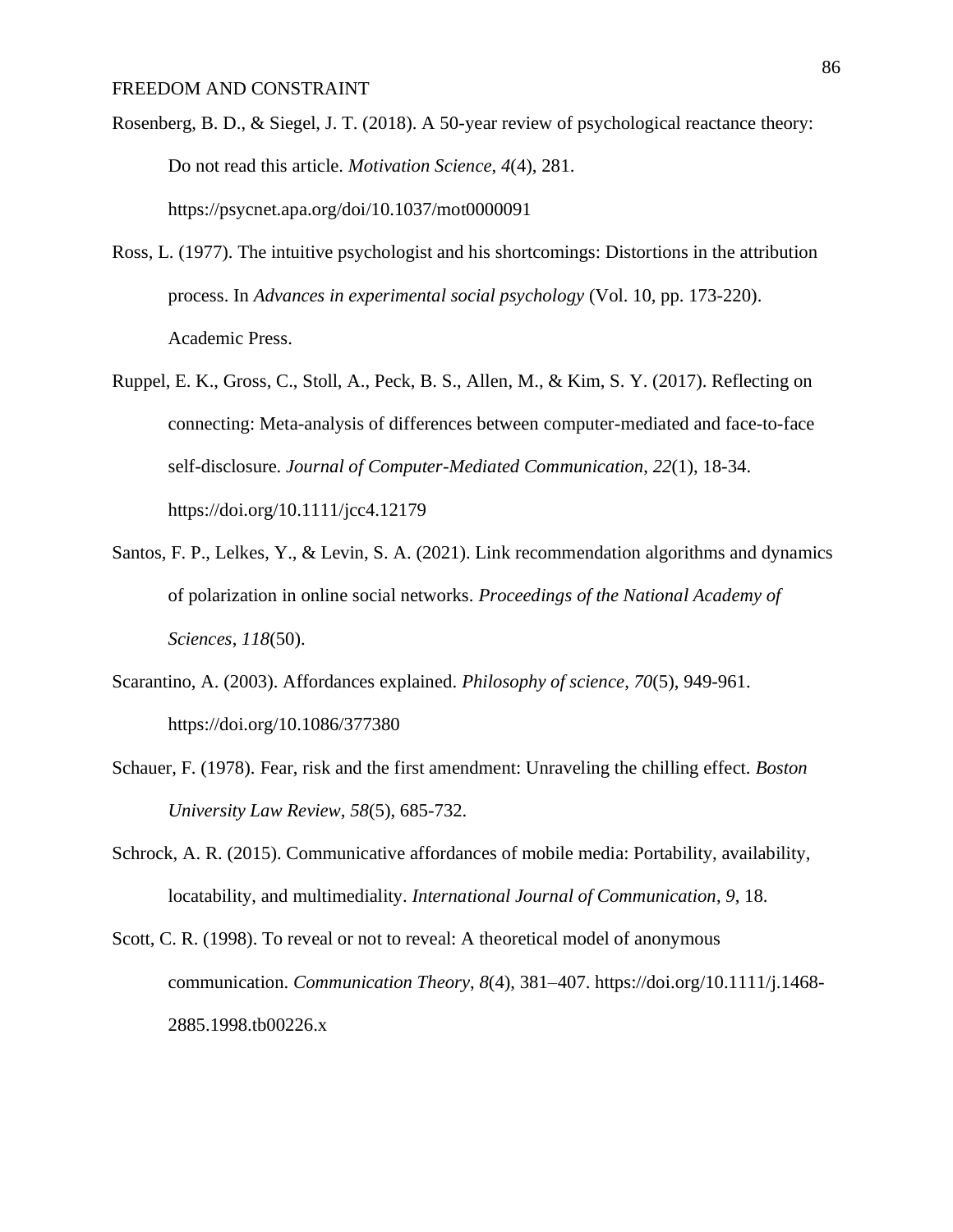- Scott, M. (2021, October 26). *Facebook did little to moderate posts in the world's most violent countries*. Retrieved March 2, 2022, from https://www.politico.com/news/2021/10/25/facebook-moderate-posts-violent-countries-517050
- Seto, E., & Hicks, J.A. (2016). Disassociating the agent from the self: Undermining belief in free will diminishes true self-knowledge. *Social Psychological and Personality Science,* 7, 726-734.<https://doi.org/10.1177%2F1948550616653810>
- Seto, E., Hicks, J. A., Davis, W. E., & Smallman, R. (2015). Free will, counterfactual reflection, and the meaningfulness of life events. *Social Psychological and Personality Science, 6,* 243-250.<https://doi.org/10.1177%2F1948550614559603>
- Shao, G. (2019, August 16). Social media has become a battleground in Hong Kong's protests. CNBC. https://www.cnbc.com/2019/08/16/social-media-has-become-a-battleground-inhong-kongs-protests.html.
- Shariff, A., Green, J., & Jettinghoff, W. (2021). The Privacy Mismatch: Evolved Intuitions in a Digital World. *Current Directions in Psychological Science*, *30*(2), 159-166. https://doi.org/10.1177%2F0963721421990355
- Sharifian, N., Zaheed, A. B., & Zahodne, L. B. (2021). The role of envy in linking active and passive social media use to memory functioning. *Psychology of Popular Media.* Advance online publication. https://doi.org/10.1037/ppm0000318
- Shmargad, Y., & Klar, S. (2020). Sorting the news: How ranking by popularity polarizes our politics. *Political Communication*, *37*(3), 423-446. https://doi.org/10.1080/10584609.2020.1713267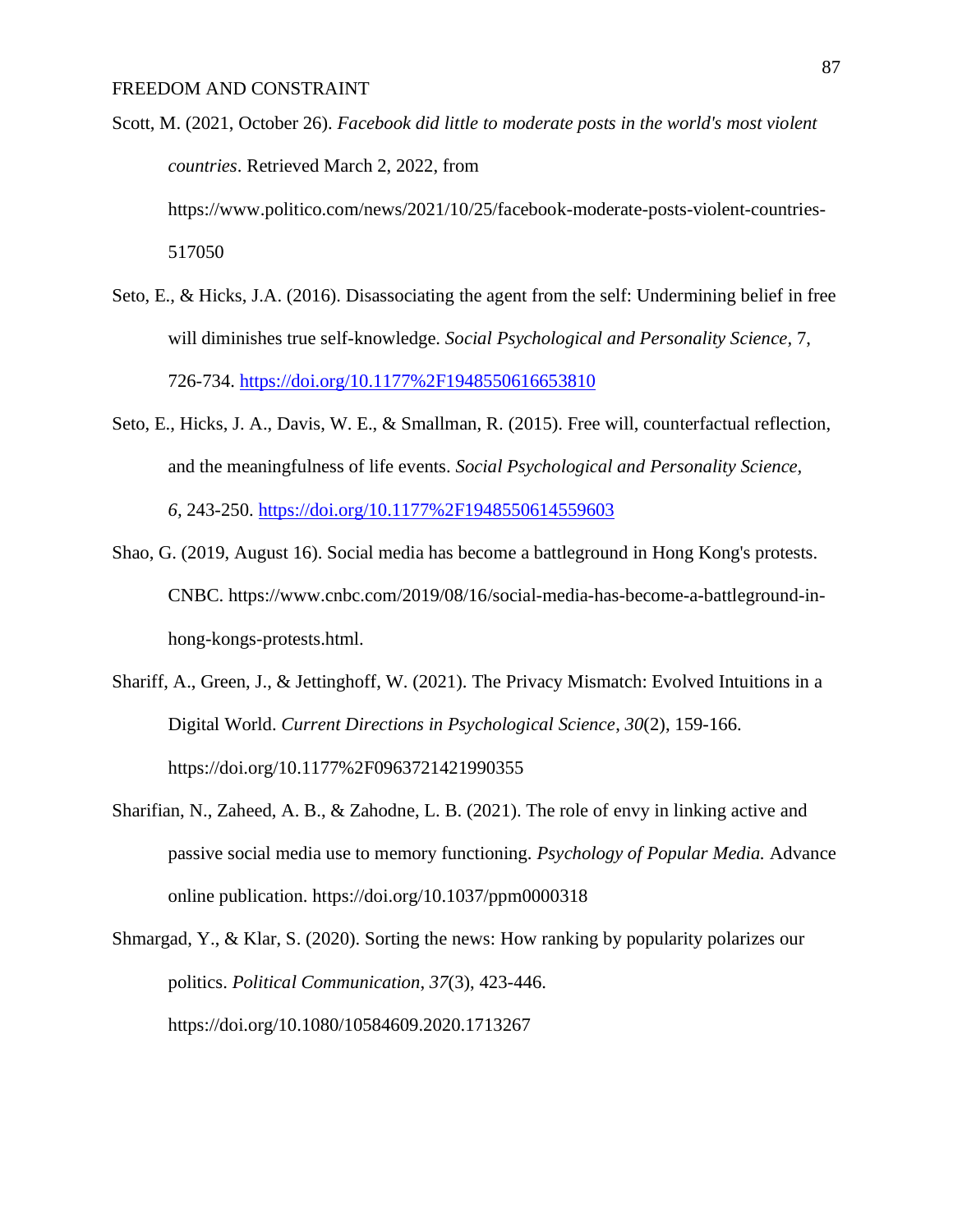- Siegel, J., Dubrovsky, V., Kiesler, S., & McGuire, T. W. (1986). Group processes in computermediated communication. *Organizational behavior and human decision processes*, *37*(2), 157-187. https://doi.org/10.1016/0749-5978(86)90050-6
- Sîrbu, A., Pedreschi, D., Giannotti, F., & Kertész, J. (2019). Algorithmic bias amplifies opinion fragmentation and polarization: A bounded confidence model. *PloS one*, *14*(3), e0213246. https://doi.org/10.1371/journal.pone.0213246
- Slavkovik, M., Stachl, C., Pitman, C., & Askonas, J. (2021). Digital Voodoo Dolls. *arXiv preprint arXiv:2105.02738*.
- Smets, A., Vannieuwenhuyze, J., & Ballon, P. (2021). Serendipity in the city: User evaluations of urban recommender systems. *Journal of the Association for Information Science and Technology*. https://doi.org/10.1002/asi.24552
- Smith, A. (2011). *Why Americans use social media*. Pew Research Center: Internet, Science & Tech. https://www.pewresearch.org/internet/2011/11/15/why-americans-use-socialmedia/.
- Smith, A. (2015, April 1). *A "Week in the Life" Analysis of Smartphone Users*. Pew Research Center: Internet, Science & Tech. https://www.pewresearch.org/internet/2015/04/01/chapter-three-a-week-in-the-lifeanalysis-of-smartphone-users/.
- Soares, J. S., & Storm, B. C. (2018). Forget in a flash: A further investigation of the phototaking-impairment effect. *Journal of Applied Research in Memory and Cognition*, *7*(1), 154-160. https://doi.org/10.1016/j.jarmac.2017.10.004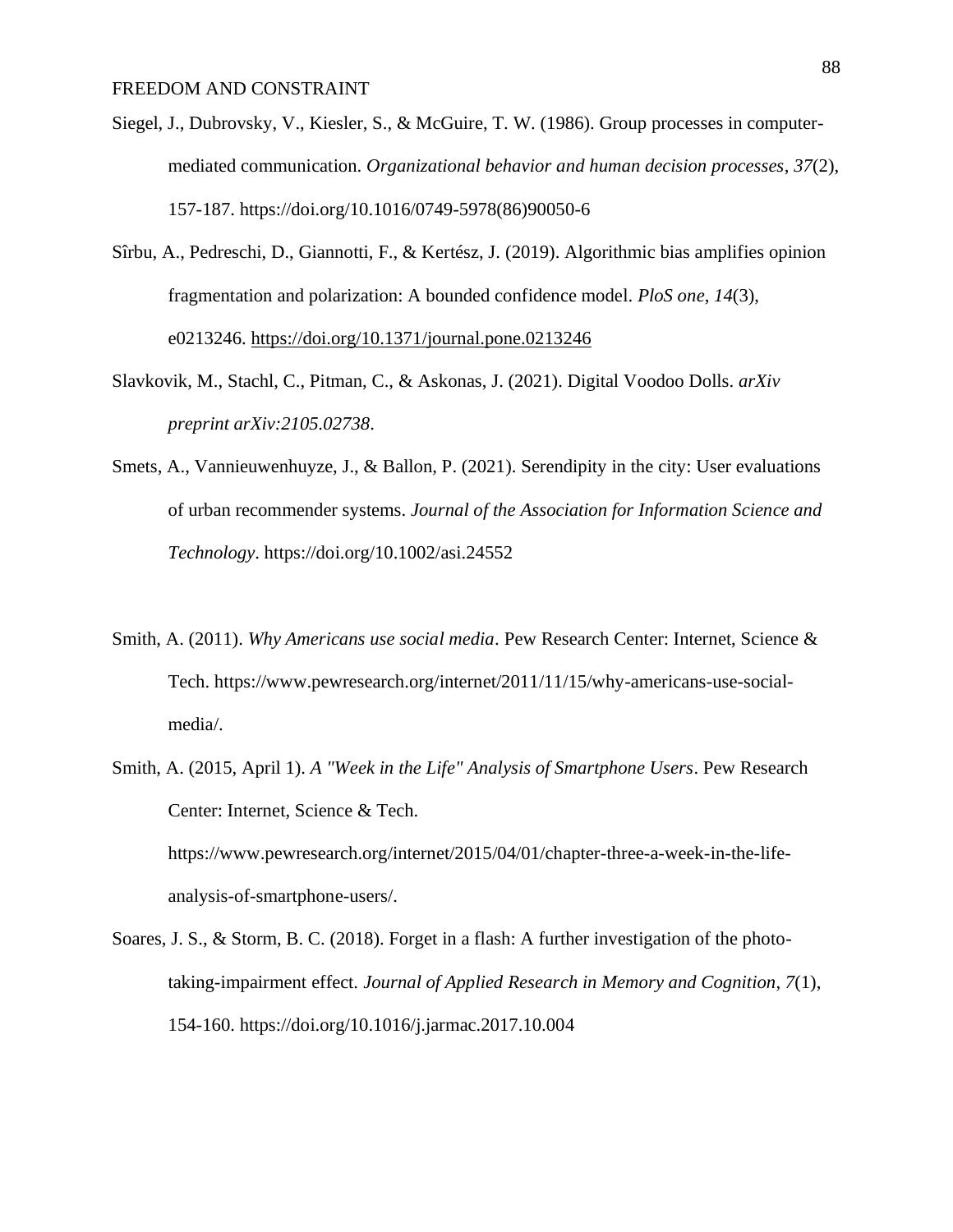- Solove, D. (2006). A taxonomy of privacy. *University of Pennsylvania Law Review*, *154*(3), 477- 560.
- Solsman, J. E. (2018, January 10). *Ever get caught in an unexpected hourlong Youtube BINGE? Thank YouTube AI for that*. https://www.cnet.com/news/youtube-ces-2018-neal-mohan/.

Sparrow, B., & Chatman, L. (2013). Social cognition in the Internet age: Same as it ever was?. *Psychological Inquiry*, *24*(4), 273-292. https://doi.org/10.1080/1047840X.2013.827079

- Stachl, C., Au, Q., Schoedel, R., Gosling, S. D., Harari, G. M., Buschek, D., ... & Hussmann, H. (2020). Predicting personality from patterns of behavior collected with smartphones. Proceedings of the National Academy of Sciences, 117(30), 17680-17687. https://doi.org 10.1073/pnas.1920484117
- Stothart, C., Mitchum, A., & Yehnert, C. (2015). The attentional cost of receiving a cell phone notification. *Journal of experimental psychology: human perception and performance*, *41*(4), 893. https://doi.org/10.1037/xhp0000100
- Stoycheff, E. (2016). Under surveillance: Examining Facebook's spiral of silence effects in the wake of NSA internet monitoring. *Journalism & Mass Communication Quarterly*, *93*(2), 296-311. https://doi.org/10.1177%2F1077699016630255
- Stoycheff, E., Burgess, G. S., & Martucci, M. C. (2020). Online censorship and digital surveillance: The relationship between suppression technologies and democratization across countries. *Information, Communication & Society*, *23*(4), 474-490. https://doi.org/10.1080/1369118X.2018.1518472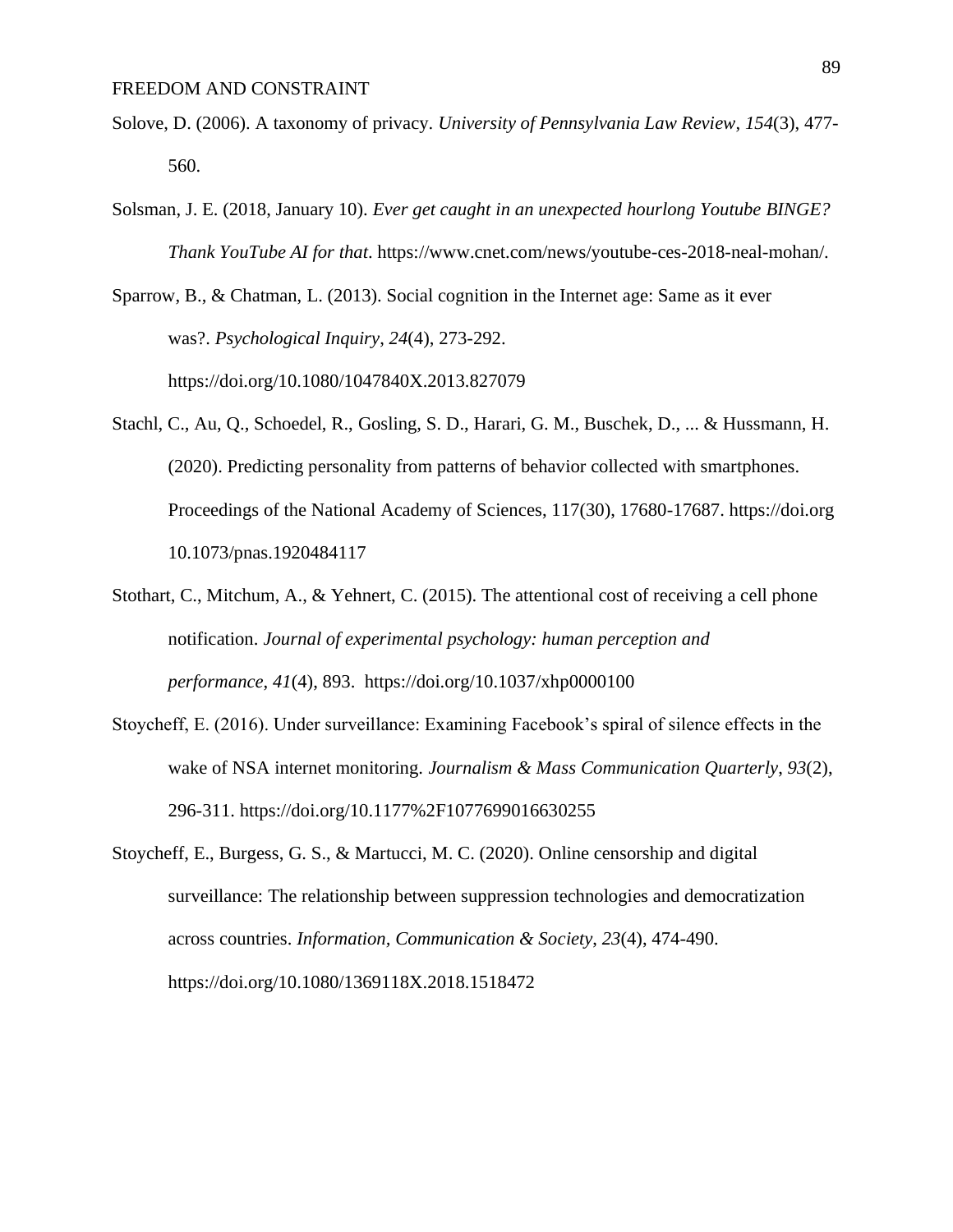- Stoycheff, E., Liu, J., Xu, K., & Wibowo, K. (2019). Privacy and the Panopticon: Online mass surveillance's deterrence and chilling effects. *New media & society*, *21*(3), 602-619. https://doi.org/10.1177%2F1461444818801317
- Su, J., Sharma, A., & Goel, S. (2016, April). The effect of recommendations on network structure. In *Proceedings of the 25th international conference on World Wide Web* (pp. 1157-1167). https://doi.org/10.1145/2872427.2883040
- Suler, J. (2004). The online disinhibition effect. *Cyberpsychology & behavior*, *7*(3), 321-326. https://doi.org/10.1089/1094931041291295
- Sullivan, D. (2020). Social psychological theory as history: Outlining the critical-historical approach to theory. *Personality and Social Psychology Review*, *24*(1), 78-99. https://doi.org/10.1177%2F1088868319883174
- Swann, W. B. (1987). Identity negotiation: where two roads meet. *Journal of personality and social psychology*, *53*(6), 1038. https://doi.org/10.1037/0022-3514.53.6.1038
- Swann Jr., W. B., & Bosson, J. K. (2010). Self and identity. In S. T. Fiske, D. T. Gilbert, & G. Lindzey (Eds.), *Handbook of social psychology* (pp. 589–628). John Wiley & Sons, Inc.. https://doi.org/10.1002/9780470561119.socpsy001016
- Swann Jr, W. B., & Jetten, J. (2017). Restoring agency to the human actor. *Perspectives on Psychological Science*, *12*(3), 382-399. https://doi.org/10.1177%2F1745691616679464
- Swann Jr, W. B., Rentfrow, P. J., & Guinn, J. S. (2003). Self-verification: The search for coherence. *Handbook of self and identity*, 367-383.
- Swanson, B. (2022, February 3). *The anxiety of influencers, by Barrett Swanson*. Harper's Magazine . Retrieved March 6, 2022, from https://harpers.org/archive/2021/06/tiktokhouse-collab-house-the-anxiety-of-influencers/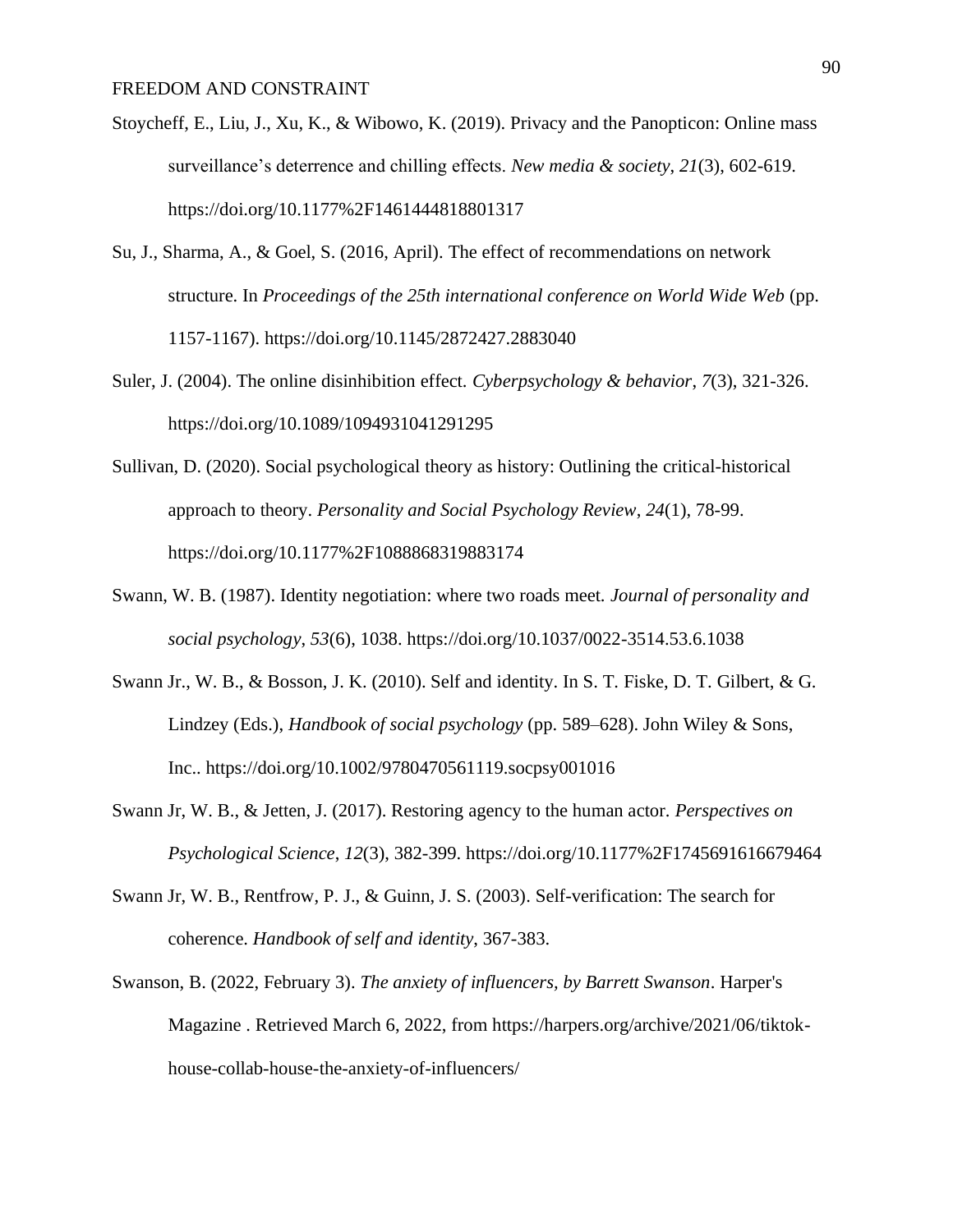- Sweeney, L. (2013). Discrimination in online ad delivery. *Communications of the ACM*, *56*(5), 44-54. https://doi.org/10.1145/2447976.2447990
- Taber, L., & Whittaker, S. (2020, April). " On Finsta, I can say 'Hail Satan'": Being Authentic but Disagreeable on Instagram. In *Proceedings of the 2020 CHI Conference on Human Factors in Computing Systems* (pp. 1-14). https://doi.org/10.1145/3313831.3376182
- Tamir, D. I., Templeton, E. M., Ward, A. F., & Zaki, J. (2018). Media usage diminishes memory for experiences. *Journal of Experimental Social Psychology*, *76*, 161-168. https://doi.org/10.1016/j.jesp.2018.01.006
- Talaifar, S., Buhrmester, M. D., Ayduk, Ö., & Swann, W. B. (2021). Asymmetries in Mutual Understanding: People With Low Status, Power, and Self-Esteem Understand Better Than They Are Understood. *Perspectives on Psychological Science*, *16*(2), 338- 357. https://doi.org/10.1177/1745691620958003
- Tankard, M. E., & Paluck, E. L. (2016). Norm perception as a vehicle for social change. *Social Issues and Policy Review*, *10*(1), 181-211.
- Thorson, K., & Wells, C. (2016). Curated flows: A framework for mapping media exposure in the digital age. *Communication Theory*, *26*(3), 309-328. https://doi.org/10.1111/comt.12087
- Tkalcic, M., Kunaver, M., Tasic, J., & Košir, A. (2009). Personality based user similarity measure for a collaborative recommender system. In *Proceedings of the 5th Workshop on Emotion in Human-Computer Interaction-Real world challenges* (pp. 30-37).
- Tsay-Vogel, M., Shanahan, J., & Signorielli, N. (2018). Social media cultivating perceptions of privacy: A 5-year analysis of privacy attitudes and self-disclosure behaviors among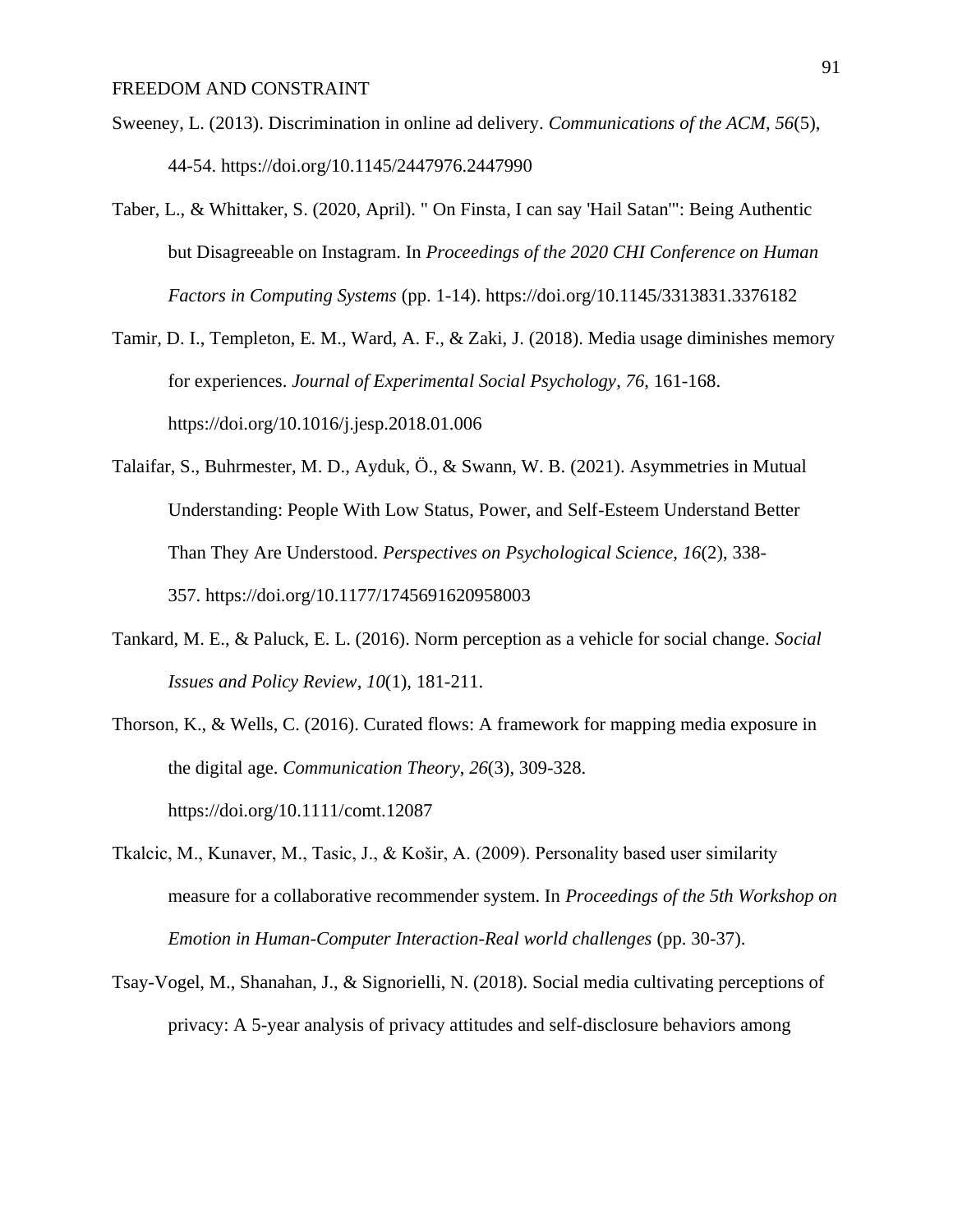Facebook users. *new media & society*, *20*(1), 141-161.

https://doi.org/10.1177%2F1461444816660731

- Toh, W. X., Ng, W. Q., Yang, H., & Yang, S. (2021). Disentangling the effects of smartphone screen time, checking frequency, and problematic use on executive function: A structural equation modelling analysis. *Current Psychology*, 1-18. https://doi.org/10.1007/s12144- 021-01759-8
- Toma, C. L., & Hancock, J. T. (2013). Self-affirmation underlies Facebook use. *Personality and Social Psychology Bulletin*, *39*(3), 321-331. https://doi.org/10.1177%2F0146167212474694
- Towner, E., Grint, J., Levy, T., Blakemore, S. J., & Tomova, L. (2022). Revealing the self in a digital world: a systematic review of adolescent online and offline selfdisclosure. *Current Opinion in Psychology*, 101309.
- Turkle, S. (1995). Life on the Screen: Identity in the Age of the Internet. New York: Simon & Schuster.
- Terveen, L., & McDonald, D. W. (2005). Social matching: A framework and research agenda. *ACM transactions on computer-human interaction (TOCHI)*, *12*(3), 401-434. https://doi.org/10.1145/1096737.1096740
- Urry, H. L., Crittle, C. S., Floerke, V. A., Leonard, M. Z., Perry III, C. S., Akdilek, N., ... & Zarrow, J. E. (2021). Don't Ditch the Laptop Just Yet: A Direct Replication of Mueller and Oppenheimer's (2014) Study 1 Plus Mini Meta-Analyses Across Similar Studies. *Psychological Science*, *32*(3), 326-339. https://doi.org/10.1177%2F0956797620965541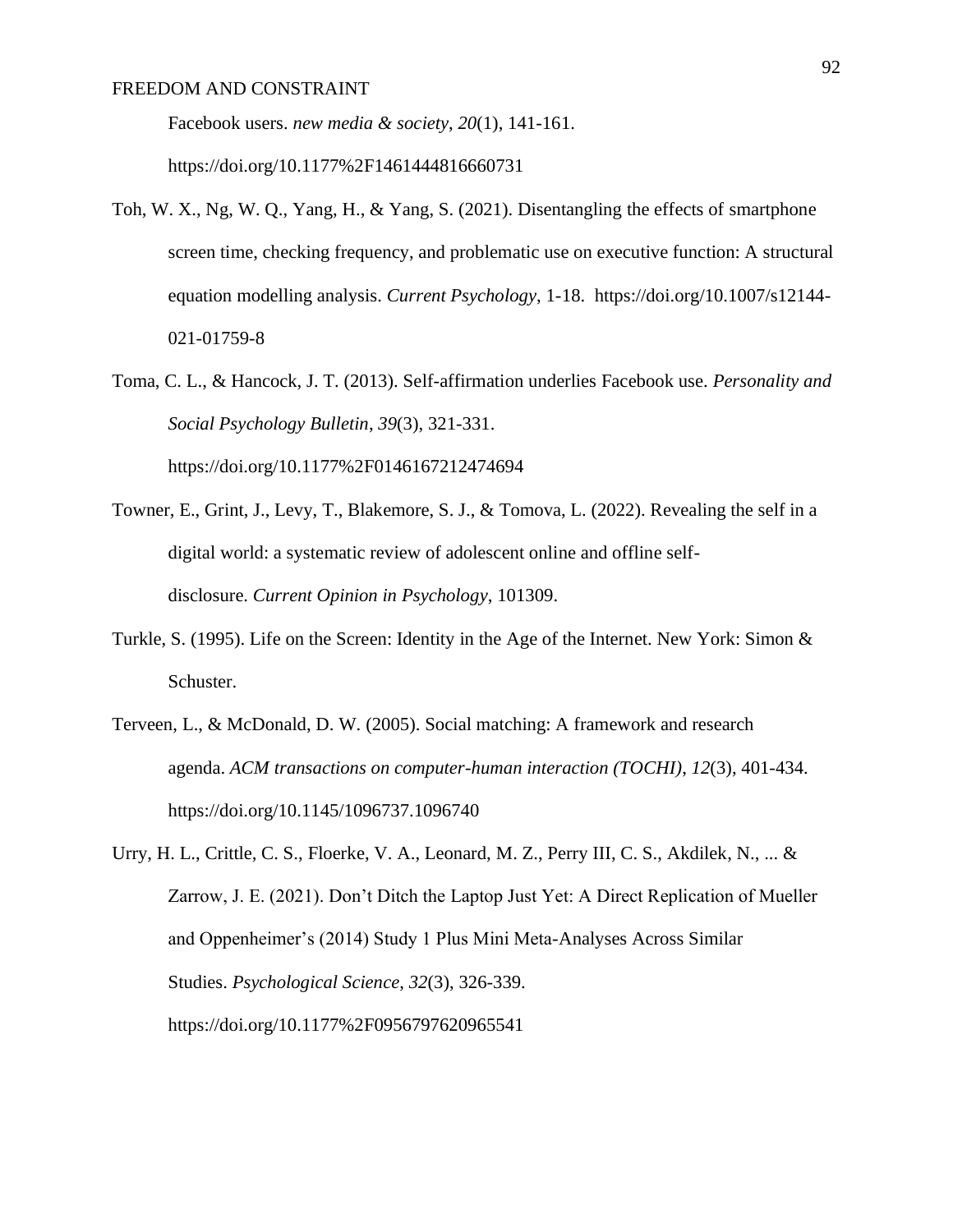- Valkenburg, P. M., & Peter, J. (2008). Adolescents' identity experiments on the Internet: Consequences for social competence and self-concept unity. *Communication Research*, *35*(2), 208–231. https://doi.org/10.1177/0093650207313164
- Valkenburg, P. M., & Peter, J. (2009). Social consequences of the Internet for adolescents: A decade of research. *Current directions in psychological science*, *18*(1), 1-5. https://doi.org/10.1111%2Fj.1467-8721.2009.01595.x
- Valkenburg, P. M., Peter, J., & Walther, J. B. (2016). Media effects: Theory and research. *Annual review of psychology*, *67*, 315-338. https://doi.org/10.1146/annurevpsych-122414-033608
- Valkenburg, P. M., Schouten, A. P., & Peter, J. (2005). Adolescents' identity experiments on the Internet. *New Media & Society*, *7*(3), 383-402. https://doi.org/10.1177%2F1461444805052282
- Vargas, S., & Castells, P. (2011, October). Rank and relevance in novelty and diversity metrics for recommender systems. In *Proceedings of the fifth ACM conference on Recommender systems* (pp. 109-116). https://doi.org/10.1145/2043932.2043955
- Véliz, C. (2019). Online masquerade: Redesigning the internet for free speech through the use of pseudonyms. *Journal of Applied Philosophy*, *36*(4), 643-658. https://doi.org/10.1111/japp.12342
- Véliz, C. (2021, December 27). *If AI is predicting your future, are you still free?* Wired. Retrieved February 25, 2022, from https://www.wired.com/story/algorithmic-propheciesundermine-free-will/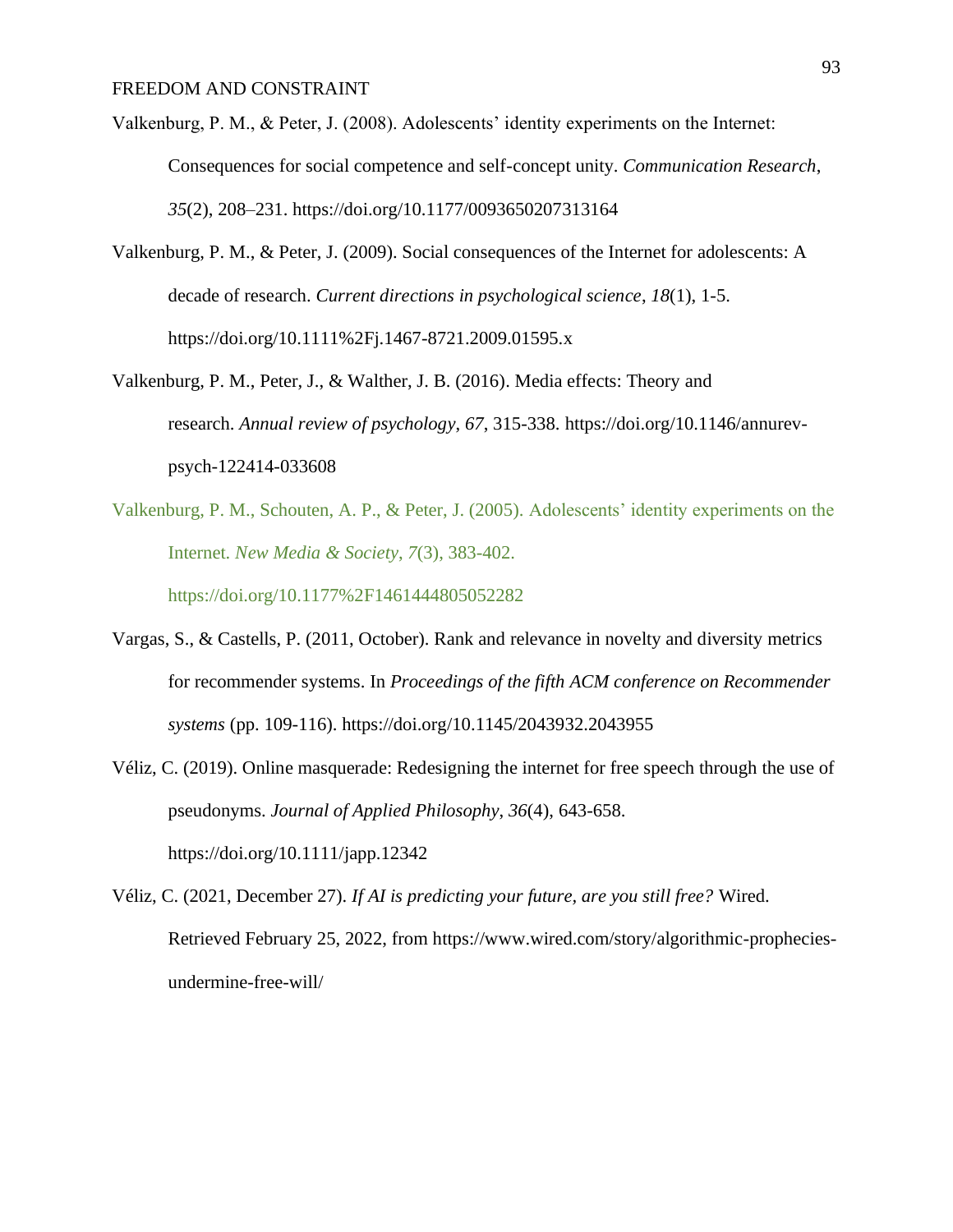- Vincent, N., & Hecht, B. (2021). A deeper investigation of the importance of Wikipedia links to search engine results. *Proceedings of the ACM on Human-Computer Interaction*, *5*(CSCW1), 1-15. https://doi.org/10.1145/3449078
- Vitak, J., & Kim, J. (2014, February). " You can't block people offline" examining how facebook's affordances shape the disclosure process. In *Proceedings of the 17th ACM conference on Computer supported cooperative work & social computing* (pp. 461-474). http://dx.doi.org/10.1145/2531602.2531672
- Vogels, E. A. (2021, March 1). *The State of Online Harassment*. Pew Research Center: Internet, Science & Tech. https://www.pewresearch.org/internet/2021/01/13/the-state-of-onlineharassment/.
- Vogels, E. A. (2021, September 10). *Digital divide persists even as Americans with lower incomes make gains in tech adoption*. Pew Research Center. Retrieved February 25, 2022, from https://www.pewresearch.org/fact-tank/2021/06/22/digital-divide-persistseven-as-americans-with-lower-incomes-make-gains-in-tech-adoption/
- Völkel, S. T., Haeuslschmid, R., Werner, A., Hussmann, H., & Butz, A. (2020, April). How to Trick AI: Users' Strategies for Protecting Themselves from Automatic Personality Assessment. In *Proceedings of the 2020 CHI Conference on Human Factors in Computing Systems* (pp. 1-15). https://doi.org/10.1145/3313831.3376877.
- Wagner, C., Garcia, D., Jadidi, M., & Strohmaier, M. (2015, April). It's a man's Wikipedia? Assessing gender inequality in an online encyclopedia. In *Ninth international AAAI conference on web and social media*.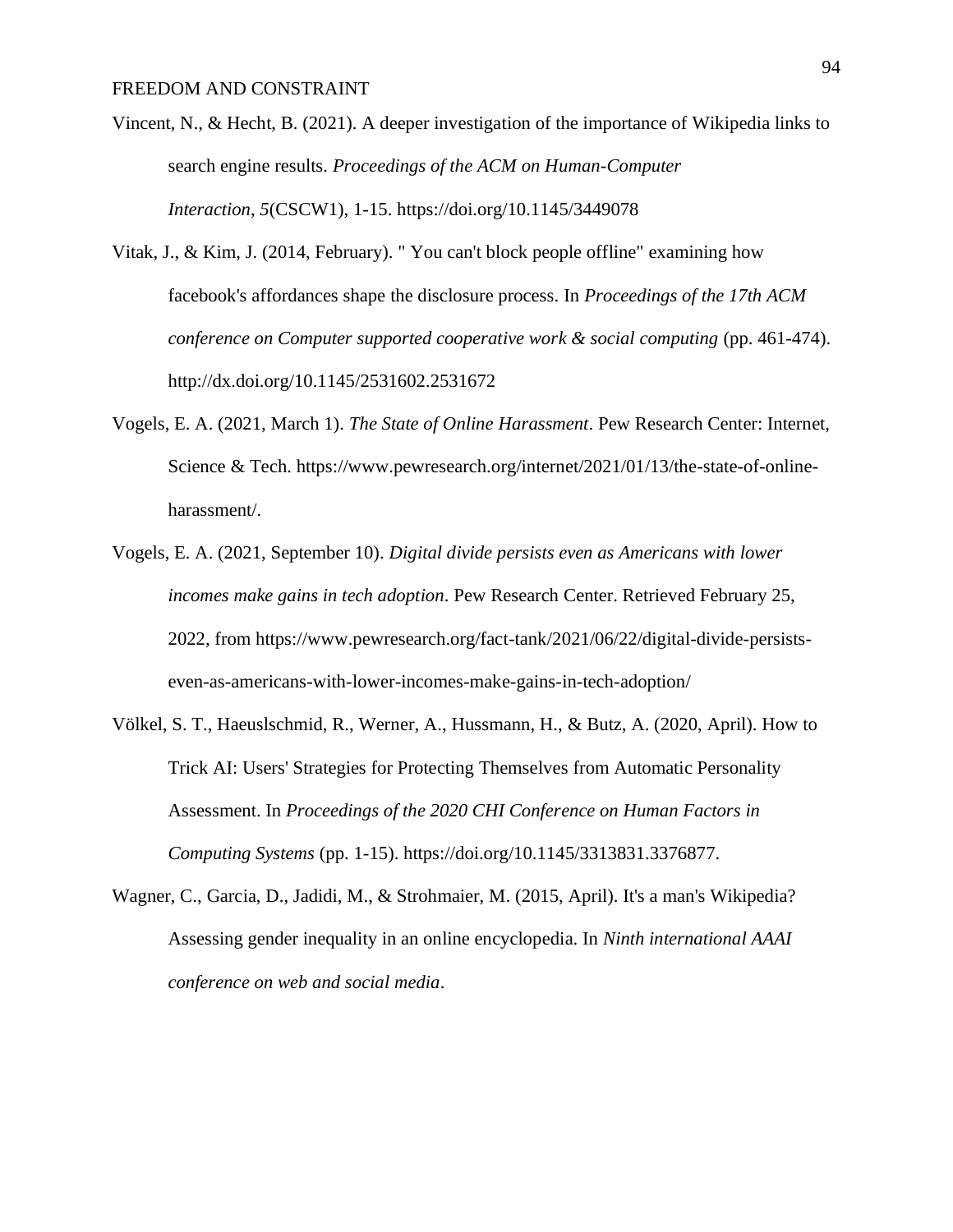- Wagner, C., Graells-Garrido, E., Garcia, D., & Menczer, F. (2016). Women through the glass ceiling: gender asymmetries in Wikipedia. *EPJ Data Science*, *5*, 1-24. https://doi.org/10.1140/epjds/s13688-016-0066-4
- Wagner, C., Strohmaier, M., Olteanu, A., Kıcıman, E., Contractor, N., & Eliassi-Rad, T. (2021). Measuring algorithmically infused societies. *Nature*, 1-6. https://doi.org/10.1038/s41586- 021-03666-1
- Wakabayashi, D. (2020, June 2). *Suit Claims Google's Tracking Violates Federal Wiretap Law*. The New York Times. https://www.nytimes.com/2020/06/02/technology/google-suedwiretap-privacy.html.
- Wales, J., & Tretikov, L. (2015, March 10). *Opinion | Stop Spying on Wikipedia Users (Published 2015)*. The New York Times.

http://www.nytimes.com/2015/03/10/opinion/stop-spying-on-wikipedia-users.html.

- Walther, J.B. (1996). Computer-mediated communication: Impersonal, interpersonal, and hyperpersonal interaction. *Communication Research*, *23*(1), 3–43. https://doi.org/10.1177%2F009365096023001001
- Walther, J. B., Liang, Y. J., DeAndrea, D. C., Tong, S. T., Carr, C. T., Spottswood, E. L., & Amichai-Hamburger, Y. (2011). The effect of feedback on identity shift in computermediated communication. *Media Psychology*, *14*(1), 1-26. http://dx.doi.org/10.1080/15213269.2010.547832
- Wang, Q. (2021). The cultural foundation of human memory. *Annual review of Psychology*, *72*, 151-179. https://doi.org/10.1146/annurev-psych-070920-023638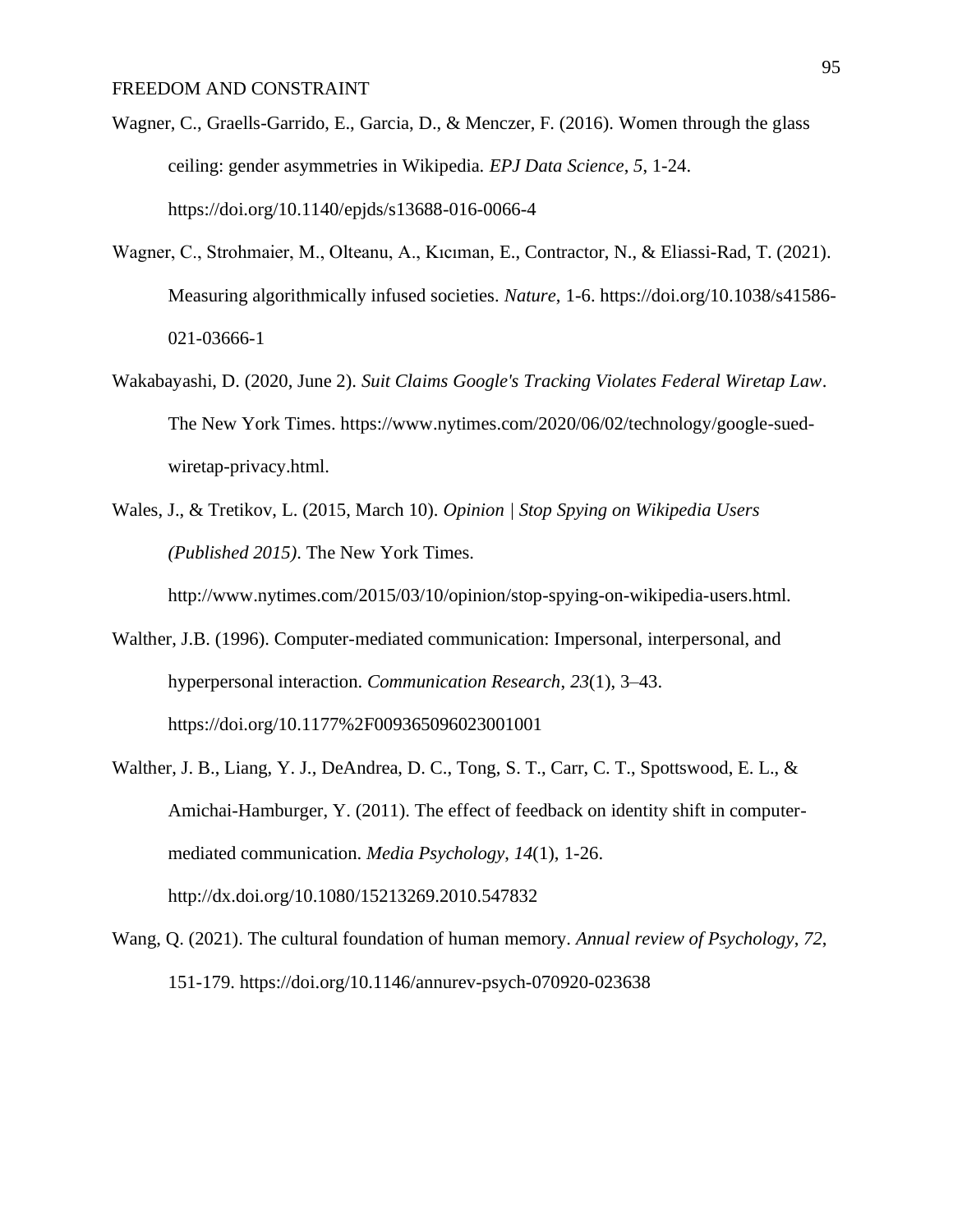- Wang, Q., Lee, D., & Hou, Y. (2017). Externalising the autobiographical self: sharing personal memories online facilitated memory retention. *Memory*, *25*(6), 772-776. https://doi.org/10.1080/09658211.2016.1221115
- Wang, Y., & Kosinski, M. (2018). Deep neural networks are more accurate than humans at detecting sexual orientation from facial images. *Journal of personality and social psychology*, *114*(2), 246. https://psycnet.apa.org/doi/10.1037/pspa0000098
- Ward, A. F. (2021). People mistake the internet's knowledge for their own. *Proceedings of the National Academy of Sciences*, *118*(43), e2105061118. https://doi.org/10.1073/pnas.2105061118
- Ward, A. F., Duke, K., Gneezy, A., & Bos, M. W. (2017). Brain drain: The mere presence of one's own smartphone reduces available cognitive capacity. *Journal of the Association for Consumer Research*, *2*(2), 140-154. https://doi.org/10.1086/691462
- Weinstein, F., & Platt, G. M. (1969). The wish to be free. Berkeley: University of California Press.
- Welzel, C., & Inglehart, R. (2005). Liberalism, postmaterialism, and the growth of freedom. *International Review of Sociology*, *15*(1), 81-108. https://doi.org/10.1080/03906700500038579
- Wertenbroch, K., Schrift, R. Y., Alba, J. W., Barasch, A., Bhattacharjee, A., Giesler, M., ... & Parker, J. R. (2020). Autonomy in consumer choice. *Marketing Letters*, 1-11. https://doi.org/10.1007/s11002-020-09521-z
- White, M. (2010, August 12). *Clicktivism is ruining leftist activism*. Clicktivism is ruining leftist activism. https://www.theguardian.com/commentisfree/2010/aug/12/clicktivism-ruiningleftist-activism.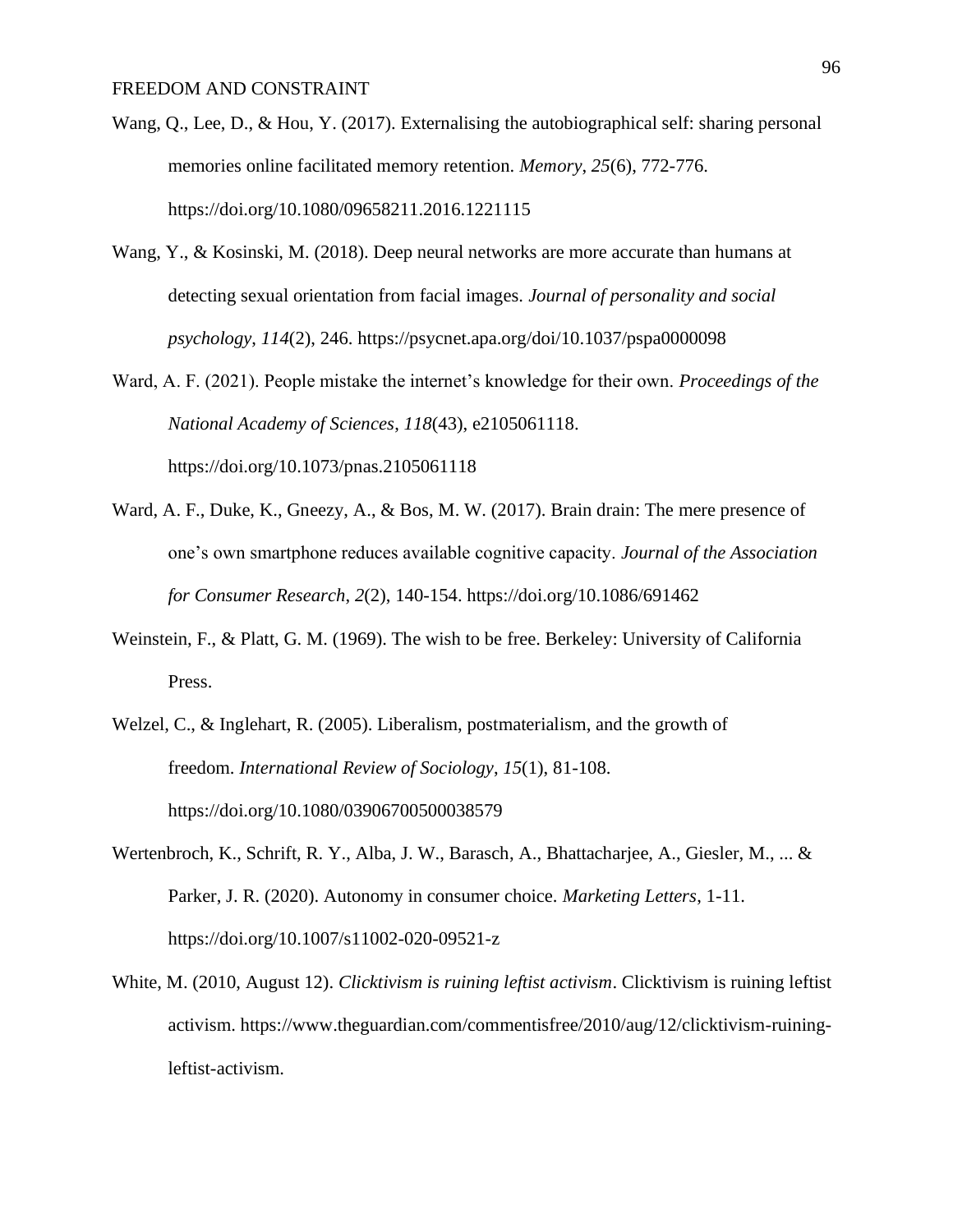- Whitworth, B., & Ryu, H. (2012). A comparison of human and computer information processing. In *Machine Learning: Concepts, Methodologies, Tools and Applications* (pp. 1-12). IGI Global.
- Wilson, R. E., Gosling, S. D., & Graham, L. T. (2012). A review of Facebook research in the social sciences. *Perspectives on psychological science*, *7*(3), 203-220. https://doi.org/10.1177%2F1745691612442904
- Winter, S., Remmelswaal, P., & Vos, A. (2021). When posting is believing: Adaptation and internalization of expressed opinions in social network sites. *Journal of Media Psychology: Theories, Methods, and Applications*. https://doi.org/10.1027/1864- 1105/a000308
- Woong Yun, G., & Park, S. Y. (2011). Selective posting: Willingness to post a message online. *Journal of Computer-Mediated Communication*, *16*(2), 201-227. https://doi.org/10.1111/j.1083-6101.2010.01533.x

Wu, T. Y., & Atkin, D. J. (2018). To comment or not to comment: Examining the influences of anonymity and social support on one's willingness to express in online news discussions. *New Media & Society*, *20*(12), 4512-4532. https://doi.org/10.1177%2F1461444818776629

- Yee, N., Bailenson, J. N., & Ducheneaut, N. (2009). The Proteus effect: Implications of transformed digital self-representation on online and offline behavior. *Communication Research*, *36*(2), 285-312. https://doi.org/10.1177%2F0093650208330254
- Yoo, J., Ng, M. Y. M., & Johnson, T. (2018). Social networking site as a Political Filtering Machine: Predicting the Act of Political Unfriending and Hiding on Social Networking